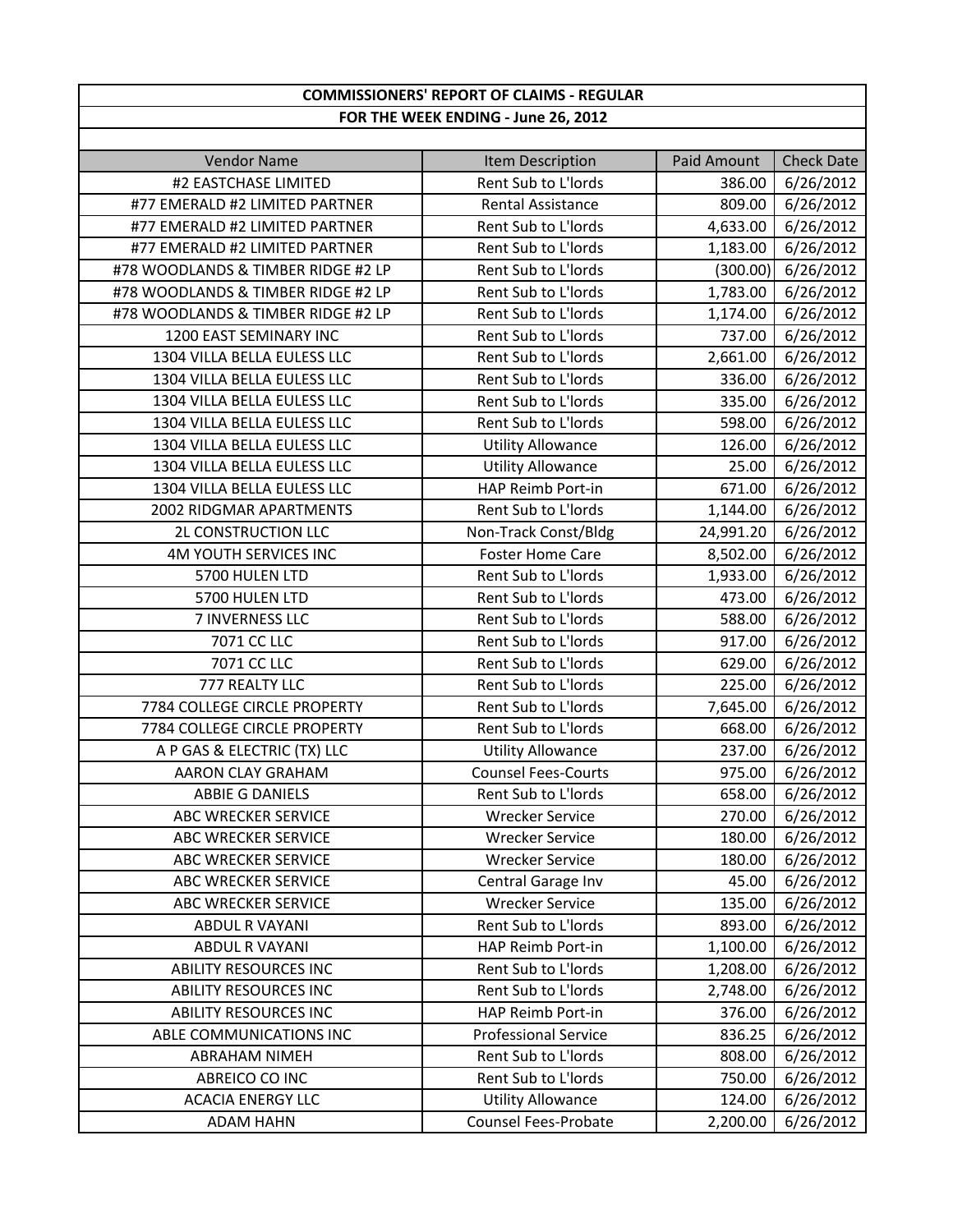| <b>ADELL MURPHY</b>               | Rent Sub to L'Iords         | 547.00     | 6/26/2012 |
|-----------------------------------|-----------------------------|------------|-----------|
| ADL ASSOCIATES INC                | <b>Professional Service</b> | 2,000.00   | 6/26/2012 |
| ADL ASSOCIATES INC                | <b>Professional Service</b> | 2,000.00   | 6/26/2012 |
| ADVANTAGE CAPITAL INVESTMENTS LP  | Rent Sub to L'Iords         | 925.00     | 6/26/2012 |
| AFFORDABLE POWER LP               | <b>Utility Allowance</b>    | 50.00      | 6/26/2012 |
| <b>AG VANTAGE</b>                 | Rent Sub to L'Iords         | 2,185.00   | 6/26/2012 |
| <b>AG VANTAGE</b>                 | Rent Sub to L'Iords         | 741.00     | 6/26/2012 |
| AHC BRECKENRIDGE ASSOC LLC        | Rent Sub to L'Iords         | 3,371.00   | 6/26/2012 |
| AHF-HILLCREST LLC                 | Rent Sub to L'Iords         | 2,291.00   | 6/26/2012 |
| AHF-HURST MANOR COMMUNITY DEV LLC | Rent Sub to L'Iords         | 1,483.00   | 6/26/2012 |
| AHF-HURST MANOR COMMUNITY DEV LLC | HAP Reimb Port-in           | 677.00     | 6/26/2012 |
| <b>AHF-QUAIL RIDGE LLC</b>        | Rent Sub to L'Iords         | 516.00     | 6/26/2012 |
| <b>AHMAD RABIE</b>                | Rent Sub to L'Iords         | 1,487.00   | 6/26/2012 |
| <b>AHMED BANDAR</b>               | Rent Sub to L'Iords         | 932.00     | 6/26/2012 |
| AIDS OUTREACH CENTER              | <b>Subrecipient Service</b> | 9,496.18   | 6/26/2012 |
| AIDS OUTREACH CENTER              | <b>Subrecipient Service</b> | 5,362.14   | 6/26/2012 |
| AIDS OUTREACH CENTER              | <b>Subrecipient Service</b> | 124,986.03 | 6/26/2012 |
| AIDS OUTREACH CENTER              | <b>Subrecipient Service</b> | 36,295.08  | 6/26/2012 |
| AIDS OUTREACH CENTER              | <b>Subrecipient Service</b> | 11,535.70  | 6/26/2012 |
| AIDS OUTREACH CENTER              | <b>Subrecipient Service</b> | 1,093.00   | 6/26/2012 |
| AL Z LAZARUS ATTORNEY AT LAW      | <b>Counsel Fees-Courts</b>  | 500.00     | 6/26/2012 |
| AL Z LAZARUS ATTORNEY AT LAW      | <b>Counsel Fees-Courts</b>  | 400.00     | 6/26/2012 |
| AL Z LAZARUS ATTORNEY AT LAW      | <b>Counsel Fees-Courts</b>  | 500.00     | 6/26/2012 |
| AL Z LAZARUS ATTORNEY AT LAW      | <b>Counsel Fees-Courts</b>  | 100.00     | 6/26/2012 |
| <b>ALAN WHEELOCK</b>              | Rent Sub to L'Iords         | 315.00     | 6/26/2012 |
| ALARM SECURITY GROUP LLC          | <b>Burglar Systems</b>      | 14.50      | 6/26/2012 |
| ALARM SECURITY GROUP LLC          | <b>Burglar Systems</b>      | 14.50      | 6/26/2012 |
| ALARM SECURITY GROUP LLC          | <b>Burglar Systems</b>      | 29.00      | 6/26/2012 |
| ALARM SECURITY GROUP LLC          | <b>Burglar Systems</b>      | 14.50      | 6/26/2012 |
| ALARM SECURITY GROUP LLC          | <b>Burglar Systems</b>      | 14.50      | 6/26/2012 |
| ALARM SECURITY GROUP LLC          | <b>Equipment Maint</b>      | 18.50      | 6/26/2012 |
| ALARM SECURITY GROUP LLC          | <b>Equipment Maint</b>      | 14.50      | 6/26/2012 |
| ALARM SECURITY GROUP LLC          | <b>Building Maintenance</b> | 14.50      | 6/26/2012 |
| ALARM SECURITY GROUP LLC          | <b>Building Maintenance</b> | 745.00     | 6/26/2012 |
| ALARM SECURITY GROUP LLC          | <b>Building Maintenance</b> | 43.50      | 6/26/2012 |
| ALARM SECURITY GROUP LLC          | <b>Building Maintenance</b> | 29.00      | 6/26/2012 |
| ALARM SECURITY GROUP LLC          | <b>Building Maintenance</b> | 14.50      | 6/26/2012 |
| ALARM SECURITY GROUP LLC          | <b>Burglar Systems</b>      | 18.50      | 6/26/2012 |
| ALARM SECURITY GROUP LLC          | <b>Burglar Systems</b>      | 33.00      | 6/26/2012 |
| ALARM SECURITY GROUP LLC          | <b>Burglar Systems</b>      | 33.00      | 6/26/2012 |
| ALARM SECURITY GROUP LLC          | <b>Burglar Systems</b>      | 18.50      | 6/26/2012 |
| ALARM SECURITY GROUP LLC          | <b>Burglar Systems</b>      | 14.50      | 6/26/2012 |
| ALARM SECURITY GROUP LLC          | <b>Burglar Systems</b>      | 16.95      | 6/26/2012 |
| ALARM SECURITY GROUP LLC          | <b>Burglar Systems</b>      | 14.50      | 6/26/2012 |
| ALARM SECURITY GROUP LLC          | <b>Burglar Systems</b>      | 37.00      | 6/26/2012 |
| ALARM SECURITY GROUP LLC          | <b>Burglar Systems</b>      | 33.00      | 6/26/2012 |
| ALARM SECURITY GROUP LLC          | <b>Burglar Systems</b>      | 43.50      | 6/26/2012 |
| <b>ALBERT MARTINEZ</b>            | Rent Sub to L'Iords         | 649.00     | 6/26/2012 |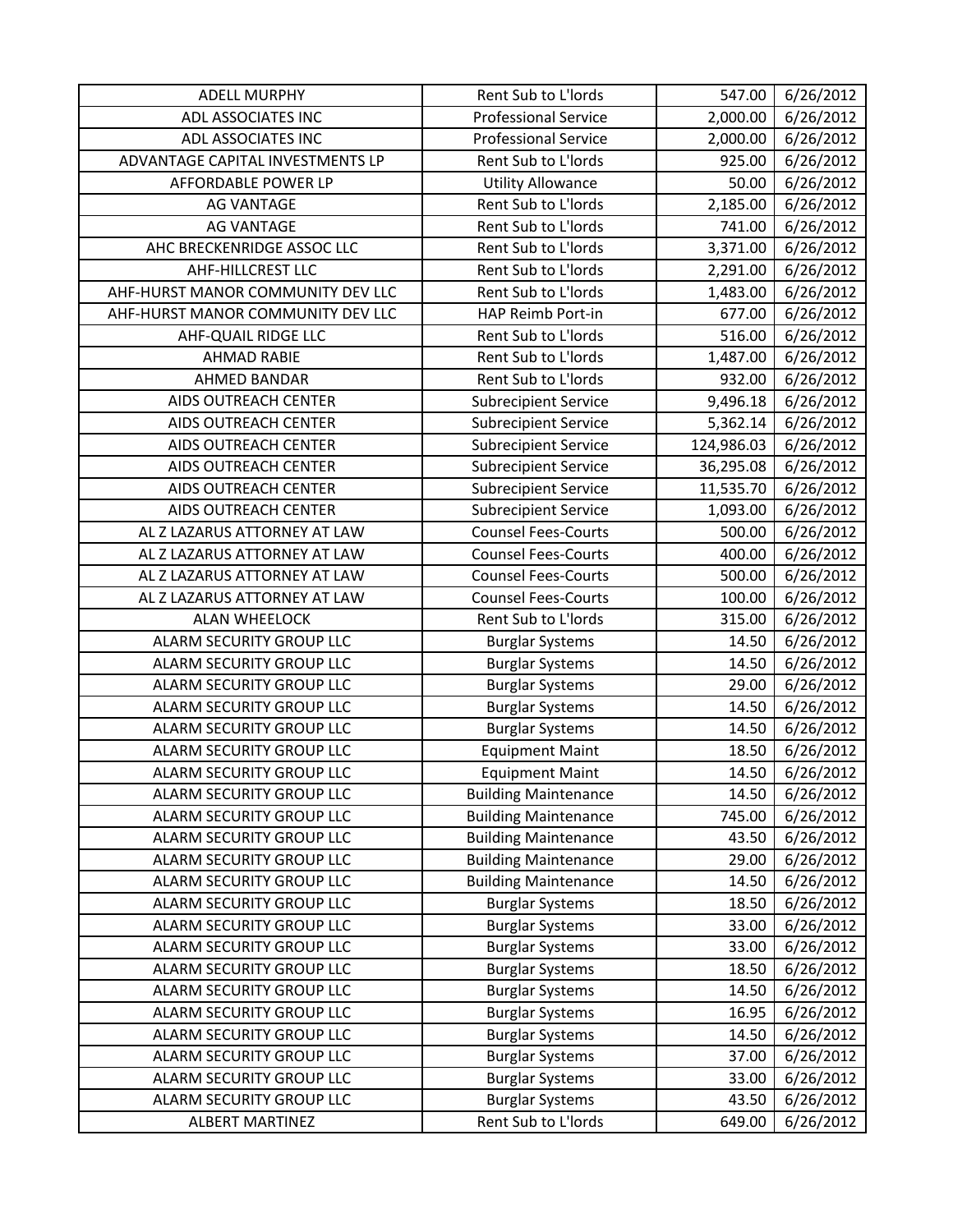| <b>ALBERT P O'CONNOR</b>          | Rent Sub to L'Iords         | 10,508.00  | 6/26/2012 |
|-----------------------------------|-----------------------------|------------|-----------|
| <b>ALBERT P O'CONNOR</b>          | Rent Sub to L'Iords         | 666.00     | 6/26/2012 |
| <b>ALBERT P O'CONNOR</b>          | HAP Reimb Port-in           | 890.00     | 6/26/2012 |
| ALBERTSONS #4262                  | Food/Hygiene Assist         | 39.04      | 6/26/2012 |
| ALBERTSONS #4272                  | Food/Hygiene Assist         | 440.28     | 6/26/2012 |
| ALBERTSONS #4279                  | Food/Hygiene Assist         | 18.85      | 6/26/2012 |
| ALBERTSONS 4286                   | Food/Hygiene Assist         | 20.00      | 6/26/2012 |
| <b>ALBIN SLOVACEK</b>             | HAP Reimb Port-in           | 474.00     | 6/26/2012 |
| ALDINGER CO                       | Lab Equip Mainten           | 2,385.00   | 6/26/2012 |
| ALEED J RIVERA                    | <b>Counsel Fees-Probate</b> | 400.00     | 6/26/2012 |
| ALEMEDA VILLAS LP                 | Rent Sub to L'Iords         | 7,857.00   | 6/26/2012 |
| ALEMEDA VILLAS LP                 | Rent Sub to L'Iords         | 651.00     | 6/26/2012 |
| ALEMEDA VILLAS LP                 | Rent Sub to L'Iords         | 699.00     | 6/26/2012 |
| ALEX JAY CLAUNCH                  | Rent Sub to L'Iords         | 382.00     | 6/26/2012 |
| <b>ALFRED DAVIS II</b>            | Rent Sub to L'Iords         | 686.00     | 6/26/2012 |
| ALI OLIVER HASSIBI                | <b>Counsel Fees-Courts</b>  | 350.00     | 6/26/2012 |
| ALI OLIVER HASSIBI                | <b>Counsel Fees-Courts</b>  | 250.00     | 6/26/2012 |
| ALI OLIVER HASSIBI                | <b>Counsel Fees-Courts</b>  | 137.50     | 6/26/2012 |
| ALL AMERICA TITLE SERVICES INC    | <b>Professional Service</b> | 300.00     | 6/26/2012 |
| ALL AMERICAN POLY CORPORATION     | <b>Custodian Supplies</b>   | 1,113.50   | 6/26/2012 |
| ALL CITIES SERVICE                | <b>Building Maintenance</b> | 124.00     | 6/26/2012 |
| ALL CITIES SERVICE                | Kitchen Maintenance         | 268.01     | 6/26/2012 |
| ALL CITIES SERVICE                | Kitchen Maintenance         | 256.00     | 6/26/2012 |
| ALL CITIES SERVICE                | <b>Building Maintenance</b> | 111.00     | 6/26/2012 |
| <b>ALLEN &amp; WEAVER PC</b>      | <b>Counsel Fees-Courts</b>  | 250.00     | 6/26/2012 |
| ALLEN & WEAVER PC                 | Counsel Fees-Juv            | 200.00     | 6/26/2012 |
| <b>ALLEN &amp; WEAVER PC</b>      | Counsel Fees - CPS          | 270.00     | 6/26/2012 |
| <b>ALLEN FULSOM</b>               | Rent Sub to L'Iords         | 342.00     | 6/26/2012 |
| ALLEN SYSTEMS GROUP INC           | Software Maintenance        | 300,000.00 | 6/26/2012 |
| <b>ALLIED COURT REPORTERS</b>     | <b>Professional Service</b> | 2,806.72   | 6/26/2012 |
| <b>ALLIED COURT REPORTERS</b>     | Reporter's Records          | 168.00     | 6/26/2012 |
| <b>ALLMARK IMPRESSIONS LTD</b>    | <b>Supplies</b>             | 689.70     | 6/26/2012 |
| <b>ALONTI CAFE &amp; CATERING</b> | Liaison Expense             | 188.16     | 6/26/2012 |
| <b>AMBIT ENERGY LLC</b>           | <b>Utility Assistance</b>   | 421.44     | 6/26/2012 |
| <b>AMBIT ENERGY LLC</b>           | <b>Utility Allowance</b>    | 1,448.00   | 6/26/2012 |
| AMBIT ENERGY LLC                  | <b>Utility Allowance</b>    | 115.00     | 6/26/2012 |
| AMBIT ENERGY LLC                  | HAP Reimb Port-in           | 51.00      | 6/26/2012 |
| AMBIT TEXAS LLC                   | <b>Utility Assistance</b>   | 56.00      | 6/26/2012 |
| AMERICAN BARRICADE CO INC         | Sign Maintenance            | 700.00     | 6/26/2012 |
| AMERICAN FLAG SERVICE LLC         | <b>Building Maintenance</b> | 114.40     | 6/26/2012 |
| AMERICAN FLAG SERVICE LLC         | <b>Building Maintenance</b> | 440.00     | 6/26/2012 |
| AMERICAN FLAG SERVICE LLC         | <b>Building Maintenance</b> | 79.20      | 6/26/2012 |
| AMERICAN FLAG SERVICE LLC         | <b>Building Maintenance</b> | 66.00      | 6/26/2012 |
| AMERICAN FLAG SERVICE LLC         | <b>Building Maintenance</b> | 105.60     | 6/26/2012 |
| AMERICAN FLAG SERVICE LLC         | <b>Building Maintenance</b> | 79.20      | 6/26/2012 |
| AMERICAN FLAG SERVICE LLC         | <b>Building Maintenance</b> | 145.20     | 6/26/2012 |
| AMERICAN FLAG SERVICE LLC         | <b>Building Maintenance</b> | 105.60     | 6/26/2012 |
| AMERICAN HYDRAULICS               | Parts and Supplies          | 1,424.52   | 6/26/2012 |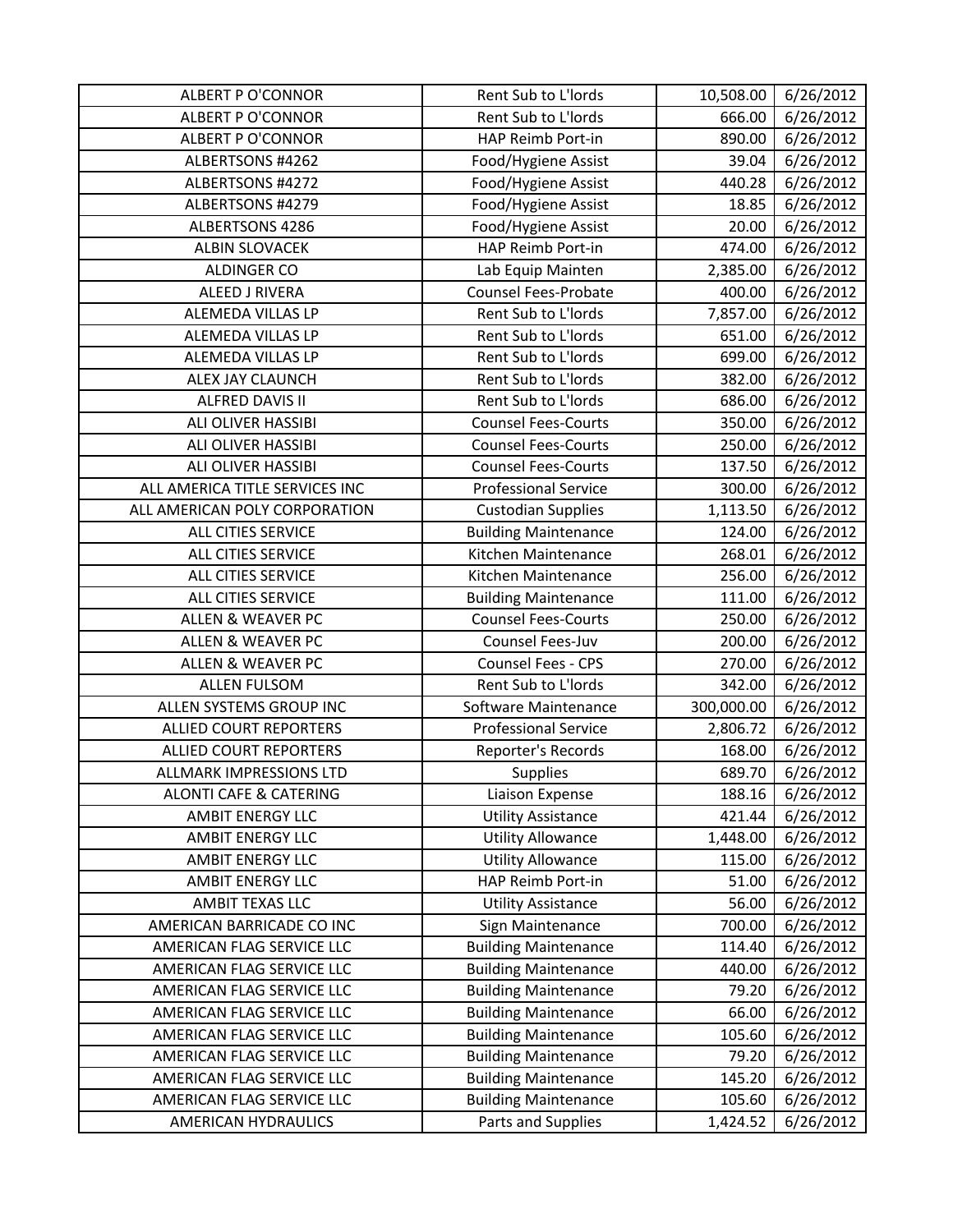| <b>AMERICAN HYDRAULICS</b>       | Parts and Supplies          | 430.00    | 6/26/2012 |
|----------------------------------|-----------------------------|-----------|-----------|
| AMERICAN MANAGEMENT ASSOC INTL   | Education                   | 4,190.00  | 6/26/2012 |
| AMERICAN RED CROSS FT WORTH      | <b>Professional Service</b> | 27,970.83 | 6/26/2012 |
| <b>AMERICAN SIGNWORKS</b>        | <b>Building Maintenance</b> | 128.10    | 6/26/2012 |
| AMERICAN SOCIETY OF CRIMINOLOGY  | <b>Dues</b>                 | 90.00     | 6/26/2012 |
| <b>AMERISOUTH XXVI</b>           | Rent Sub to L'Iords         | 650.00    | 6/26/2012 |
| AMIN A ABBASHER                  | HAP Reimb Port-in           | 869.00    | 6/26/2012 |
| AMY WILLETT AKANNI               | Rent Sub to L'Iords         | 371.00    | 6/26/2012 |
| ANCHOR POST PRODUCTS OF TEXAS    | <b>Building Maintenance</b> | 1,140.00  | 6/26/2012 |
| ANDRE HUEY-YOU                   | Rent Sub to L'Iords         | 368.00    | 6/26/2012 |
| ANDRE LAMONE JOHNSON             | <b>Professional Service</b> | 2,500.00  | 6/26/2012 |
| ANDRE LANDRUM                    | Rent Sub to L'Iords         | 1,873.00  | 6/26/2012 |
| <b>ANDREW CHINCHILLA</b>         | HAP Reimb Port-in           | 319.00    | 6/26/2012 |
| <b>ANDREW GONZALES</b>           | Petit Jury Services         | 40.00     | 6/26/2012 |
| ANDREW OPPONG-BAWUAH             | Rent Sub to L'Iords         | 1,114.00  | 6/26/2012 |
| ANGEL JOHNSON                    | Rent Sub to L'Iords         | 510.00    | 6/26/2012 |
| ANGELA CAUDURO                   | Rent Sub to L'Iords         | 701.00    | 6/26/2012 |
| ANGELA CAUDURO                   | Rent Sub to L'Iords         | 507.00    | 6/26/2012 |
| <b>ANKUR CHAWLA</b>              | Rent Sub to L'Iords         | 2,012.00  | 6/26/2012 |
| <b>ANN KESSEL</b>                | Rent Sub to L'Iords         | 650.00    | 6/26/2012 |
| <b>ANN LAWLER</b>                | <b>Counsel Fees-Courts</b>  | 350.00    | 6/26/2012 |
| <b>ANN LAWLER</b>                | <b>Counsel Fees-Courts</b>  | 600.00    | 6/26/2012 |
| <b>ANN LAWLER</b>                | <b>Counsel Fees-Courts</b>  | 200.00    | 6/26/2012 |
| <b>ANN LAWLER</b>                | <b>Counsel Fees-Courts</b>  | 150.00    | 6/26/2012 |
| <b>ANNA JOHNSON</b>              | Rent Sub to L'Iords         | 1,152.00  | 6/26/2012 |
| <b>ANQUY TONG</b>                | Rent Sub to L'Iords         | 1,208.00  | 6/26/2012 |
| <b>ANQUY TONG</b>                | Rent Sub to L'Iords         | 475.00    | 6/26/2012 |
| ANSHU ASSOCIATES INC             | Rent Sub to L'Iords         | 675.00    | 6/26/2012 |
| <b>ANSON FINANCIAL INC</b>       | Rent Sub to L'Iords         | 610.00    | 6/26/2012 |
| <b>ANTHONY LAMAR BROWN</b>       | Rent Sub to L'Iords         | 870.00    | 6/26/2012 |
| <b>ANTHONY PEREIRA</b>           | Rent Sub to L'Iords         | 475.00    | 6/26/2012 |
| <b>APAC TEXAS INC</b>            | Asphalt-Rock/Hot Mix        | 191.29    | 6/26/2012 |
| APAC TEXAS INC                   | Asphalt-Rock/Hot Mix        | 352.76    | 6/26/2012 |
| <b>APANIS REALTY LLC</b>         | Rent Sub to L'Iords         | 1,127.00  | 6/26/2012 |
| APEX POINT REALTY LLC            | Rent Sub to L'Iords         | 748.00    | 6/26/2012 |
| APPROVED PROPERTY MANAGEMENT INC | Rent Sub to L'Iords         | 2,472.00  | 6/26/2012 |
| APPROVED PROPERTY MANAGEMENT INC | HAP Reimb Port-in           | 789.00    | 6/26/2012 |
| ARAMARK UNIFORM SERVICES INC     | <b>Graphics Inventory</b>   | 6.00      | 6/26/2012 |
| ARAMARK UNIFORM SERVICES INC     | <b>Custodian Services</b>   | 21.25     | 6/26/2012 |
| ARAMARK UNIFORM SERVICES INC     | <b>Custodian Services</b>   | 10.00     | 6/26/2012 |
| ARAMARK UNIFORM SERVICES INC     | <b>Custodian Services</b>   | 15.43     | 6/26/2012 |
| ARAMARK UNIFORM SERVICES INC     | <b>Custodian Services</b>   | 11.00     | 6/26/2012 |
| ARAMARK UNIFORM SERVICES INC     | <b>Custodian Services</b>   | 21.00     | 6/26/2012 |
| ARAMARK UNIFORM SERVICES INC     | <b>Custodian Services</b>   | 4.50      | 6/26/2012 |
| ARAMARK UNIFORM SERVICES INC     | <b>Equipment Rentals</b>    | 153.80    | 6/26/2012 |
| ARAMARK UNIFORM SERVICES INC     | <b>Building Maintenance</b> | 20.75     | 6/26/2012 |
| ARAMARK UNIFORM SERVICES INC     | <b>Building Maintenance</b> | 20.95     | 6/26/2012 |
| ARAMARK UNIFORM SERVICES INC     | <b>Custodian Services</b>   | (2.75)    | 6/26/2012 |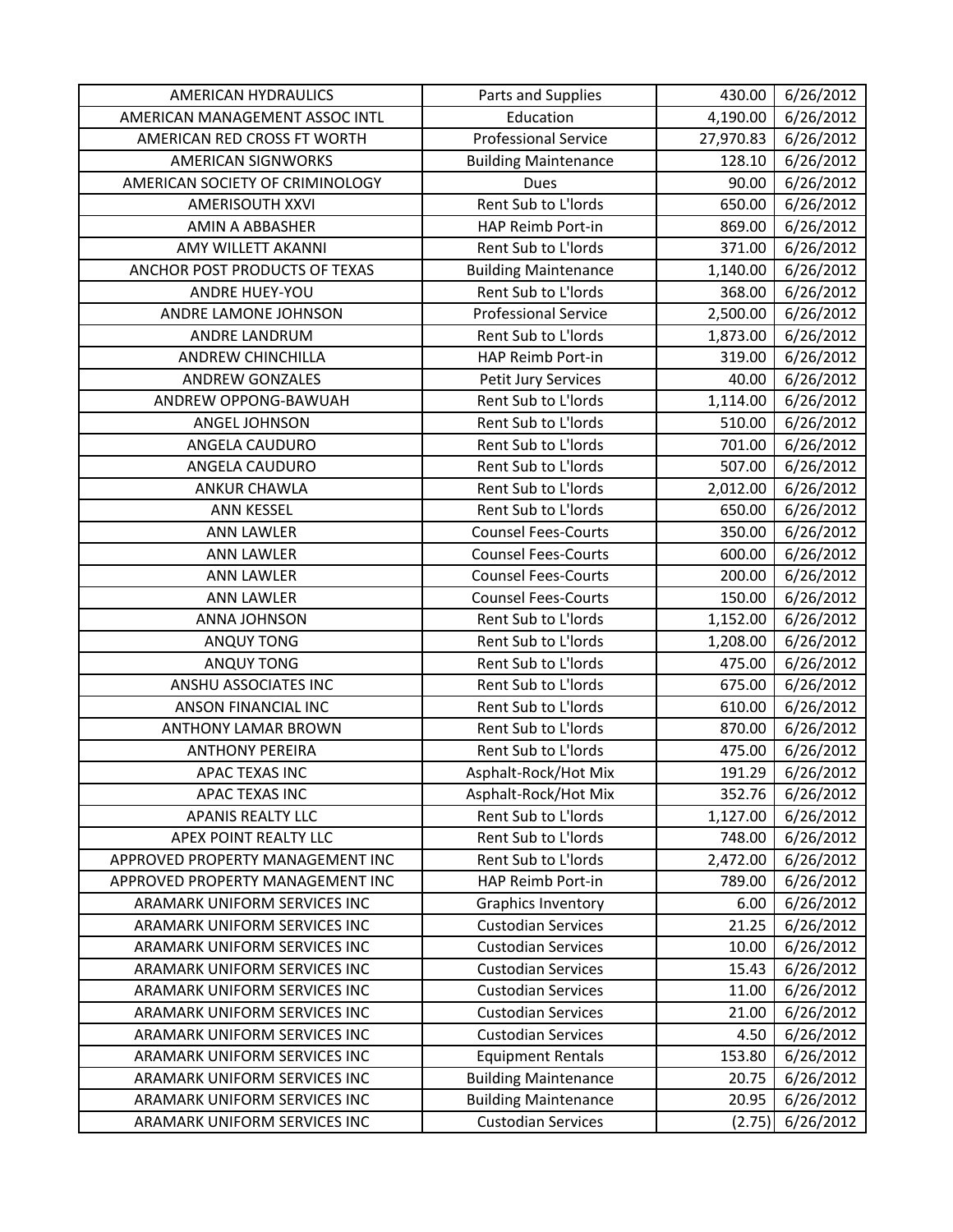| ARAMARK UNIFORM SERVICES INC     | <b>Laundry Services</b>     | 2.75     | 6/26/2012 |
|----------------------------------|-----------------------------|----------|-----------|
| ARBOR CP ASSOCIATES LP           | Rent Sub to L'Iords         | 812.00   | 6/26/2012 |
| ARC/ AUSTIN RIBBON & COMPUTER    | Supplies                    | 65.88    | 6/26/2012 |
| ARC/ AUSTIN RIBBON & COMPUTER    | LV Grnt Compter(Mod)        | 267.53   | 6/26/2012 |
| ARC/ AUSTIN RIBBON & COMPUTER    | <b>Computer Supplies</b>    | 119.04   | 6/26/2012 |
| ARC/ AUSTIN RIBBON & COMPUTER    | Supplies                    | 525.06   | 6/26/2012 |
| ARC/ AUSTIN RIBBON & COMPUTER    | Lab Supplies                | 237.61   | 6/26/2012 |
| ARC/ AUSTIN RIBBON & COMPUTER    | <b>Computer Maintenance</b> | 132.16   | 6/26/2012 |
| ARC/ AUSTIN RIBBON & COMPUTER    | Capital Outlay-Low V        | 1,265.13 | 6/26/2012 |
| ARC/ AUSTIN RIBBON & COMPUTER    | Capital Outlay-Low V        | 1,581.97 | 6/26/2012 |
| ARC/ AUSTIN RIBBON & COMPUTER    | Non-Track Equipment         | 41.20    | 6/26/2012 |
| ARC/ AUSTIN RIBBON & COMPUTER    | <b>Computer Supplies</b>    | 356.10   | 6/26/2012 |
| <b>ARCHIVE SUPPLIES INC</b>      | <b>Graphics Inventory</b>   | 2,717.00 | 6/26/2012 |
| <b>ARIZPE PROPERTIES</b>         | Rent Sub to L'Iords         | 625.00   | 6/26/2012 |
| ARLINGTON CHAMBER OF COMMERCE    | <b>Meeting Expenses</b>     | 30.00    | 6/26/2012 |
| ARLINGTON HOUSING AUTHORITY      | Port HAP Port-out           | 7,014.00 | 6/26/2012 |
| ARLINGTON HOUSING AUTHORITY      | Port Admin Fee Expen        | 514.44   | 6/26/2012 |
| ARLINGTON I.S.D.                 | Space Lease Rental          | 100.00   | 6/26/2012 |
| <b>ARLINGTON WATER UTILITIES</b> | <b>Utility Assistance</b>   | 60.65    | 6/26/2012 |
| <b>ARMORE LIMITED</b>            | <b>Rental Assistance</b>    | 505.00   | 6/26/2012 |
| <b>ARMORE LIMITED</b>            | <b>Utility Assistance</b>   | 28.09    | 6/26/2012 |
| ARTEX AIR COMPANY INC            | Rent Sub to L'Iords         | 1,356.00 | 6/26/2012 |
| <b>ASHLEY DIANE BROSEN</b>       | Rent Sub to L'Iords         | 650.00   | 6/26/2012 |
| <b>ASHRAF ISHAK</b>              | Rent Sub to L'Iords         | 943.00   | 6/26/2012 |
| ASMARA AFFORDABLE HOUSING INC    | Rent Sub to L'Iords         | 1,615.00 | 6/26/2012 |
| ASMARA AFFORDABLE HOUSING INC    | Rent Sub to L'Iords         | 238.00   | 6/26/2012 |
| ATC FREIGHTLINER GROUP           | Parts and Supplies          | 186.49   | 6/26/2012 |
| ATC FREIGHTLINER GROUP           | Parts and Supplies          | 224.93   | 6/26/2012 |
| <b>ATMOS ENERGY CORP</b>         | Gas                         | 31.44    | 6/26/2012 |
| <b>ATMOS ENERGY CORP</b>         | Gas                         | 23.54    | 6/26/2012 |
| <b>ATMOS ENERGY CORP</b>         | Gas                         | 17.07    | 6/26/2012 |
| <b>ATMOS ENERGY CORP</b>         | Gas                         | 19.41    | 6/26/2012 |
| <b>ATMOS ENERGY CORP</b>         | Gas                         | 24.99    | 6/26/2012 |
| <b>ATMOS ENERGY CORP</b>         | Gas                         | 17.53    | 6/26/2012 |
| <b>ATMOS ENERGY CORP</b>         | Gas                         | 39.28    | 6/26/2012 |
| <b>ATMOS ENERGY CORP</b>         | Gas                         | 3,400.21 | 6/26/2012 |
| <b>ATMOS ENERGY CORP</b>         | Gas                         | 440.99   | 6/26/2012 |
| <b>ATMOS ENERGY CORP</b>         | Gas                         | 2,054.06 | 6/26/2012 |
| <b>ATMOS ENERGY CORP</b>         | <b>Utility Assistance</b>   | 455.13   | 6/26/2012 |
| <b>ATMOS ENERGY CORP</b>         | <b>Utility Assistance</b>   | 82.52    | 6/26/2012 |
| <b>ATMOS ENERGY CORP</b>         | <b>Utility Assistance</b>   | 56.40    | 6/26/2012 |
| <b>ATMOS ENERGY CORP</b>         | <b>Utility Assistance</b>   | 12.74    | 6/26/2012 |
| <b>ATMOS ENERGY CORP</b>         | Gas                         | 43.54    | 6/26/2012 |
| <b>ATMOS ENERGY CORP</b>         | <b>Utility Assistance</b>   | 1,748.06 | 6/26/2012 |
| <b>ATMOS ENERGY CORP</b>         | <b>Utility Assistance</b>   | 123.37   | 6/26/2012 |
| <b>ATMOS ENERGY CORP</b>         | <b>Utility Assistance</b>   | 193.50   | 6/26/2012 |
| <b>ATTICUS J GILL</b>            | <b>Counsel Fees-Courts</b>  | 218.25   | 6/26/2012 |
| <b>AUBURN MANCHESTER LTD</b>     | Rent Sub to L'Iords         | 2,112.00 | 6/26/2012 |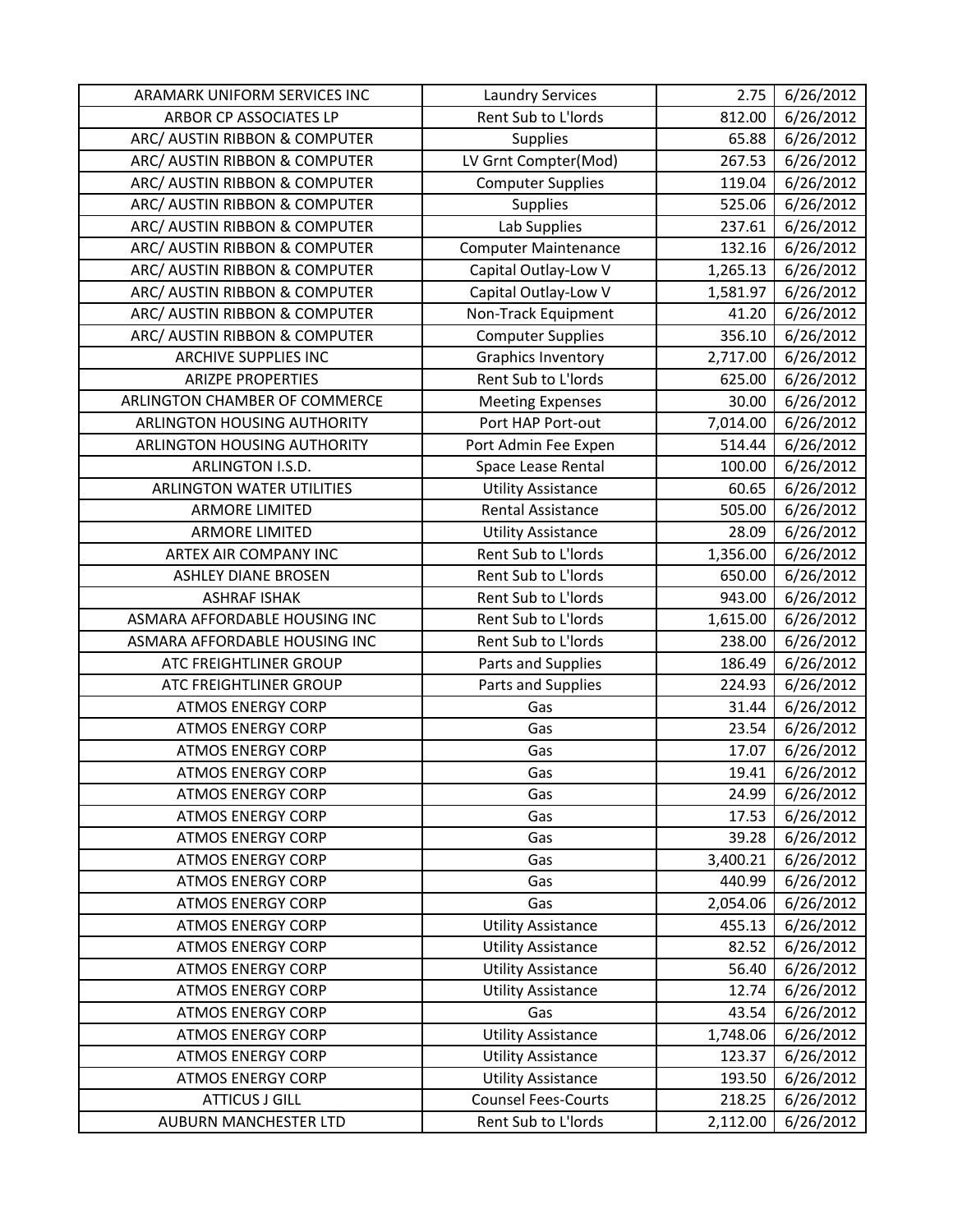| <b>AUBURN MANCHESTER LTD</b>              | HAP Reimb Port-in           | 607.00    | 6/26/2012 |
|-------------------------------------------|-----------------------------|-----------|-----------|
| <b>AURORA HOUSING AUTHORITY</b>           | Port HAP Port-out           | 452.00    | 6/26/2012 |
| AURORA HOUSING AUTHORITY                  | Port Admin Fee Expen        | 42.87     | 6/26/2012 |
| AUTOMATIC SPRINKLER OF TEXAS INC          | <b>Building Maintenance</b> | 655.00    | 6/26/2012 |
| AUTOMATIC SPRINKLER OF TEXAS INC          | <b>Building Maintenance</b> | 1,171.19  | 6/26/2012 |
| AUTOMATIC SPRINKLER OF TEXAS INC          | <b>Building Maintenance</b> | 260.00    | 6/26/2012 |
| <b>AUTONATION FORT WORTH MOTORS</b>       | Central Garage Inv          | 40.54     | 6/26/2012 |
| AV CARRIAGE HOUSE ASSOC                   | <b>Rental Assistance</b>    | 445.00    | 6/26/2012 |
| AV CARRIAGE HOUSE ASSOC                   | <b>Utility Assistance</b>   | 23.31     | 6/26/2012 |
| AV PARK PLACE ASSOCIATES                  | Rent Sub to L'Iords         | 620.00    | 6/26/2012 |
| AV PARK PLACE ASSOCIATES                  | Rent Sub to L'Iords         | 2,563.00  | 6/26/2012 |
| AV PARK PLACE ASSOCIATES                  | Rent Sub to L'Iords         | 797.00    | 6/26/2012 |
| AVENTINE TARRANT PARKWAY APTS LP          | Rent Sub to L'Iords         | 10,150.00 | 6/26/2012 |
| AVENTINE TARRANT PARKWAY APTS LP          | Rent Sub to L'Iords         | 454.00    | 6/26/2012 |
| AVENTINE TARRANT PARKWAY APTS LP          | Rent Sub to L'Iords         | 1,572.00  | 6/26/2012 |
| AVENTINE TARRANT PARKWAY APTS LP          | HAP Reimb Port-in           | 1,105.00  | 6/26/2012 |
| AVENTINE TARRANT PARKWAY LP               | Rent Sub to L'Iords         | 620.80    | 6/26/2012 |
| <b>AVTAR S HAILER</b>                     | Rent Sub to L'Iords         | 600.00    | 6/26/2012 |
| AZLE AVENUE BAPTIST CHURCH                | Prepaid - Other             | 150.00    | 6/26/2012 |
| AZLE OAKS APARTMENTS PARTNERSHIP          | Rent Sub to L'Iords         | 263.00    | 6/26/2012 |
| AZLE OAKS APARTMENTS PARTNERSHIP          | Rent Sub to L'Iords         | 308.00    | 6/26/2012 |
| AZLE OAKS APARTMENTS PARTNERSHIP          | Rent Sub to L'Iords         | 236.00    | 6/26/2012 |
| AZLE POLICE DEPARTMENT                    | Due to Other Govts          | 75.00     | 6/26/2012 |
| <b>B &amp; H PARK INVESTMENTS LLC</b>     | Rent Sub to L'Iords         | 570.00    | 6/26/2012 |
| <b>BABY JACK II AUTOMOTIVE LTD</b>        | Non-Track Equipment         | 25,305.00 | 6/26/2012 |
| <b>BAILEY &amp; GALYEN</b>                | <b>Counsel Fees-Courts</b>  | 100.00    | 6/26/2012 |
| <b>BAILEY &amp; GALYEN</b>                | <b>Counsel Fees-Courts</b>  | 500.00    | 6/26/2012 |
| <b>BAILEY &amp; GALYEN</b>                | <b>Counsel Fees-Courts</b>  | 600.00    | 6/26/2012 |
| <b>BAILEY &amp; GALYEN</b>                | <b>Counsel Fees-Courts</b>  | 150.00    | 6/26/2012 |
| <b>BAKER AND DAMERON LLC</b>              | <b>Counsel Fees-Courts</b>  | 950.00    | 6/26/2012 |
| <b>BALANCE FORENSIC &amp; GENERAL</b>     | Psych Exam/Testimony        | 600.00    | 6/26/2012 |
| <b>BALANCE FORENSIC &amp; GENERAL</b>     | Psych Exam/Testimony        | 980.00    | 6/26/2012 |
| <b>BALANCE FORENSIC &amp; GENERAL</b>     | Psych Exam/Testimony        | 300.00    | 6/26/2012 |
| <b>BALL &amp; HASE PC</b>                 | <b>Counsel Fees-Courts</b>  | 500.00    | 6/26/2012 |
| BANKSTON FORD MAZDA OF FORT WORTH         | Central Garage Inv          | 13.50     | 6/26/2012 |
| <b>BARBARA A BRADFORD</b>                 | Rent Sub to L'Iords         | 382.00    | 6/26/2012 |
| Barbara Murphy                            | Travel                      | 35.52     | 6/26/2012 |
| BARBARA SLOAN NON-GST EXEMPT TRUST        | Rent Sub to L'Iords         | 5,611.00  | 6/26/2012 |
| BARBARA SLOAN NON-GST EXEMPT TRUST        | Rent Sub to L'Iords         | 1,092.00  | 6/26/2012 |
| BARBARA SLOAN NON-GST EXEMPT TRUST        | Rent Sub to L'Iords         | 650.00    | 6/26/2012 |
| <b>BARBRA COLEMAN</b>                     | Rent Sub to L'Iords         | 799.00    | 6/26/2012 |
| <b>BARNES &amp; NOBLE BOOKSELLERS INC</b> | <b>Educational Material</b> | 251.73    | 6/26/2012 |
| <b>BARNES &amp; NOBLE BOOKSELLERS INC</b> | Recreation                  | 269.94    | 6/26/2012 |
| <b>BARNES PROX LAW PLLC</b>               | Counsel Fees - CPS          | 100.00    | 6/26/2012 |
| <b>BARRY ALFORD</b>                       | <b>Counsel Fees-Courts</b>  | 350.00    | 6/26/2012 |
| <b>BARRY ALFORD</b>                       | <b>Counsel Fees-Courts</b>  | 900.00    | 6/26/2012 |
| <b>BARRY ALFORD</b>                       | <b>Counsel Fees-Courts</b>  | 125.00    | 6/26/2012 |
| <b>BARRY ALFORD</b>                       | <b>Counsel Fees-Courts</b>  | 100.00    | 6/26/2012 |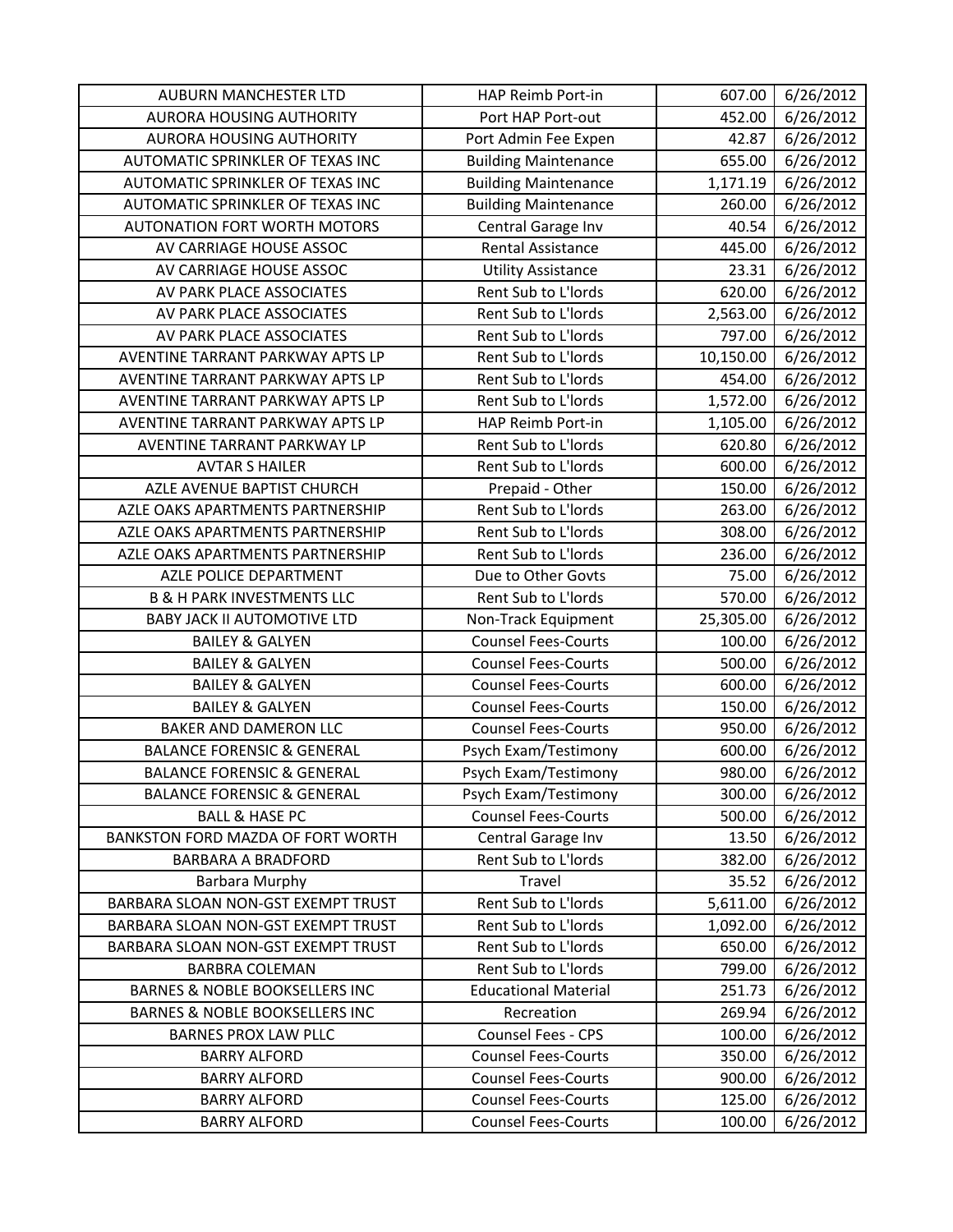| <b>BARRY ALFORD</b>                | <b>Counsel Fees-Courts</b>  | 200.00    | 6/26/2012 |
|------------------------------------|-----------------------------|-----------|-----------|
| <b>BARRY YOUNG</b>                 | Rent Sub to L'Iords         | 154.00    | 6/26/2012 |
| <b>BARRY YOUNG</b>                 | Rent Sub to L'Iords         | 354.00    | 6/26/2012 |
| <b>BASECOM INC</b>                 | <b>Building Maintenance</b> | 349.48    | 6/26/2012 |
| <b>BAUDVILLE INC</b>               | <b>Supplies</b>             | 113.45    | 6/26/2012 |
| <b>BAYTECH SUPPLY INC</b>          | Supplies                    | 5,454.50  | 6/26/2012 |
| BEARDEN INVESTIGATIVE AGENCY       | Investigative               | 75.00     | 6/26/2012 |
| <b>BEAUTIFUL PROPERTIES INC</b>    | Rent Sub to L'Iords         | 4,106.00  | 6/26/2012 |
| <b>BEN LEONARD PLLC</b>            | <b>Counsel Fees-Courts</b>  | 1,300.00  | 6/26/2012 |
| BENNETT BENNER PETTIT INC          | <b>Professional Service</b> | 54,141.96 | 6/26/2012 |
| BENNETT BENNER PETTIT INC          | <b>Professional Service</b> | 24.10     | 6/26/2012 |
| BENTLEY SQUARE APARTMENTS          | Rent Sub to L'Iords         | 2,364.00  | 6/26/2012 |
| <b>BERLEY E TRENTHAM JR</b>        | Rent Sub to L'Iords         | 538.00    | 6/26/2012 |
| <b>BERNARDINO SABADO</b>           | Rent Sub to L'Iords         | 484.00    | 6/26/2012 |
| <b>BETTY HUMPHRIES</b>             | Rent Sub to L'Iords         | 857.00    | 6/26/2012 |
| <b>BETTY HUMPHRIES</b>             | Rent Sub to L'Iords         | 407.00    | 6/26/2012 |
| <b>BIG CITY CRUSHED CONCRETE</b>   | <b>Base Stab Materials</b>  | 2,424.66  | 6/26/2012 |
| <b>BIG COUNTRY AIDS RESOURCES</b>  | <b>Subrecipient Service</b> | 9,302.49  | 6/26/2012 |
| <b>BIG COUNTRY AIDS RESOURCES</b>  | <b>Subrecipient Service</b> | 16,201.79 | 6/26/2012 |
| <b>BIG COUNTRY AIDS RESOURCES</b>  | <b>Subrecipient Service</b> | 4,307.85  | 6/26/2012 |
| BIG WINDMILL TERRACE LLC           | Rent Sub to L'Iords         | 267.00    | 6/26/2012 |
| <b>BILLY R SCOTT</b>               | Rent Sub to L'Iords         | 1,201.00  | 6/26/2012 |
| <b>BILLY RAY MARCOM</b>            | Rent Sub to L'Iords         | 986.00    | 6/26/2012 |
| <b>BIMBO BAKERIES USA INC</b>      | Food                        | 153.00    | 6/26/2012 |
| <b>BIOCONTROL SYSTEMS INC</b>      | Lab Supplies                | 123.33    | 6/26/2012 |
| <b>BIOMERIEUX INC</b>              | Lab Supplies                | 234.70    | 6/26/2012 |
| <b>BIRDVILLE ISD</b>               | Space Lease Rental          | 295.50    | 6/26/2012 |
| <b>BIRDVILLE ISD</b>               | Space Lease Rental          | 295.50    | 6/26/2012 |
| <b>BLAGG TIRE AND SERVICE</b>      | Central Garage Inv          | 1,161.90  | 6/26/2012 |
| <b>BLAKE BURNS</b>                 | <b>Counsel Fees-Courts</b>  | 658.00    | 6/26/2012 |
| BLUE CROWN INVESTMENTS LLC         | Rent Sub to L'Iords         | 792.00    | 6/26/2012 |
| BLUE LAKES AT MARINE CREEK         | Rent Sub to L'Iords         | 3,898.00  | 6/26/2012 |
| BLUE LAKES AT MARINE CREEK         | HAP Reimb Port-in           | 1,840.00  | 6/26/2012 |
| BLUE PLAID INVESTMENTS LLC         | Rent Sub to L'Iords         | 303.00    | 6/26/2012 |
| <b>BOB BARKER</b>                  | Sheriff Inventory           | 468.00    | 6/26/2012 |
| <b>BOB VAN HOOSE</b>               | Rent Sub to L'Iords         | 795.00    | 6/26/2012 |
| <b>BOUNCE ENERGY INC</b>           | <b>Utility Allowance</b>    | 135.00    | 6/26/2012 |
| BOWDEN'S GUARANTEED HYDROMULCH INC | <b>Erosion Control</b>      | 1,748.00  | 6/26/2012 |
| <b>BRADFORD SHAW</b>               | <b>Counsel Fees-Courts</b>  | 850.00    | 6/26/2012 |
| <b>BRADFORD W MCCURRY</b>          | Rent Sub to L'Iords         | 501.00    | 6/26/2012 |
| BRAMA WEST POINTE PINES LTD        | Rent Sub to L'Iords         | 3,095.00  | 6/26/2012 |
| BRAMA WEST POINTE PINES LTD        | Rent Sub to L'Iords         | 463.00    | 6/26/2012 |
| <b>BRANDON HUGHES</b>              | Rent Sub to L'Iords         | 750.00    | 6/26/2012 |
| <b>BRENDA R VONJOE</b>             | <b>Counsel Fees-Courts</b>  | 450.00    | 6/26/2012 |
| <b>BRENT L HOCK</b>                | Rent Sub to L'Iords         | 700.00    | 6/26/2012 |
| BRENTWOOD MULTIFAMILY LLC          | Rent Sub to L'Iords         | 669.00    | 6/26/2012 |
| <b>BRETT BOONE</b>                 | <b>Counsel Fees-Courts</b>  | 880.00    | 6/26/2012 |
| <b>BRETT BOONE</b>                 | <b>Counsel Fees-Courts</b>  | 150.00    | 6/26/2012 |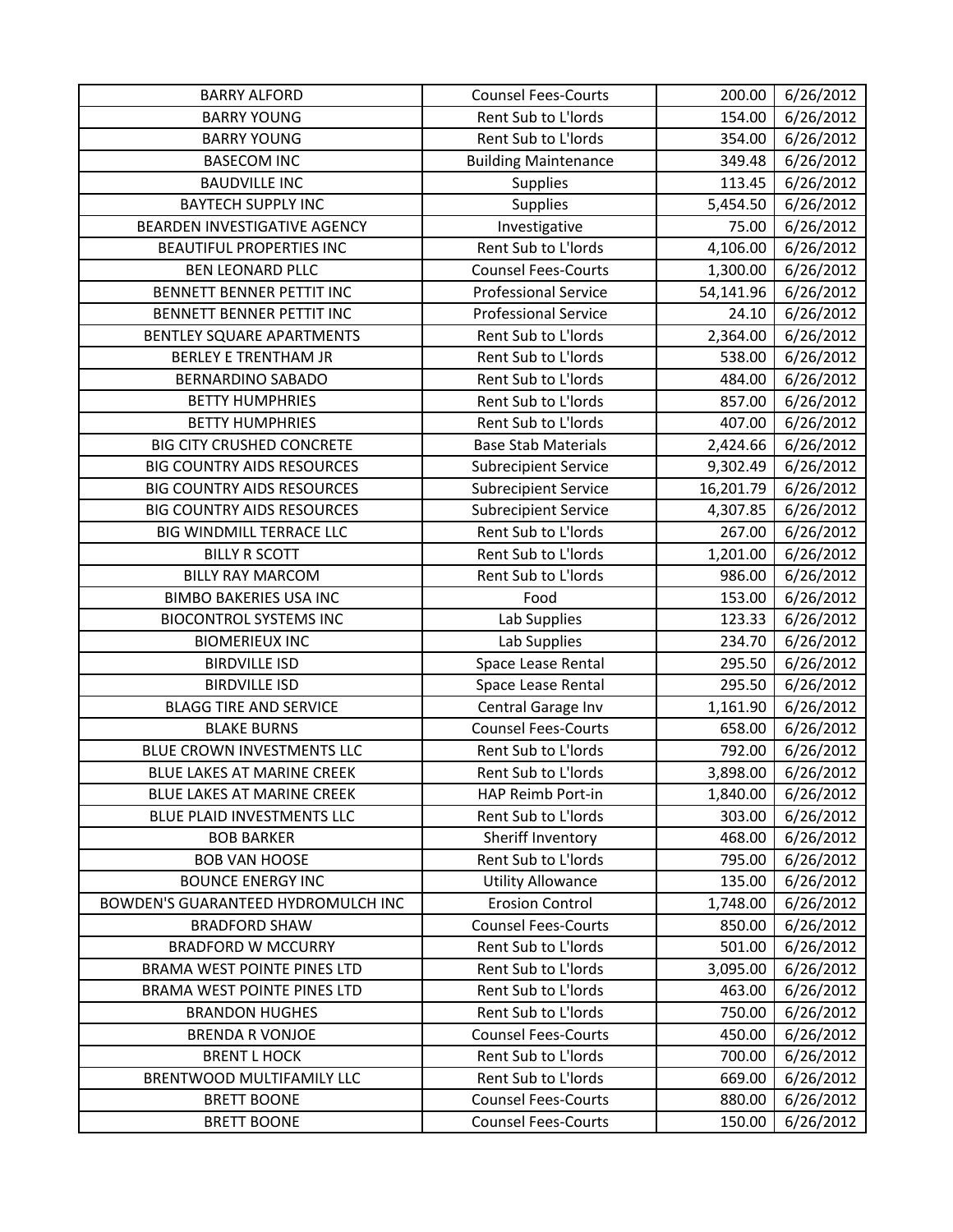| <b>BRETT BOONE</b>                     | <b>Counsel Fees-Courts</b>  | 1,250.00  | 6/26/2012 |
|----------------------------------------|-----------------------------|-----------|-----------|
| <b>BRIAN C SIMPSON</b>                 | Counsel Fees - CPS          | 100.00    | 6/26/2012 |
| <b>BRIAN J NEWMAN</b>                  | <b>Counsel Fees-Courts</b>  | 750.00    | 6/26/2012 |
| <b>BRIAN J WILLETT</b>                 | <b>Counsel Fees-Courts</b>  | 500.00    | 6/26/2012 |
| <b>BRIAN J WILLETT</b>                 | <b>Counsel Fees-Courts</b>  | 950.00    | 6/26/2012 |
| <b>BRIAN K WALKER</b>                  | <b>Counsel Fees-Courts</b>  | 975.00    | 6/26/2012 |
| <b>BRIAN K WALKER</b>                  | Cnsl Fees-Crim Appls        | 4,406.00  | 6/26/2012 |
| <b>BRIAN M BOUFFARD</b>                | <b>Counsel Fees-Courts</b>  | 200.00    | 6/26/2012 |
| <b>BRIAN ROCKWELL</b>                  | Petit Jury Services         | 6.00      | 6/26/2012 |
| <b>BRIAN SALVANT</b>                   | <b>Counsel Fees-Courts</b>  | 200.00    | 6/26/2012 |
| <b>BRIAN SALVANT</b>                   | Cnsl Fees-Crim Appls        | 2,900.00  | 6/26/2012 |
| <b>BRIAN ZWICK</b>                     | Rent Sub to L'Iords         | 297.00    | 6/26/2012 |
| <b>BRISBEN MERIDIAN LP</b>             | Rent Sub to L'Iords         | 1,288.00  | 6/26/2012 |
| <b>BRISBEN MERIDIAN LP</b>             | Rent Sub to L'Iords         | 731.00    | 6/26/2012 |
| <b>BROCK REALTORS LLC</b>              | Rent Sub to L'Iords         | 4,376.00  | 6/26/2012 |
| <b>BROOKHAVEN YOUTH RANCH</b>          | <b>Residential Servc</b>    | 14,101.50 | 6/26/2012 |
| <b>BROWN PROPERTIES</b>                | Rent Sub to L'Iords         | 1,241.00  | 6/26/2012 |
| <b>BRUCE ASHWORTH</b>                  | <b>Counsel Fees-Courts</b>  | 100.00    | 6/26/2012 |
| <b>BRUCE ASHWORTH</b>                  | <b>Counsel Fees-Courts</b>  | 1,800.00  | 6/26/2012 |
| <b>BUD STARNES AND ASSOCIATES INC</b>  | Rent Sub to L'Iords         | 790.00    | 6/26/2012 |
| <b>BURLESON ARB LTD</b>                | Rent Sub to L'Iords         | 466.00    | 6/26/2012 |
| <b>BURLESON ARB LTD</b>                | Rent Sub to L'Iords         | 429.00    | 6/26/2012 |
| <b>BURLESON ARB LTD</b>                | HAP Reimb Port-in           | 438.00    | 6/26/2012 |
| <b>BUSH RUDNICKI SHELTON PC</b>        | Counsel Fees-Juv            | 200.00    | 6/26/2012 |
| <b>BUSINESS INTERIORS</b>              | <b>Equipment Rentals</b>    | 756.00    | 6/26/2012 |
| C & J MULTI #1 LP                      | Rent Sub to L'Iords         | 515.00    | 6/26/2012 |
| C P CONTINENTAL LP                     | Rent Sub to L'Iords         | 1,080.00  | 6/26/2012 |
| C P CONTINENTAL LP                     | Rent Sub to L'Iords         | 1,690.00  | 6/26/2012 |
| C RICHARD DAVIS JR                     | Rent Sub to L'Iords         | 545.00    | 6/26/2012 |
| <b>C&amp;K WATER SPECIALISTS LLC</b>   | <b>Equipment Maint</b>      | 1,297.00  | 6/26/2012 |
| C.D. HARTNETT CO                       | Food                        | 204.40    | 6/26/2012 |
| <b>C.R.'S AUTO REPAIR</b>              | Parts and Supplies          | 87.00     | 6/26/2012 |
| <b>CAMELBACK INVESTMENT PROPERTIES</b> | Rent Sub to L'Iords         | 540.00    | 6/26/2012 |
| CAMP FIRE USA FIRST TEXAS COUNCIL      | <b>Subrecipient Service</b> | 208.52    | 6/26/2012 |
| <b>CANAS &amp; FLORES</b>              | <b>Counsel Fees-Courts</b>  | 600.00    | 6/26/2012 |
| <b>CANAS &amp; FLORES</b>              | <b>Counsel Fees-Courts</b>  | 350.00    | 6/26/2012 |
| <b>CANAS &amp; FLORES</b>              | <b>Counsel Fees-Courts</b>  | 600.00    | 6/26/2012 |
| <b>CANAS &amp; FLORES</b>              | <b>Counsel Fees-Courts</b>  | 850.00    | 6/26/2012 |
| <b>CANAS &amp; FLORES</b>              | <b>Counsel Fees-Courts</b>  | 700.00    | 6/26/2012 |
| <b>CANAS &amp; FLORES</b>              | <b>Counsel Fees-Courts</b>  | 1,015.00  | 6/26/2012 |
| <b>CANCER CARE SERVICES</b>            | Food/Hygiene Assist         | 1,754.80  | 6/26/2012 |
| <b>CANDACE HENDERSON</b>               | Rent Sub to L'Iords         | 293.00    | 6/26/2012 |
| CANDLEWOOD ENTERPRISES LP              | Rent Sub to L'Iords         | 649.00    | 6/26/2012 |
| CAPPS VAN AND CAR RENTAL INC           | <b>Voting Machine Trans</b> | 16,175.91 | 6/26/2012 |
| CAPPS VAN AND CAR RENTAL INC           | <b>Voting Machine Trans</b> | 4,057.35  | 6/26/2012 |
| <b>CAREER TRACK</b>                    | Education                   | 79.00     | 6/26/2012 |
| <b>CARLSON INVESTMENTS INC</b>         | Rent Sub to L'Iords         | 1,002.00  | 6/26/2012 |
| <b>CARLSON INVESTMENTS INC</b>         | Rent Sub to L'Iords         | 280.00    | 6/26/2012 |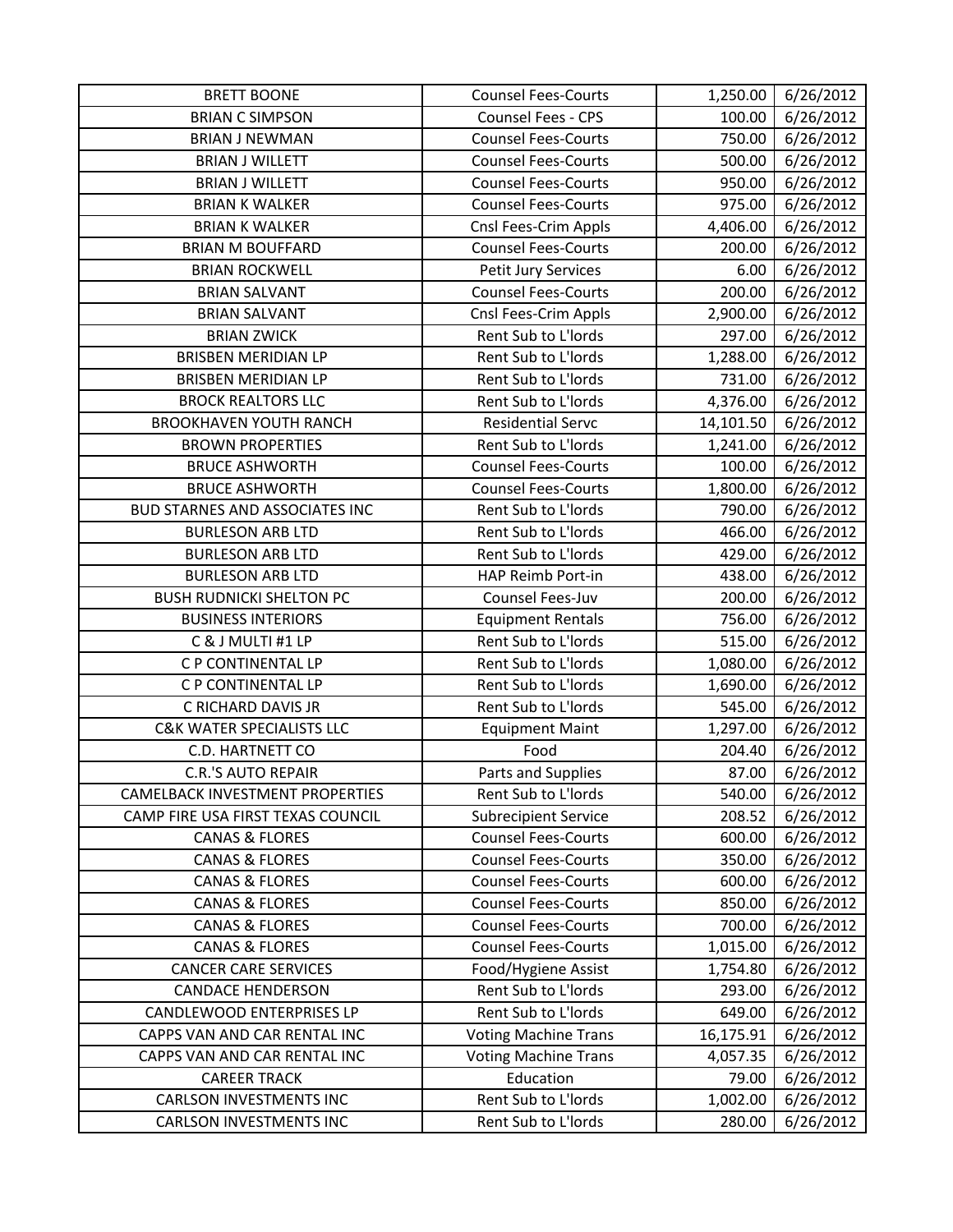| <b>CAROL A BIRDWELL</b>              | <b>Counsel Fees-Courts</b>  | 200.00    | 6/26/2012 |
|--------------------------------------|-----------------------------|-----------|-----------|
| <b>CAROL A BIRDWELL</b>              | <b>Counsel Fees-Courts</b>  | 250.00    | 6/26/2012 |
| <b>CAROLE CROSS</b>                  | <b>Counsel Fees-Courts</b>  | 200.00    | 6/26/2012 |
| <b>CAROLE KERR</b>                   | <b>Counsel Fees-Courts</b>  | 850.00    | 6/26/2012 |
| <b>CAROLE KERR</b>                   | <b>Counsel Fees-Courts</b>  | 200.00    | 6/26/2012 |
| <b>CAROLE KERR</b>                   | <b>Counsel Fees-Courts</b>  | 200.00    | 6/26/2012 |
| <b>CAROLE KERR</b>                   | <b>Counsel Fees-Courts</b>  | 125.00    | 6/26/2012 |
| <b>CAROLE KERR</b>                   | <b>Counsel Fees-Courts</b>  | 225.00    | 6/26/2012 |
| <b>CAROLINA IMAGING COMPUTER</b>     | <b>Computer Supplies</b>    | 193.00    | 6/26/2012 |
| <b>CAROLINE ELAD TABE</b>            | Rent Sub to L'Iords         | 1,540.00  | 6/26/2012 |
| <b>CAROLINE ELAD TABE</b>            | Rent Sub to L'Iords         | 468.00    | 6/26/2012 |
| <b>CAROLYN A CROSS</b>               | Rent Sub to L'Iords         | 697.00    | 6/26/2012 |
| <b>CARQUEST AUTO PARTS</b>           | Parts and Supplies          | 70.11     | 6/26/2012 |
| <b>CARQUEST AUTO PARTS</b>           | Parts and Supplies          | 28.02     | 6/26/2012 |
| <b>CARQUEST AUTO PARTS</b>           | Parts and Supplies          | 96.84     | 6/26/2012 |
| <b>CARRIE R MURPHY</b>               | Rent Sub to L'Iords         | 516.00    | 6/26/2012 |
| <b>CARSCO ENT LLC</b>                | Rent Sub to L'Iords         | 879.00    | 6/26/2012 |
| <b>CARY M SCHROEDER</b>              | Counsel Fees-Probate        | 2,200.00  | 6/26/2012 |
| CASA ROYALE APARTMENTS, LTD.         | Rent Sub to L'Iords         | 706.00    | 6/26/2012 |
| CASA ROYALE APARTMENTS, LTD.         | Rent Sub to L'Iords         | 560.00    | 6/26/2012 |
| <b>CASCO INDUSTRIES INC.</b>         | <b>Equipment Maint</b>      | 120.00    | 6/26/2012 |
| CASCO INDUSTRIES INC.                | Non-Track Equipment         | 2,440.00  | 6/26/2012 |
| <b>CASEY COLE</b>                    | <b>Professional Service</b> | 1,350.00  | 6/26/2012 |
| <b>CASEY COLE</b>                    | <b>Counsel Fees-Courts</b>  | 300.00    | 6/26/2012 |
| <b>CASEY COLE</b>                    | <b>Counsel Fees-Courts</b>  | 125.00    | 6/26/2012 |
| <b>CASEY COLE</b>                    | <b>Counsel Fees-Courts</b>  | 125.00    | 6/26/2012 |
| <b>CASS ROBERT CALLAWAY</b>          | <b>Counsel Fees-Courts</b>  | 125.00    | 6/26/2012 |
| <b>CASS ROBERT CALLAWAY</b>          | <b>Counsel Fees-Courts</b>  | 375.00    | 6/26/2012 |
| <b>CASSATA LEARNING CENTER</b>       | <b>Professional Service</b> | 7,058.20  | 6/26/2012 |
| <b>CATHERINE A WATERS</b>            | Rent Sub to L'Iords         | 457.00    | 6/26/2012 |
| <b>CATHOLIC CHARITIES DIOCESE OF</b> | <b>Professional Service</b> | 715.00    | 6/26/2012 |
| CATHOLIC CHARITIES DIOCESE OF        | <b>Professional Service</b> | 4,166.25  | 6/26/2012 |
| CATHOLIC CHARITIES DIOCESE OF FTW    | <b>Interpreter Fees</b>     | 160.00    | 6/26/2012 |
| CATHOLIC CHARITIES DIOCESE OF FTW    | <b>Interpreter Fees</b>     | 157.50    | 6/26/2012 |
| <b>CBS OUTDOOR</b>                   | Advertis/Publicity          | 6,402.00  | 6/26/2012 |
| CDJ HOLDINGS LLC                     | Rent Sub to L'Iords         | 911.00    | 6/26/2012 |
| <b>CDW GOVERNMENT INC</b>            | <b>Computer Supplies</b>    | 26.48     | 6/26/2012 |
| <b>CDW GOVERNMENT INC</b>            | <b>Supplies</b>             | 260.13    | 6/26/2012 |
| CEDAR HILL MEMORIAL PARK             | <b>County Burials</b>       | 1,750.00  | 6/26/2012 |
| <b>CEDAR POINT APTS LP</b>           | Rent Sub to L'Iords         | 12,592.00 | 6/26/2012 |
| <b>CEDAR POINT APTS LP</b>           | Rent Sub to L'Iords         | 801.00    | 6/26/2012 |
| <b>CEDAR POINT APTS LP</b>           | HAP Reimb Port-in           | 1,584.00  | 6/26/2012 |
| <b>CELIA J THORNTON</b>              | Rent Sub to L'Iords         | 650.00    | 6/26/2012 |
| <b>CENTAURUS GF TERRACE LLC</b>      | Rent Sub to L'Iords         | 393.20    | 6/26/2012 |
| <b>CENTAURUS GF TERRACE LLC</b>      | Rent Sub to L'Iords         | 4,896.00  | 6/26/2012 |
| CENTER FOR THERAPEUTIC CHANGE LTD    | O/P Group Counseling        | 340.00    | 6/26/2012 |
| CENTER FOR THERAPEUTIC CHANGE LTD    | O/P Group Counseling        | 13,078.00 | 6/26/2012 |
| CEN-TEX UNIFORM SALES INC            | Clothing                    | 35.96     | 6/26/2012 |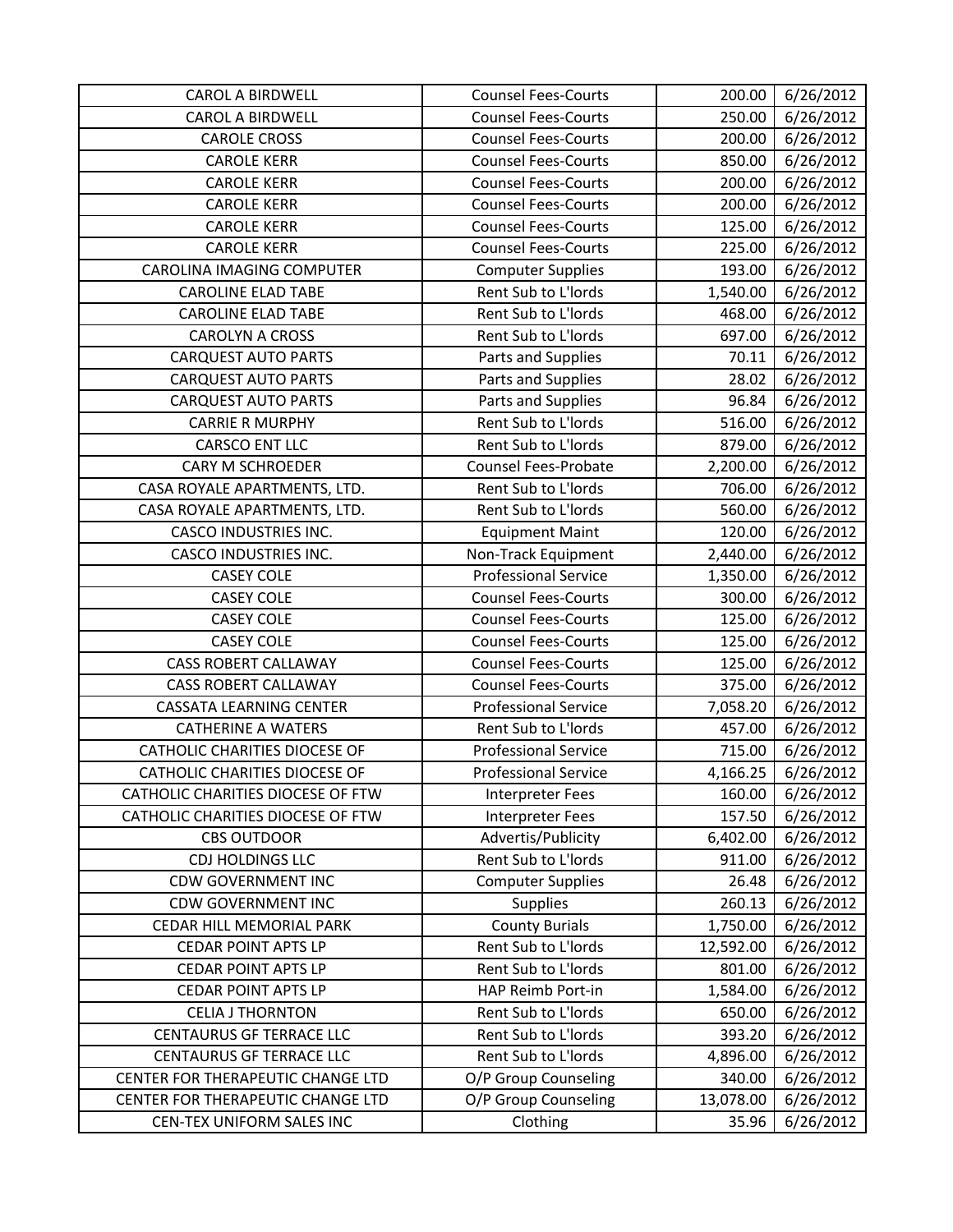| CEN-TEX UNIFORM SALES INC               | Clothing                    | 174.09    | 6/26/2012 |
|-----------------------------------------|-----------------------------|-----------|-----------|
| <b>CHAD LEE</b>                         | Counsel Fees-Juv            | 400.00    | 6/26/2012 |
| <b>CHAD TRIBBLE</b>                     | Rent Sub to L'Iords         | 762.00    | 6/26/2012 |
| <b>CHADWELL GROUP LP</b>                | <b>Building Maintenance</b> | 534.44    | 6/26/2012 |
| <b>CHAMPION ENERGY SERVICES LLC</b>     | <b>Utility Assistance</b>   | 242.56    | 6/26/2012 |
| <b>CHAMPION ENERGY SERVICES LLC</b>     | <b>Utility Allowance</b>    | 106.00    | 6/26/2012 |
| CHANDRA MUKHYALA                        | Rent Sub to L'Iords         | 555.00    | 6/26/2012 |
| <b>CHAPMAN PROPANE</b>                  | <b>Utility Assistance</b>   | 270.00    | 6/26/2012 |
| <b>CHARLES R BLACKLEDGE</b>             | Rent Sub to L'Iords         | 723.00    | 6/26/2012 |
| <b>CHARLES ROACH</b>                    | <b>Counsel Fees-Courts</b>  | 200.00    | 6/26/2012 |
| <b>CHARLES ROACH</b>                    | <b>Counsel Fees-Courts</b>  | 700.00    | 6/26/2012 |
| <b>CHARLES WADE PARRISH</b>             | Rent Sub to L'Iords         | 489.00    | 6/26/2012 |
| <b>CHARLIE NICKERSON</b>                | Rent Sub to L'Iords         | 1,494.00  | 6/26/2012 |
| <b>Charlotte R McWilliams</b>           | Education                   | 15.00     | 6/26/2012 |
| <b>CHECKPOINT SERVICES INC</b>          | <b>Computer Maintenance</b> | 218.00    | 6/26/2012 |
| CHEMSEARCH                              | <b>Building Maintenance</b> | 546.25    | 6/26/2012 |
| <b>CHOICES ADOLESCENT</b>               | <b>Residential Servc</b>    | 19,605.95 | 6/26/2012 |
| <b>CHRIS MINTEER</b>                    | Rent Sub to L'Iords         | 989.00    | 6/26/2012 |
| <b>CHRIS SAUNDERS</b>                   | Rent Sub to L'Iords         | 685.00    | 6/26/2012 |
| <b>CHRISTINE CHAFFIN</b>                | Rent Sub to L'Iords         | 569.00    | 6/26/2012 |
| <b>CHRISTOPHER D BURDEN SR</b>          | Rent Sub to L'Iords         | 1,261.00  | 6/26/2012 |
| <b>CHRISTOPHER LEO CASTANON</b>         | <b>Counsel Fees-Courts</b>  | 400.00    | 6/26/2012 |
| <b>CHRISTOPHER LEO CASTANON</b>         | <b>Counsel Fees-Courts</b>  | 600.00    | 6/26/2012 |
| <b>CHRISTOPHER LEO CASTANON</b>         | <b>Counsel Fees-Courts</b>  | 700.00    | 6/26/2012 |
| <b>CINDY LE</b>                         | Rent Sub to L'Iords         | 761.00    | 6/26/2012 |
| <b>CINDY LE</b>                         | Rent Sub to L'Iords         | 624.00    | 6/26/2012 |
| CINTAS FAS LOCKBOX 636525               | <b>Supplies</b>             | 153.39    | 6/26/2012 |
| <b>CIRRO ENERGY</b>                     | <b>Utility Assistance</b>   | 430.59    | 6/26/2012 |
| <b>CIRRO ENERGY</b>                     | <b>Utility Allowance</b>    | 784.00    | 6/26/2012 |
| <b>CITY OF BEDFORD</b>                  | Water                       | 301.53    | 6/26/2012 |
| <b>CITY OF BEDFORD</b>                  | Water                       | 198.51    | 6/26/2012 |
| <b>CITY OF EULESS WATER &amp; SEWER</b> | <b>Utility Assistance</b>   | 185.43    | 6/26/2012 |
| <b>CITY OF EVERMAN</b>                  | <b>Utility Assistance</b>   | 63.07     | 6/26/2012 |
| CITY OF FOREST HILL UTILITIES           | <b>Utility Assistance</b>   | 76.48     | 6/26/2012 |
| <b>CITY OF FORT WORTH</b>               | <b>County Projects</b>      | 75.00     | 6/26/2012 |
| <b>CITY OF GRAND PRAIRIE</b>            | <b>Utility Assistance</b>   | 71.49     | 6/26/2012 |
| <b>CITY OF HALTOM CITY</b>              | <b>Utility Assistance</b>   | 57.68     | 6/26/2012 |
| <b>CITY OF HURST</b>                    | <b>Utility Assistance</b>   | 75.58     | 6/26/2012 |
| CITY OF NORTH RICHLAND HILLS            | Field Equip&Supplies        | 48.00     | 6/26/2012 |
| <b>CITY OF NORTH RICHLAND HILLS</b>     | Water                       | 985.52    | 6/26/2012 |
| CITY OF NORTH RICHLAND HILLS            | <b>Disposal Service</b>     | 188.81    | 6/26/2012 |
| <b>CITY OF PASADENA</b>                 | Port HAP Port-out           | 741.00    | 6/26/2012 |
| <b>CITY OF PASADENA</b>                 | Port Admin Fee Expen        | 42.87     | 6/26/2012 |
| <b>CITY OF WATAUGA</b>                  | <b>Utility Assistance</b>   | 47.79     | 6/26/2012 |
| CITY OF WHITE SETTLEMENT                | <b>Utility Assistance</b>   | 101.78    | 6/26/2012 |
| <b>CLARINDA ACADEMY</b>                 | <b>Residential Servc</b>    | 8,571.50  | 6/26/2012 |
| <b>CLARK PANNIER</b>                    | Rent Sub to L'Iords         | 455.00    | 6/26/2012 |
| <b>CLARUS LOWDEN LP</b>                 | Rental Assistance           | 585.00    | 6/26/2012 |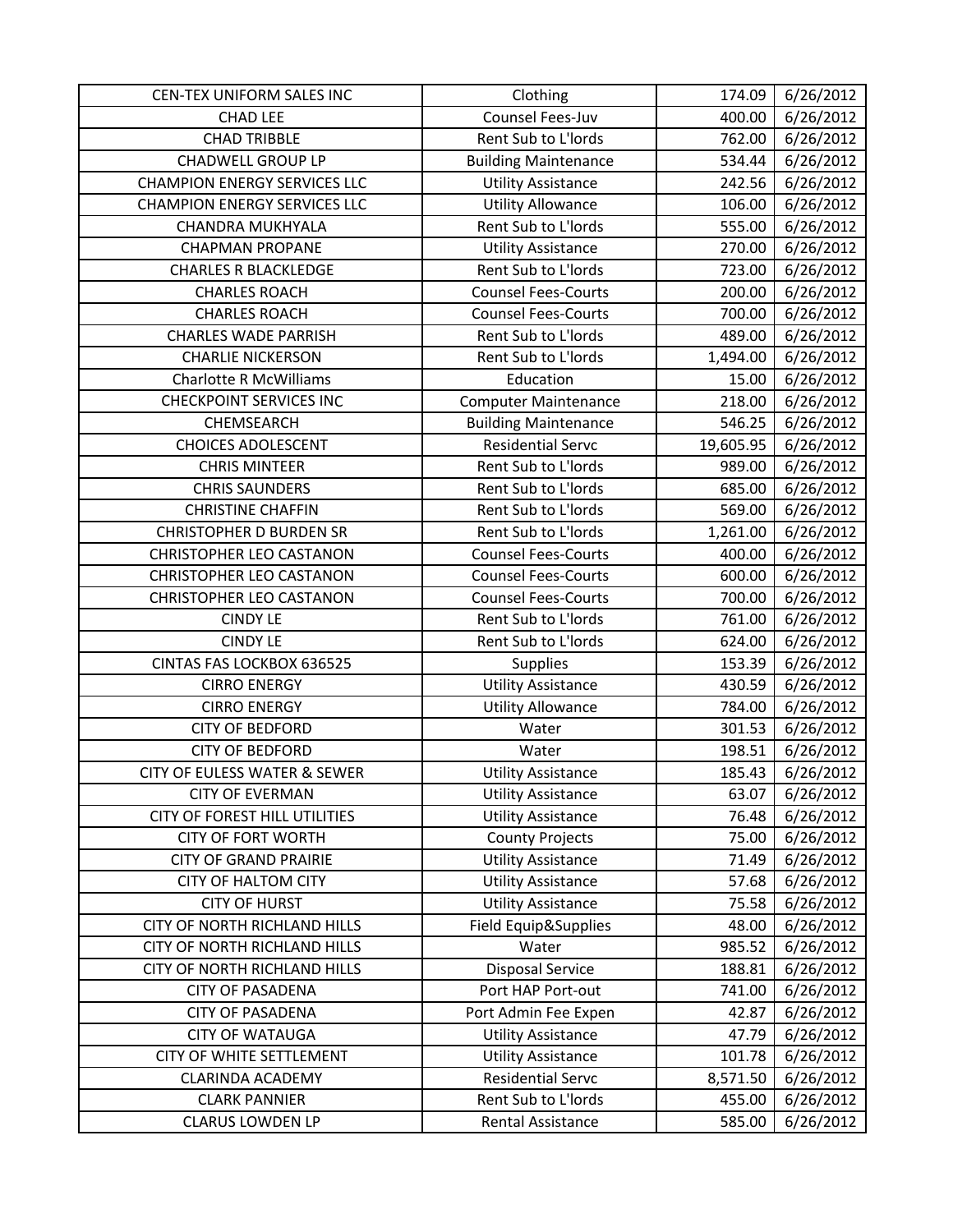| <b>CLASSIC LOCATORS INC</b>          | Rent Sub to L'Iords         | 4,095.00    | 6/26/2012 |
|--------------------------------------|-----------------------------|-------------|-----------|
| <b>CLAUDIE C LOFTON JR</b>           | Rent Sub to L'Iords         | 929.00      | 6/26/2012 |
| <b>CLEMENTE DE LA CRUZ</b>           | <b>Counsel Fees-Courts</b>  | 150.00      | 6/26/2012 |
| <b>CLIFFORD D MACKENZIE</b>          | Counsel Fees - CPS          | 100.00      | 6/26/2012 |
| <b>CLOVIS PARTNERS LP</b>            | Rent Sub to L'Iords         | 410.00      | 6/26/2012 |
| <b>CLOYCE E JONES</b>                | Rent Sub to L'Iords         | 559.00      | 6/26/2012 |
| <b>COBB PARK TOWNHOMES II LP</b>     | Rent Sub to L'Iords         | 80.40       | 6/26/2012 |
| <b>COBB PARK TOWNHOMES II LP</b>     | Rent Sub to L'Iords         | 9,970.00    | 6/26/2012 |
| <b>CODY L COFER</b>                  | <b>Counsel Fees-Courts</b>  | 1,725.00    | 6/26/2012 |
| <b>CODY L COFER</b>                  | <b>Counsel Fees-Courts</b>  | 375.00      | 6/26/2012 |
| <b>CODY L COFER</b>                  | <b>Litigation Expense</b>   | 379.47      | 6/26/2012 |
| <b>COLE JENNINGS BRYAN</b>           | <b>Counsel Fees-Courts</b>  | 500.00      | 6/26/2012 |
| <b>COLE JENNINGS BRYAN</b>           | <b>Counsel Fees-Courts</b>  | 150.00      | 6/26/2012 |
| <b>COLE JENNINGS BRYAN</b>           | <b>Counsel Fees-Courts</b>  | 137.50      | 6/26/2012 |
| <b>COLONIAL HARDWARE CORP</b>        | Non-Track Const/Bldg        | 2,496.98    | 6/26/2012 |
| <b>COMMERCIAL RECORDER</b>           | Advertis/Leg Notice         | 315.50      | 6/26/2012 |
| COMMUNITY DYNAMICS - FORT WORTH LTD  | Rental Assistance           | 621.00      | 6/26/2012 |
| <b>COMMUNITY ENRICHMENT CENTER</b>   | Rent Sub to L'Iords         | 3,887.00    | 6/26/2012 |
| <b>COMMUNITY ENRICHMENT CENTER</b>   | Rent Sub to L'Iords         | 830.00      | 6/26/2012 |
| <b>COMMUNITY ENRICHMENT CENTER</b>   | Rent Sub to L'Iords         | 585.00      | 6/26/2012 |
| COMPREHENSIVE BREAST CARE CNTR OF T  | <b>Professional Service</b> | 3,701.36    | 6/26/2012 |
| COMPREHENSIVE BREAST CARE CNTR OF T  | <b>Professional Service</b> | 5,147.44    | 6/26/2012 |
| <b>CONCHO SUPPLY INC</b>             | Central Garage Inv          | 3,389.40    | 6/26/2012 |
| <b>CONCHO SUPPLY INC</b>             | Parts and Supplies          | 161.63      | 6/26/2012 |
| CONCHO VALLEY HOME FOR GIRLS         | <b>Residential Servc</b>    | 2,981.27    | 6/26/2012 |
| CONCIERGE ASSET MANAGEMENT LLC       | Rent Sub to L'Iords         | 320.00      | 6/26/2012 |
| CONCORD SUMMIT LTD.                  | Rent Sub to L'Iords         | 299.00      | 6/26/2012 |
| <b>CONNIE COWAN</b>                  | <b>Professional Service</b> | 3,000.00    | 6/26/2012 |
| <b>CONNIE PYATT-DRYDEN</b>           | <b>Counsel Fees-Courts</b>  | 250.00      | 6/26/2012 |
| <b>CONNIE TRUONG</b>                 | Rent Sub to L'Iords         | 645.00      | 6/26/2012 |
| <b>CONSTANTINE GEORGE ANAGNOSTIS</b> | Counsel Fees-Juv            | 350.00      | 6/26/2012 |
| <b>COREY NEUNER</b>                  | Rent Sub to L'Iords         | 995.00      | 6/26/2012 |
| <b>CORNELL CORRECTIONS OF TEXAS</b>  | <b>Residential Servc</b>    | 12,857.25   | 6/26/2012 |
| CORNERSTONE ASSISTANCE NETWORK INC   | <b>Subrecipient Service</b> | 14,146.55   | 6/26/2012 |
| <b>CORPORATE GREEN INC</b>           | <b>Building Maintenance</b> | 129.00      | 6/26/2012 |
| <b>CORPORATE SOURCE LTD</b>          | Non-Track Equipment         | 144.99      | 6/26/2012 |
| <b>COTTONWOOD HAMMER LP</b>          | Rent Sub to L'Iords         | (748.00)    | 6/26/2012 |
| <b>COTTONWOOD HAMMER LP</b>          | Rent Sub to L'Iords         | 9,838.00    | 6/26/2012 |
| <b>COTTONWOOD HAMMER LP</b>          | Rent Sub to L'Iords         | 498.00      | 6/26/2012 |
| COTTONWOOD HAMMER LP                 | Rent Sub to L'Iords         | (2, 244.00) | 6/26/2012 |
| <b>COTTONWOOD HAMMER LP</b>          | HAP Reimb Port-in           | 1,321.00    | 6/26/2012 |
| <b>COTTONWOOD HAMMER LP</b>          | Rent Sub to L'Iords         | (748.00)    | 6/26/2012 |
| <b>COUNTRY INN &amp; SUITES</b>      | Education                   | 155.94      | 6/26/2012 |
| <b>COUNTRY INN &amp; SUITES</b>      | Education                   | 155.94      | 6/26/2012 |
| COUNTY COURT OF LAW NO. 2            | State Right of Way          | 236.00      | 6/26/2012 |
| <b>COURTYARDS PARTNERSHIP</b>        | Rent Sub to L'Iords         | 363.00      | 6/26/2012 |
| <b>COWTOWN PROPERTIES</b>            | Rent Sub to L'Iords         | 879.00      | 6/26/2012 |
| CP CONTINENTAL LP                    | Rent Sub to L'Iords         | 593.00      | 6/26/2012 |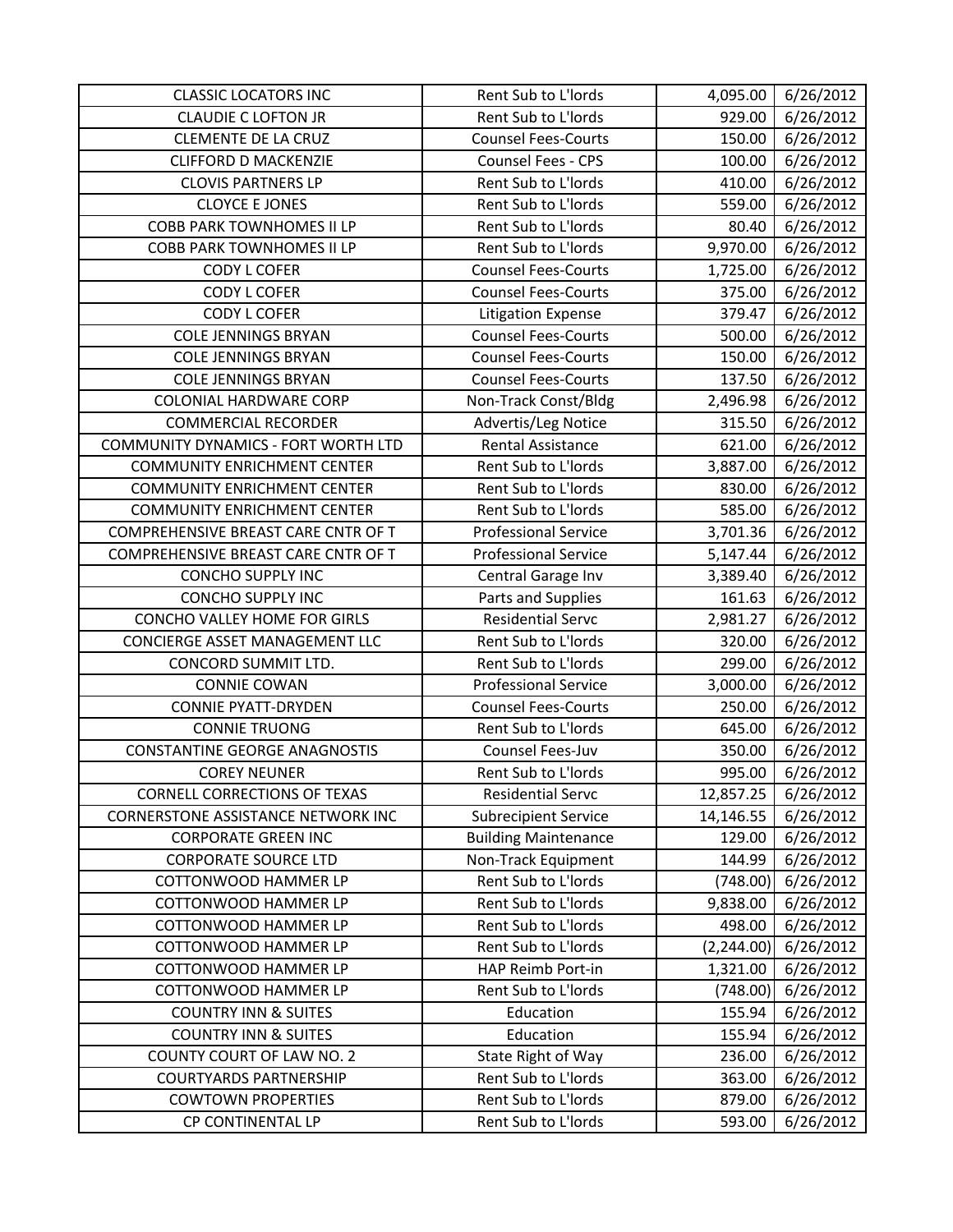| <b>CPH ASSOCIATES LTD</b>          | Rental Assistance           | 558.00    | 6/26/2012 |
|------------------------------------|-----------------------------|-----------|-----------|
| CPH ASSOCIATES LTD                 | <b>Utility Assistance</b>   | 41.90     | 6/26/2012 |
| CPH ASSOCIATES LTD                 | Rent Sub to L'Iords         | 353.00    | 6/26/2012 |
| <b>CRAIG S MICHALK</b>             | <b>Counsel Fees-Courts</b>  | 200.00    | 6/26/2012 |
| <b>CRIADO &amp; ASSOCIATES INC</b> | <b>Professional Service</b> | 525.00    | 6/26/2012 |
| <b>CROSS PROPERTIES</b>            | Rent Sub to L'Iords         | 559.00    | 6/26/2012 |
| CROWLEY RETIREMENT VILLAGE LP      | Rent Sub to L'Iords         | 1,997.00  | 6/26/2012 |
| <b>CRYSTAL ROSS</b>                | HAP Reimb Port-in           | 982.00    | 6/26/2012 |
| CTC FAMILY LIMITED PARTNERSHIP     | Rent Sub to L'Iords         | 4,590.00  | 6/26/2012 |
| CTC FAMILY LIMITED PARTNERSHIP     | Rent Sub to L'Iords         | 491.00    | 6/26/2012 |
| CTC FAMILY LIMITED PARTNERSHIP     | HAP Reimb Port-in           | 749.00    | 6/26/2012 |
| <b>CTJ MAINTENANCE INC</b>         | <b>Custodian Services</b>   | 7,099.20  | 6/26/2012 |
| <b>CTJ MAINTENANCE INC</b>         | <b>Custodian Services</b>   | 21,069.23 | 6/26/2012 |
| <b>CTJ MAINTENANCE INC</b>         | <b>Custodian Services</b>   | 1,256.40  | 6/26/2012 |
| <b>CTJ MAINTENANCE INC</b>         | <b>Custodian Services</b>   | 540.00    | 6/26/2012 |
| <b>CTJ MAINTENANCE INC</b>         | <b>Custodian Services</b>   | 2,652.40  | 6/26/2012 |
| <b>CTJ MAINTENANCE INC</b>         | <b>Custodian Services</b>   | 1,870.64  | 6/26/2012 |
| <b>CTJ MAINTENANCE INC</b>         | <b>Custodian Services</b>   | 2,024.20  | 6/26/2012 |
| <b>CTJ MAINTENANCE INC</b>         | <b>Custodian Services</b>   | 2,610.52  | 6/26/2012 |
| <b>CTJ MAINTENANCE INC</b>         | <b>Custodian Services</b>   | 861.30    | 6/26/2012 |
| CTJ MAINTENANCE INC                | <b>Custodian Services</b>   | 9,396.00  | 6/26/2012 |
| <b>CTJ MAINTENANCE INC</b>         | <b>Custodian Services</b>   | 23,855.40 | 6/26/2012 |
| <b>CTJ MAINTENANCE INC</b>         | <b>Custodian Services</b>   | 5,826.83  | 6/26/2012 |
| CTJ MAINTENANCE INC                | <b>Custodian Services</b>   | 18,452.70 | 6/26/2012 |
| <b>CTJ MAINTENANCE INC</b>         | <b>Custodian Services</b>   | 2,035.80  | 6/26/2012 |
| <b>CTJ MAINTENANCE INC</b>         | <b>Custodian Services</b>   | 2,035.80  | 6/26/2012 |
| CTJ MAINTENANCE INC                | Contract Labor              | 2,059.68  | 6/26/2012 |
| <b>CTJ MAINTENANCE INC</b>         | Contract Labor              | 2,059.68  | 6/26/2012 |
| <b>CTJ MAINTENANCE INC</b>         | Contract Labor              | 1,956.24  | 6/26/2012 |
| <b>CTJ MAINTENANCE INC</b>         | Contract Labor              | 3,947.72  | 6/26/2012 |
| <b>CTJ MAINTENANCE INC</b>         | Contract Labor              | 3,886.42  | 6/26/2012 |
| <b>CTJ MAINTENANCE INC</b>         | Contract Labor              | 2,157.76  | 6/26/2012 |
| <b>CTJ MAINTENANCE INC</b>         | <b>Custodian Services</b>   | 970.22    | 6/26/2012 |
| <b>CTJ MAINTENANCE INC</b>         | <b>Custodian Services</b>   | 613.31    | 6/26/2012 |
| <b>CUMMINS SOUTHERN PLAINS LLC</b> | Central Garage Inv          | 228.00    | 6/26/2012 |
| <b>CURTIS FORTINBERRY</b>          | <b>Counsel Fees-Courts</b>  | 900.00    | 6/26/2012 |
| <b>CURTIS ROSEBERRY</b>            | Rent Sub to L'Iords         | 457.00    | 6/26/2012 |
| <b>CVR COMPUTER SUPPLIES INC</b>   | <b>Supplies</b>             | 92.00     | 6/26/2012 |
| <b>CYRUS D TATUM</b>               | HAP Reimb Port-in           | 775.00    | 6/26/2012 |
| <b>D E EQUITY GROUP</b>            | Rent Sub to L'Iords         | 662.00    | 6/26/2012 |
| <b>D ROBIN MCCARTY</b>             | <b>Counsel Fees-Courts</b>  | 1,950.00  | 6/26/2012 |
| <b>D ROBIN MCCARTY</b>             | <b>Counsel Fees-Courts</b>  | 350.00    | 6/26/2012 |
| DALE A BALLARD                     | Rent Sub to L'Iords         | 190.00    | 6/26/2012 |
| <b>DALE HEISCH</b>                 | <b>Counsel Fees-Courts</b>  | 350.00    | 6/26/2012 |
| <b>DALE HEISCH</b>                 | <b>Counsel Fees-Courts</b>  | 118.75    | 6/26/2012 |
| DALLAS GET THERE FAST (GTF) INC    | Rent Sub to L'Iords         | 1,459.00  | 6/26/2012 |
| <b>DALPHINE C HENDERSON</b>        | Rent Sub to L'Iords         | 542.00    | 6/26/2012 |
| DAN NORMAN                         | Rental Assistance           | 788.00    | 6/26/2012 |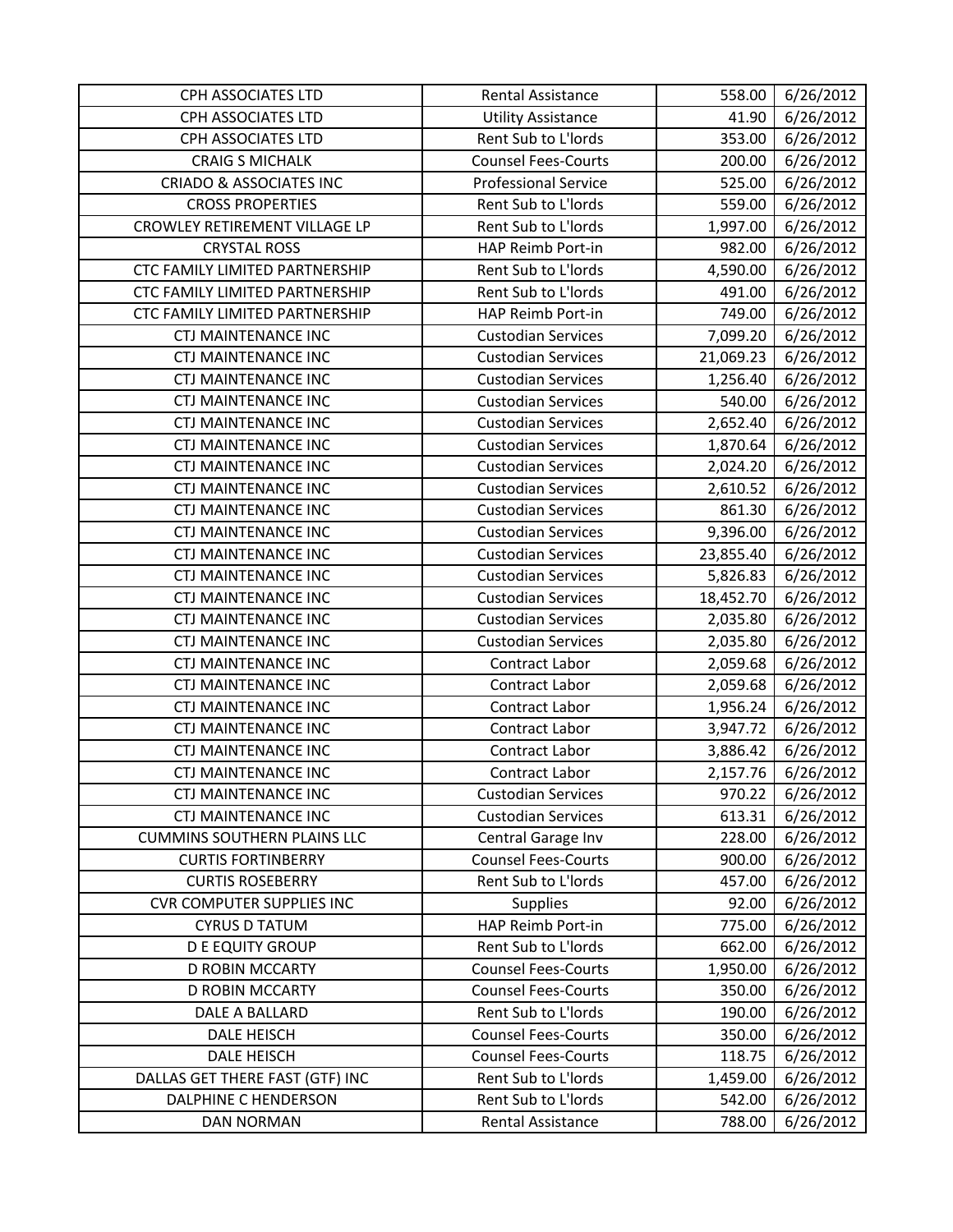| <b>DANIEL D PHAM</b>            | Rent Sub to L'Iords         | 1,114.00  | 6/26/2012 |
|---------------------------------|-----------------------------|-----------|-----------|
| DANIEL E COLLINS                | <b>Counsel Fees-Courts</b>  | 450.00    | 6/26/2012 |
| <b>DANIEL HERNANDEZ</b>         | <b>Counsel Fees-Courts</b>  | 200.00    | 6/26/2012 |
| <b>DANIEL HERNANDEZ</b>         | <b>Counsel Fees-Courts</b>  | 100.00    | 6/26/2012 |
| <b>DANIEL HERNANDEZ</b>         | <b>Interpreter Fees</b>     | 100.00    | 6/26/2012 |
| <b>DANIEL KLU</b>               | Rent Sub to L'Iords         | 785.00    | 6/26/2012 |
| DANIEL YOUNG                    | <b>Counsel Fees-Courts</b>  | 2,300.00  | 6/26/2012 |
| <b>DANIEL YOUNG</b>             | <b>Counsel Fees-Courts</b>  | 350.00    | 6/26/2012 |
| <b>DANIEL YOUNG</b>             | <b>Counsel Fees-Courts</b>  | 450.00    | 6/26/2012 |
| DANILO A ACEVEDO                | Rent Sub to L'Iords         | 821.00    | 6/26/2012 |
| DANNENBAUM ENGINEERING CORP     | <b>Professional Service</b> | 14,679.00 | 6/26/2012 |
| <b>DANNY D PITZER</b>           | <b>Counsel Fees-Courts</b>  | 1,595.00  | 6/26/2012 |
| DANNY L HELMS                   | Rent Sub to L'Iords         | 681.00    | 6/26/2012 |
| <b>DARREL E THRASHER</b>        | Rent Sub to L'Iords         | 727.00    | 6/26/2012 |
| DATA-FLEX BUSINESS PRODUCTS LLC | <b>Supplies</b>             | 1,032.00  | 6/26/2012 |
| <b>DAVID BAYS</b>               | <b>Counsel Fees-Courts</b>  | 1,350.00  | 6/26/2012 |
| <b>DAVID BAYS</b>               | <b>Counsel Fees-Courts</b>  | 850.00    | 6/26/2012 |
| DAVID BERNARD                   | Rent Sub to L'Iords         | 1,078.00  | 6/26/2012 |
| <b>DAVID DANIELS</b>            | Rent Sub to L'Iords         | 633.00    | 6/26/2012 |
| DAVID I JOHNSON                 | Rent Sub to L'Iords         | 700.00    | 6/26/2012 |
| <b>DAVID J KRIENER</b>          | Rent Sub to L'Iords         | 638.00    | 6/26/2012 |
| <b>DAVID LAGAT</b>              | Rent Sub to L'Iords         | 3,704.00  | 6/26/2012 |
| DAVID MICHAEL PERAHIA           | Rent Sub to L'Iords         | 352.00    | 6/26/2012 |
| DAVID MONROE INGRAM             | Rent Sub to L'Iords         | 679.00    | 6/26/2012 |
| <b>DAVID PALMER</b>             | <b>Counsel Fees-Courts</b>  | 400.00    | 6/26/2012 |
| <b>DAVID PALMER</b>             | <b>Counsel Fees-Courts</b>  | 1,150.00  | 6/26/2012 |
| DAVID PEARSON, IV               | <b>Counsel Fees-Courts</b>  | 2,370.00  | 6/26/2012 |
| DAVID PEARSON, IV               | <b>Counsel Fees-Courts</b>  | 237.50    | 6/26/2012 |
| DAVID PEARSON, IV               | Counsel Fees-Juv            | 350.00    | 6/26/2012 |
| DAVID PEARSON, IV               | Cnsl Fees-Cap Murder        | 20,150.00 | 6/26/2012 |
| DAVID PEARSON, IV               | Cap Murder-Othr Cost        | 120.96    | 6/26/2012 |
| <b>DAVID POST</b>               | Rent Sub to L'Iords         | 1,650.00  | 6/26/2012 |
| DAVID R YALE                    | Rent Sub to L'Iords         | 219.00    | 6/26/2012 |
| <b>DAVID RICHARDS</b>           | <b>Counsel Fees-Courts</b>  | 375.00    | 6/26/2012 |
| <b>DAVID RICHARDS</b>           | <b>Counsel Fees-Courts</b>  | 1,650.00  | 6/26/2012 |
| <b>DAVID RICHARDS</b>           | <b>Counsel Fees-Courts</b>  | 2,900.00  | 6/26/2012 |
| <b>DAVID RICHARDS</b>           | <b>Counsel Fees-Courts</b>  | 600.00    | 6/26/2012 |
| <b>DAVID RICHARDS</b>           | <b>Counsel Fees-Courts</b>  | 412.50    | 6/26/2012 |
| <b>DAVID RICHARDS</b>           | <b>Counsel Fees-Courts</b>  | 350.00    | 6/26/2012 |
| <b>DAVID RODRIGUEZ</b>          | Rent Sub to L'Iords         | 975.00    | 6/26/2012 |
| DAWN M ROBERTS                  | <b>Counsel Fees-Courts</b>  | 450.00    | 6/26/2012 |
| DAWN VAN WINKLE                 | Rent Sub to L'Iords         | 344.00    | 6/26/2012 |
| <b>DBC FAMILY LAW</b>           | Counsel Fees-Juv            | 200.00    | 6/26/2012 |
| DCP SHADOWOOD LLC               | Rent Sub to L'Iords         | 419.00    | 6/26/2012 |
| DCTC SPHINX DEVELOPMENT LP      | Rent Sub to L'Iords         | 4,054.00  | 6/26/2012 |
| DCTC SPHINX DEVELOPMENT LP      | HAP Reimb Port-in           | 933.00    | 6/26/2012 |
| DDRE MCDONALD FAMILY LP         | Rent Sub to L'Iords         | 1,925.00  | 6/26/2012 |
| DDRE MCDONALD FAMILY LP         | HAP Reimb Port-in           | 856.00    | 6/26/2012 |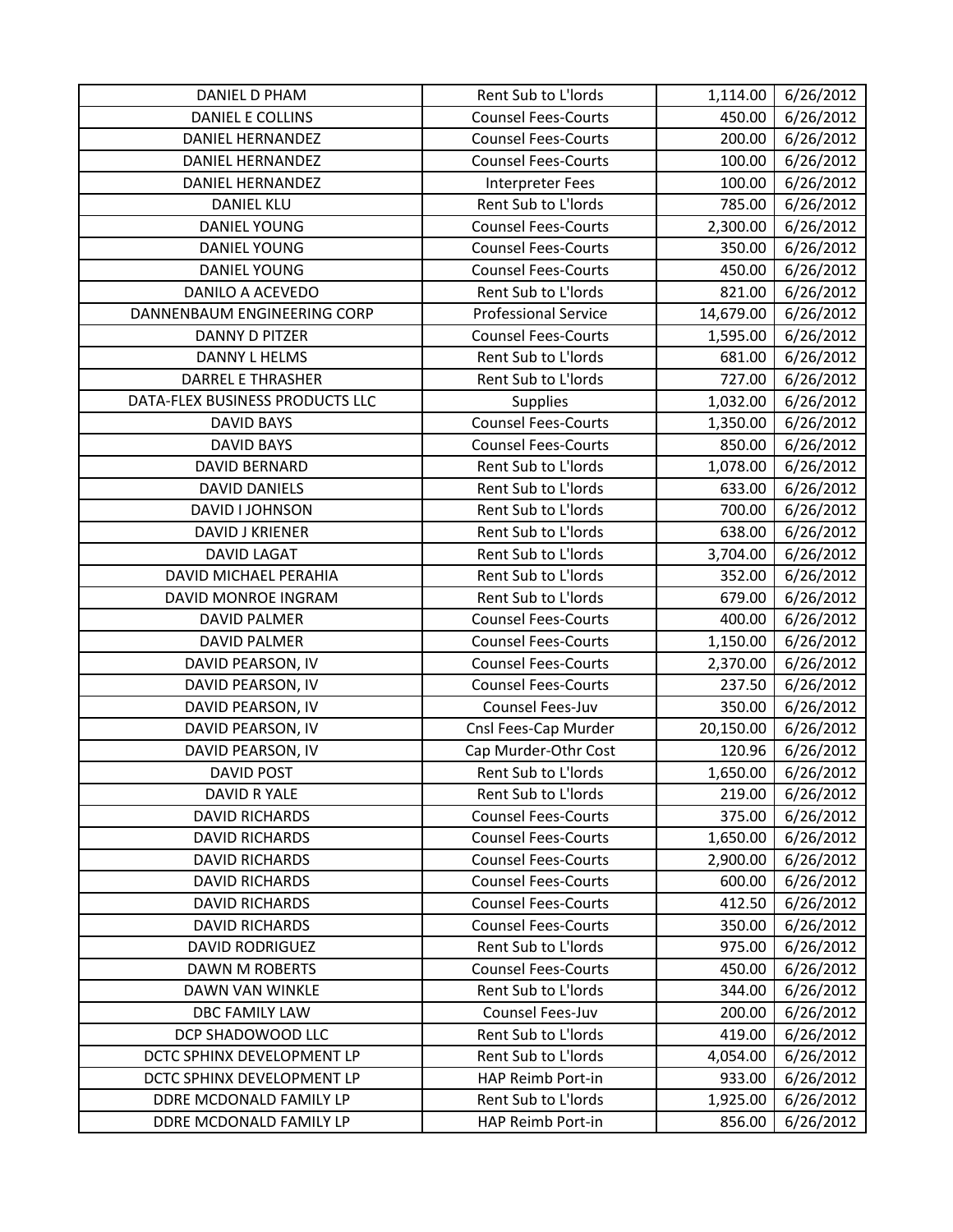| <b>DEAN MIYAZONO</b>           | <b>Counsel Fees-Courts</b>  | 200.00   | 6/26/2012 |
|--------------------------------|-----------------------------|----------|-----------|
| <b>DEAN MIYAZONO</b>           | <b>Counsel Fees-Courts</b>  | 125.00   | 6/26/2012 |
| DEAN MIYAZONO                  | <b>Counsel Fees-Courts</b>  | 200.00   | 6/26/2012 |
| <b>DEAN SWANDA</b>             | Counsel Fees-Juv            | 50.00    | 6/26/2012 |
| DEANNA M VILLARREAL            | Rent Sub to L'Iords         | 447.00   | 6/26/2012 |
| <b>DEBIT AMERICA INC</b>       | <b>Professional Service</b> | 1,060.00 | 6/26/2012 |
| DEBORAH ANN MADEWELL           | Rent Sub to L'Iords         | 778.00   | 6/26/2012 |
| <b>DEBORAH HOOVER</b>          | Rent Sub to L'Iords         | 853.00   | 6/26/2012 |
| <b>DEBORAH R HINDS</b>         | Counsel Fees - CPS          | 630.00   | 6/26/2012 |
| <b>DEBORAH R HINDS</b>         | <b>Litigation Expense</b>   | 50.30    | 6/26/2012 |
| DEBORAH RIPALDI WALKER         | Rent Sub to L'Iords         | 666.00   | 6/26/2012 |
| <b>DEBRA A FLOYD</b>           | Rent Sub to L'Iords         | 713.00   | 6/26/2012 |
| <b>DECASAS PROPERTIES LLC</b>  | Rent Sub to L'Iords         | 453.00   | 6/26/2012 |
| DECASAS PROPERTIES LLC         | Rent Sub to L'Iords         | 445.00   | 6/26/2012 |
| DEEN FORT WORTH ASSOCIATES LTD | Rent Sub to L'Iords         | 2,394.00 | 6/26/2012 |
| DEEN FORT WORTH ASSOCIATES LTD | Rent Sub to L'Iords         | 1,262.00 | 6/26/2012 |
| DEEN FORT WORTH ASSOCIATES LTD | Rent Sub to L'Iords         | 644.00   | 6/26/2012 |
| DEEN FORT WORTH ASSOCIATES LTD | Rent Sub to L'Iords         | 805.00   | 6/26/2012 |
| DEEPDALE INVESTMENTS LTD       | Rent Sub to L'Iords         | 964.00   | 6/26/2012 |
| DEEPDALE INVESTMENTS LTD       | Rent Sub to L'Iords         | 633.00   | 6/26/2012 |
| DEIDRA KINDRED                 | HAP Reimb Port-in           | 657.00   | 6/26/2012 |
| DEITRIC D DUNN SR              | HAP Reimb Port-in           | 805.00   | 6/26/2012 |
| <b>DELARIO KIZZEE</b>          | Rent Sub to L'Iords         | 955.00   | 6/26/2012 |
| <b>DELL MARKETING</b>          | <b>Computer Supplies</b>    | 1,521.92 | 6/26/2012 |
| <b>DELL MARKETING</b>          | Software Maintenance        | 1,437.46 | 6/26/2012 |
| <b>DELL MARKETING</b>          | Non-Track Equipment         | 380.48   | 6/26/2012 |
| DELSYIA M ALDANA               | Rent Sub to L'Iords         | 373.00   | 6/26/2012 |
| DELTHAREAN HAMILTON            | Rent Sub to L'Iords         | 702.00   | 6/26/2012 |
| <b>DELUX CLEANING SUPPLY</b>   | <b>Building Maintenance</b> | 939.00   | 6/26/2012 |
| <b>DENISE M JONES</b>          | Rent Sub to L'Iords         | 425.00   | 6/26/2012 |
| <b>DEREK BROWN</b>             | <b>Counsel Fees-Courts</b>  | 550.00   | 6/26/2012 |
| <b>DERRICK JOHN SAMUELS</b>    | Rent Sub to L'Iords         | 1,018.00 | 6/26/2012 |
| <b>DESIGN TECHNOLOGY INC</b>   | Parts and Supplies          | 112.73   | 6/26/2012 |
| <b>DESIRUE CRUZ</b>            | Rent Sub to L'Iords         | 886.00   | 6/26/2012 |
| <b>DEVIN LATERZA</b>           | <b>Restitution Payable</b>  | 15.00    | 6/26/2012 |
| DFW COMMUNICATIONS INC         | Central Garage Inv          | 226.10   | 6/26/2012 |
| DFW PROPERTIES LLC             | Rent Sub to L'Iords         | 412.00   | 6/26/2012 |
| DHARMPAL SINGH CHAUHAN         | Rent Sub to L'Iords         | 1,398.00 | 6/26/2012 |
| DHARMPAL SINGH CHAUHAN         | Rent Sub to L'Iords         | 893.00   | 6/26/2012 |
| DIAGNOSTIC HYBRIDS, INC.       | Lab Supplies                | 212.58   | 6/26/2012 |
| <b>DIANE DEBRUYN</b>           | Rent Sub to L'Iords         | 901.00   | 6/26/2012 |
| <b>DIANE V SELLECK</b>         | Rent Sub to L'Iords         | 930.00   | 6/26/2012 |
| <b>DIANNA FUNCHES</b>          | Rent Sub to L'Iords         | 309.00   | 6/26/2012 |
| <b>DIANNE MBAI</b>             | Rent Sub to L'Iords         | 584.00   | 6/26/2012 |
| DIDRAIL JENNINGS               | Rent Sub to L'Iords         | 2,294.00 | 6/26/2012 |
| DIMMIE WILLIS JR               | Rent Sub to L'Iords         | 1,023.00 | 6/26/2012 |
| <b>DIRECT ENERGY LP</b>        | <b>Utility Assistance</b>   | 932.48   | 6/26/2012 |
| <b>DIRECT ENERGY LP</b>        | <b>Utility Assistance</b>   | 289.76   | 6/26/2012 |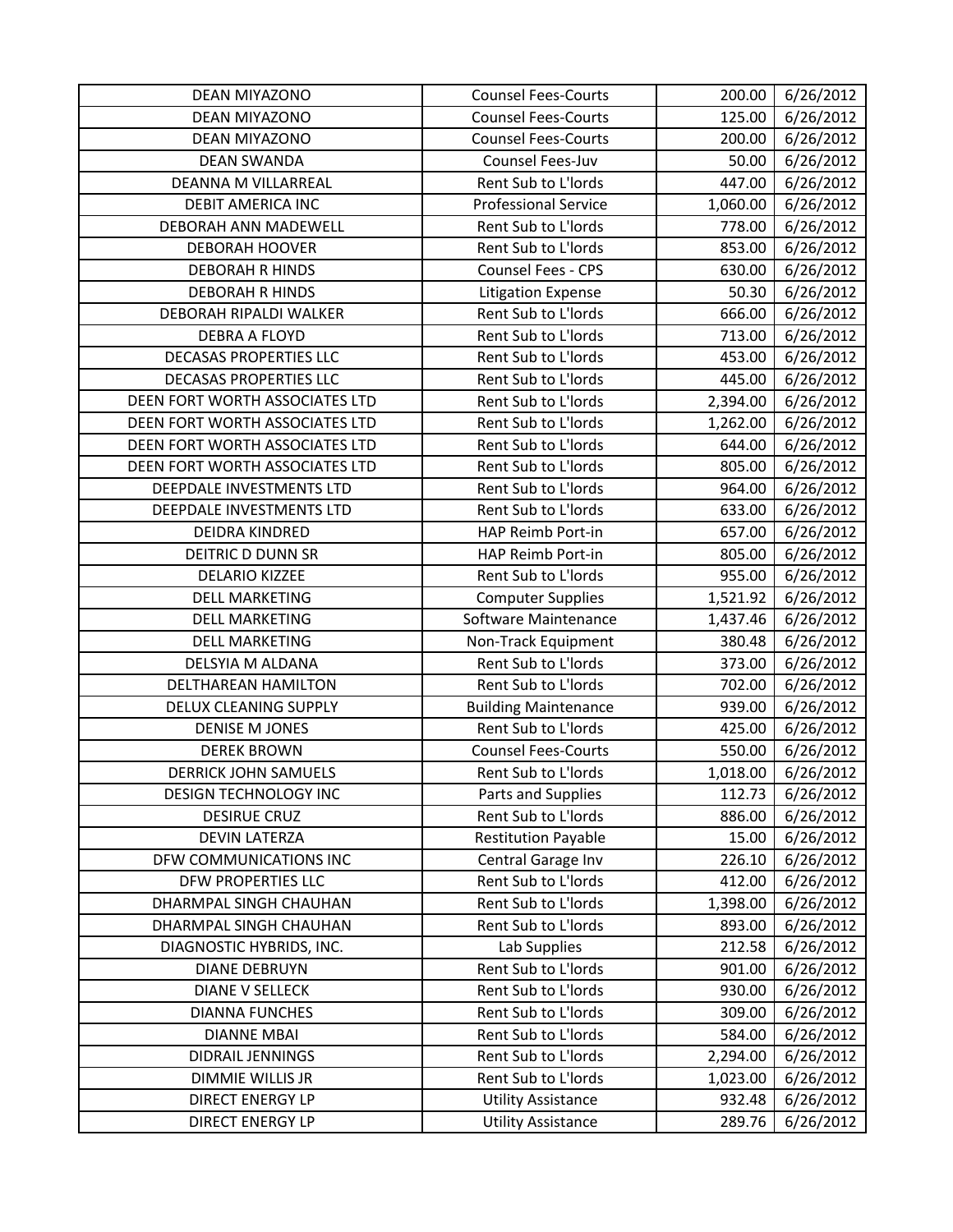| <b>DIRECT ENERGY LP</b>         | <b>Utility Assistance</b>   | 204.91    | 6/26/2012 |
|---------------------------------|-----------------------------|-----------|-----------|
| <b>DIRECT ENERGY LP</b>         | <b>Utility Allowance</b>    | 3,626.00  | 6/26/2012 |
| <b>DIRECT ENERGY LP</b>         | <b>Utility Allowance</b>    | 291.00    | 6/26/2012 |
| <b>DIRECT ENERGY LP</b>         | HAP Reimb Port-in           | 98.00     | 6/26/2012 |
| DIVERSIFIED POWER SYSTEMS INC   | <b>Building Maintenance</b> | 328.88    | 6/26/2012 |
| <b>D-NADERS INVESTMENTS LLC</b> | Rent Sub to L'Iords         | 995.00    | 6/26/2012 |
| DOMINIC A BAUMAN                | <b>Counsel Fees-Courts</b>  | 250.00    | 6/26/2012 |
| <b>DOMINIC A BAUMAN</b>         | <b>Counsel Fees-Courts</b>  | 475.00    | 6/26/2012 |
| <b>DON A BROOKINS</b>           | Rent Sub to L'Iords         | 1,594.00  | 6/26/2012 |
| <b>DON DAVIDSON</b>             | Cnsl Fees-Crim Appls        | 4,120.00  | 6/26/2012 |
| <b>DON DAVIDSON</b>             | Crim Appeal-OthrCost        | 144.69    | 6/26/2012 |
| <b>DON GANDY</b>                | <b>Counsel Fees-Courts</b>  | 900.00    | 6/26/2012 |
| <b>DON GANDY</b>                | <b>Counsel Fees-Courts</b>  | 1,400.00  | 6/26/2012 |
| <b>DON GANDY</b>                | <b>Counsel Fees-Courts</b>  | 600.00    | 6/26/2012 |
| <b>DON GANDY</b>                | Cnsl Fees-Crim Appls        | 2,100.00  | 6/26/2012 |
| DON M DAWES                     | <b>Counsel Fees-Courts</b>  | 100.00    | 6/26/2012 |
| DON M DAWES                     | <b>Counsel Fees-Courts</b>  | 100.00    | 6/26/2012 |
| DON M DAWES                     | Counsel Fees - CPS          | 150.00    | 6/26/2012 |
| <b>DONALD E FLECK</b>           | Rent Sub to L'Iords         | 663.00    | 6/26/2012 |
| DONALD J HETLING                | Rent Sub to L'Iords         | 850.00    | 6/26/2012 |
| <b>DONALD N TURNER</b>          | <b>Counsel Fees-Courts</b>  | 2,400.00  | 6/26/2012 |
| <b>DONNA FITZGERALD</b>         | Rent Sub to L'Iords         | 335.00    | 6/26/2012 |
| <b>DONNA PHILLIPS</b>           | Counsel Fees - CPS          | 1,255.00  | 6/26/2012 |
| <b>DONNELL PARISH</b>           | Rent Sub to L'Iords         | 556.00    | 6/26/2012 |
| DOUBLE D CONTRACTING LLC        | Rehab/Preserve Act          | 1,500.00  | 6/26/2012 |
| DOUBLE D CONTRACTING LLC        | Rehab/Preserve Act          | 22,590.00 | 6/26/2012 |
| DOUBLE EAGLE MECHANICAL SERVICE | <b>Building Maintenance</b> | 3,071.10  | 6/26/2012 |
| DOUBLE EAGLE MECHANICAL SERVICE | <b>Building Maintenance</b> | 608.67    | 6/26/2012 |
| DOUBLE EAGLE MECHANICAL SERVICE | A/C Maint Contract          | 2,988.00  | 6/26/2012 |
| DOUBLE EAGLE MECHANICAL SERVICE | A/C Maint Contract          | 850.00    | 6/26/2012 |
| DOUBLE EAGLE MECHANICAL SERVICE | A/C Maint Contract          | 182.58    | 6/26/2012 |
| DOUBLE EAGLE MECHANICAL SERVICE | Landscaping Expense         | 151.92    | 6/26/2012 |
| DOUBLE EAGLE MECHANICAL SERVICE | <b>Building Maintenance</b> | 228.50    | 6/26/2012 |
| <b>DOUGLASS DISTRIBUTING</b>    | Fuel                        | 350.48    | 6/26/2012 |
| <b>DOUGLASS DISTRIBUTING</b>    | Fuel                        | 413.32    | 6/26/2012 |
| <b>DPI ENERGY LLC</b>           | <b>Utility Allowance</b>    | 941.00    | 6/26/2012 |
| <b>DPI ENERGY LLC</b>           | HAP Reimb Port-in           | 92.00     | 6/26/2012 |
| DRD TECHNOLOGIES INC            | Range Supplies              | 2,585.54  | 6/26/2012 |
| DSCI INC and                    | Rehab/Preserve Act          | 1,950.00  | 6/26/2012 |
| <b>DSCI INC and</b>             | Rehab/Preserve Act          | 26,075.00 | 6/26/2012 |
| DSHS-DEPARTMENT OF STATE HEALTH | <b>Professional Service</b> | 1,793.88  | 6/26/2012 |
| DSHS-DEPARTMENT OF STATE HEALTH | <b>Professional Service</b> | 22.00     | 6/26/2012 |
| DT WOODLAND OAKS APARTMENTS LP  | Rent Sub to L'Iords         | 1,085.00  | 6/26/2012 |
| DT WOODLAND OAKS APARTMENTS LP  | Rent Sub to L'Iords         | 1,269.00  | 6/26/2012 |
| DU T PHAM                       | HAP Reimb Port-in           | 940.00    | 6/26/2012 |
| <b>DUNG Q TRAN</b>              | Rent Sub to L'Iords         | 1,797.00  | 6/26/2012 |
| DURKIN LAW OFFICES PC           | Counsel Fees-Juv            | 200.00    | 6/26/2012 |
| DW REALTY INC                   | Rent Sub to L'Iords         | 707.00    | 6/26/2012 |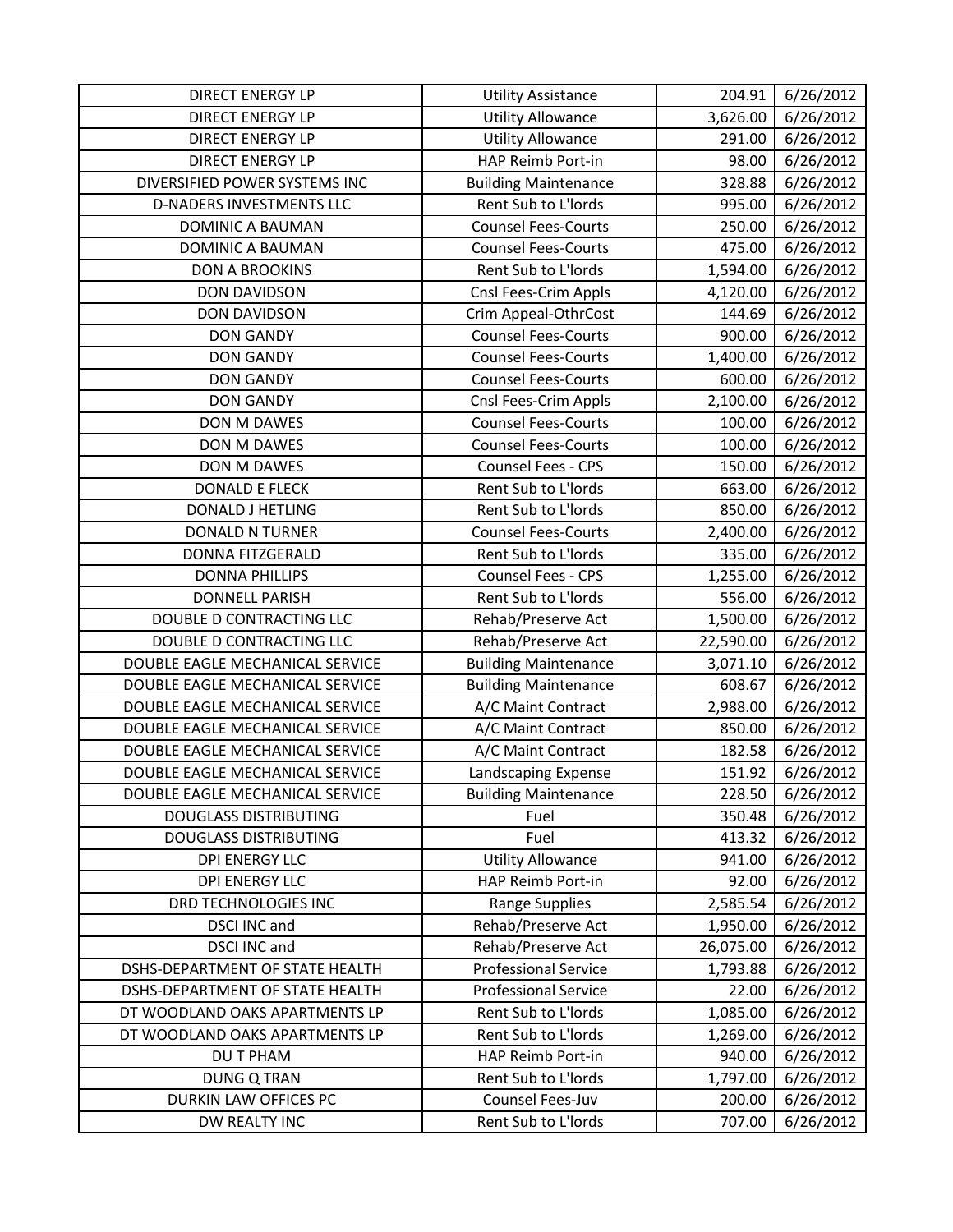| <b>DYANN WILLIAMS</b>               | HAP Reimb Port-in          | 917.00   | 6/26/2012 |
|-------------------------------------|----------------------------|----------|-----------|
| DYNA TEN CORPORATION                | A/C Maint Contract         | 1,261.00 | 6/26/2012 |
| E STEVE MONTGOMERY                  | Rent Sub to L'Iords        | 521.00   | 6/26/2012 |
| EAN HOLDINGS LLC                    | Vehicle Lease              | 4,140.00 | 6/26/2012 |
| <b>EAN HOLDINGS LLC</b>             | Education                  | 175.78   | 6/26/2012 |
| <b>EARL E BATES JR</b>              | <b>Counsel Fees-Courts</b> | 900.00   | 6/26/2012 |
| EARL G GOEZ                         | Rent Sub to L'Iords        | 1,050.00 | 6/26/2012 |
| <b>EARL GREINETZ</b>                | Rent Sub to L'Iords        | 1,128.00 | 6/26/2012 |
| EASTCHASE MILL VALLEY LLC           | Rent Sub to L'Iords        | 2,106.00 | 6/26/2012 |
| <b>EASTCHASE MILL VALLEY LLC</b>    | Rent Sub to L'Iords        | 1,276.00 | 6/26/2012 |
| <b>ED FASKE</b>                     | Rent Sub to L'Iords        | 625.00   | 6/26/2012 |
| <b>EDGAR RAMIREZ</b>                | Rent Sub to L'Iords        | 1,469.00 | 6/26/2012 |
| <b>EDWARD BROOKS</b>                | HAP Reimb Port-in          | 815.00   | 6/26/2012 |
| <b>EDWARD K HAHN</b>                | Rent Sub to L'Iords        | 363.00   | 6/26/2012 |
| <b>EDWIN YOUNGBLOOD</b>             | <b>Counsel Fees-Courts</b> | 500.00   | 6/26/2012 |
| <b>EDWIN YOUNGBLOOD</b>             | <b>Counsel Fees-Courts</b> | 540.00   | 6/26/2012 |
| <b>EDWIN YOUNGBLOOD</b>             | Counsel Fees-Juv           | 100.00   | 6/26/2012 |
| EJLAD INVESTMENTS LLC               | Rent Sub to L'Iords        | 1,390.00 | 6/26/2012 |
| <b>ELISA RAUCH</b>                  | Rent Sub to L'Iords        | 933.00   | 6/26/2012 |
| Elizabeth A Young                   | Education                  | 15.00    | 6/26/2012 |
| <b>ELIZABETH RIVERA</b>             | <b>Counsel Fees-Courts</b> | 450.00   | 6/26/2012 |
| <b>ELIZABETH RIVERA</b>             | <b>Counsel Fees-Courts</b> | 500.00   | 6/26/2012 |
| <b>ELOY SEPULVEDA</b>               | <b>Counsel Fees-Courts</b> | 800.00   | 6/26/2012 |
| <b>ELOY SEPULVEDA</b>               | <b>Counsel Fees-Courts</b> | 700.00   | 6/26/2012 |
| <b>ELOY SEPULVEDA</b>               | <b>Counsel Fees-Courts</b> | 900.00   | 6/26/2012 |
| <b>ELOY SEPULVEDA</b>               | <b>Counsel Fees-Courts</b> | 100.00   | 6/26/2012 |
| ELROD'S COST PLUS #11               | Food/Hygiene Assist        | 20.00    | 6/26/2012 |
| <b>EMC INTEGRATED SYSTEMS GROUP</b> | <b>Equipment Maint</b>     | 3,540.25 | 6/26/2012 |
| <b>EMERALD TRAILS LLC</b>           | Rent Sub to L'Iords        | 412.00   | 6/26/2012 |
| <b>EMMA J JOHNSON</b>               | Rent Sub to L'Iords        | 688.00   | 6/26/2012 |
| <b>EMMANUEL E AJAEGBU</b>           | Rent Sub to L'Iords        | 578.00   | 6/26/2012 |
| ENCLAVE @ PARKVIEW LP               | Rent Sub to L'Iords        | 2,073.00 | 6/26/2012 |
| ENCLAVE @ PARKVIEW LP               | Rent Sub to L'Iords        | 431.00   | 6/26/2012 |
| ENCLAVE @ PARKVIEW LP               | Rent Sub to L'Iords        | 226.00   | 6/26/2012 |
| <b>ENEX HOSEA CARO</b>              | Rent Sub to L'Iords        | 775.00   | 6/26/2012 |
| <b>ENGLAND SAMUELS</b>              | Constable 3 Fees           | 182.50   | 6/26/2012 |
| <b>ENTRUST ENERGY INC</b>           | <b>Utility Assistance</b>  | 90.16    | 6/26/2012 |
| <b>ENTRUST ENERGY INC</b>           | <b>Utility Allowance</b>   | 85.00    | 6/26/2012 |
| <b>ENTRUST ENERGY INC</b>           | HAP Reimb Port-in          | 38.00    | 6/26/2012 |
| <b>EREKA JONES</b>                  | Rent Sub to L'Iords        | 665.00   | 6/26/2012 |
| ERGON ASPHALT & EMULSIONS INC       | Asphalt-Liquid             | 652.35   | 6/26/2012 |
| <b>ERIC B SIMMONS</b>               | Rent Sub to L'Iords        | 900.00   | 6/26/2012 |
| <b>ERICK MCNAIR</b>                 | Rent Sub to L'Iords        | 1,070.00 | 6/26/2012 |
| ESTATE OF FRANK M PUSKARICH SR      | Rent Sub to L'Iords        | 169.00   | 6/26/2012 |
| <b>ESTELLE WILSON</b>               | Rent Sub to L'Iords        | 350.00   | 6/26/2012 |
| <b>ESTHER AGUIRRE</b>               | Rent Sub to L'Iords        | 138.00   | 6/26/2012 |
| <b>ESTHER RASHAD</b>                | Rent Sub to L'Iords        | 702.00   | 6/26/2012 |
| <b>EUGENE HUNTER</b>                | Rental Assistance          | 600.00   | 6/26/2012 |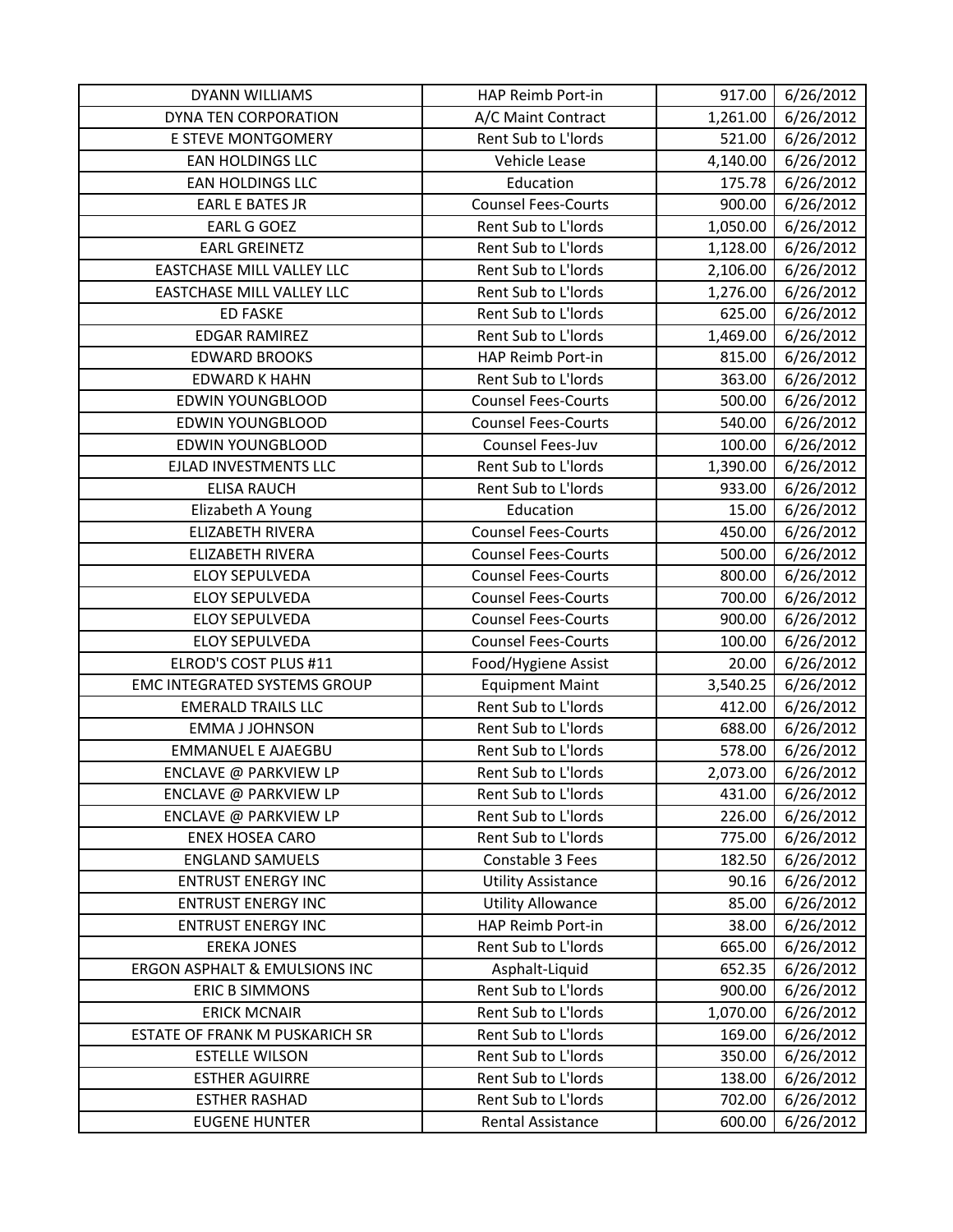| EULESS SYCAMORE CIRCLE LLC        | HAP Reimb Port-in           | 735.00    | 6/26/2012 |
|-----------------------------------|-----------------------------|-----------|-----------|
| <b>EVCO PARTNERS LP</b>           | Supplies                    | 131.98    | 6/26/2012 |
| <b>EVCO PARTNERS LP</b>           | Supplies                    | 43.63     | 6/26/2012 |
| <b>EVCO PARTNERS LP</b>           | Supplies                    | 297.87    | 6/26/2012 |
| <b>EVCO PARTNERS LP</b>           | Supplies                    | 290.11    | 6/26/2012 |
| <b>EVCO PARTNERS LP</b>           | Supplies                    | 88.38     | 6/26/2012 |
| <b>EVCO PARTNERS LP</b>           | Supplies                    | 10.50     | 6/26/2012 |
| <b>EVCO PARTNERS LP</b>           | <b>Custodian Supplies</b>   | 82.26     | 6/26/2012 |
| <b>EVCO PARTNERS LP</b>           | <b>Building Maintenance</b> | 121.33    | 6/26/2012 |
| <b>EVCO PARTNERS LP</b>           | <b>Building Maintenance</b> | 100.70    | 6/26/2012 |
| <b>EVCO PARTNERS LP</b>           | Supplies                    | 10.36     | 6/26/2012 |
| <b>EVCO PARTNERS LP</b>           | Parts and Supplies          | 284.05    | 6/26/2012 |
| <b>EVCO PARTNERS LP</b>           | <b>Custodian Supplies</b>   | 718.79    | 6/26/2012 |
| <b>EVERMAN POLICE DEPT</b>        | Trust - JP 8                | 5.00      | 6/26/2012 |
| <b>EVERY DAY LIFE RTC</b>         | <b>Residential Servc</b>    | 14,203.63 | 6/26/2012 |
| <b>EVRIDGE TRACTOR INC</b>        | Parts and Supplies          | 559.04    | 6/26/2012 |
| <b>EVRIDGE TRACTOR INC</b>        | Parts and Supplies          | 797.70    | 6/26/2012 |
| <b>EZ LEASE</b>                   | Rent Sub to L'Iords         | 1,660.00  | 6/26/2012 |
| F & S CAPITAL LLC                 | Rent Sub to L'Iords         | 2,516.00  | 6/26/2012 |
| <b>FABIN CAMACHO</b>              | Rent Sub to L'Iords         | 386.00    | 6/26/2012 |
| FAMILY DOLLAR #4688               | Food/Hygiene Assist         | 35.00     | 6/26/2012 |
| FAMILY DOLLAR #5504               | Food/Hygiene Assist         | 67.29     | 6/26/2012 |
| FAMILY DOLLAR STORE #2477         | Food/Hygiene Assist         | 195.00    | 6/26/2012 |
| <b>FAMILY DOLLAR STORES #1816</b> | Other Payable               | 17.00     | 6/26/2012 |
| <b>FAMILY DOLLAR STORES #1816</b> | Food/Hygiene Assist         | 80.00     | 6/26/2012 |
| FARMER & ASSOCIATES, INC.         | <b>Professional Service</b> | 3,630.00  | 6/26/2012 |
| <b>FARMERS MARKET</b>             | Food                        | 403.63    | 6/26/2012 |
| <b>FARSHID KHOSHGAM</b>           | Rent Sub to L'Iords         | 451.00    | 6/26/2012 |
| <b>FASCLAMPITT PAPER STORE</b>    | Graphics Inventory          | 8,176.00  | 6/26/2012 |
| FELIPE O CALZADA                  | <b>Counsel Fees-Courts</b>  | 100.00    | 6/26/2012 |
| FELIPE O CALZADA                  | <b>Counsel Fees-Courts</b>  | 450.00    | 6/26/2012 |
| FELIPE O CALZADA                  | <b>Counsel Fees-Courts</b>  | 800.00    | 6/26/2012 |
| FELIPE O CALZADA                  | Counsel Fees-Juv            | 450.00    | 6/26/2012 |
| FELIPE O CALZADA                  | Cnsl Fees-Juv Det&Tr        | 100.00    | 6/26/2012 |
| <b>FELIX GALINDO</b>              | HAP Reimb Port-in           | 277.00    | 6/26/2012 |
| <b>FERNANDO REYES</b>             | Unc Prop-Disburse           | 10.00     | 6/26/2012 |
| <b>FIDLAR AQUISITION</b>          | Software Maintenance        | 600.00    | 6/26/2012 |
| FIESTA MART #60                   | Food/Hygiene Assist         | 18.97     | 6/26/2012 |
| FIESTA MART #69                   | Food/Hygiene Assist         | 19.24     | 6/26/2012 |
| FIESTA MART #76                   | Food/Hygiene Assist         | 39.19     | 6/26/2012 |
| FIESTA MART INC                   | Food/Hygiene Assist         | 20.00     | 6/26/2012 |
| FILTER SYSTEMS INC                | A/C Maint Contract          | 276.40    | 6/26/2012 |
| FILTER SYSTEMS INC                | A/C Maint Contract          | 522.16    | 6/26/2012 |
| <b>FIRST CHOICE POWER</b>         | <b>Utility Assistance</b>   | 55.30     | 6/26/2012 |
| <b>FIRST CHOICE POWER</b>         | <b>Utility Assistance</b>   | 598.55    | 6/26/2012 |
| <b>FIRST CHOICE POWER</b>         | <b>Utility Allowance</b>    | 2,970.00  | 6/26/2012 |
| <b>FIRST CHOICE POWER</b>         | <b>Utility Allowance</b>    | 64.00     | 6/26/2012 |
| FIRST CHOICE POWER                | HAP Reimb Port-in           | 126.00    | 6/26/2012 |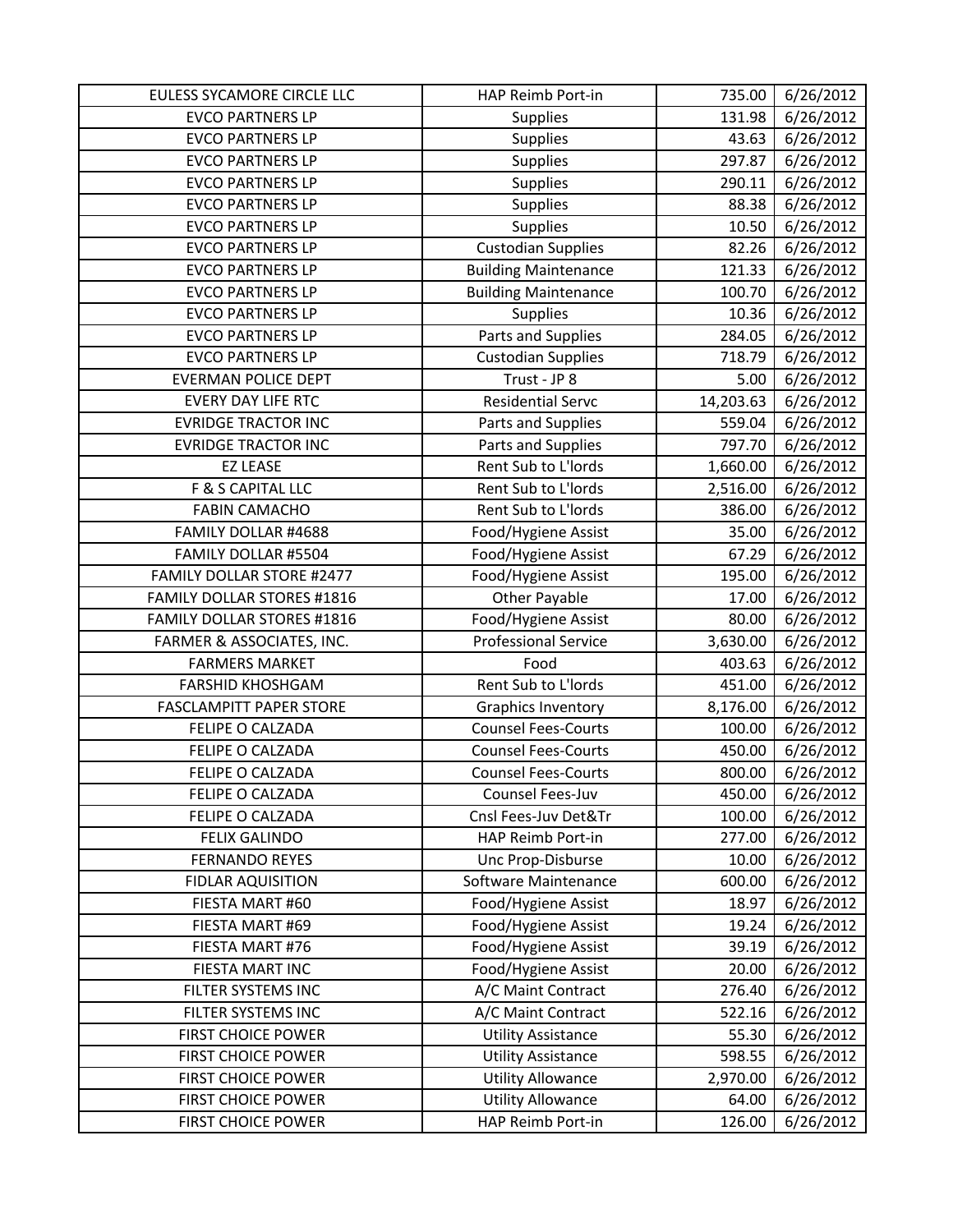| FIRST CONSOLIDATED ASSET MGMT LLC   | Rent Sub to L'Iords         | 440.00   | 6/26/2012 |
|-------------------------------------|-----------------------------|----------|-----------|
| <b>FISHER SCIENTIFIC</b>            | Lab Supplies                | 999.20   | 6/26/2012 |
| <b>FISHER SCIENTIFIC</b>            | Lab Supplies                | 499.60   | 6/26/2012 |
| <b>FISHER SCIENTIFIC</b>            | Lab Supplies                | 526.65   | 6/26/2012 |
| FIVE STAR FORD OF TEXAS LTD         | Central Garage Inv          | 237.70   | 6/26/2012 |
| <b>FLOYD L PETERSON</b>             | Rent Sub to L'Iords         | 698.00   | 6/26/2012 |
| <b>FLOYD ROBINSON</b>               | Rent Sub to L'Iords         | 414.00   | 6/26/2012 |
| FLYNN, FRANCIS & CLARK LLP          | <b>Counsel Fees-Courts</b>  | 500.00   | 6/26/2012 |
| <b>FOODLAND MARKETS</b>             | Food/Hygiene Assist         | 40.00    | 6/26/2012 |
| FORD & SONS REAL ESTATE INVESTORS   | Rent Sub to L'Iords         | 788.00   | 6/26/2012 |
| FORT WORTH AFFORDABILITY INC        | Rent Sub to L'Iords         | 1,439.67 | 6/26/2012 |
| FORT WORTH AFFORDABILITY INC        | Rent Sub/Dep L'Iords        | 515.00   | 6/26/2012 |
| FORT WORTH AFFORDABILITY INC        | Rent Sub to L'Iords         | 2,274.00 | 6/26/2012 |
| FORT WORTH AFFORDABILITY INC        | Rent Sub to L'Iords         | 239.00   | 6/26/2012 |
| FORT WORTH AFFORDABILITY INC        | HAP Reimb Port-in           | 751.00   | 6/26/2012 |
| FORT WORTH AFFORDABILITY INC        | HAP Reimb Port-in           | 684.00   | 6/26/2012 |
| FORT WORTH AMBASSADOR APARTMENTS    | Rent Sub to L'Iords         | 403.00   | 6/26/2012 |
| FORT WORTH AUTO GLASS CENTER LTD    | Central Garage Inv          | 599.99   | 6/26/2012 |
| FORT WORTH CAMERA LLC               | Supplies                    | 108.00   | 6/26/2012 |
| FORT WORTH CAMERA LLC               | <b>Photo Processing</b>     | 35.00    | 6/26/2012 |
| FORT WORTH ELECTRIC                 | <b>Building Maintenance</b> | 114.00   | 6/26/2012 |
| FORT WORTH PROPERTY MANAGEMENT LLC  | Rent Sub to L'Iords         | 700.00   | 6/26/2012 |
| FORT WORTH TRANSPORTATION AUTHORITY | Transportation              | 250.00   | 6/26/2012 |
| FORT WORTH WATER DEPARTMENT         | Water                       | 1,822.24 | 6/26/2012 |
| FORT WORTH WATER DEPARTMENT         | Water                       | 437.40   | 6/26/2012 |
| FORT WORTH WATER DEPARTMENT         | Water                       | 535.32   | 6/26/2012 |
| FORT WORTH WATER DEPARTMENT         | Water                       | 583.20   | 6/26/2012 |
| FORT WORTH WATER DEPARTMENT         | Water                       | 280.80   | 6/26/2012 |
| FORT WORTH WATER DEPARTMENT         | Water                       | 324.00   | 6/26/2012 |
| FORT WORTH WATER DEPARTMENT         | Water                       | 1,452.60 | 6/26/2012 |
| FORT WORTH WATER DEPARTMENT         | Water                       | 118.80   | 6/26/2012 |
| FORT WORTH WATER DEPARTMENT         | Water                       | 237.60   | 6/26/2012 |
| FORT WORTH WATER DEPARTMENT         | Water                       | 81.00    | 6/26/2012 |
| FORT WORTH WATER DEPARTMENT         | Water                       | 108.00   | 6/26/2012 |
| FORT WORTH WATER DEPARTMENT         | <b>Utility Assistance</b>   | 6,293.70 | 6/26/2012 |
| FORT WORTH WATER DEPARTMENT         | Water                       | 162.00   | 6/26/2012 |
| FORT WORTH WATER DEPARTMENT         | <b>Professional Service</b> | 1,830.00 | 6/26/2012 |
| FORT WORTH WATER DEPARTMENT         | Water                       | 3,186.00 | 6/26/2012 |
| <b>FORTUNE REAL PROPERTY</b>        | Rental Assistance           | 1,600.00 | 6/26/2012 |
| FORTUNE REAL PROPERTY               | Rent Sub to L'Iords         | 514.00   | 6/26/2012 |
| <b>FOUR BUCKS LLC</b>               | Rent Sub to L'Iords         | 1,043.00 | 6/26/2012 |
| FOUR SEASONS AT CLEAR CREEK LTD     | Rental Assistance           | 1,558.00 | 6/26/2012 |
| FOUR SEASONS AT CLEAR CREEK LTD     | <b>Utility Assistance</b>   | 79.78    | 6/26/2012 |
| FOUR SEASONS AT CLEAR CREEK LTD     | Rent Sub to L'Iords         | 4,648.00 | 6/26/2012 |
| FOUR SEASONS AT CLEAR CREEK LTD     | HAP Reimb Port-in           | 669.00   | 6/26/2012 |
| FPC REGIONAL PLACE APTS LTD         | Rent Sub to L'Iords         | 705.00   | 6/26/2012 |
| FQFW LIMITED PARTNERSHIP            | Rent Sub to L'Iords         | 321.00   | 6/26/2012 |
| <b>FRANCES B JANEZIC</b>            | <b>Professional Service</b> | 701.68   | 6/26/2012 |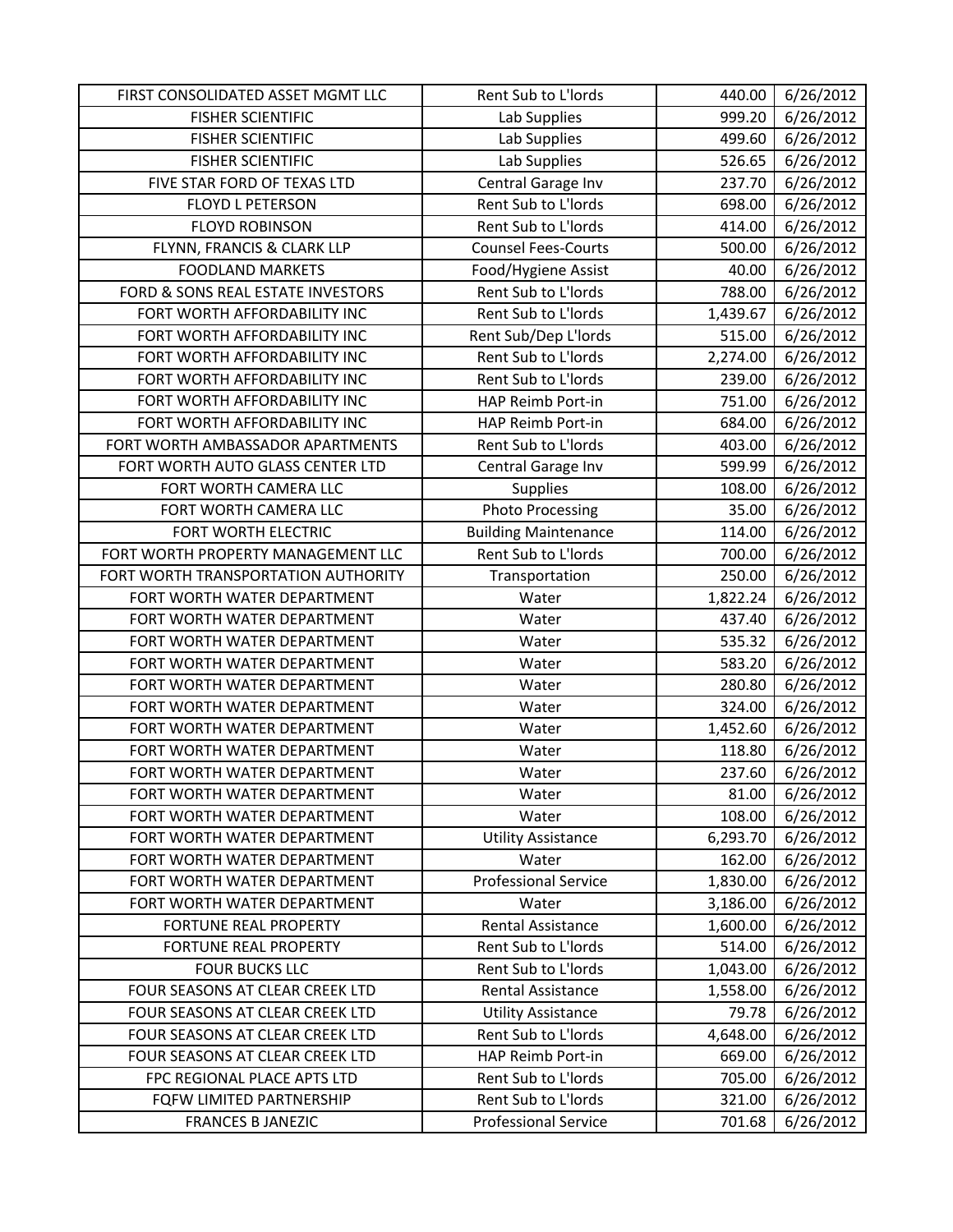| <b>FRANCES B JANEZIC</b>          | <b>Professional Service</b> | 1,403.36  | 6/26/2012 |
|-----------------------------------|-----------------------------|-----------|-----------|
| <b>FRANCISCO HERNANDEZ JR</b>     | <b>Counsel Fees-Courts</b>  | 1,000.00  | 6/26/2012 |
| FRANCISCO HERNANDEZ JR            | <b>Counsel Fees-Courts</b>  | 1,300.00  | 6/26/2012 |
| FRANCISCO HERNANDEZ JR            | <b>Counsel Fees-Courts</b>  | 1,975.00  | 6/26/2012 |
| <b>FRANCISCO HERNANDEZ JR</b>     | <b>Counsel Fees-Courts</b>  | 300.00    | 6/26/2012 |
| FRANCISCO HERNANDEZ JR            | <b>Counsel Fees-Courts</b>  | 300.00    | 6/26/2012 |
| <b>FRANCISCO HERNANDEZ JR</b>     | <b>Counsel Fees-Courts</b>  | 250.00    | 6/26/2012 |
| <b>FRANCISCO HERNANDEZ JR</b>     | <b>Counsel Fees-Courts</b>  | 200.00    | 6/26/2012 |
| FRANCISCO HERNANDEZ JR            | <b>Professional Service</b> | 162.50    | 6/26/2012 |
| <b>FRANCISCO RIOS</b>             | Rent Sub to L'Iords         | 525.00    | 6/26/2012 |
| <b>FRANK ADLER</b>                | Counsel Fees-Juv            | 200.00    | 6/26/2012 |
| <b>FRANK ADLER</b>                | Counsel Fees - CPS          | 1,810.00  | 6/26/2012 |
| <b>FRANK R WARREN</b>             | Rent Sub to L'Iords         | 2,435.00  | 6/26/2012 |
| <b>FRANK R WARREN</b>             | HAP Reimb Port-in           | 704.00    | 6/26/2012 |
| FRED A ANDREWS                    | Rent Sub to L'Iords         | 288.00    | 6/26/2012 |
| FRED ANTHONY UFOLLA               | <b>Restitution Payable</b>  | 450.00    | 6/26/2012 |
| <b>FRED CUMMINGS</b>              | <b>Counsel Fees-Courts</b>  | 750.00    | 6/26/2012 |
| <b>FRED CUMMINGS</b>              | Cnsl Fees-Cap Murder        | 37,020.00 | 6/26/2012 |
| <b>FRED QUATRO</b>                | Rent Sub to L'Iords         | 631.00    | 6/26/2012 |
| <b>FREDDIE L RUFFIN</b>           | Rent Sub to L'Iords         | 437.00    | 6/26/2012 |
| <b>FREDERICK GLEN MCCARTHY</b>    | Rent Sub to L'Iords         | 372.00    | 6/26/2012 |
| FREELANCE ENTERPRISES INC         | Law Books                   | 950.00    | 6/26/2012 |
| <b>FREMANI PROPERTIES LLC</b>     | Rent Sub to L'Iords         | 622.00    | 6/26/2012 |
| <b>FRENCHELL WHITE</b>            | Rent Sub to L'Iords         | 615.00    | 6/26/2012 |
| FRONTLINE PROPERTY MANAGEMENT INC | Rent Sub to L'Iords         | 4,394.00  | 6/26/2012 |
| FT WORTH LAUNDRY & DRY CLEAN      | Clothing                    | 476.50    | 6/26/2012 |
| FT WORTH LAUNDRY & DRY CLEAN      | Lab Equip Mainten           | 77.50     | 6/26/2012 |
| FULCRUM RETAIL ENERGY LLC         | <b>Utility Allowance</b>    | 435.00    | 6/26/2012 |
| FULCRUM RETAIL ENERGY LLC         | <b>Utility Allowance</b>    | 50.00     | 6/26/2012 |
| FULGHAM LAW FIRM PC               | <b>Counsel Fees-Courts</b>  | 200.00    | 6/26/2012 |
| FW BRENTWOOD APTS LTD             | Rent Sub to L'Iords         | 3,433.00  | 6/26/2012 |
| FW BRENTWOOD APTS LTD             | Rent Sub to L'Iords         | 518.00    | 6/26/2012 |
| FW BRENTWOOD APTS LTD             | Rent Sub to L'Iords         | 1,185.00  | 6/26/2012 |
| FW BRENTWOOD APTS LTD             | HAP Reimb Port-in           | 957.00    | 6/26/2012 |
| FW EASTLAND HOUSING PARTNERS LTD  | Rent Sub to L'Iords         | 5,888.00  | 6/26/2012 |
| FW MILLSTONE PARTNERS LP          | Rent Sub to L'Iords         | 1,428.00  | 6/26/2012 |
| FW MILLSTONE PARTNERS LP          | HAP Reimb Port-in           | 853.00    | 6/26/2012 |
| FW VALENCIA PALMS APARTMENTS LP   | Rent Sub to L'Iords         | 698.00    | 6/26/2012 |
| <b>GABRIEL CASTRO</b>             | Rent Sub to L'Iords         | 1,352.00  | 6/26/2012 |
| <b>GARLAN HOLDEN</b>              | Rent Sub to L'Iords         | 414.00    | 6/26/2012 |
| <b>GARLAND HOUSING AUTHORITY</b>  | Port HAP Port-out           | 324.00    | 6/26/2012 |
| <b>GARLAND HOUSING AUTHORITY</b>  | Port Admin Fee Expen        | 42.87     | 6/26/2012 |
| <b>GARY MEDLIN</b>                | <b>Counsel Fees-Courts</b>  | 1,135.00  | 6/26/2012 |
| <b>GEM JONES</b>                  | Rent Sub to L'Iords         | 1,530.00  | 6/26/2012 |
| <b>GENE TIPPENS</b>               | Rent Sub to L'Iords         | 1,330.00  | 6/26/2012 |
| <b>GENE TIPPENS</b>               | HAP Reimb Port-in           | 900.00    | 6/26/2012 |
| <b>GEORGE MACKEY</b>              | <b>Counsel Fees-Courts</b>  | 400.00    | 6/26/2012 |
| <b>GEORGE MACKEY</b>              | <b>Counsel Fees-Courts</b>  | 800.00    | 6/26/2012 |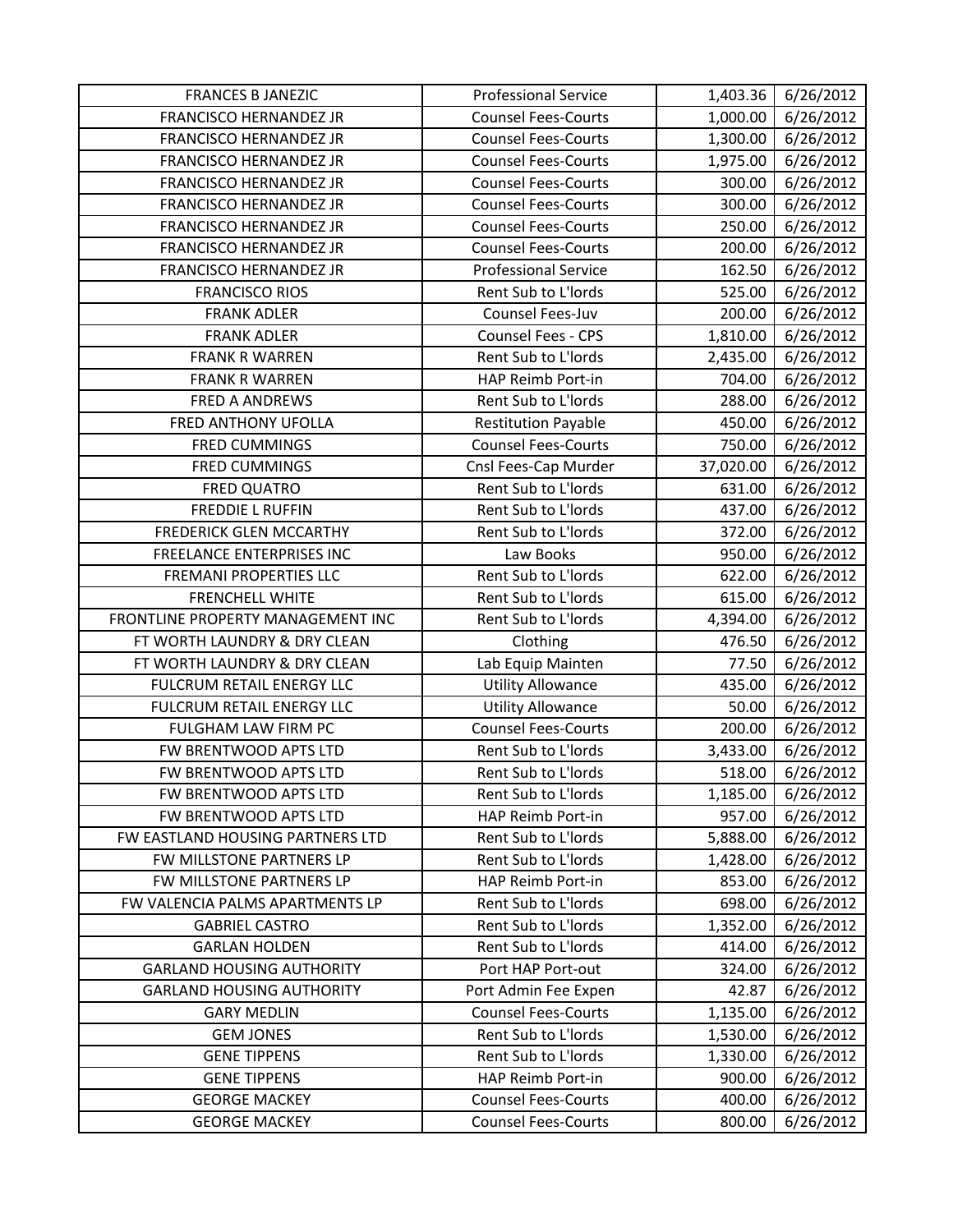| <b>GEORGE MACKEY</b>                     | <b>Counsel Fees-Courts</b>  | 100.00    | 6/26/2012 |
|------------------------------------------|-----------------------------|-----------|-----------|
| <b>GEORGE MACKEY</b>                     | <b>Counsel Fees-Courts</b>  | 100.00    | 6/26/2012 |
| <b>GEORGE R TRIMBER LAW OFFICE</b>       | <b>Counsel Fees-Courts</b>  | 225.00    | 6/26/2012 |
| <b>GEORGE R TRIMBER LAW OFFICE</b>       | <b>Counsel Fees-Courts</b>  | 125.00    | 6/26/2012 |
| <b>GEORGE W NORRIS</b>                   | Rent Sub to L'Iords         | 900.00    | 6/26/2012 |
| <b>GEORGIA DEPT OF COMMUNITY AFFAIRS</b> | Port HAP Port-out           | 1,217.00  | 6/26/2012 |
| GEORGIA DEPT OF COMMUNITY AFFAIRS        | Port Admin Fee Expen        | 85.74     | 6/26/2012 |
| <b>GEOSHACK</b>                          | Parts and Supplies          | 25.00     | 6/26/2012 |
| <b>GEOSHACK</b>                          | Field Equip&Supplies        | 1,919.45  | 6/26/2012 |
| <b>GERMAIN ROJO</b>                      | Rent Sub to L'Iords         | 361.00    | 6/26/2012 |
| <b>GERRY LYNN INC</b>                    | Rent Sub to L'Iords         | 2,682.00  | 6/26/2012 |
| <b>GERRY LYNN INC</b>                    | Rent Sub to L'Iords         | 685.00    | 6/26/2012 |
| <b>GES</b>                               | <b>Building Maintenance</b> | 155.00    | 6/26/2012 |
| <b>GES</b>                               | <b>Building Maintenance</b> | 962.66    | 6/26/2012 |
| <b>GES</b>                               | <b>Building Maintenance</b> | 523.97    | 6/26/2012 |
| <b>GES</b>                               | A/C Maint Contract          | 3,016.64  | 6/26/2012 |
| <b>GES</b>                               | A/C Maint Contract          | 62.00     | 6/26/2012 |
| <b>GES</b>                               | A/C Maint Contract          | 2,838.72  | 6/26/2012 |
| <b>GES</b>                               | A/C Maint Contract          | 462.20    | 6/26/2012 |
| <b>GES</b>                               | A/C Maint Contract          | 1,520.89  | 6/26/2012 |
| <b>GES</b>                               | A/C Maint Contract          | 708.21    | 6/26/2012 |
| <b>GES</b>                               | A/C Maint Contract          | 496.00    | 6/26/2012 |
| <b>GEXA ENERGY CORPORATION</b>           | <b>Utility Allowance</b>    | 80.00     | 6/26/2012 |
| <b>GEXA ENERGY LP</b>                    | <b>Utility Assistance</b>   | 249.02    | 6/26/2012 |
| <b>GIAN S TANWAR</b>                     | Rent Sub to L'Iords         | 3,242.00  | 6/26/2012 |
| <b>GILBERT RUSSELL ROWE</b>              | <b>Counsel Fees-Courts</b>  | 100.00    | 6/26/2012 |
| <b>GILBERTO TORREZ</b>                   | Investigative               | 702.50    | 6/26/2012 |
| <b>GILLES SENSENBRENNER</b>              | Prepaid - Rent              | 8,305.02  | 6/26/2012 |
| <b>GJA INVESTMENTS LP</b>                | Rent Sub to L'Iords         | 1,655.00  | 6/26/2012 |
| <b>GLAXO SMITH KLINE (GSK)</b>           | <b>Medical Supplies</b>     | 2,944.91  | 6/26/2012 |
| <b>GLEN ROSE PARK APARTMENTS</b>         | Rent Sub to L'Iords         | 2,454.00  | 6/26/2012 |
| <b>GLOBAL PAYMENTS INC</b>               | Hith Dept Immu Fees         | 645.75    | 6/26/2012 |
| <b>GLOBAL PAYMENTS INC</b>               | Hith Dept Immu Fees         | 218.27    | 6/26/2012 |
| <b>GLOBAL PAYMENTS INC</b>               | Hith Internat'l Trav        | 1,210.30  | 6/26/2012 |
| <b>GOMEZ FLOOR COVERING INC</b>          | <b>Building Maintenance</b> | 862.00    | 6/26/2012 |
| <b>GONY LTD</b>                          | Prepaid - Rent              | 9,450.00  | 6/26/2012 |
| <b>GORDON T ARMSTRONG</b>                | Rent Sub to L'Iords         | 422.00    | 6/26/2012 |
| <b>GRAND PRAIRIE HOUSING ASSISTANCE</b>  | Port HAP Port-out           | 5,233.00  | 6/26/2012 |
| <b>GRAND PRAIRIE HOUSING ASSISTANCE</b>  | Port Admin Fee Expen        | 300.09    | 6/26/2012 |
| <b>GRANICUS INC</b>                      | Software Maintenance        | 52.00     | 6/26/2012 |
| <b>GRAPEVINE DCJ LLC</b>                 | Vehicles (Mod)              | 58,974.00 | 6/26/2012 |
| <b>GRAPEVINE DCJ LLC</b>                 | Capital Outlay - Veh        | 17,894.00 | 6/26/2012 |
| <b>GREATEST-GEN SENIOR HOUSING LTD</b>   | Rent Sub to L'Iords         | 4,822.00  | 6/26/2012 |
| <b>GREEN MOUNTAIN ENERGY COMPANY</b>     | <b>Utility Assistance</b>   | 56.00     | 6/26/2012 |
| <b>GREEN MOUNTAIN ENERGY COMPANY</b>     | <b>Utility Assistance</b>   | 56.74     | 6/26/2012 |
| <b>GREEN MOUNTAIN ENERGY COMPANY</b>     | <b>Utility Assistance</b>   | 131.98    | 6/26/2012 |
| <b>GREEN MOUNTAIN ENERGY COMPANY</b>     | <b>Utility Assistance</b>   | 112.95    | 6/26/2012 |
| <b>GREEN MOUNTAIN ENERGY COMPANY</b>     | <b>Utility Assistance</b>   | 111.96    | 6/26/2012 |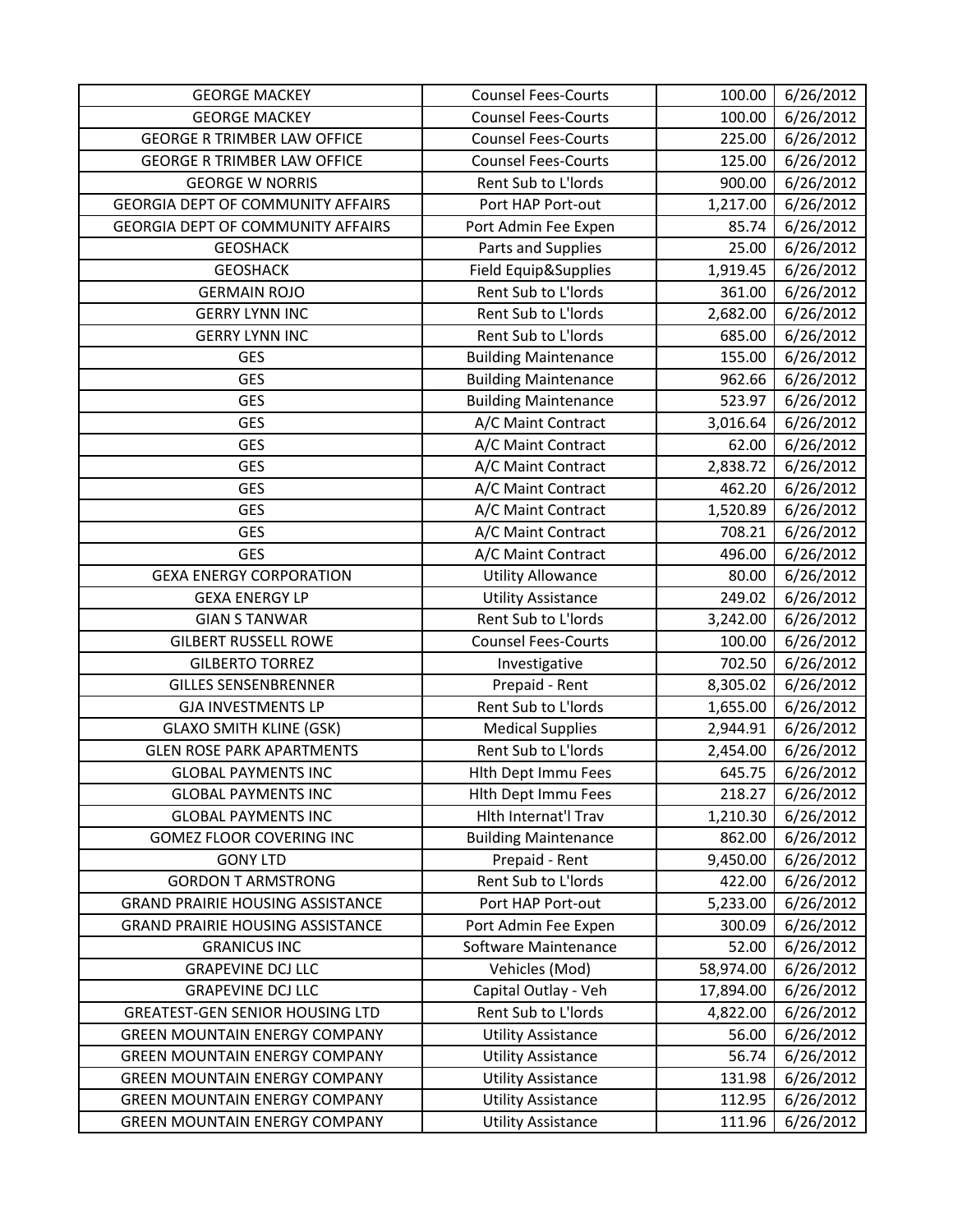| <b>GREEN MOUNTAIN ENERGY COMPANY</b> | <b>Utility Assistance</b>   | 127.88    | 6/26/2012 |
|--------------------------------------|-----------------------------|-----------|-----------|
| <b>GREEN MOUNTAIN ENERGY COMPANY</b> | <b>Utility Allowance</b>    | 628.00    | 6/26/2012 |
| <b>GREEN MOUNTAIN ENERGY COMPANY</b> | HAP Reimb Port-in           | 54.00     | 6/26/2012 |
| <b>GREEN PLANET INC</b>              | Lab Equip Mainten           | 365.00    | 6/26/2012 |
| <b>GREG GRAY</b>                     | <b>Counsel Fees-Courts</b>  | 8,175.00  | 6/26/2012 |
| <b>GREGG GOODWIN</b>                 | Rent Sub to L'Iords         | 725.00    | 6/26/2012 |
| <b>GREGORY S STITH</b>               | Rent Sub to L'Iords         | 706.00    | 6/26/2012 |
| <b>GREGORY V MCELROY SR</b>          | <b>Professional Service</b> | 3,000.00  | 6/26/2012 |
| <b>GT DISTRIBUTORS INC</b>           | Safety/Tact Supplies        | 298.80    | 6/26/2012 |
| <b>GULF COAST TRADES CENTER</b>      | <b>Residential Servc</b>    | 4,423.82  | 6/26/2012 |
| <b>GULLIVER'S TRAVEL SERVICE INC</b> | Travel                      | 193.10    | 6/26/2012 |
| <b>GWENDOLYN HOWARD</b>              | Rent Sub to L'Iords         | 625.00    | 6/26/2012 |
| <b>GWENDOLYN PRICE MCCOWEN</b>       | Rent Sub to L'Iords         | 772.00    | 6/26/2012 |
| H KENNETH JETT                       | Rent Sub to L'Iords         | 811.00    | 6/26/2012 |
| HACIENDA REDEVELOPMENT LLC           | Rental Assistance           | 575.00    | 6/26/2012 |
| <b>HAI NGUYEN</b>                    | Prepaid - Rent              | 2,750.00  | 6/26/2012 |
| HALAWA VIEW APARTMENTS GP            | Prepaid - Rent              | 488.33    | 6/26/2012 |
| HALAWA VIEW APARTMENTS GP            | Prepaid - Rent              | 2,807.88  | 6/26/2012 |
| HALAWA VIEW APARTMENTS GP            | Prepaid - Rent              | 2,807.88  | 6/26/2012 |
| <b>HALL &amp; MIXON PLLC</b>         | <b>Counsel Fees-Probate</b> | 500.00    | 6/26/2012 |
| <b>HAMID JAY ASKARI</b>              | Rent Sub to L'Iords         | 485.00    | 6/26/2012 |
| HAMIDA A ABDAL-KHALLAQ INC           | <b>Counsel Fees-Courts</b>  | 250.00    | 6/26/2012 |
| HAMMOND HOUSING AUTHORITY            | Port HAP Port-out           | 562.00    | 6/26/2012 |
| HAMMOND HOUSING AUTHORITY            | Port Admin Fee Expen        | 42.87     | 6/26/2012 |
| <b>HANNAH ISAACS</b>                 | Rent Sub to L'Iords         | 637.00    | 6/26/2012 |
| HAO WEI HSU                          | Rent Sub to L'Iords         | 900.00    | 6/26/2012 |
| <b>HAPPY HABITATS LLC</b>            | Rent Sub to L'Iords         | 2,395.00  | 6/26/2012 |
| <b>HAPPY HABITATS LLC</b>            | Rent Sub to L'Iords         | 401.00    | 6/26/2012 |
| HARDIN MORTGAGE COMPANY INC          | Rent Sub to L'Iords         | 888.00    | 6/26/2012 |
| <b>HARMONY VITACCO</b>               | Rent Sub to L'Iords         | 549.00    | 6/26/2012 |
| HAROLD R & JOYCE SCHATZ REV TRUST    | Rent Sub to L'Iords         | 715.00    | 6/26/2012 |
| <b>HAROLD V JOHNSON</b>              | <b>Counsel Fees-Courts</b>  | 350.00    | 6/26/2012 |
| <b>HAROLD V JOHNSON</b>              | <b>Counsel Fees-Courts</b>  | 306.25    | 6/26/2012 |
| HARRIS COUNTY HOUSING AUTHORITY      | Port HAP Port-out           | 10,110.00 | 6/26/2012 |
| HARRIS COUNTY HOUSING AUTHORITY      | Port Admin Fee Expen        | 557.31    | 6/26/2012 |
| <b>HARRY SWEETSER</b>                | Rent Sub to L'Iords         | 398.00    | 6/26/2012 |
| HAVENWOOD ASSOCIATES LTD             | Rental Assistance           | 496.00    | 6/26/2012 |
| HAVENWOOD ASSOCIATES LTD             | <b>Utility Assistance</b>   | 20.16     | 6/26/2012 |
| HDC FOREST HILL LIMITED PARTNERSHIP  | <b>Rental Assistance</b>    | 740.00    | 6/26/2012 |
| HDC FOREST HILL LIMITED PARTNERSHIP  | Rent Sub to L'Iords         | 8,004.00  | 6/26/2012 |
| HDC FOREST HILL LIMITED PARTNERSHIP  | Rent Sub to L'Iords         | (667.00)  | 6/26/2012 |
| HDC FOREST HILL LIMITED PARTNERSHIP  | HAP Reimb Port-in           | 546.00    | 6/26/2012 |
| HEALTHSMART BENEFIT SOLUTIONS INC    | Vision                      | 20,599.34 | 6/26/2012 |
| HEALTHSMART BENEFIT SOLUTIONS INC    | Vision                      | 2,545.14  | 6/26/2012 |
| HEALTHY LIFE GOALS LLC               | Rent Sub to L'Iords         | 1,719.00  | 6/26/2012 |
| <b>HEARTLAND SERVICES INC</b>        | Radio Serv-Non Contr        | 25.00     | 6/26/2012 |
| Heather L Salmon                     | Travel                      | 130.00    | 6/26/2012 |
| <b>HEATHER LARSEN</b>                | Rent Sub to L'Iords         | 379.00    | 6/26/2012 |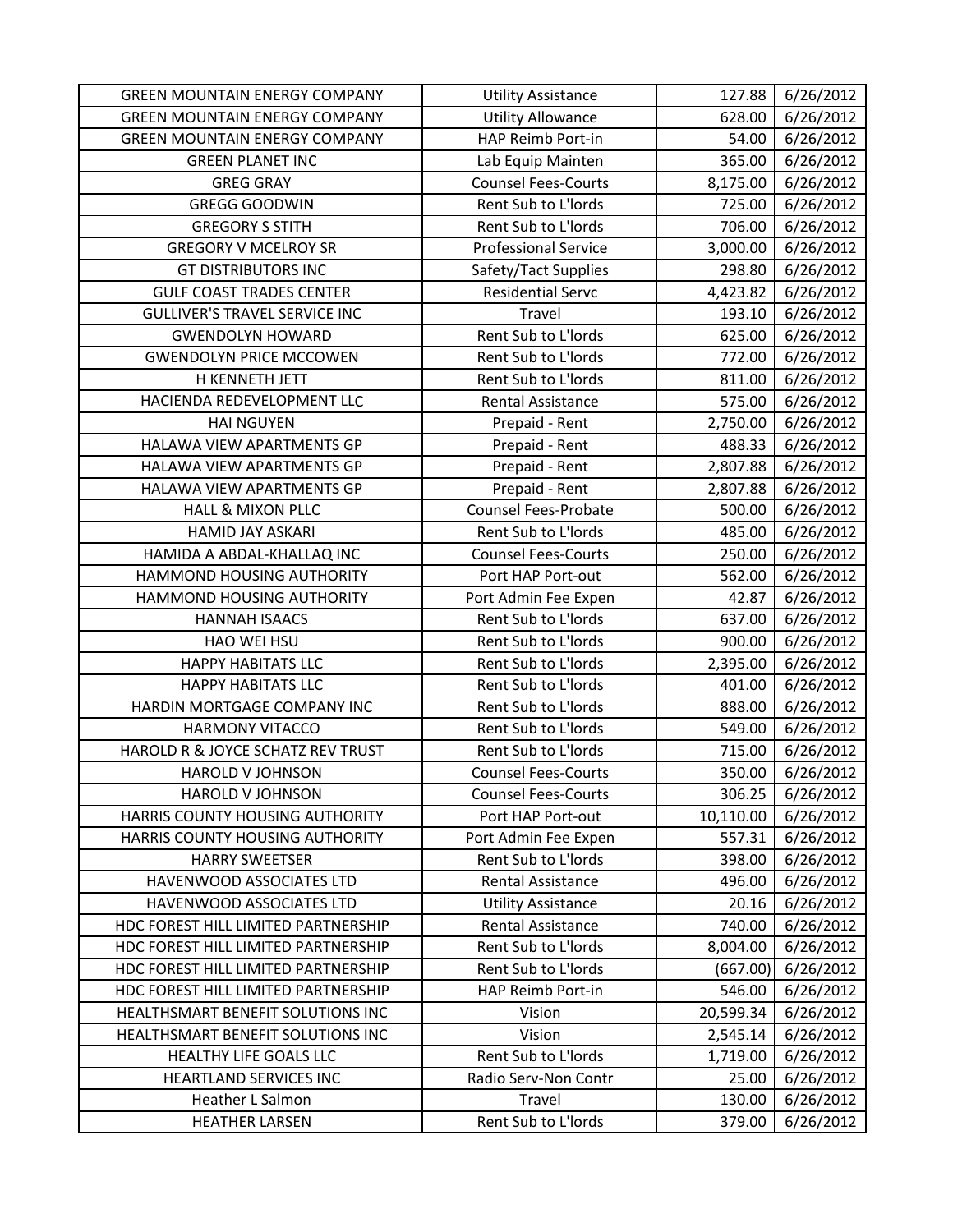| HEATHER YVONNE OGIER                    | Counsel Fees-Juv           | 200.00    | 6/26/2012 |
|-----------------------------------------|----------------------------|-----------|-----------|
| <b>HELBING'S MOBIL SERVICE</b>          | Central Garage Inv         | 238.50    | 6/26/2012 |
| HEMPHILL SAMARITAN LP                   | Rent Sub to L'Iords        | 513.00    | 6/26/2012 |
| <b>HENDERSON R PALMER</b>               | Rent Sub to L'Iords        | 1,166.00  | 6/26/2012 |
| <b>HENRY SCHEIN</b>                     | <b>Medical Supplies</b>    | 10,430.00 | 6/26/2012 |
| <b>HENRY SCHEIN</b>                     | <b>Medical Supplies</b>    | 134.05    | 6/26/2012 |
| <b>HENRY SCHEIN</b>                     | <b>Medical Supplies</b>    | 235.80    | 6/26/2012 |
| HERITAGE FOOD SERVICE EQUIPMENT INC     | Kitchen Maintenance        | 678.96    | 6/26/2012 |
| HERITAGE PARK VISTA HOUSING PARTNER     | Rent Sub to L'Iords        | 348.00    | 6/26/2012 |
| HERITAGE PARK VISTA HOUSING PARTNER     | HAP Reimb Port-in          | 260.00    | 6/26/2012 |
| <b>HERKIM LIMITED</b>                   | Rent Sub to L'Iords        | 925.00    | 6/26/2012 |
| <b>HHA INVESTORS LLC</b>                | Rent Sub to L'Iords        | 5,553.00  | 6/26/2012 |
| HHA INVESTORS LLC                       | Rent Sub to L'Iords        | 1,866.00  | 6/26/2012 |
| <b>HHA INVESTORS LLC</b>                | Rent Sub to L'Iords        | 1,202.00  | 6/26/2012 |
| HIL VENTURES LLC                        | Rental Assistance          | 650.00    | 6/26/2012 |
| <b>HIRAM BODON</b>                      | <b>Counsel Fees-Courts</b> | 500.00    | 6/26/2012 |
| <b>HIXLO LTD</b>                        | Rent Sub to L'Iords        | 516.00    | 6/26/2012 |
| HM TRAVEL LLC                           | Rent Sub to L'Iords        | 1,114.00  | 6/26/2012 |
| HM TRAVEL LLC                           | HAP Reimb Port-in          | 2,162.00  | 6/26/2012 |
| HOA THI VU                              | Rent Sub to L'Iords        | 850.00    | 6/26/2012 |
| <b>HOANG NGUYEN</b>                     | Rent Sub to L'Iords        | 428.00    | 6/26/2012 |
| <b>HOLIDAY INN EXPRESS &amp; SUITES</b> | Education                  | 480.25    | 6/26/2012 |
| HOLLIS SLOAN GST EXEMPT TRUST           | Rent Sub to L'Iords        | 1,250.00  | 6/26/2012 |
| HOLLIS SLOAN NON-GST EXEMPT TRUST       | Rent Sub to L'Iords        | 550.00    | 6/26/2012 |
| HOLLY JERILYN GONZALEZ                  | Rent Sub to L'Iords        | 821.00    | 6/26/2012 |
| HOLT COMPANY OF TEXAS                   | Parts and Supplies         | 53.55     | 6/26/2012 |
| HOME BOUND MANAGEMENT LLC               | HAP Reimb Port-in          | 775.00    | 6/26/2012 |
| HOME TEX ENTERPRISES LLC                | Rent Sub to L'Iords        | 1,000.00  | 6/26/2012 |
| HOME TOWNE AT MATADOR RANCH LP          | Rent Sub to L'Iords        | 5,925.00  | 6/26/2012 |
| HOME TOWNE AT MATADOR RANCH LP          | Rent Sub to L'Iords        | 515.00    | 6/26/2012 |
| HOME TOWNE AT MATADOR RANCH LP          | HAP Reimb Port-in          | 524.00    | 6/26/2012 |
| <b>HOMES OF PARKER COMMONS</b>          | Rent Sub to L'Iords        | 563.00    | 6/26/2012 |
| HOMES OF PARKER COMMONS                 | Rent Sub to L'Iords        | 1,451.00  | 6/26/2012 |
| HOMES OF PARKER COMMONS                 | Rent Sub to L'Iords        | 568.00    | 6/26/2012 |
| HOMETEX AFW LLC                         | Rent Sub to L'Iords        | 502.00    | 6/26/2012 |
| HOSHIZAKI SOUTH CENTRAL DC              | Capital Outlay Low V       | 2,845.00  | 6/26/2012 |
| <b>HOUSEHOLD DRIVERS REPORT</b>         | Subscriptions              | 56.00     | 6/26/2012 |
| <b>HOUSING AUTHORITY</b>                | Port HAP Port-out          | 1,646.00  | 6/26/2012 |
| <b>HOUSING AUTHORITY</b>                | Port Admin Fee Expen       | 128.61    | 6/26/2012 |
| HOUSING AUTHORITY OF COLLEGE PARK       | Port HAP Port-out          | 730.00    | 6/26/2012 |
| HOUSING AUTHORITY OF COLLEGE PARK       | Port Admin Fee Expen       | 42.87     | 6/26/2012 |
| HOUSING AUTHORITY OF NEW ORLEANS        | Port HAP Port-out          | 3,616.00  | 6/26/2012 |
| HOUSING AUTHORITY OF NEW ORLEANS        | Port Admin Fee Expen       | 171.48    | 6/26/2012 |
| HOUSING AUTHORITY OF THE CITY OF        | Port HAP Port-out          | 539.00    | 6/26/2012 |
| HOUSING AUTHORITY OF THE CITY OF        | Port Admin Fee Expen       | 42.87     | 6/26/2012 |
| <b>HUGH L ROBERTS JR</b>                | Rent Sub to L'Iords        | 118.00    | 6/26/2012 |
| HUNTINGTON PLACE APARTMENTS LTD         | Rent Sub to L'Iords        | 753.00    | 6/26/2012 |
| HUNTINGTON PLACE APARTMENTS LTD         | Rent Sub to L'Iords        | 821.00    | 6/26/2012 |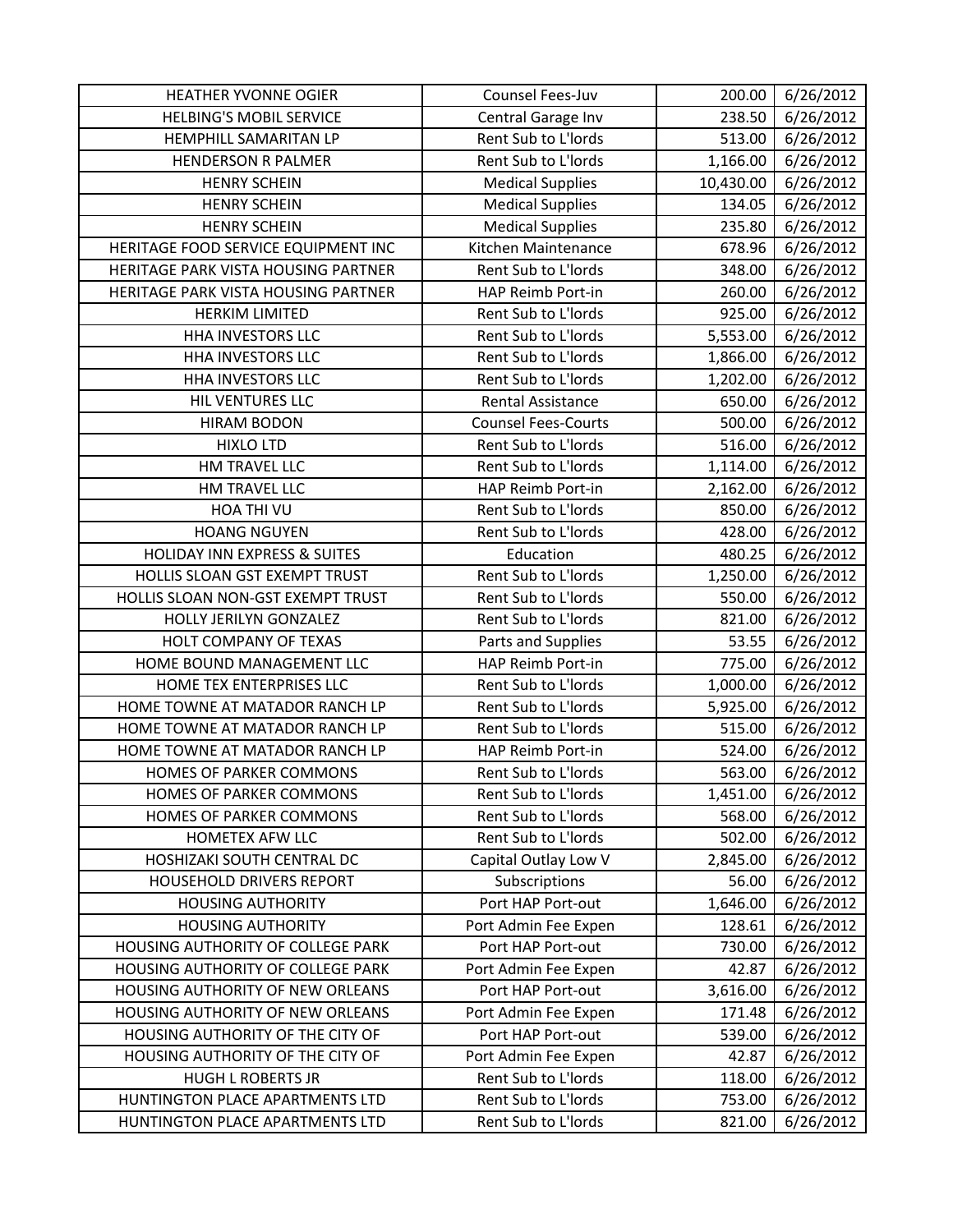| HURST-JEREMIAH 29:11 LP               | Rent Sub to L'Iords         | 6,749.00  | 6/26/2012 |
|---------------------------------------|-----------------------------|-----------|-----------|
| HURST-JEREMIAH 29:11 LP               | Rent Sub to L'Iords         | 1,165.00  | 6/26/2012 |
| HURST-JEREMIAH 29:11 LP               | HAP Reimb Port-in           | 436.00    | 6/26/2012 |
| HUYNH'S PREMIER PROPERTIES HOLDING    | Rent Sub to L'Iords         | 322.00    | 6/26/2012 |
| <b>HYDN P VALES</b>                   | Rent Sub to L'Iords         | 951.00    | 6/26/2012 |
| <b>IBM CORPORATION</b>                | Software Maintenance        | 28,280.00 | 6/26/2012 |
| <b>ICMA</b>                           | <b>Dues</b>                 | 2,427.50  | 6/26/2012 |
| <b>ICS</b>                            | Sheriff Inventory           | 200.40    | 6/26/2012 |
| <b>IDEAL FIRE &amp; SECURITY LLC</b>  | <b>Building Maintenance</b> | 66.00     | 6/26/2012 |
| <b>IMAD FATEN DAOUK</b>               | Rent Sub to L'Iords         | 785.00    | 6/26/2012 |
| INDEPENDENT ENVIRONMENTAL SERV        | <b>Disposal Service</b>     | 211.00    | 6/26/2012 |
| INDEPENDENT ENVIRONMENTAL SERV        | <b>Disposal Service</b>     | 125.00    | 6/26/2012 |
| INDEPENDENT ENVIRONMENTAL SERV        | <b>Disposal Service</b>     | 25.00     | 6/26/2012 |
| INDEPENDENT ENVIRONMENTAL SERV        | <b>Disposal Service</b>     | 30.00     | 6/26/2012 |
| INDEPENDENT ENVIRONMENTAL SERV        | <b>Disposal Service</b>     | 243.00    | 6/26/2012 |
| INDUSTRIAL POWER ISUZU TRUCK          | Central Garage Inv          | 6,654.38  | 6/26/2012 |
| INTEGRATED ACCESS SYSTEMS, LLC        | Non-Track Equipment         | 1,999.19  | 6/26/2012 |
| INTER RIVERCENTER LESSEE LLC          | Travel                      | 398.85    | 6/26/2012 |
| INTER RIVERCENTER LESSEE LLC          | Travel                      | 265.90    | 6/26/2012 |
| INTER RIVERCENTER LESSEE LLC          | Travel                      | 531.80    | 6/26/2012 |
| INTER RIVERCENTER LESSEE LLC          | Travel                      | 531.80    | 6/26/2012 |
| INTER RIVERCENTER LESSEE LLC          | Travel                      | 531.80    | 6/26/2012 |
| INTER RIVERCENTER LESSEE LLC          | Travel                      | 531.80    | 6/26/2012 |
| INTER RIVERCENTER LESSEE LLC          | Travel                      | 797.70    | 6/26/2012 |
| INTER RIVERCENTER LESSEE LLC          | Travel                      | 265.90    | 6/26/2012 |
| <b>INTERSTATE BATTERY OF FT WORTH</b> | Parts and Supplies          | 221.40    | 6/26/2012 |
| <b>INVERNESS INTEREST GROUP</b>       | Rent Sub to L'Iords         | 945.00    | 6/26/2012 |
| <b>IRAM TANVEER MIAN</b>              | Rent Sub to L'Iords         | 1,176.00  | 6/26/2012 |
| <b>IRON MOUNTAIN</b>                  | Rent                        | 2,148.24  | 6/26/2012 |
| <b>IRONWOOD RANCH TOWNHOMES LP</b>    | <b>Rental Assistance</b>    | 788.00    | 6/26/2012 |
| <b>IRONWOOD RANCH TOWNHOMES LP</b>    | Rent Sub to L'Iords         | 14,311.00 | 6/26/2012 |
| <b>IRONWOOD RANCH TOWNHOMES LP</b>    | Rent Sub to L'Iords         | 627.00    | 6/26/2012 |
| <b>IRONWOOD RANCH TOWNHOMES LP</b>    | HAP Reimb Port-in           | 1,957.00  | 6/26/2012 |
| <b>IRVING HOLDINGS INC</b>            | Transportation              | 287.64    | 6/26/2012 |
| <b>IRVING HOLDINGS INC</b>            | Transportation              | 25.26     | 6/26/2012 |
| <b>IRVING HOLDINGS INC</b>            | Transportation              | 761.65    | 6/26/2012 |
| <b>IRVING INVESTMENTS LTD</b>         | Rent Sub to L'Iords         | 721.00    | 6/26/2012 |
| IRVING WEST BUILDING CO., INC         | Rent Sub to L'Iords         | 553.00    | 6/26/2012 |
| IRVING WEST BUILDING CO., INC         | Rent Sub to L'Iords         | 698.00    | 6/26/2012 |
| <b>ISAAC JONES</b>                    | Rent Sub to L'Iords         | 671.00    | 6/26/2012 |
| <b>ISAAC PIEDRA</b>                   | Rent Sub to L'Iords         | 1,014.00  | 6/26/2012 |
| <b>ISABEL R OCHOA</b>                 | Rent Sub to L'Iords         | 911.00    | 6/26/2012 |
| <b>J ANTHONY SMITH</b>                | Rent Sub to L'Iords         | 948.00    | 6/26/2012 |
| <b>J STEVEN BUSH</b>                  | <b>Counsel Fees-Courts</b>  | 300.00    | 6/26/2012 |
| <b>J STEVEN BUSH</b>                  | <b>Counsel Fees-Courts</b>  | 350.00    | 6/26/2012 |
| <b>J STEVEN BUSH</b>                  | <b>Counsel Fees-Courts</b>  | 400.00    | 6/26/2012 |
| <b>J STEVEN BUSH</b>                  | <b>Counsel Fees-Courts</b>  | 100.00    | 6/26/2012 |
| J W BEARDEN & ASSOCIATES PLLC         | Counsel Fees - CPS          | 1,441.22  | 6/26/2012 |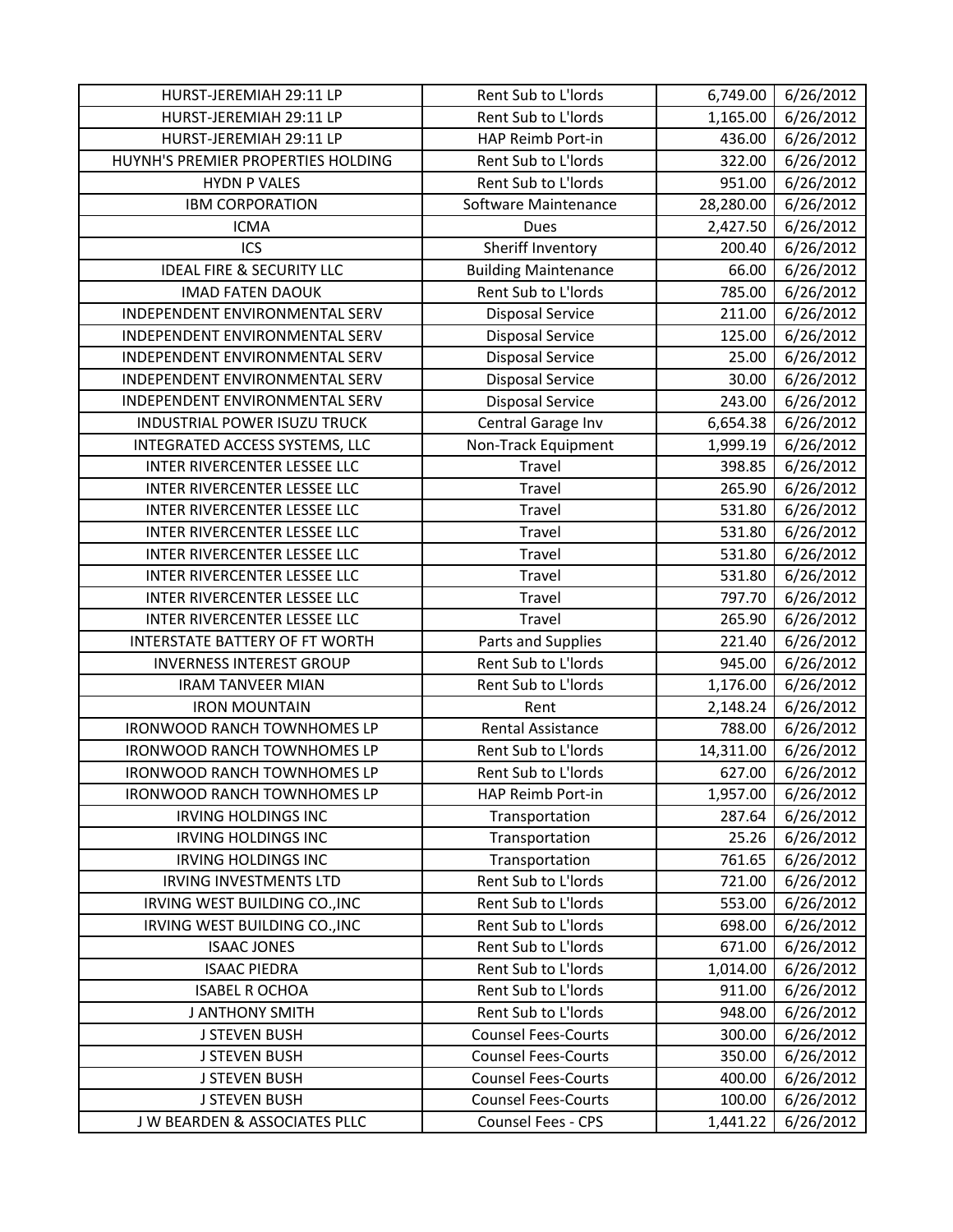| <b>JACK B ADAMS</b>           | Rent Sub to L'Iords         | 871.00   | 6/26/2012 |
|-------------------------------|-----------------------------|----------|-----------|
| JACK HENSON JR                | Rent Sub to L'Iords         | 757.00   | 6/26/2012 |
| <b>JACK L CASE</b>            | Rent Sub to L'Iords         | 510.00   | 6/26/2012 |
| <b>JACK L HINES JR</b>        | <b>Building Maintenance</b> | 472.00   | 6/26/2012 |
| <b>JACK L HINES JR</b>        | <b>Building Maintenance</b> | 335.00   | 6/26/2012 |
| JACK L HINES JR               | <b>Building Maintenance</b> | 251.00   | 6/26/2012 |
| <b>JACK L HINES JR</b>        | <b>Building Maintenance</b> | 382.00   | 6/26/2012 |
| <b>JACKIE MARTIN</b>          | Counsel Fees - CPS          | 200.00   | 6/26/2012 |
| <b>JACQUELINE LEE</b>         | Rent Sub to L'Iords         | 956.00   | 6/26/2012 |
| <b>JAMES D RENFORTH II</b>    | <b>Counsel Fees-Courts</b>  | 400.00   | 6/26/2012 |
| <b>JAMES D RENFORTH II</b>    | <b>Counsel Fees-Courts</b>  | 150.00   | 6/26/2012 |
| <b>JAMES D RENFORTH II</b>    | <b>Counsel Fees-Courts</b>  | 1,350.00 | 6/26/2012 |
| <b>JAMES D RENFORTH II</b>    | <b>Counsel Fees-Courts</b>  | 250.00   | 6/26/2012 |
| <b>JAMES D RENFORTH II</b>    | <b>Counsel Fees-Courts</b>  | 100.00   | 6/26/2012 |
| <b>JAMES DALE ERWIN</b>       | Rent Sub to L'Iords         | 995.00   | 6/26/2012 |
| JAMES F CZACH JR              | Rent Sub to L'Iords         | 433.00   | 6/26/2012 |
| <b>JAMES G MARTIN</b>         | Rent Sub to L'Iords         | 493.00   | 6/26/2012 |
| <b>JAMES MASEK</b>            | Counsel Fees - CPS          | 845.00   | 6/26/2012 |
| <b>JAMES MCNEILL</b>          | Rent Sub to L'Iords         | 545.00   | 6/26/2012 |
| <b>JAMES MICHAEL GALLEGOS</b> | Rent Sub to L'Iords         | 548.00   | 6/26/2012 |
| <b>JAMES P CAVANAUGH</b>      | Rent Sub to L'Iords         | 795.00   | 6/26/2012 |
| <b>JAMES PUBLISHING CO</b>    | Law Books                   | 155.88   | 6/26/2012 |
| <b>JAMES R HUDSON</b>         | Rent Sub to L'Iords         | 499.00   | 6/26/2012 |
| <b>JAMES R LAMPIN</b>         | Rent Sub to L'Iords         | 565.00   | 6/26/2012 |
| <b>JAMES R WILSON</b>         | <b>Counsel Fees-Courts</b>  | 297.50   | 6/26/2012 |
| <b>JAMES S DENNIS</b>         | Rent Sub to L'Iords         | 1,540.00 | 6/26/2012 |
| <b>JAMES W HOLLIDAY</b>       | Counsel Fees-Probate        | 2,500.00 | 6/26/2012 |
| <b>JAMES WIGEN</b>            | Rent Sub to L'Iords         | 752.00   | 6/26/2012 |
| <b>JANA KAY BRAVO</b>         | <b>Professional Service</b> | 175.42   | 6/26/2012 |
| <b>JANA KAY BRAVO</b>         | <b>Professional Service</b> | 350.84   | 6/26/2012 |
| JANE LANE APARTMENTS LLC      | Rent Sub to L'Iords         | 2,144.00 | 6/26/2012 |
| <b>JANICE F STEWART</b>       | Rent Sub to L'Iords         | 597.00   | 6/26/2012 |
| <b>JANPAK</b>                 | Kitchen Supplies            | 51.84    | 6/26/2012 |
| <b>JARC ASSOCIATES</b>        | Rent Sub to L'Iords         | 1,679.00 | 6/26/2012 |
| <b>JASON A STEWART</b>        | Rent Sub to L'Iords         | 495.00   | 6/26/2012 |
| JAVONNA L TUNSTALL            | Rent Sub to L'Iords         | 772.00   | 6/26/2012 |
| <b>JEANIE MORRIS</b>          | <b>Professional Service</b> | 2,631.30 | 6/26/2012 |
| <b>JEANIE MORRIS</b>          | <b>Professional Service</b> | 877.10   | 6/26/2012 |
| <b>JEANIE MORRIS</b>          | Reporter's Records          | 96.00    | 6/26/2012 |
| <b>JEFF NEALE</b>             | Rent Sub to L'Iords         | 1,931.00 | 6/26/2012 |
| <b>JEFF NEALE</b>             | HAP Reimb Port-in           | 760.00   | 6/26/2012 |
| JEFFERY D KING SR             | Rent Sub to L'Iords         | 469.00   | 6/26/2012 |
| JEFFERY DAVID BONCEK          | <b>Counsel Fees-Courts</b>  | 100.00   | 6/26/2012 |
| JEFFERY DAVID BONCEK          | <b>Counsel Fees-Courts</b>  | 100.00   | 6/26/2012 |
| <b>JEFFREY A HOKE</b>         | Rent Sub to L'Iords         | 813.00   | 6/26/2012 |
| <b>JEFFREY BUSTER</b>         | <b>Professional Service</b> | 2,493.50 | 6/26/2012 |
| JEFFREY L QUICK               | Rent Sub to L'Iords         | 432.00   | 6/26/2012 |
| JEFFREY S STEWART PC          | <b>Counsel Fees-Courts</b>  | 112.00   | 6/26/2012 |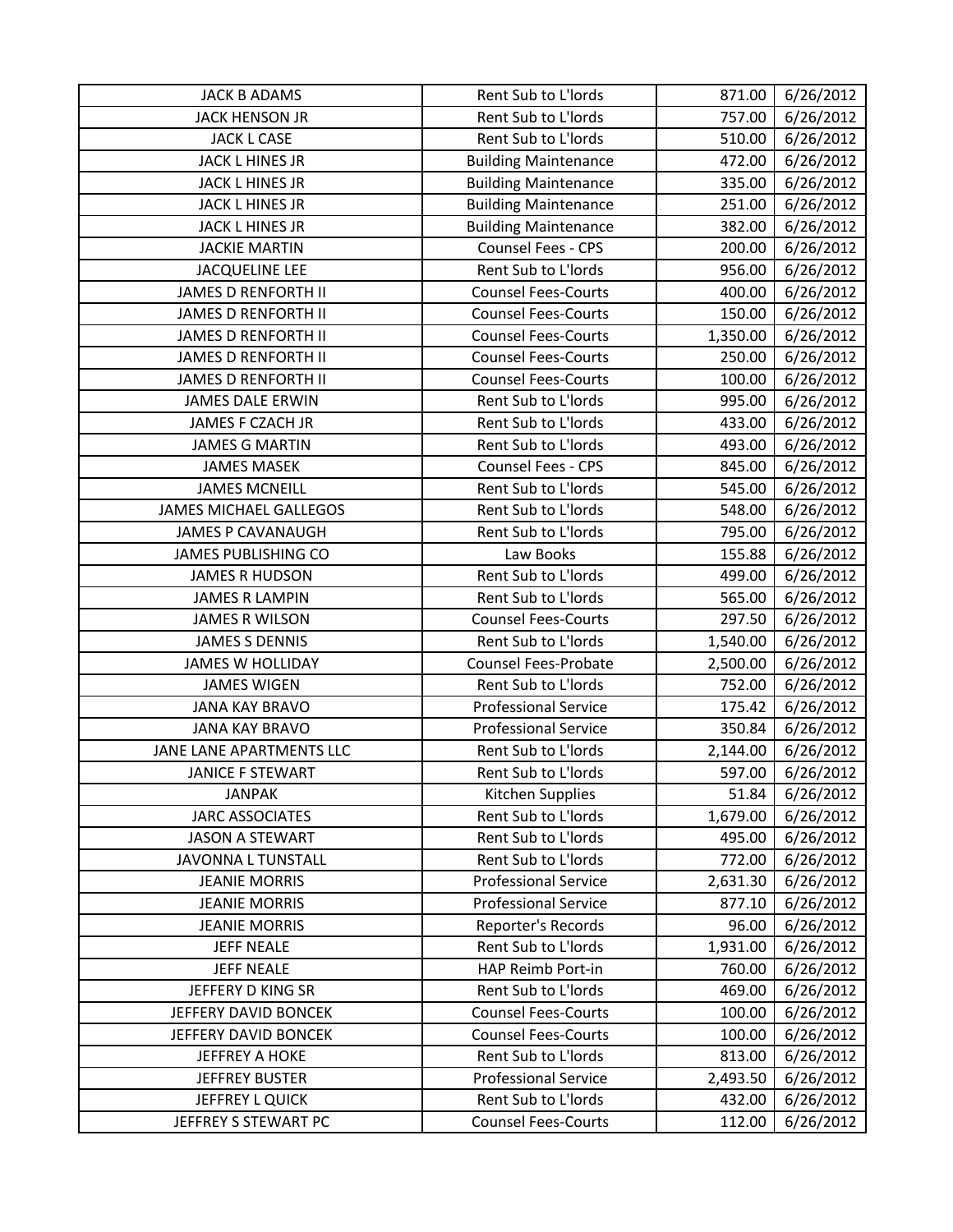| <b>JENNIFER BOATRIGHT</b>    | Rent Sub to L'Iords         | 841.00    | 6/26/2012 |
|------------------------------|-----------------------------|-----------|-----------|
| <b>JENNIFER K PRATT</b>      | Rent Sub to L'Iords         | 528.00    | 6/26/2012 |
| <b>JENNIFER TRAN</b>         | Rent Sub to L'Iords         | 1,050.00  | 6/26/2012 |
| JEROLD S MOORE               | Rent Sub to L'Iords         | 780.00    | 6/26/2012 |
| <b>JERRY A WINN</b>          | Rent Sub to L'Iords         | 821.00    | 6/26/2012 |
| <b>JERRY L BOYETT</b>        | Rent Sub to L'Iords         | 500.00    | 6/26/2012 |
| JERRY NELSON JENKINS         | Rent Sub to L'Iords         | 451.00    | 6/26/2012 |
| <b>JERRY PIERCE</b>          | Rent Sub to L'Iords         | 601.00    | 6/26/2012 |
| <b>JERRY WOOD</b>            | <b>Counsel Fees-Courts</b>  | 600.00    | 6/26/2012 |
| <b>JERRY WOOD</b>            | <b>Counsel Fees-Courts</b>  | 100.00    | 6/26/2012 |
| <b>JESSE L MORRIS</b>        | Rent Sub to L'Iords         | 686.00    | 6/26/2012 |
| <b>JESUS NEVAREZ</b>         | Counsel Fees-Juv            | 100.00    | 6/26/2012 |
| JI SPECIALTY SERVICES INC    | <b>Professional Service</b> | 16,126.50 | 6/26/2012 |
| <b>JIM C MINTER</b>          | <b>Counsel Fees-Courts</b>  | 1,300.00  | 6/26/2012 |
| <b>JIM C MINTER</b>          | <b>Counsel Fees-Courts</b>  | 600.00    | 6/26/2012 |
| <b>JIM CULBERTSON</b>        | Counsel Fees-Juv            | 100.00    | 6/26/2012 |
| <b>JIM LANE</b>              | <b>Counsel Fees-Courts</b>  | 3,100.00  | 6/26/2012 |
| <b>JIMMIE LEE BELL</b>       | Rent Sub to L'Iords         | 2,907.00  | 6/26/2012 |
| <b>JIMMIE W MACE</b>         | <b>Professional Service</b> | 3,000.00  | 6/26/2012 |
| <b>JIM'S FUNERAL HOME</b>    | <b>County Burials</b>       | 495.00    | 6/26/2012 |
| <b>JJW PROPERTIES</b>        | Rent Sub to L'Iords         | 407.00    | 6/26/2012 |
| <b>JMP INTEREST LTD</b>      | Law Books                   | 310.00    | 6/26/2012 |
| <b>JODY KUCZEK</b>           | HAP Reimb Port-in           | 978.00    | 6/26/2012 |
| JOE LEE NORTON               | Rent Sub to L'Iords         | 566.00    | 6/26/2012 |
| <b>JOE TEAKELL</b>           | Rent Sub to L'Iords         | 1,825.00  | 6/26/2012 |
| <b>JOE TEAKELL</b>           | Rent Sub to L'Iords         | 534.00    | 6/26/2012 |
| <b>JOHN AVERY</b>            | <b>Counsel Fees-Courts</b>  | 825.00    | 6/26/2012 |
| <b>JOHN AVERY</b>            | <b>Counsel Fees-Courts</b>  | 350.00    | 6/26/2012 |
| <b>JOHN AVERY</b>            | <b>Counsel Fees-Courts</b>  | 225.00    | 6/26/2012 |
| <b>JOHN CARL BEATTY</b>      | <b>Counsel Fees-Courts</b>  | 1,000.00  | 6/26/2012 |
| <b>JOHN CARL BEATTY</b>      | <b>Counsel Fees-Courts</b>  | 350.00    | 6/26/2012 |
| <b>JOHN CARL BEATTY</b>      | <b>Counsel Fees-Courts</b>  | 137.50    | 6/26/2012 |
| JOHN CARL BEATTY             | Counsel Fees-Juv            | 200.00    | 6/26/2012 |
| JOHN DAVID ALVAREZ           | Rent Sub to L'Iords         | 701.00    | 6/26/2012 |
| JOHN J HALE                  | Rent Sub to L'Iords         | 519.00    | 6/26/2012 |
| JOHN KELLY BRITTAIN PROPERTY | Rent Sub to L'Iords         | 11,953.00 | 6/26/2012 |
| JOHN KELLY BRITTAIN PROPERTY | Rent Sub to L'Iords         | 311.00    | 6/26/2012 |
| <b>JOHN LINEBARGER</b>       | <b>Counsel Fees-Courts</b>  | 1,000.00  | 6/26/2012 |
| <b>JOHN M RAHIMI</b>         | Rent Sub to L'Iords         | 420.00    | 6/26/2012 |
| <b>JOHN RUDDER</b>           | Rent Sub to L'Iords         | 432.00    | 6/26/2012 |
| <b>JOHN W MCNARY</b>         | Rent Sub to L'Iords         | 360.00    | 6/26/2012 |
| <b>JOHN W STICKELS</b>       | <b>Counsel Fees-Courts</b>  | 1,000.00  | 6/26/2012 |
| <b>JOHN W STICKELS</b>       | <b>Counsel Fees-Courts</b>  | 100.00    | 6/26/2012 |
| JOHNNIE LEE WHITE            | Rent Sub to L'Iords         | 340.00    | 6/26/2012 |
| JOHNNY L MIKLE               | Rent Sub to L'Iords         | 927.00    | 6/26/2012 |
| <b>JOHNNY R STEPHENS</b>     | Rent Sub to L'Iords         | 421.00    | 6/26/2012 |
| <b>JOHNSON &amp; JOHNSON</b> | <b>Counsel Fees-Courts</b>  | 1,091.67  | 6/26/2012 |
| JOHNSON & JOHNSON            | <b>Counsel Fees-Courts</b>  | 1,400.00  | 6/26/2012 |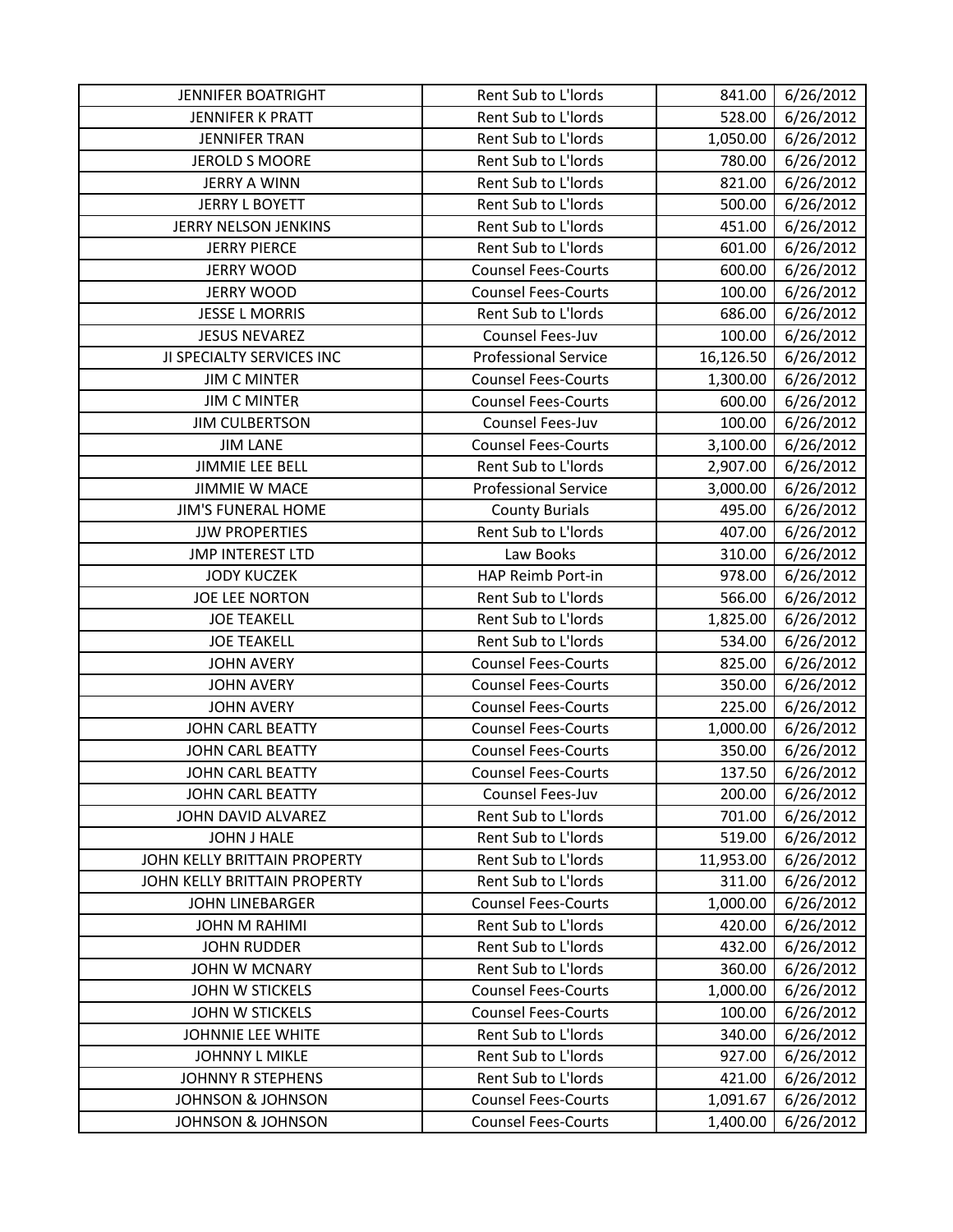| JOHNSON FAMILY PARTNERSHIP      | Rent Sub to L'Iords         | 2,808.00 | 6/26/2012 |
|---------------------------------|-----------------------------|----------|-----------|
| JOHNSON FAMILY PARTNERSHIP      | Rent Sub to L'Iords         | 427.00   | 6/26/2012 |
| <b>JOHNSON PROPERTIES</b>       | Rent Sub to L'Iords         | 264.00   | 6/26/2012 |
| <b>JON WESTROM</b>              | Rent Sub to L'Iords         | 1,057.00 | 6/26/2012 |
| <b>JONATHAN SIMPSON</b>         | <b>Counsel Fees-Courts</b>  | 4,500.00 | 6/26/2012 |
| <b>JONATHAN SIMPSON</b>         | <b>Counsel Fees-Courts</b>  | 825.00   | 6/26/2012 |
| <b>JONNIE GREEN</b>             | <b>Restitution Payable</b>  | 95.00    | 6/26/2012 |
| <b>JORDON WEHNER</b>            | Rent Sub to L'Iords         | 7,096.00 | 6/26/2012 |
| JORGE MENDOZA                   | Rent Sub to L'Iords         | 470.00   | 6/26/2012 |
| <b>JOSE HECTOR HUANTE</b>       | Rent Sub to L'Iords         | 821.00   | 6/26/2012 |
| <b>JOSE R MERCED</b>            | Rent Sub to L'Iords         | 446.00   | 6/26/2012 |
| <b>JOSEPH J SIMELARO</b>        | Rent Sub to L'Iords         | 489.00   | 6/26/2012 |
| JOSEPH RAMOND SOTO III          | <b>Counsel Fees-Courts</b>  | 500.00   | 6/26/2012 |
| <b>JOSUE CARMONA</b>            | <b>Interpreter Fees</b>     | 210.00   | 6/26/2012 |
| JOURNEYWORKS PUBLISHING INC     | <b>Educational Material</b> | 56.98    | 6/26/2012 |
| <b>JOVITA ANAYA</b>             | Rent Sub to L'Iords         | 772.00   | 6/26/2012 |
| JP-FT WORTH APARTMENTS          | Rent Sub to L'Iords         | 1,207.00 | 6/26/2012 |
| JP-FT WORTH APARTMENTS          | HAP Reimb Port-in           | 699.00   | 6/26/2012 |
| JPMORGAN CHASE BANK NA          | Transportation              | 205.00   | 6/26/2012 |
| JPMORGAN CHASE BANK NA          | Lab Supplies                | 13.08    | 6/26/2012 |
| JPMORGAN CHASE BANK NA          | Dues                        | 485.00   | 6/26/2012 |
| JPMORGAN CHASE BANK NA          | Transportation              | 785.57   | 6/26/2012 |
| JPMORGAN CHASE BANK NA          | Education                   | 621.00   | 6/26/2012 |
| JPMORGAN CHASE BANK NA          | Education                   | 621.00   | 6/26/2012 |
| JPMORGAN CHASE BANK NA          | Travel                      | 4,170.96 | 6/26/2012 |
| JPMORGAN CHASE BANK NA          | Travel                      | 68.48    | 6/26/2012 |
| JPMORGAN CHASE BANK NA          | Parts and Supplies          | 34.97    | 6/26/2012 |
| JPMORGAN CHASE BANK NA          | Supplies                    | 65.95    | 6/26/2012 |
| JQH-SAN MARCUS DEVELOPMENT LLC  | Education                   | 420.90   | 6/26/2012 |
| <b>JUAN ALONZO</b>              | <b>Professional Service</b> | 1,621.34 | 6/26/2012 |
| JUAN M GONZALES                 | Rent Sub to L'Iords         | 821.00   | 6/26/2012 |
| <b>JUANITA M DUNLAP</b>         | Interpreter Fees            | 180.00   | 6/26/2012 |
| <b>JUANITA M DUNLAP</b>         | <b>Interpreter Fees</b>     | 270.00   | 6/26/2012 |
| JUDITH VAN HOOF                 | Counsel Fees-Juv            | 100.00   | 6/26/2012 |
| <b>JUDITH VAN HOOF</b>          | Counsel Fees - CPS          | 955.00   | 6/26/2012 |
| <b>JUDY BUNCH</b>               | Rent Sub to L'Iords         | 600.00   | 6/26/2012 |
| <b>JULES DEHI KOUE</b>          | Rent Sub to L'Iords         | 938.00   | 6/26/2012 |
| <b>JULIA COOK</b>               | Rent Sub to L'Iords         | 596.00   | 6/26/2012 |
| JULIANNE B SHAUGHNESSY          | Rent Sub to L'Iords         | 1,950.00 | 6/26/2012 |
| JULIANNE B SHAUGHNESSY          | Rent Sub to L'Iords         | 821.00   | 6/26/2012 |
| Julie A Mornar                  | Travel                      | 140.00   | 6/26/2012 |
| <b>JUNIOR LEE MARTIN</b>        | Rent Sub to L'Iords         | 1,093.00 | 6/26/2012 |
| JUNIPER GG FORT WORTH LLC       | Rent Sub to L'Iords         | 8,177.00 | 6/26/2012 |
| JUNIPER GG FORT WORTH LLC       | Rent Sub to L'Iords         | 748.00   | 6/26/2012 |
| JUNIPER GG FORT WORTH LLC       | HAP Reimb Port-in           | 1,682.00 | 6/26/2012 |
| <b>JUST ENERGY TEXAS I CORP</b> | <b>Utility Assistance</b>   | 420.00   | 6/26/2012 |
| <b>JUST ENERGY TEXAS I CORP</b> | <b>Utility Assistance</b>   | 797.03   | 6/26/2012 |
| <b>JUST ENERGY TEXAS I CORP</b> | <b>Utility Allowance</b>    | 322.00   | 6/26/2012 |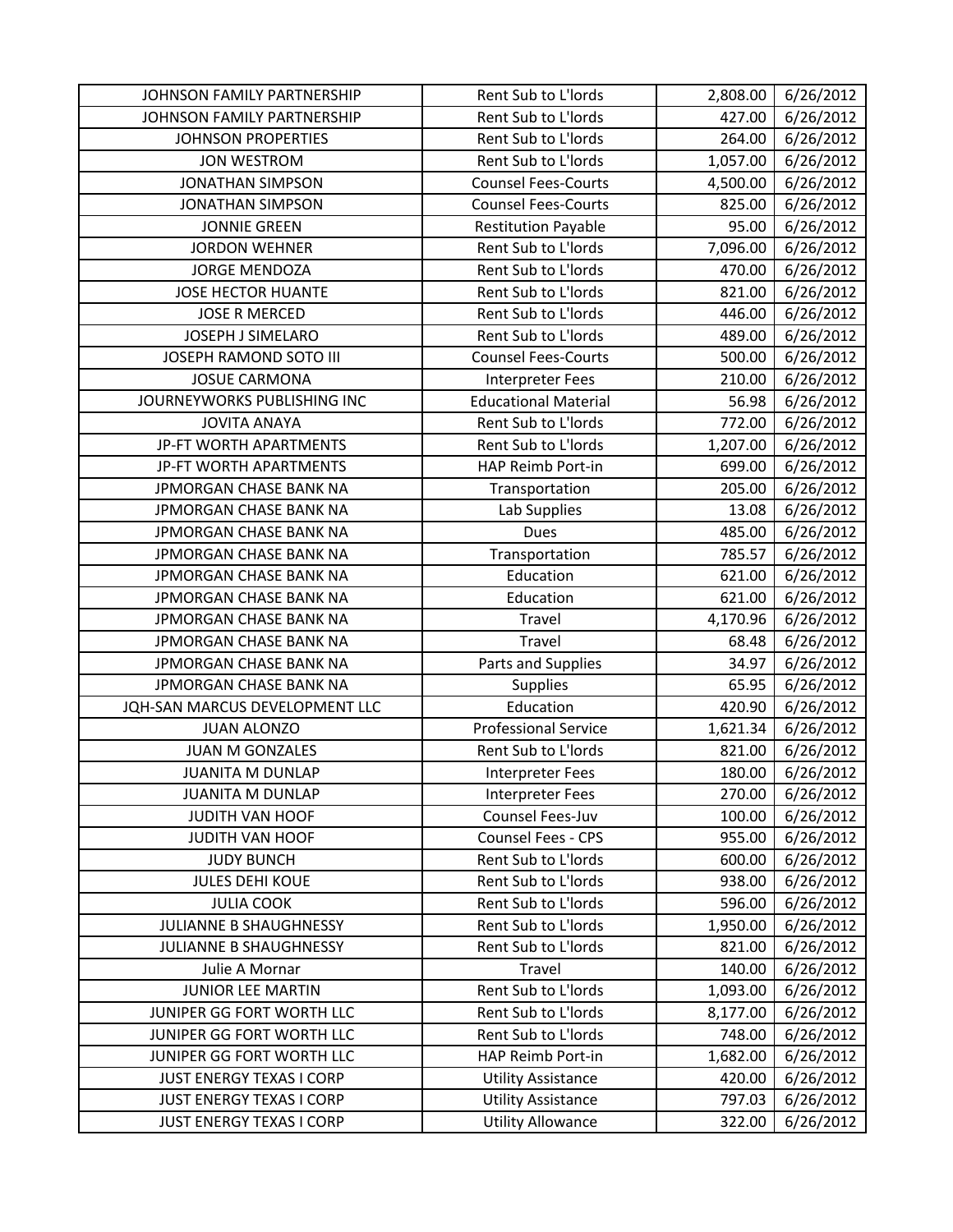| <b>JUST ENERGY TEXAS I CORP</b>     | HAP Reimb Port-in          | 29.00    | 6/26/2012 |
|-------------------------------------|----------------------------|----------|-----------|
| <b>JUSTICE BEVAN</b>                | <b>Witness Travel</b>      | 147.63   | 6/26/2012 |
| JUSTICE OF THE PEACE PCT 6          | Trust - Constable 8        | 633.85   | 6/26/2012 |
| <b>JVEON MALIK DORSEY</b>           | <b>Restitution Payable</b> | 20.00    | 6/26/2012 |
| KAILO REAL ESTATE INVESTMENTS       | HAP Reimb Port-in          | 1,239.00 | 6/26/2012 |
| <b>KARA CARRERAS</b>                | <b>Counsel Fees-Courts</b> | 525.00   | 6/26/2012 |
| <b>KARA CARRERAS</b>                | <b>Counsel Fees-Courts</b> | 256.25   | 6/26/2012 |
| <b>KAREN A POWELL</b>               | Rent Sub to L'Iords        | 1,010.00 | 6/26/2012 |
| <b>KAREN BORGHESI SMITH</b>         | Reporter's Records         | 28.00    | 6/26/2012 |
| <b>KAREN C BOHLING</b>              | Rent Sub to L'Iords        | 675.00   | 6/26/2012 |
| KARKAW/HEATHERS LTD. PTSH.          | <b>Rental Assistance</b>   | 445.00   | 6/26/2012 |
| KARKAW/HEATHERS LTD. PTSH.          | <b>Utility Assistance</b>  | 38.32    | 6/26/2012 |
| <b>KARMEN JOHNSON</b>               | Counsel Fees-Juv           | 100.00   | 6/26/2012 |
| <b>KARMEN JOHNSON</b>               | Counsel Fees - CPS         | 2,284.86 | 6/26/2012 |
| <b>KASHIF KHAN</b>                  | Rent Sub to L'Iords        | 1,233.00 | 6/26/2012 |
| KATHERYN HAYWOOD                    | <b>Counsel Fees-Courts</b> | 400.00   | 6/26/2012 |
| <b>KATHERYN HAYWOOD</b>             | <b>Counsel Fees-Courts</b> | 125.00   | 6/26/2012 |
| KATHLEEN GALLAGHER REALTY           | Rent Sub to L'Iords        | 2,893.00 | 6/26/2012 |
| <b>KATHRYN B HARGIS</b>             | Rent Sub to L'Iords        | 570.00   | 6/26/2012 |
| <b>KATHRYN B THOMPSON</b>           | Rent Sub to L'Iords        | 1,353.00 | 6/26/2012 |
| <b>KATHRYN S STEPHAN</b>            | Rent Sub to L'Iords        | 372.00   | 6/26/2012 |
| <b>KATHY WALKER</b>                 | Rent Sub to L'Iords        | 1,725.00 | 6/26/2012 |
| KEARNEY/WYNN ATTORNEYS AT LAW       | <b>Counsel Fees-Courts</b> | 2,981.25 | 6/26/2012 |
| KEARNEY/WYNN ATTORNEYS AT LAW       | <b>Counsel Fees-Courts</b> | 200.00   | 6/26/2012 |
| <b>KELLER SENIOR COMMUNITY LP</b>   | Rent Sub to L'Iords        | 2,238.00 | 6/26/2012 |
| KELLER SENIOR COMMUNITY LP          | HAP Reimb Port-in          | 518.00   | 6/26/2012 |
| <b>KELLY R GOODNESS PHD</b>         | Psych Exam/Testimony       | 450.00   | 6/26/2012 |
| KELLY R GOODNESS PHD                | Psych Exam/Testimony       | 450.00   | 6/26/2012 |
| <b>KELLY R GOODNESS PHD</b>         | Psych Exam/Testimony       | 800.00   | 6/26/2012 |
| <b>KELLY R GOODNESS PHD</b>         | Psych Exam/Testimony       | 400.00   | 6/26/2012 |
| <b>KELLY R GOODNESS PHD</b>         | Interpreter Fees           | 450.00   | 6/26/2012 |
| <b>KENNETH CUTRER</b>               | <b>Counsel Fees-Courts</b> | 100.00   | 6/26/2012 |
| <b>KENNETH N MORTON</b>             | Rent Sub to L'Iords        | 2,067.00 | 6/26/2012 |
| KENNETH R GORDON PC                 | <b>Counsel Fees-Courts</b> | 810.00   | 6/26/2012 |
| KENNETH R GORDON PC                 | <b>Counsel Fees-Courts</b> | 600.00   | 6/26/2012 |
| KENNETH R GORDON PC                 | <b>Counsel Fees-Courts</b> | 235.00   | 6/26/2012 |
| <b>KENNETH W MULLEN</b>             | <b>Counsel Fees-Courts</b> | 500.00   | 6/26/2012 |
| <b>KENNETH W MULLEN</b>             | <b>Counsel Fees-Courts</b> | 350.00   | 6/26/2012 |
| <b>KERRI MARSHALL</b>               | Rent Sub to L'Iords        | 688.00   | 6/26/2012 |
| <b>KERRI WEBB</b>                   | Rent Sub to L'Iords        | 411.00   | 6/26/2012 |
| <b>KERRY CRAWFORD</b>               | Rent Sub to L'Iords        | 434.00   | 6/26/2012 |
| <b>KEVIN D RILEY</b>                | Rent Sub to L'Iords        | 657.00   | 6/26/2012 |
| <b>KEYANNA L HUDSPETH</b>           | Rent Sub to L'Iords        | 571.00   | 6/26/2012 |
| <b>KHANH LE</b>                     | Rent Sub to L'Iords        | 726.00   | 6/26/2012 |
| <b>KHANH V NGUYEN</b>               | Rent Sub to L'Iords        | 546.00   | 6/26/2012 |
| KILPATRICK INSURANCE AGNCY          | <b>Bonds</b>               | 71.00    | 6/26/2012 |
| KILPATRICK INSURANCE AGNCY          | <b>Bonds</b>               | 71.00    | 6/26/2012 |
| KIM & ANDREWS, ATTORNEYS AT LAW LLP | <b>Counsel Fees-Courts</b> | 600.00   | 6/26/2012 |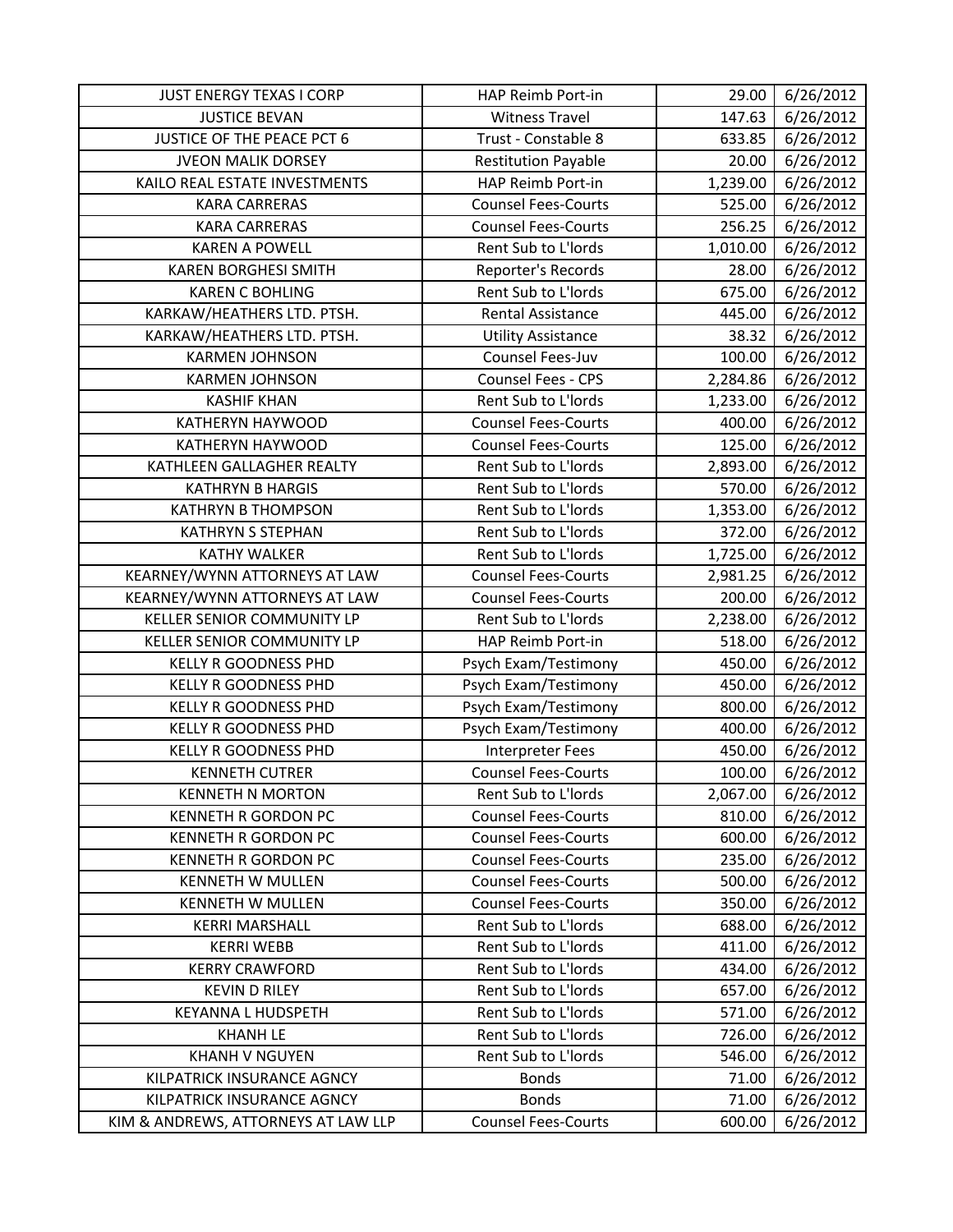| KIM & ANDREWS, ATTORNEYS AT LAW LLP | <b>Counsel Fees-Courts</b>  | 125.00   | 6/26/2012           |
|-------------------------------------|-----------------------------|----------|---------------------|
| KIMBERLEY CAMPBELL                  | <b>Counsel Fees-Courts</b>  | 400.00   | 6/26/2012           |
| <b>KIMBERLY DEWEY</b>               | Counsel Fees - CPS          | 100.00   | 6/26/2012           |
| <b>KINSEY KROEGER</b>               | Rent Sub to L'Iords         | 750.00   | 6/26/2012           |
| <b>KIRPAL BHOGAL</b>                | Rent Sub to L'Iords         | 1,534.00 | 6/26/2012           |
| <b>KITE'S DRAPERIES INC</b>         | <b>Building Maintenance</b> | 895.00   | 6/26/2012           |
| <b>KNOWLES PUBLISHING</b>           | Law Books                   | 94.94    | 6/26/2012           |
| <b>KOBBY T WARREN</b>               | <b>Counsel Fees-Courts</b>  | 150.00   | $\frac{6}{26}/2012$ |
| KONICA MINOLTA BUSINESS SOLUTIONS   | <b>Equipment Maint</b>      | 60.80    | 6/26/2012           |
| KONICA MINOLTA BUSINESS SOLUTIONS   | <b>Equipment Maint</b>      | 208.00   | 6/26/2012           |
| KONICA MINOLTA BUSINESS SOLUTIONS   | <b>Equipment Maint</b>      | 2.15     | 6/26/2012           |
| KONICA MINOLTA BUSINESS SOLUTIONS   | <b>Equipment Rentals</b>    | 210.11   | 6/26/2012           |
| KORY W NELSON PLLC                  | <b>Counsel Fees-Probate</b> | 1,000.00 | 6/26/2012           |
| KOSEL INVESTMENTS INC               | Rent Sub to L'Iords         | 945.00   | 6/26/2012           |
| <b>KRAMES STAYWELL LLC</b>          | Education                   | 172.64   | 6/26/2012           |
| <b>KRISTI LYNN JONES</b>            | Rent Sub to L'Iords         | 276.00   | 6/26/2012           |
| <b>KRISTIN FABRY</b>                | <b>County Projects</b>      | 347.45   | 6/26/2012           |
| <b>KRISTINA WEST</b>                | <b>Counsel Fees-Courts</b>  | 500.00   | 6/26/2012           |
| <b>KRISTINA WEST</b>                | Counsel Fees-Juv            | 100.00   | 6/26/2012           |
| <b>KROGER COMPANY</b>               | Food/Hygiene Assist         | 362.70   | 6/26/2012           |
| <b>KRR VILLAS ON BEAR CREEK LP</b>  | Rent Sub to L'Iords         | 2,801.00 | 6/26/2012           |
| KRR VILLAS ON BEAR CREEK LP         | HAP Reimb Port-in           | 389.00   | 6/26/2012           |
| <b>KULVIR BHOGAL</b>                | Rent Sub to L'Iords         | 5,333.00 | 6/26/2012           |
| <b>KULVIR BHOGAL</b>                | HAP Reimb Port-in           | 832.00   | 6/26/2012           |
| L C JACKSON                         | <b>Utility Allowance</b>    | 24.00    | 6/26/2012           |
| L D BELL HIGH SCHOOL                | <b>Restitution Payable</b>  | 145.00   | 6/26/2012           |
| LA PRIMAVERA ASSOCIATES LP          | Rent Sub to L'Iords         | 922.00   | 6/26/2012           |
| LA PRIMAVERA ASSOCIATES LP          | Rent Sub to L'Iords         | 339.00   | 6/26/2012           |
| LA PRIMAVERA ASSOCIATES LP          | Rent Sub to L'Iords         | 1,639.00 | 6/26/2012           |
| LAAUNDREANETTE L WILLIAMS           | Rent Sub to L'Iords         | 446.00   | 6/26/2012           |
| <b>LACKLAND TAJ LP</b>              | Rent Sub to L'Iords         | 621.00   | 6/26/2012           |
| LACKLAND TAJ LP                     | Rent Sub to L'Iords         | 474.00   | 6/26/2012           |
| <b>LACY BRITTEN</b>                 | Counsel Fees-Juv            | 200.00   | 6/26/2012           |
| <b>LADONNA GAIL AUBREY</b>          | Rent Sub to L'Iords         | 396.00   | 6/26/2012           |
| <b>LAHAINA GROUP INC</b>            | Telephone-Basic             | 65.00    | 6/26/2012           |
| <b>LAHAINA GROUP INC</b>            | <b>Equipment Maint</b>      | 2,762.50 | 6/26/2012           |
| <b>LAHAINA GROUP INC</b>            | <b>Professional Service</b> | 455.00   | 6/26/2012           |
| <b>LAJONDA HARRIS</b>               | Rent Sub to L'Iords         | 850.00   | 6/26/2012           |
| LAKEVIEW ON SHADY OAKS LLC          | Rent Sub to L'Iords         | 3,676.00 | 6/26/2012           |
| LAKEVIEW ON SHADY OAKS LLC          | Rent Sub to L'Iords         | 403.00   | 6/26/2012           |
| LAKEVIEW ON SHADY OAKS LLC          | <b>HAP Reimb Port-in</b>    | 1,246.00 | 6/26/2012           |
| <b>LAL CHAUHAN</b>                  | Rent Sub to L'Iords         | 482.00   | 6/26/2012           |
| LAMAR Q WILLIAMS                    | Rent Sub to L'Iords         | 975.00   | 6/26/2012           |
| LAMAR TEXAS LIMITED PARTNERSHIP     | Advertis/Publicity          | 2,000.00 | 6/26/2012           |
| LAN NINH HUYNH                      | Rent Sub to L'Iords         | 453.00   | 6/26/2012           |
| LANGUAGE LINE SERVICES INC          | <b>Professional Service</b> | 33.71    | 6/26/2012           |
| <b>LARRY E REED</b>                 | <b>Counsel Fees-Courts</b>  | 100.00   | 6/26/2012           |
| <b>LARRY HUMPHRIES</b>              | Rent Sub to L'Iords         | 747.00   | 6/26/2012           |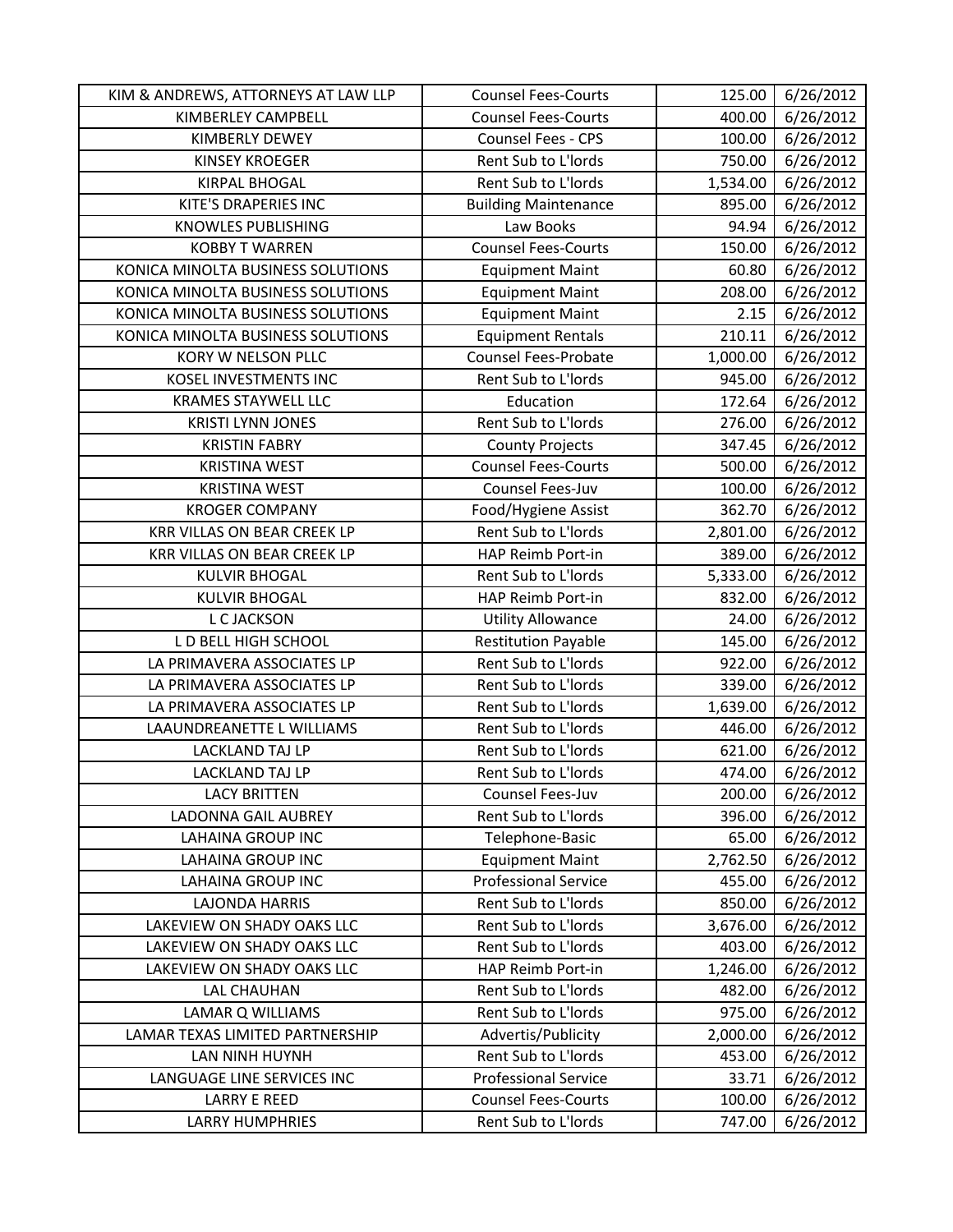| <b>LARRY M MOORE</b>                | Cnsl Fees-Cap Murder        | 29,881.25 | 6/26/2012 |
|-------------------------------------|-----------------------------|-----------|-----------|
| <b>LARRY M MOORE</b>                | Cap Murder-Othr Cost        | 315.02    | 6/26/2012 |
| LASERLINK INTERNATIONAL INC         | Supplies                    | 585.00    | 6/26/2012 |
| LASERLINK INTERNATIONAL INC         | Supplies                    | 200.00    | 6/26/2012 |
| LASERLINK INTERNATIONAL INC         | Supplies                    | 100.00    | 6/26/2012 |
| LASERLINK INTERNATIONAL INC         | Sheriff Inventory           | 1,955.40  | 6/26/2012 |
| LASERLINK INTERNATIONAL INC         | Sheriff Inventory           | 147.00    | 6/26/2012 |
| LASERLINK INTERNATIONAL INC         | Supplies                    | 200.00    | 6/26/2012 |
| LASERLINK INTERNATIONAL INC         | Supplies                    | 278.00    | 6/26/2012 |
| LASERLINK INTERNATIONAL INC         | Supplies                    | 200.00    | 6/26/2012 |
| LASERLINK INTERNATIONAL INC         | Supplies                    | 180.00    | 6/26/2012 |
| LASERLINK INTERNATIONAL INC         | Supplies                    | 50.00     | 6/26/2012 |
| LASERLINK INTERNATIONAL INC         | Shrff Commissary Inv        | 1,302.00  | 6/26/2012 |
| LATEPH ADENIJI                      | <b>Counsel Fees-Courts</b>  | 1,535.00  | 6/26/2012 |
| LATEPH ADENIJI                      | <b>Counsel Fees-Courts</b>  | 600.00    | 6/26/2012 |
| LATEPH ADENIJI                      | <b>Counsel Fees-Courts</b>  | 387.50    | 6/26/2012 |
| LATEPH ADENIJI                      | <b>Counsel Fees-Courts</b>  | 125.00    | 6/26/2012 |
| <b>LATEPH ADENIJI</b>               | Counsel Fees-Juv            | 100.00    | 6/26/2012 |
| <b>LAUCO ENTERPRISES</b>            | Rent Sub to L'Iords         | 550.00    | 6/26/2012 |
| <b>LAURANCE TRAYLOR</b>             | Rent Sub to L'Iords         | 775.00    | 6/26/2012 |
| Laurie Taylor                       | Non-Track Equipment         | 37.30     | 6/26/2012 |
| <b>LAURIVA DAY</b>                  | Rent Sub to L'Iords         | 1,447.00  | 6/26/2012 |
| LAW OFC OF PATTON E MAYNARD PC      | <b>Counsel Fees-Courts</b>  | 600.00    | 6/26/2012 |
| LAW OFFICE EDWARD E CASTILLO PLLC   | <b>Counsel Fees-Courts</b>  | 650.00    | 6/26/2012 |
| LAW OFFICE EDWARD E CASTILLO PLLC   | <b>Counsel Fees-Courts</b>  | 200.00    | 6/26/2012 |
| LAW OFFICE EDWARD E CASTILLO PLLC   | <b>Counsel Fees-Courts</b>  | 310.00    | 6/26/2012 |
| LAW OFFICE OF BRADLEY L CLARK PC    | <b>Counsel Fees-Courts</b>  | 800.00    | 6/26/2012 |
| LAW OFFICE OF BRADLEY L CLARK PC    | Counsel Fees - CPS          | 100.00    | 6/26/2012 |
| LAW OFFICE OF CARLOS G GALLIANI PC  | Counsel Fees-Juv            | 215.00    | 6/26/2012 |
| LAW OFFICE OF CARLOS G GALLIANI PC  | Counsel Fees - CPS          | 110.00    | 6/26/2012 |
| LAW OFFICE OF GARY L NICKELSON      | <b>Counsel Fees-Courts</b>  | 650.00    | 6/26/2012 |
| LAW OFFICE OF GARY L NICKELSON      | <b>Counsel Fees - CPS</b>   | 175.00    | 6/26/2012 |
| LAW OFFICE OF JO AN G ASHLEY        | Counsel Fees-Juv            | 160.00    | 6/26/2012 |
| LAW OFFICE OF KEE A ABLES PC        | Counsel Fees-Juv            | 300.00    | 6/26/2012 |
| LAW OFFICE OF KENNETH NEWELL PLLC   | Counsel Fees-Juv            | 200.00    | 6/26/2012 |
| LAW OFFICE OF PETROVICH & GIRAUD    | Counsel Fees - CPS          | 1,678.88  | 6/26/2012 |
| LAW OFFICE OF TIM CHOY              | <b>Counsel Fees-Courts</b>  | 550.00    | 6/26/2012 |
| LAW OFFICE OF TIM CHOY              | <b>Counsel Fees-Courts</b>  | 237.50    | 6/26/2012 |
| LAW OFFICE OFJAMES RYLAND MILLER    | <b>Counsel Fees-Probate</b> | 400.00    | 6/26/2012 |
| LAW OFFICES OF WILLIAM T FITZGERALD | Counsel Fees-Probate        | 2,200.00  | 6/26/2012 |
| LAWANDA HURST                       | Rent Sub to L'Iords         | 869.00    | 6/26/2012 |
| LAWRENCE ALEXANDER                  | HAP Reimb Port-in           | 922.00    | 6/26/2012 |
| <b>LAWSON PRODUCTS INC</b>          | Parts and Supplies          | 491.43    | 6/26/2012 |
| <b>LAWTON HOUSING AUTHORITY</b>     | Port HAP Port-out           | 132.00    | 6/26/2012 |
| <b>LAWTON HOUSING AUTHORITY</b>     | Port Admin Fee Expen        | 42.87     | 6/26/2012 |
| LAYTON MANOR PARTNERS INC           | Rent Sub to L'Iords         | 430.00    | 6/26/2012 |
| LAZARUS LEASING INC                 | Rent Sub to L'Iords         | 825.00    | 6/26/2012 |
| LEAH PALOMERO PARRENO WILDE         | Rent Sub to L'Iords         | 401.00    | 6/26/2012 |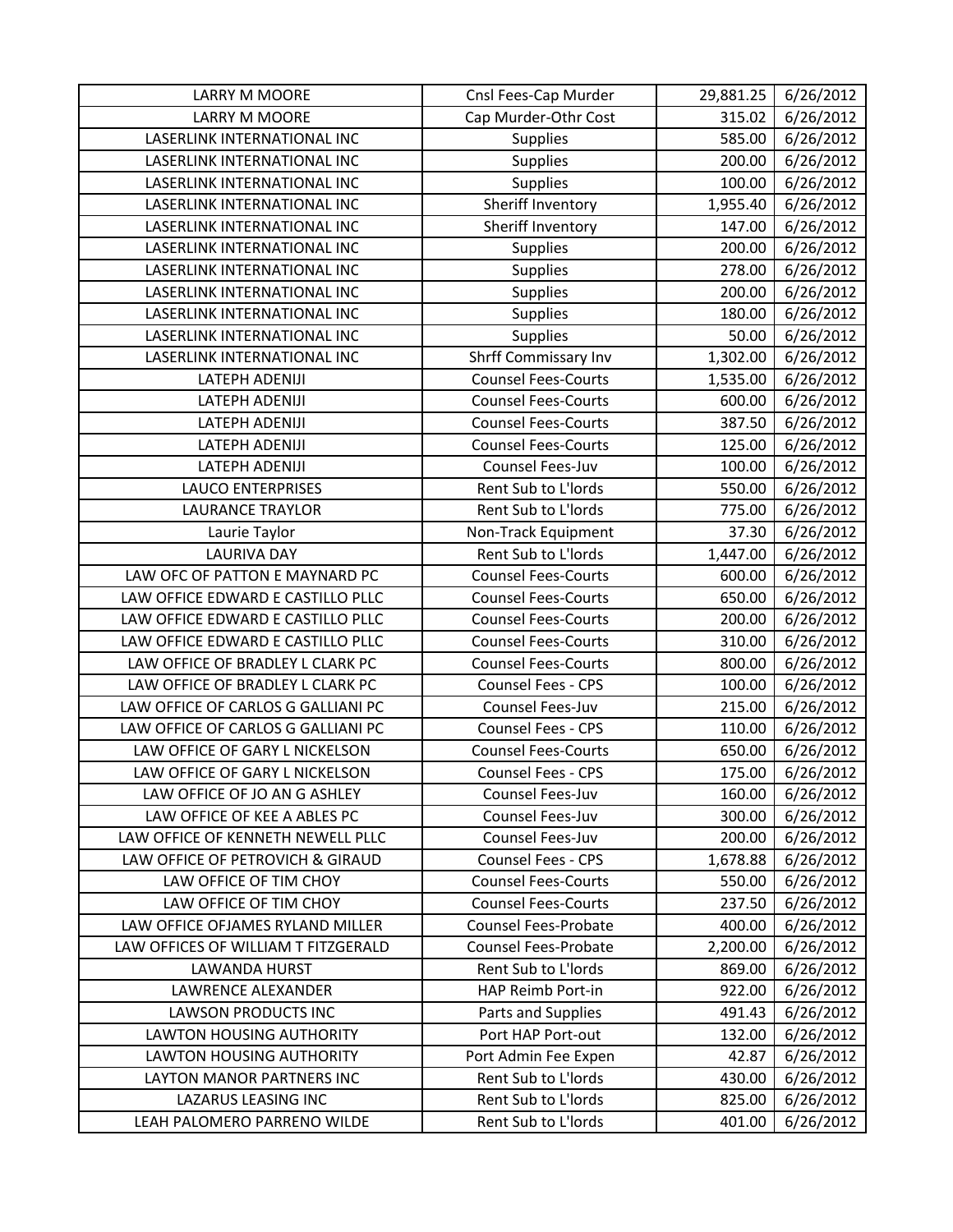| LEE E WEST JR                     | Rent Sub to L'Iords         | 1,005.00  | 6/26/2012 |
|-----------------------------------|-----------------------------|-----------|-----------|
| LEGAL DIRECTORIES PUBLISHING      | Law Books                   | 82.50     | 6/26/2012 |
| LEGG MASON REAL ESTATE CAPITAL II | Rent Sub to L'Iords         | 3,704.00  | 6/26/2012 |
| LEICA BIOSYSTEMS RICHMOND         | Lab Supplies                | 719.40    | 6/26/2012 |
| <b>LEIGH ANN SCHENK</b>           | Counsel Fees - CPS          | 1,875.50  | 6/26/2012 |
| LENA POPE HOME INC                | Prepaid - Rent              | 21,185.25 | 6/26/2012 |
| <b>LEON REED JR</b>               | <b>Counsel Fees-Courts</b>  | 1,575.00  | 6/26/2012 |
| <b>LEON REED JR</b>               | <b>Counsel Fees-Courts</b>  | 900.00    | 6/26/2012 |
| LEON REED JR                      | <b>Counsel Fees-Courts</b>  | 100.00    | 6/26/2012 |
| <b>LEONARD BAKER</b>              | Rent Sub to L'Iords         | 821.00    | 6/26/2012 |
| LEONARD W MOORE III               | Rent Sub to L'Iords         | 4,916.00  | 6/26/2012 |
| LEONARD W MOORE III               | Rent Sub to L'Iords         | 637.00    | 6/26/2012 |
| <b>LEROY YORK</b>                 | Rent Sub to L'Iords         | 5,404.00  | 6/26/2012 |
| <b>LEROY YORK</b>                 | Rent Sub to L'Iords         | 700.00    | 6/26/2012 |
| <b>LESLIE JOHNS</b>               | <b>Counsel Fees-Courts</b>  | 830.00    | 6/26/2012 |
| <b>LESLIE NORMAN</b>              | Rent Sub to L'Iords         | 533.00    | 6/26/2012 |
| LIBBY BRADY REAL ESTATE INC       | Rent Sub to L'Iords         | 1,494.00  | 6/26/2012 |
| <b>LILLIE HATCHETT</b>            | Rent Sub to L'Iords         | 1,035.00  | 6/26/2012 |
| Lindsay E Phillips                | Education                   | 178.00    | 6/26/2012 |
| LINEBARGER GOGGAN BLAIR & SAMPSON | JP Collection Fee           | 2,830.88  | 6/26/2012 |
| LIONEL ROBINSON                   | Rent Sub to L'Iords         | 960.00    | 6/26/2012 |
| <b>LISA C BELL</b>                | Rent Sub to L'Iords         | 923.00    | 6/26/2012 |
| <b>LISA HOOBLER</b>               | <b>Counsel Fees-Courts</b>  | 225.00    | 6/26/2012 |
| <b>LISA HOOBLER</b>               | <b>Counsel Fees-Courts</b>  | 300.00    | 6/26/2012 |
| <b>LISA HOOBLER</b>               | <b>Counsel Fees-Courts</b>  | 790.00    | 6/26/2012 |
| <b>LISA L DAWSON</b>              | Rent Sub to L'Iords         | 642.00    | 6/26/2012 |
| <b>LISA MORTON</b>                | Reporter's Records          | 226.20    | 6/26/2012 |
| LITHO SUPPLY AND SERVICE CO INC   | <b>Equipment Maint</b>      | 412.08    | 6/26/2012 |
| <b>LMW REALTY TRUST</b>           | HAP Reimb Port-in           | 278.00    | 6/26/2012 |
| <b>LOCK TIGHT SECURITY INC</b>    | Supplies                    | 26.00     | 6/26/2012 |
| <b>LOCK TIGHT SECURITY INC</b>    | <b>Building Maintenance</b> | 8.00      | 6/26/2012 |
| <b>LOCK TIGHT SECURITY INC</b>    | Parts and Supplies          | 817.50    | 6/26/2012 |
| LODGE PROPERTIES MANAGEMENT LLC   | Rent Sub to L'Iords         | 1,088.00  | 6/26/2012 |
| <b>LONG NGUYEN</b>                | Rent Sub to L'Iords         | 684.00    | 6/26/2012 |
| LOREN C GREEN PC                  | <b>Counsel Fees-Courts</b>  | 400.00    | 6/26/2012 |
| <b>LORIE GRAHAM</b>               | Reporter's Records          | 120.00    | 6/26/2012 |
| <b>LORINE FAYE DUFFEY</b>         | Rent Sub to L'Iords         | 588.00    | 6/26/2012 |
| <b>LOUIE BRICE HARTGRAVES</b>     | Rent Sub to L'Iords         | 1,291.00  | 6/26/2012 |
| LOUIE M HEERWAGEN JR              | Rent Sub to L'Iords         | 519.00    | 6/26/2012 |
| Louis E Sturns                    | Education                   | 550.78    | 6/26/2012 |
| LOWE'S                            | Supplies                    | 5.44      | 6/26/2012 |
| LOWE'S                            | Parts and Supplies          | 240.30    | 6/26/2012 |
| LOWE'S                            | <b>Supplies</b>             | 79.96     | 6/26/2012 |
| LOWE'S                            | Field Equip&Supplies        | 21.92     | 6/26/2012 |
| LOWE'S                            | <b>Building Maintenance</b> | 550.05    | 6/26/2012 |
| LOWE'S                            | Non-Track Const/Bldg        | 143.52    | 6/26/2012 |
| LPD REALTY LLC                    | Rent Sub to L'Iords         | 874.00    | 6/26/2012 |
| LUKAS A LAWRENCE                  | Counsel Fees-Probate        | 750.00    | 6/26/2012 |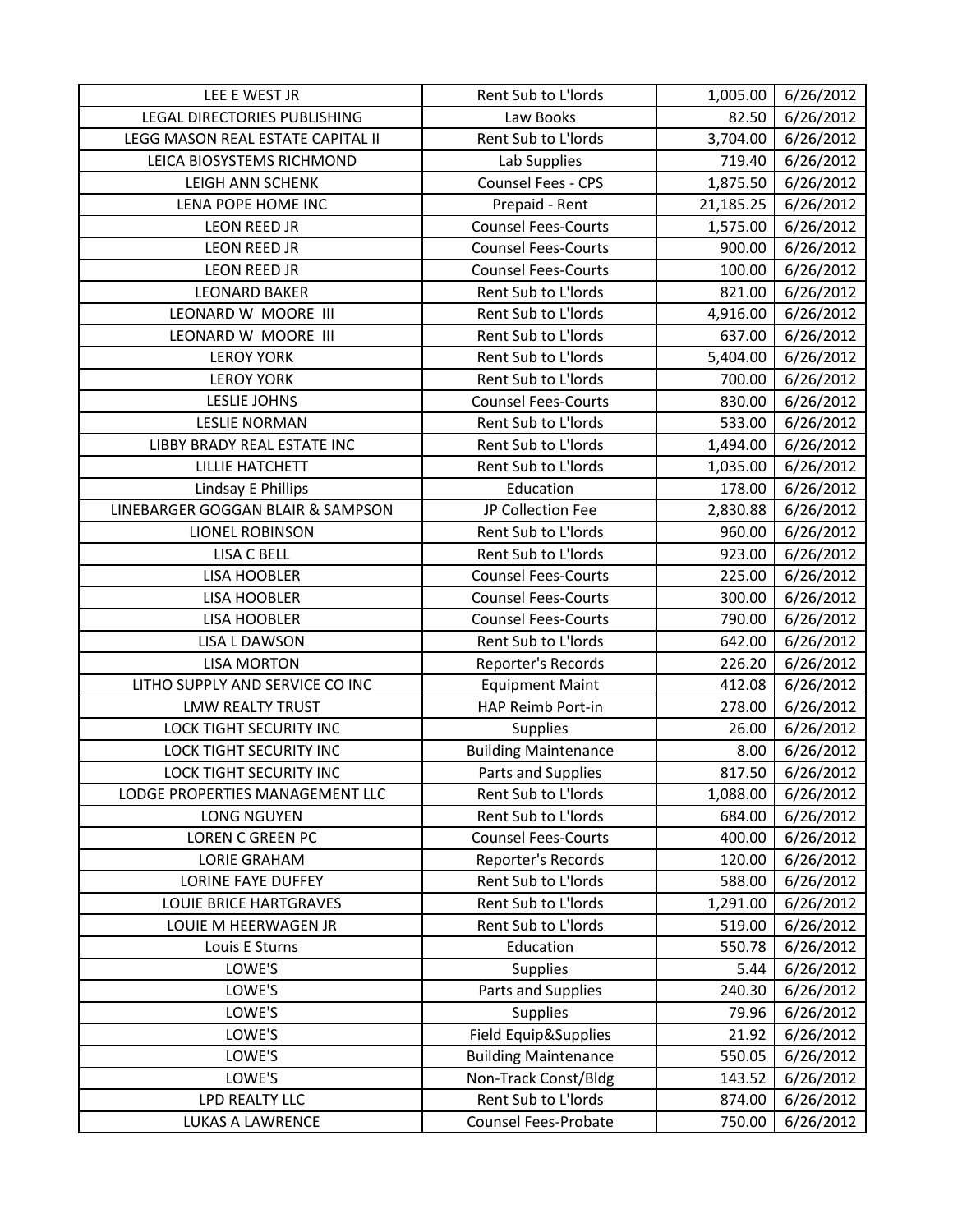| LUTHERAN SOCIAL SERV OF THE SOUTH I | <b>Residential Servc</b>   | 16,866.50 | 6/26/2012 |
|-------------------------------------|----------------------------|-----------|-----------|
| <b>LUVAN T TRAN</b>                 | Rent Sub to L'Iords        | 950.00    | 6/26/2012 |
| <b>LYNDA S TARWATER</b>             | <b>Counsel Fees-Courts</b> | 537.50    | 6/26/2012 |
| LYNNETTE WALLACE                    | Rent Sub to L'Iords        | 625.00    | 6/26/2012 |
| MAEDC-FAIR OAKS LLP                 | Rent Sub to L'Iords        | 1,541.00  | 6/26/2012 |
| MAEDC-FAIR OAKS LLP                 | HAP Reimb Port-in          | 518.00    | 6/26/2012 |
| M TRENT LOFTIN                      | <b>Counsel Fees-Courts</b> | 125.00    | 6/26/2012 |
| <b>M&amp;A CRVI RANCH LLC</b>       | <b>Utility Assistance</b>  | 52.38     | 6/26/2012 |
| <b>MACK TIPPENS</b>                 | Rent Sub to L'Iords        | 724.00    | 6/26/2012 |
| <b>MACKJ INC</b>                    | Rent Sub to L'Iords        | 617.00    | 6/26/2012 |
| MADERA LINCOLN MEADOWS LP           | Rent Sub to L'Iords        | 1,954.00  | 6/26/2012 |
| <b>MADISON SUMMIT LTD</b>           | Prepaid - Rent             | 5,515.00  | 6/26/2012 |
| MAEDC HULEN BEND SENIOR COMMUNITY L | Rent Sub to L'Iords        | (542.00)  | 6/26/2012 |
| MAEDC HULEN BEND SENIOR COMMUNITY L | Rent Sub to L'Iords        | 6,315.00  | 6/26/2012 |
| MAEDC HULEN BEND SENIOR COMMUNITY L | Rent Sub to L'Iords        | 398.00    | 6/26/2012 |
| MAEDC PALM HOUSE LLC                | Rent Sub to L'Iords        | 276.00    | 6/26/2012 |
| MAGNOLIA PROJECTS, LTD              | Rent Sub to L'Iords        | 304.00    | 6/26/2012 |
| <b>MAHIN JAN KIANI</b>              | Rent Sub to L'Iords        | 1,373.00  | 6/26/2012 |
| <b>MAHIN JAN KIANI</b>              | Rent Sub to L'Iords        | 900.00    | 6/26/2012 |
| MAIN STREET INSTALLERS LLC          | Printing-Publication       | 446.94    | 6/26/2012 |
| MAINSTREAM PROPERTIES INC           | Rent Sub to L'Iords        | 2,076.00  | 6/26/2012 |
| <b>MAKATI GROUP INC</b>             | Rent Sub to L'Iords        | 822.00    | 6/26/2012 |
| MANER FIRE EQUIPMENT, INC           | Kitchen Maintenance        | 229.50    | 6/26/2012 |
| <b>MANOHAR RAJPUT</b>               | Rent Sub to L'Iords        | 462.00    | 6/26/2012 |
| <b>MANTEK</b>                       | Parts and Supplies         | 786.72    | 6/26/2012 |
| MANUEL DELGADO JR                   | Rent Sub to L'Iords        | 152.00    | 6/26/2012 |
| <b>MANUEL MURILLO</b>               | Rent Sub to L'Iords        | 1,515.00  | 6/26/2012 |
| <b>MARC TAKACS</b>                  | Rent Sub to L'Iords        | 821.00    | 6/26/2012 |
| Marcus D Hanna                      | Education                  | 178.00    | 6/26/2012 |
| <b>MARGARET G ANDERSON</b>          | Rent Sub to L'Iords        | 850.00    | 6/26/2012 |
| <b>MARIA RAMIREZ</b>                | Rent Sub to L'Iords        | 749.00    | 6/26/2012 |
| MARIA ROSARIO SAI MADIGAN           | Rent Sub to L'Iords        | 581.00    | 6/26/2012 |
| <b>MARIA SANCHEZ</b>                | Rent Sub to L'Iords        | 535.00    | 6/26/2012 |
| MARIE PIGG REAL ESTATE              | Rent Sub to L'Iords        | 800.00    | 6/26/2012 |
| MARINE CREEK RESIDENTIAL LP         | Rent Sub to L'Iords        | 5,096.00  | 6/26/2012 |
| MARINE CREEK RESIDENTIAL LP         | Rent Sub to L'Iords        | 895.00    | 6/26/2012 |
| <b>MARION BAUGH</b>                 | Rent Sub to L'Iords        | 926.00    | 6/26/2012 |
| <b>MARION BAUGH</b>                 | HAP Reimb Port-in          | 918.00    | 6/26/2012 |
| <b>MARION J AIKEN</b>               | Rent Sub to L'Iords        | 925.00    | 6/26/2012 |
| <b>MARK D HIXSON</b>                | Rent Sub to L'Iords        | 520.00    | 6/26/2012 |
| <b>MARK D SHEARER</b>               | Rent Sub to L'Iords        | 2,202.00  | 6/26/2012 |
| <b>MARK MCGINNIS</b>                | Rent Sub to L'Iords        | 832.00    | 6/26/2012 |
| <b>MARK ROSTEET</b>                 | <b>Counsel Fees-Courts</b> | 400.00    | 6/26/2012 |
| <b>MARK ROSTEET</b>                 | <b>Counsel Fees-Courts</b> | 400.00    | 6/26/2012 |
| <b>MARK ROSTEET</b>                 | <b>Counsel Fees-Courts</b> | 700.00    | 6/26/2012 |
| <b>MARK ROSTEET</b>                 | <b>Counsel Fees-Courts</b> | 125.00    | 6/26/2012 |
| <b>MARK ROSTEET</b>                 | <b>Counsel Fees-Courts</b> | 100.00    | 6/26/2012 |
| <b>MARK SCOTT WILLIS</b>            | Rent Sub to L'Iords        | 461.00    | 6/26/2012 |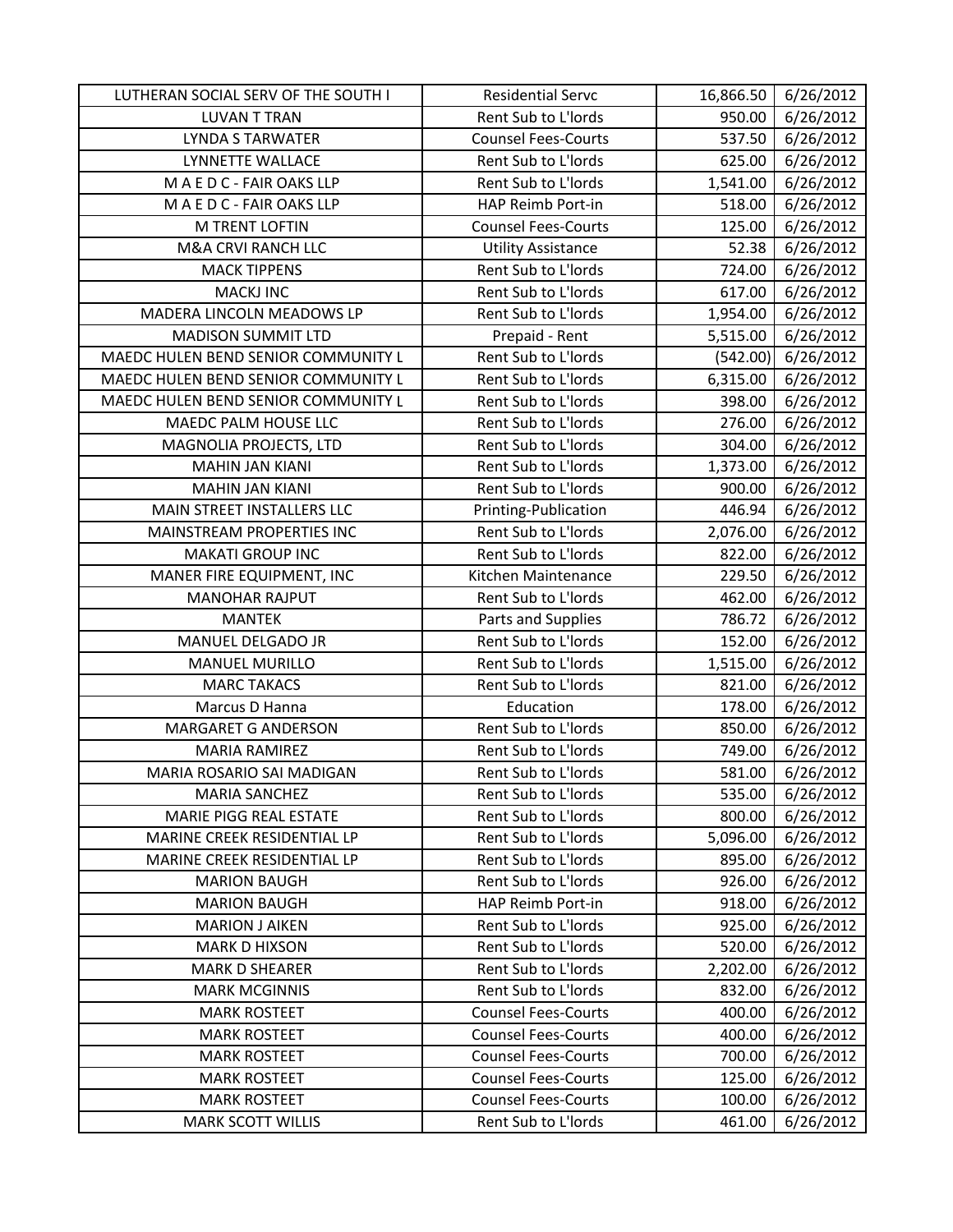| MARRIOTT HOTEL SERVICES INC       | Education                   | 1,047.22 | 6/26/2012 |
|-----------------------------------|-----------------------------|----------|-----------|
| MARRIOTT HOTEL SERVICES INC       | Education                   | 1,047.22 | 6/26/2012 |
| <b>MARTHA TRAN</b>                | Rent Sub to L'Iords         | 821.00   | 6/26/2012 |
| MARTINEZ & BONE REALTY INC        | Rent Sub to L'Iords         | 651.00   | 6/26/2012 |
| <b>MARY ELLEN ECKLUND</b>         | Rent Sub to L'Iords         | 427.00   | 6/26/2012 |
| <b>MARY J YOUNG</b>               | <b>Counsel Fees-Courts</b>  | 633.00   | 6/26/2012 |
| MARY J YOUNG                      | <b>Counsel Fees-Courts</b>  | 335.00   | 6/26/2012 |
| <b>MARY R THOMSEN</b>             | Counsel Fees - CPS          | 3,770.40 | 6/26/2012 |
| MATERA PAPER COMPANY INC          | Sheriff Inventory           | 647.45   | 6/26/2012 |
| MATRIX ASSOCIATES                 | Rent Sub to L'Iords         | 520.00   | 6/26/2012 |
| MATTHEW EASTWOOD                  | <b>Restitution Payable</b>  | 100.00   | 6/26/2012 |
| <b>MATTHEW WISE</b>               | <b>Witness Travel</b>       | 615.84   | 6/26/2012 |
| <b>MAX BREWINGTON</b>             | Counsel Fees-Juv            | 100.00   | 6/26/2012 |
| <b>MAX JOHN STRIKER</b>           | <b>Counsel Fees-Courts</b>  | 200.00   | 6/26/2012 |
| MAXUM HEALTH SERVICES CORP        | <b>Professional Service</b> | 132.50   | 6/26/2012 |
| MAXUM HEALTH SERVICES CORP        | <b>Professional Service</b> | 91.86    | 6/26/2012 |
| MAXUM HEALTH SERVICES CORP        | <b>Professional Service</b> | 157.69   | 6/26/2012 |
| MAXUM HEALTH SERVICES CORP        | <b>Professional Service</b> | 91.86    | 6/26/2012 |
| <b>MAXUM HEALTH SERVICES CORP</b> | <b>Professional Service</b> | 91.86    | 6/26/2012 |
| MAXUM HEALTH SERVICES CORP        | <b>Professional Service</b> | 91.86    | 6/26/2012 |
| MAXUM HEALTH SERVICES CORP        | <b>Professional Service</b> | 157.69   | 6/26/2012 |
| MAXUM HEALTH SERVICES CORP        | <b>Professional Service</b> | 132.50   | 6/26/2012 |
| MAXUM HEALTH SERVICES CORP        | <b>Professional Service</b> | 132.50   | 6/26/2012 |
| MAXUM HEALTH SERVICES CORP        | <b>Professional Service</b> | 132.50   | 6/26/2012 |
| MAXUM HEALTH SERVICES CORP        | <b>Professional Service</b> | 132.50   | 6/26/2012 |
| MAXUM HEALTH SERVICES CORP        | <b>Professional Service</b> | 91.86    | 6/26/2012 |
| MAXUM HEALTH SERVICES CORP        | <b>Professional Service</b> | 157.69   | 6/26/2012 |
| MAXUM HEALTH SERVICES CORP        | <b>Professional Service</b> | 132.50   | 6/26/2012 |
| MAXUM HEALTH SERVICES CORP        | <b>Professional Service</b> | 91.86    | 6/26/2012 |
| MAXUM HEALTH SERVICES CORP        | <b>Professional Service</b> | 91.86    | 6/26/2012 |
| MAXUM HEALTH SERVICES CORP        | <b>Professional Service</b> | 157.69   | 6/26/2012 |
| MAXUM HEALTH SERVICES CORP        | <b>Professional Service</b> | 132.50   | 6/26/2012 |
| MAXUM HEALTH SERVICES CORP        | <b>Professional Service</b> | 91.86    | 6/26/2012 |
| MAXUM HEALTH SERVICES CORP        | <b>Professional Service</b> | 157.69   | 6/26/2012 |
| <b>MAXUM HEALTH SERVICES CORP</b> | <b>Professional Service</b> | 91.86    | 6/26/2012 |
| MAXUM HEALTH SERVICES CORP        | <b>Professional Service</b> | 157.69   | 6/26/2012 |
| MAXUM HEALTH SERVICES CORP        | <b>Professional Service</b> | 91.86    | 6/26/2012 |
| MAXUM HEALTH SERVICES CORP        | <b>Professional Service</b> | 157.69   | 6/26/2012 |
| MAXUM HEALTH SERVICES CORP        | <b>Professional Service</b> | 132.50   | 6/26/2012 |
| MAXUM HEALTH SERVICES CORP        | <b>Professional Service</b> | 132.50   | 6/26/2012 |
| MAXUM HEALTH SERVICES CORP        | <b>Professional Service</b> | 132.50   | 6/26/2012 |
| MAXUM HEALTH SERVICES CORP        | <b>Professional Service</b> | 91.86    | 6/26/2012 |
| MAXUM HEALTH SERVICES CORP        | <b>Professional Service</b> | 91.86    | 6/26/2012 |
| MAXUM HEALTH SERVICES CORP        | <b>Professional Service</b> | 157.69   | 6/26/2012 |
| MAXUM HEALTH SERVICES CORP        | <b>Professional Service</b> | 91.86    | 6/26/2012 |
| MAXUM HEALTH SERVICES CORP        | <b>Professional Service</b> | 157.69   | 6/26/2012 |
| MAXUM HEALTH SERVICES CORP        | <b>Professional Service</b> | 132.50   | 6/26/2012 |
| MAXUM HEALTH SERVICES CORP        | <b>Professional Service</b> | 85.67    | 6/26/2012 |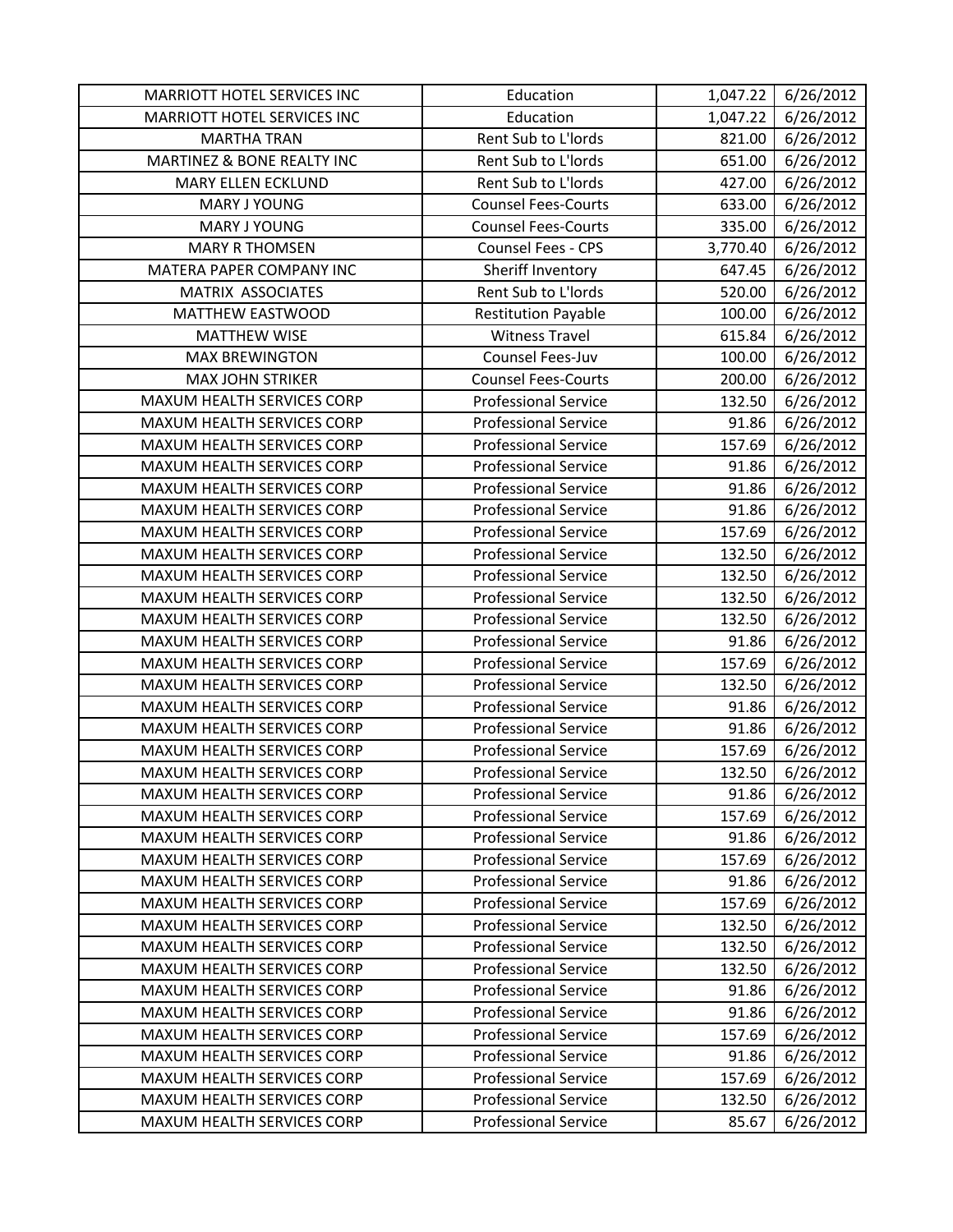| MAXUM HEALTH SERVICES CORP          | <b>Professional Service</b> | 91.86     | 6/26/2012 |
|-------------------------------------|-----------------------------|-----------|-----------|
| MAXUM HEALTH SERVICES CORP          | <b>Professional Service</b> | 157.69    | 6/26/2012 |
| MAXUM HEALTH SERVICES CORP          | <b>Professional Service</b> | 186.01    | 6/26/2012 |
| MAXUM HEALTH SERVICES CORP          | <b>Professional Service</b> | 533.47    | 6/26/2012 |
| MAXUM HEALTH SERVICES CORP          | <b>Professional Service</b> | 91.86     | 6/26/2012 |
| MAXUM HEALTH SERVICES CORP          | <b>Professional Service</b> | 157.69    | 6/26/2012 |
| MCCLENDON CONSTRUCTION CO INC.      | Non-Track Const/Bldg        | 44,158.17 | 6/26/2012 |
| MCQUAY INTERNATIONAL                | A/C Maint Contract          | 4,002.98  | 6/26/2012 |
| <b>MDRD LLC</b>                     | Rent Sub to L'Iords         | 452.00    | 6/26/2012 |
| <b>MDRD LLC</b>                     | Rent Sub to L'Iords         | 406.00    | 6/26/2012 |
| MEADOWS OF BEDFORD II APT INVESTORS | Rent Sub to L'Iords         | 1,951.00  | 6/26/2012 |
| MEADOWS OF BEDFORD II APT INVESTORS | Rent Sub to L'Iords         | 945.00    | 6/26/2012 |
| MEADOWS OF BEDFORD II APT INVESTORS | HAP Reimb Port-in           | 510.00    | 6/26/2012 |
| MEDLINE INDUSTRIES INC              | <b>Medical Supplies</b>     | 10.16     | 6/26/2012 |
| <b>MELANIE F WEBB</b>               | Psych Exam/Testimony        | 1,800.00  | 6/26/2012 |
| <b>MELISSA L HAMRICK</b>            | <b>Counsel Fees-Courts</b>  | 250.00    | 6/26/2012 |
| <b>MELISSA L HAMRICK</b>            | <b>Counsel Fees-Courts</b>  | 450.00    | 6/26/2012 |
| <b>MELISSA L HAMRICK</b>            | <b>Counsel Fees-Courts</b>  | 225.00    | 6/26/2012 |
| <b>MELISSIA Y TALTON</b>            | Rent Sub to L'Iords         | 181.00    | 6/26/2012 |
| MELVILLE R ASHDOWN                  | Rent Sub to L'Iords         | 2,294.00  | 6/26/2012 |
| MELVILLE R ASHDOWN                  | Rent Sub to L'Iords         | 1,318.00  | 6/26/2012 |
| MEMBER'S BUILDING MAINTENANCE LLC   | <b>Custodian Services</b>   | 785.68    | 6/26/2012 |
| MEMBER'S BUILDING MAINTENANCE LLC   | <b>Custodian Services</b>   | 3,928.40  | 6/26/2012 |
| MEMBER'S BUILDING MAINTENANCE LLC   | <b>Custodian Services</b>   | 1,262.70  | 6/26/2012 |
| MEMBER'S BUILDING MAINTENANCE LLC   | <b>Custodian Services</b>   | 2,048.38  | 6/26/2012 |
| MEMBER'S BUILDING MAINTENANCE LLC   | <b>Custodian Services</b>   | 2,679.73  | 6/26/2012 |
| MEMBER'S BUILDING MAINTENANCE LLC   | <b>Custodian Services</b>   | 7,874.34  | 6/26/2012 |
| MEMBER'S BUILDING MAINTENANCE LLC   | <b>Custodian Services</b>   | 7,527.10  | 6/26/2012 |
| MEMBER'S BUILDING MAINTENANCE LLC   | <b>Custodian Services</b>   | 561.20    | 6/26/2012 |
| MEMBER'S BUILDING MAINTENANCE LLC   | <b>Custodian Services</b>   | 6,292.46  | 6/26/2012 |
| MEMBER'S BUILDING MAINTENANCE LLC   | <b>Custodian Services</b>   | 6,089.02  | 6/26/2012 |
| MEMBER'S BUILDING MAINTENANCE LLC   | <b>Custodian Services</b>   | 1,262.70  | 6/26/2012 |
| MEMBER'S BUILDING MAINTENANCE LLC   | <b>Custodian Services</b>   | 1,431.06  | 6/26/2012 |
| MEMBER'S BUILDING MAINTENANCE LLC   | <b>Custodian Services</b>   | 1,094.34  | 6/26/2012 |
| MEMBER'S BUILDING MAINTENANCE LLC   | <b>Custodian Services</b>   | 694.49    | 6/26/2012 |
| MEMBER'S BUILDING MAINTENANCE LLC   | Contract Labor              | 2,529.12  | 6/26/2012 |
| MEMBER'S BUILDING MAINTENANCE LLC   | Contract Labor              | 2,529.12  | 6/26/2012 |
| MEMBER'S BUILDING MAINTENANCE LLC   | Contract Labor              | 2,493.20  | 6/26/2012 |
| MERCANTILE PARTNERS LP              | Prepaid - Rent              | 16,128.88 | 6/26/2012 |
| MERCANTILE PARTNERS LP              | Prepaid - Other             | 5,663.52  | 6/26/2012 |
| MERCANTILE PARTNERS LP              | Prepaid - Rent              | 4,375.00  | 6/26/2012 |
| MERCANTILE PARTNERS LP              | Prepaid - Other             | 1,536.48  | 6/26/2012 |
| MERCK & CO., INC. VACCINE DIV       | <b>Medical Supplies</b>     | 530.77    | 6/26/2012 |
| <b>MERRY LAUREEN MOORE</b>          | Counsel Fees-Probate        | 2,200.00  | 6/26/2012 |
| METROPLEX BATTERY INC               | Parts and Supplies          | 595.62    | 6/26/2012 |
| MHMR OF TARRANT COUNTY              | <b>Subrecipient Service</b> | 9,740.56  | 6/26/2012 |
| MHMR OF TARRANT COUNTY              | <b>Subrecipient Service</b> | 2,897.20  | 6/26/2012 |
| MHMR OF TARRANT COUNTY              | Spec Needs Off Proj         | 607.40    | 6/26/2012 |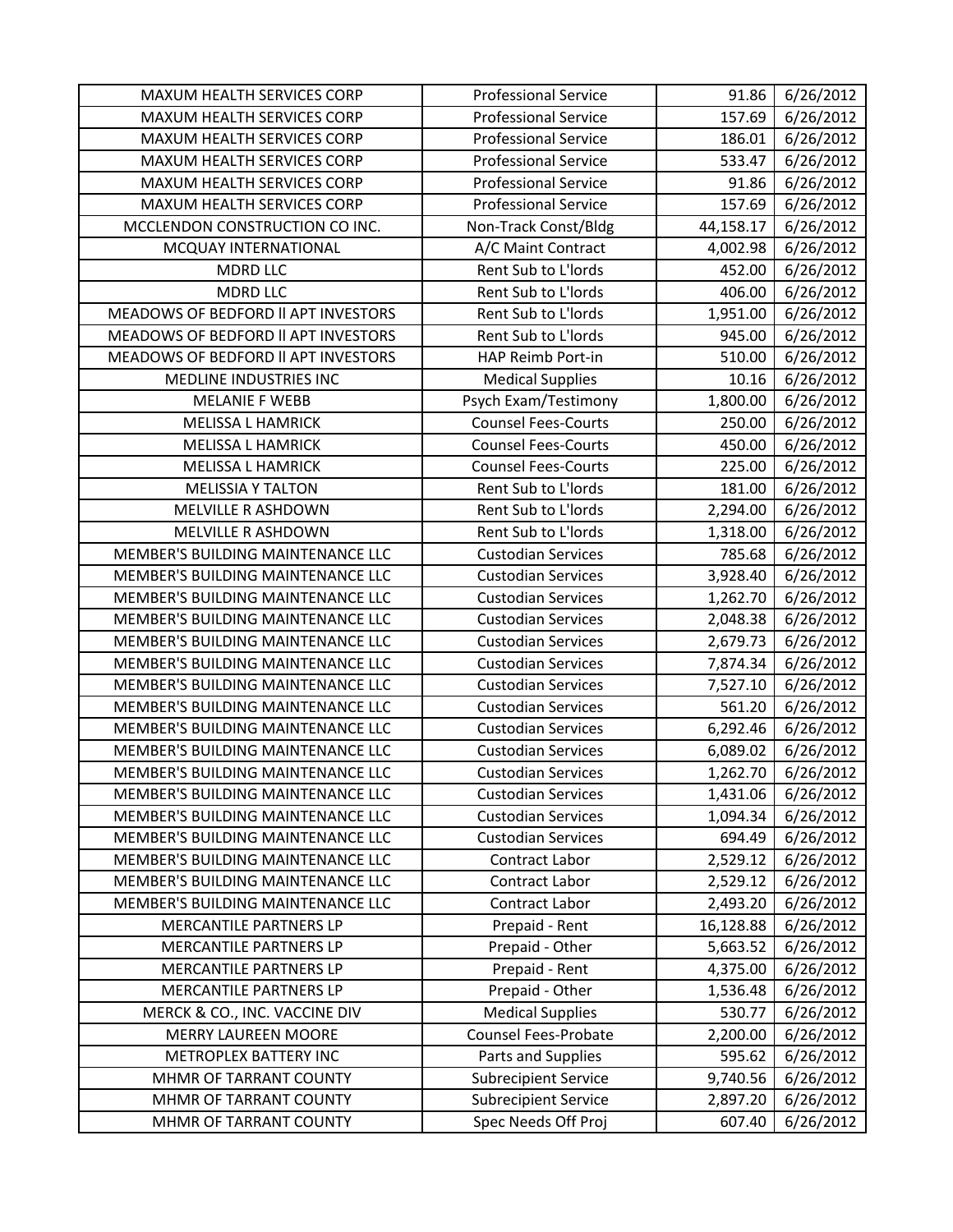| MHMR OF TARRANT COUNTY         | <b>MHMR</b>                 | 626.38     | 6/26/2012 |
|--------------------------------|-----------------------------|------------|-----------|
| MHMR OF TARRANT COUNTY         | <b>MHMR</b>                 | 4,762.56   | 6/26/2012 |
| MHMR OF TARRANT COUNTY         | Prepaid - Rent              | 4,247.48   | 6/26/2012 |
| MHMR OF TARRANT COUNTY         | <b>MHMR</b>                 | 190,682.43 | 6/26/2012 |
| MHMR OF TARRANT COUNTY         | <b>Professional Service</b> | 2,166.66   | 6/26/2012 |
| MHMR OF TARRANT COUNTY         | <b>Professional Service</b> | 2,000.00   | 6/26/2012 |
| MHMR OF TARRANT COUNTY         | <b>Professional Service</b> | 3,200.00   | 6/26/2012 |
| <b>MHN SERVICES</b>            | <b>Employee Assist Prog</b> | 11,939.22  | 6/26/2012 |
| <b>MHN SERVICES</b>            | <b>Employee Assist Prog</b> | 823.20     | 6/26/2012 |
| <b>MHN SERVICES</b>            | <b>Employee Assist Prog</b> | 837.90     | 6/26/2012 |
| MICHAEL BERGER                 | Counsel Fees-Juv            | 200.00     | 6/26/2012 |
| MICHAEL D TOLAND               | Rent Sub to L'Iords         | 431.00     | 6/26/2012 |
| MICHAEL HAILEY                 | Rent Sub to L'Iords         | 950.00     | 6/26/2012 |
| MICHAEL JAMES WILLIAMS         | HAP Reimb Port-in           | 436.00     | 6/26/2012 |
| MICHAEL MOORE                  | Rent Sub to L'Iords         | 477.00     | 6/26/2012 |
| MICHAEL MOORE                  | Rent Sub to L'Iords         | 484.00     | 6/26/2012 |
| MICHAEL PAUL GARCIA            | <b>Counsel Fees-Courts</b>  | 350.00     | 6/26/2012 |
| <b>MICHAEL R GARTNER</b>       | Rent Sub to L'Iords         | 265.00     | 6/26/2012 |
| MICHAEL R HAUGHAWOUT           | <b>Professional Service</b> | 2,178.67   | 6/26/2012 |
| MICHAEL RINEHART               | Rent Sub to L'Iords         | 1,126.00   | 6/26/2012 |
| MICHAEL THOMPSON               | Rent Sub to L'Iords         | 1,496.00   | 6/26/2012 |
| MICHAEL W MCCOWAN              | Rent Sub to L'Iords         | 541.00     | 6/26/2012 |
| MICHELE M JOHNSON              | Rent Sub to L'Iords         | 461.00     | 6/26/2012 |
| Michelle A Keim                | Postage                     | 105.10     | 6/26/2012 |
| MICHELLE DO                    | Rent Sub to L'Iords         | 1,800.00   | 6/26/2012 |
| MICHELLE I EUGENE              | Rent Sub to L'Iords         | 1,304.00   | 6/26/2012 |
| MICHELLE I EUGENE              | HAP Reimb Port-in           | 337.00     | 6/26/2012 |
| MIDWAY AUTO SUPPLY INC         | Landscaping Expense         | 265.00     | 6/26/2012 |
| MIDWEST MEDICAL SUPPLY CO, LLC | <b>Medical Supplies</b>     | 767.00     | 6/26/2012 |
| MIDWEST MEDICAL SUPPLY CO, LLC | <b>Medical Supplies</b>     | 401.36     | 6/26/2012 |
| MIDWEST MEDICAL SUPPLY CO, LLC | <b>Medical Supplies</b>     | 251.12     | 6/26/2012 |
| MIDWEST MEDICAL SUPPLY CO, LLC | <b>Medical Supplies</b>     | 472.80     | 6/26/2012 |
| MIGNEAULT FORT WORTH LP        | Rent Sub to L'Iords         | 745.00     | 6/26/2012 |
| MIGNEAULT FORT WORTH LP        | Rent Sub to L'Iords         | 278.00     | 6/26/2012 |
| <b>MIKE CROXTON</b>            | Rent Sub to L'Iords         | 530.00     | 6/26/2012 |
| MIMOSA LANE LLC                | Prepaid - Rent              | 6,796.84   | 6/26/2012 |
| MINGUS MOUNTAIN ACADEMY        | <b>Residential Servc</b>    | 4,371.30   | 6/26/2012 |
| MINH HUONGTHI NGUYEN           | Rent Sub to L'Iords         | 757.00     | 6/26/2012 |
| <b>MINICK LAW PC</b>           | <b>Counsel Fees-Courts</b>  | 250.00     | 6/26/2012 |
| MIPHI INVESTMENTS LLC          | Rent Sub to L'Iords         | 1,445.00   | 6/26/2012 |
| MIR UZAIR                      | Rent Sub to L'Iords         | 518.00     | 6/26/2012 |
| Mitchell V McDonald            | Travel                      | 30.00      | 6/26/2012 |
| Mitchell V McDonald            | Mileage Allowance           | 19.98      | 6/26/2012 |
| MITEFF FAMILY PARTNERSHIP      | Rent Sub to L'Iords         | 795.00     | 6/26/2012 |
| <b>MONICA LEUCK</b>            | Rent Sub to L'Iords         | 562.00     | 6/26/2012 |
| MOORE MEDICAL LLC              | Sheriff Inventory           | 88.00      | 6/26/2012 |
| MOORE MEDICAL LLC              | Personal Hygiene            | 99.00      | 6/26/2012 |
| MOORE MEDICAL LLC              | <b>Medical Supplies</b>     | 519.90     | 6/26/2012 |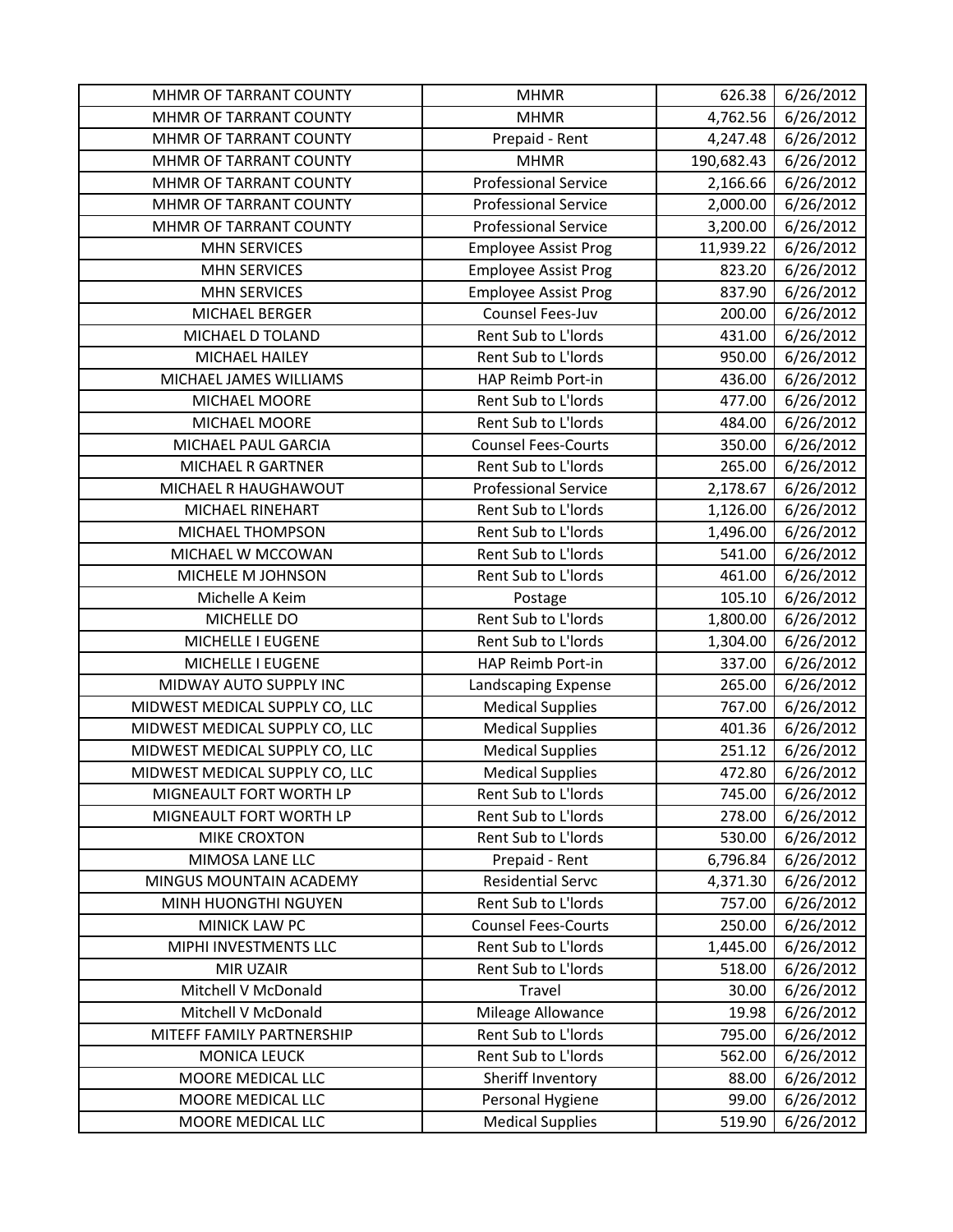| MORITZ CHEVROLET CHRYSLER           | Central Garage Inv        | 186.15   | 6/26/2012 |
|-------------------------------------|---------------------------|----------|-----------|
| Mr Brad L Carpenter                 | Education                 | 440.00   | 6/26/2012 |
| Mr Bradley L Gantt                  | Education                 | 100.00   | 6/26/2012 |
| Mr Brent A Carr                     | Education                 | 230.00   | 6/26/2012 |
| Mr Carnelius L Carey                | Transportation            | 17.55    | 6/26/2012 |
| Mr Gary Lynn Willis                 | Travel                    | 30.00    | 6/26/2012 |
| Mr Guy C. Dixon                     | Travel                    | 348.41   | 6/26/2012 |
| Mr James G Shugart                  | Education                 | 206.75   | 6/26/2012 |
| Mr James G Shugart                  | Travel                    | 40.91    | 6/26/2012 |
| Mr Mark C Mendez                    | Travel                    | 84.20    | 6/26/2012 |
| Mr Michael D White                  | Transportation            | 16.98    | 6/26/2012 |
| Mr Michael Moncada                  | Travel                    | 320.25   | 6/26/2012 |
| Mr Paul D Cox                       | Travel                    | 200.00   | 6/26/2012 |
| Mr Robert K Gill                    | Education                 | 170.90   | 6/26/2012 |
| Mr Ronald E Lewis                   | Travel                    | 391.78   | 6/26/2012 |
| MRI COUNTRY BEND INVESTMENT FUND LP | Rent Sub to L'Iords       | 2,366.00 | 6/26/2012 |
| MRI COUNTRY BEND INVESTMENT FUND LP | Rent Sub to L'Iords       | 866.00   | 6/26/2012 |
| MRI RIVER GLEN INVESTMENT FUND LP   | Rent Sub to L'Iords       | 3,044.00 | 6/26/2012 |
| MRI RIVER GLEN INVESTMENT FUND LP   | Rent Sub to L'Iords       | 385.00   | 6/26/2012 |
| Ms Andrea P Ziton                   | Travel                    | 759.93   | 6/26/2012 |
| Ms Ava R Sherwin                    | Travel                    | 140.00   | 6/26/2012 |
| Ms Cynthia W Farmer                 | Volunteer Program         | 19.99    | 6/26/2012 |
| Ms Denise Butler Anderson           | Travel                    | 20.00    | 6/26/2012 |
| Ms Jennie G Hoop                    | Travel                    | 30.00    | 6/26/2012 |
| Ms Keitha M Hallenbeck              | Education                 | 100.00   | 6/26/2012 |
| Ms Latasha N Booker                 | Prepaid - Travel          | 30.00    | 6/26/2012 |
| Ms Laura E Weist                    | Education                 | 940.03   | 6/26/2012 |
| Ms Margie Cuellar                   | Travel                    | 140.00   | 6/26/2012 |
| Ms Maria C Olvera                   | Prepaid - Travel          | (468.60) | 6/26/2012 |
| Ms Maria C Olvera                   | Travel                    | 509.18   | 6/26/2012 |
| Ms Nancy Turnage                    | Education                 | 140.00   | 6/26/2012 |
| Ms Roberta A Jackson                | Education                 | 19.00    | 6/26/2012 |
| Ms Suzanne F McKenzie               | Education                 | 1,015.42 | 6/26/2012 |
| Ms Ysleta K Youngblood              | Mileage Allowance         | 346.32   | 6/26/2012 |
| Ms Ysleta K Youngblood              | Travel                    | 60.00    | 6/26/2012 |
| MSC INDUSTRIAL SUPPLY CO            | Parts and Supplies        | 444.96   | 6/26/2012 |
| MULTIFAMILY UTILITY COMPANY INC     | <b>Utility Assistance</b> | 72.24    | 6/26/2012 |
| MVM SERVICES LLC                    | Prepaid - Rent            | 4,373.33 | 6/26/2012 |
| NACO - NATIONAL ASSOC OF COUNTIES   | Education                 | 465.00   | 6/26/2012 |
| NADA J RUDDOCK                      | Rent Sub to L'Iords       | 616.00   | 6/26/2012 |
| <b>NAHEED S NASIR</b>               | Rent Sub to L'Iords       | 1,400.00 | 6/26/2012 |
| <b>NAN BOWEN</b>                    | Rent Sub to L'Iords       | 240.00   | 6/26/2012 |
| <b>NANCY FUGATE</b>                 | Rent Sub to L'Iords       | 1,000.00 | 6/26/2012 |
| <b>NANCY J CLAUNCH</b>              | Rent Sub to L'Iords       | 1,560.00 | 6/26/2012 |
| <b>NANCY RUTH DEWEES</b>            | Counsel Fees-Juv          | 200.00   | 6/26/2012 |
| <b>NANCY RUTH DEWEES</b>            | Counsel Fees - CPS        | 100.00   | 6/26/2012 |
| NANKUMARI RAJPUT BHATTI             | Rent Sub to L'Iords       | 1,158.00 | 6/26/2012 |
| NAOYA ORIME                         | Rent Sub to L'Iords       | 685.00   | 6/26/2012 |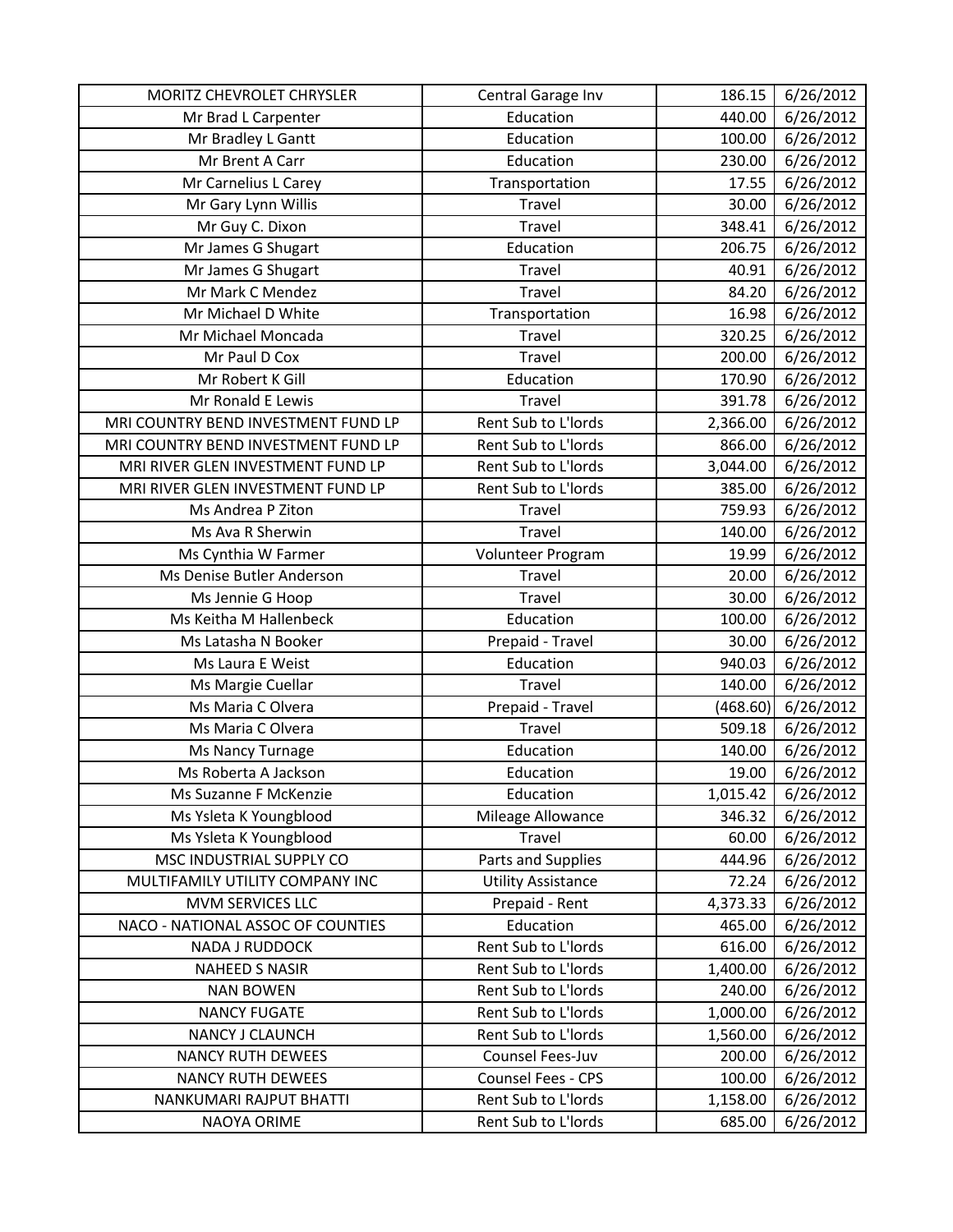| <b>NASCO</b>                        | <b>Educational Material</b> | 1,796.06  | 6/26/2012 |
|-------------------------------------|-----------------------------|-----------|-----------|
| <b>NATHAN J FRY</b>                 | HAP Reimb Port-in           | 869.00    | 6/26/2012 |
| NATIONAL ASSOCIATION OF COUNTIES    | Education                   | 465.00    | 6/26/2012 |
| NATIONAL DATA SERVICES INC          | Printing-Publication        | 5,680.74  | 6/26/2012 |
| NATIONAL EXEMPTION SERVICE LLC      | <b>Utility Assistance</b>   | 148.19    | 6/26/2012 |
| NDC FT WORTH AFFORDABLE HOUSNG I LT | Rent Sub to L'Iords         | 689.00    | 6/26/2012 |
| NEI DEVELOPMENT LLC                 | Rent Sub to L'Iords         | 1,585.00  | 6/26/2012 |
| NEIGHBORHOOD PARTNERS OF TX LP      | HAP Reimb Port-in           | 305.00    | 6/26/2012 |
| NEIGHBORHOOD WALMART #5181          | Food/Hygiene Assist         | 136.60    | 6/26/2012 |
| NELON LAW GROUP PLLC                | <b>Counsel Fees-Courts</b>  | 475.00    | 6/26/2012 |
| <b>NELON LAW GROUP PLLC</b>         | <b>Counsel Fees-Courts</b>  | 350.00    | 6/26/2012 |
| NELON LAW GROUP PLLC                | <b>Counsel Fees-Courts</b>  | 200.00    | 6/26/2012 |
| NEW ENCOUNTERS RESIDENTAL           | <b>Residential Servc</b>    | 2,212.00  | 6/26/2012 |
| NEWBORN & CHILDRENS MED SRVC        | <b>Medical Services</b>     | 2,640.00  | 6/26/2012 |
| NGOC BIGH NGUYEN                    | Rent Sub to L'Iords         | 900.00    | 6/26/2012 |
| NHUNG THI DINH                      | Rent Sub to L'Iords         | 1,904.00  | 6/26/2012 |
| NICA-NORTHSIDE INTER-CHURCH AGENCY  | <b>Subrecipient Service</b> | 615.00    | 6/26/2012 |
| NICHOLSON-WATERMAN FAMILY TRUST     | Rent Sub to L'Iords         | 1,164.00  | 6/26/2012 |
| NICULINA HODADEA                    | Rent Sub to L'Iords         | 937.00    | 6/26/2012 |
| <b>NICVIN LLC</b>                   | Rent Sub to L'Iords         | 458.00    | 6/26/2012 |
| NORCHEM DRUG TESTING                | <b>Professional Service</b> | 800.00    | 6/26/2012 |
| NORMANDALE LTD PARTNERSHIP          | Rent Sub to L'Iords         | 752.00    | 6/26/2012 |
| <b>NORSTAR</b>                      | Rent Sub to L'Iords         | 16,674.00 | 6/26/2012 |
| <b>NORSTAR</b>                      | Rent Sub to L'Iords         | 1,292.00  | 6/26/2012 |
| <b>NORSTAR</b>                      | Rent Sub to L'Iords         | 615.00    | 6/26/2012 |
| <b>NORSTAR</b>                      | HAP Reimb Port-in           | 4,394.00  | 6/26/2012 |
| NORTH HILLS APTS LTD                | Rent Sub to L'Iords         | 2,045.00  | 6/26/2012 |
| NORTH TEXAS ADDICTION COUNSELING    | O/P Group Counseling        | 1,878.75  | 6/26/2012 |
| <b>NORTH TEXAS EQUITIES CORP</b>    | Rent Sub to L'Iords         | 2,995.00  | 6/26/2012 |
| NORTH TEXAS REO GROUP INC           | Rent Sub to L'Iords         | 1,729.00  | 6/26/2012 |
| NORTH TEXAS TOLLWAY AUTHORITY-NTTA  | Vehicle Maintenance         | 7.27      | 6/26/2012 |
| NORTHCREST SHADYWOOD PARTNERS LP    | Rent Sub to L'Iords         | 870.00    | 6/26/2012 |
| NORTHCREST SHADYWOOD PARTNERS LP    | Rent Sub to L'Iords         | 450.00    | 6/26/2012 |
| NORTHCREST SHADYWOOD PARTNERS LP    | Rent Sub to L'Iords         | 1,715.00  | 6/26/2012 |
| NORTHCREST/SHADYWOOD PARTNERS LP    | Rent Sub to L'Iords         | 650.00    | 6/26/2012 |
| NOTTING HILL PARTNERS LP            | Rent Sub to L'Iords         | 7,522.00  | 6/26/2012 |
| NOTTING HILL PARTNERS LP            | Rent Sub to L'Iords         | 494.00    | 6/26/2012 |
| NOTTING HILL PARTNERS LP            | <b>Utility Allowance</b>    | 200.00    | 6/26/2012 |
| <b>NOVARAD CORP</b>                 | <b>Equipment Maint</b>      | 1,725.33  | 6/26/2012 |
| <b>NOVARAD CORP</b>                 | <b>Equipment Maint</b>      | 862.67    | 6/26/2012 |
| NOVARTIS VACCINES & DIAGNASTICS INC | <b>Medical Supplies</b>     | 1,231.80  | 6/26/2012 |
| <b>NPOT PARTNERS I LP</b>           | Rent Sub to L'Iords         | 1,290.00  | 6/26/2012 |
| NSPIRE WOODS PARTNERS LLC           | Rent Sub to L'Iords         | 2,085.00  | 6/26/2012 |
| NSPIRE WOODS PARTNERS LLC           | Rent Sub to L'Iords         | 534.00    | 6/26/2012 |
| NSPIRE WOODS PARTNERS LLC           | Rent Sub to L'Iords         | 3,126.00  | 6/26/2012 |
| OAK FARMS DAIRY                     | Food                        | 418.02    | 6/26/2012 |
| OAK TIMBERS FORT WORTH SOUTH LP     | Rent Sub to L'Iords         | 631.00    | 6/26/2012 |
| OAK TIMBERS-FORT WORTH SOUTH LP     | Rent Sub to L'Iords         | 3,498.00  | 6/26/2012 |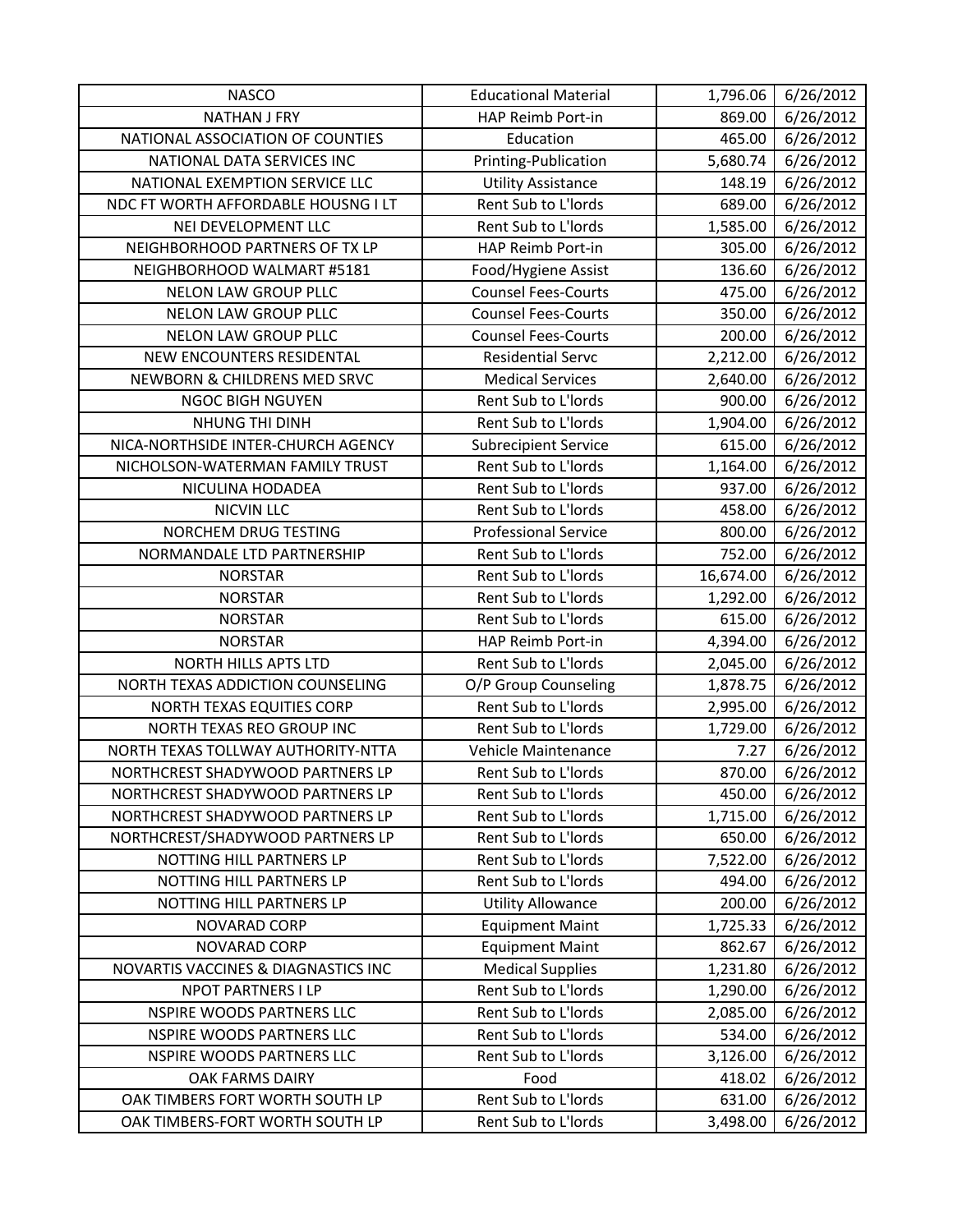| OAK TIMBERS-FORT WORTH SOUTH LP | Rent Sub to L'Iords         | 1,611.00  | 6/26/2012 |
|---------------------------------|-----------------------------|-----------|-----------|
| OAK TIMBERS-FORT WORTH SOUTH LP | HAP Reimb Port-in           | 580.00    | 6/26/2012 |
| OAK TIMBERS-NORTH GREENBRIAR LP | Rent Sub to L'Iords         | 6,998.00  | 6/26/2012 |
| OAK TIMBERS-NORTH GREENBRIAR LP | Rent Sub to L'Iords         | 822.00    | 6/26/2012 |
| OAK TIMBERS-NORTH GREENBRIAR LP | HAP Reimb Port-in           | 967.00    | 6/26/2012 |
| OAK TIMBERS-WHITE SETTLEMENT    | Rent Sub to L'Iords         | 1,991.00  | 6/26/2012 |
| OAK TIMBERS-WHITE SETTLEMENT    | Rent Sub to L'Iords         | 1,707.00  | 6/26/2012 |
| OAK TIMBERS-WHITE SETTLEMENT II | Rent Sub to L'Iords         | 2,475.00  | 6/26/2012 |
| OAK TIMBERS-WHITE SETTLEMENT II | Rent Sub to L'Iords         | 823.00    | 6/26/2012 |
| OAK TIMBERS-WHITE SETTLEMENT II | HAP Reimb Port-in           | 417.00    | 6/26/2012 |
| <b>OBADIAH BOLES</b>            | Rent Sub to L'Iords         | 1,638.00  | 6/26/2012 |
| OCCUPATIONAL HEALTH CENTERS SW  | <b>Employee Physicals</b>   | 910.50    | 6/26/2012 |
| OCHO VEGAS INC                  | Rent Sub to L'Iords         | 168.00    | 6/26/2012 |
| OCHO VEGAS INC                  | Rent Sub to L'Iords         | 410.00    | 6/26/2012 |
| O'CONNOR PLACE LP               | Rent Sub to L'Iords         | 1,095.00  | 6/26/2012 |
| O'CONNOR PLACE LP               | Rent Sub to L'Iords         | 345.00    | 6/26/2012 |
| O'CONNOR PLACE LP               | Rent Sub to L'Iords         | 1,347.00  | 6/26/2012 |
| <b>OCUTURE</b>                  | Shrff Commissary Inv        | 2,460.00  | 6/26/2012 |
| <b>ODIS A DARNELL</b>           | Rent Sub to L'Iords         | 824.00    | 6/26/2012 |
| OFCO OFFICE FURNITURE           | Non-Track Equipment         | 799.00    | 6/26/2012 |
| OFFICE STORE DEPOT INC          | <b>Computer Maintenance</b> | 4,704.00  | 6/26/2012 |
| OGBURNS TRUCK PARTS OF FT WORTH | Parts and Supplies          | 774.99    | 6/26/2012 |
| OGBURNS TRUCK PARTS OF FT WORTH | Parts and Supplies          | 213.60    | 6/26/2012 |
| OHC SPECTRUM ONE LLC            | Rent Sub to L'Iords         | 4,246.00  | 6/26/2012 |
| OHC SPECTRUM ONE LLC            | Rent Sub to L'Iords         | 723.00    | 6/26/2012 |
| OHC SPECTRUM ONE LLC            | Rent Sub to L'Iords         | 650.00    | 6/26/2012 |
| OHC SPECTRUM ONE LLC            | HAP Reimb Port-in           | 1,649.00  | 6/26/2012 |
| OHC/COBBLESTONE LTD             | Rent Sub to L'Iords         | 6,433.00  | 6/26/2012 |
| OHC/COBBLESTONE LTD             | Rent Sub to L'Iords         | 2,708.00  | 6/26/2012 |
| OHC/COBBLESTONE LTD             | Rent Sub to L'Iords         | 476.00    | 6/26/2012 |
| <b>OHIO TRAVEL BAG</b>          | Supplies                    | 901.73    | 6/26/2012 |
| OKLAHOMA HOUSING FINANCE AGENCY | Port HAP Port-out           | 686.00    | 6/26/2012 |
| OKLAHOMA HOUSING FINANCE AGENCY | Port Admin Fee Expen        | 42.87     | 6/26/2012 |
| <b>OLAMETER CORPORATION</b>     | <b>Building Maintenance</b> | 296.75    | 6/26/2012 |
| OLIVE TREE REALTY SOLUTION LLC  | Rent Sub to L'Iords         | 497.00    | 6/26/2012 |
| <b>OMAR DAUOK</b>               | Trust - JP 8                | 1,000.00  | 6/26/2012 |
| <b>OMEGA LABORATORIES INC</b>   | Laboratory Costs            | 1,665.00  | 6/26/2012 |
| OMEGA LABORATORIES INC          | <b>Employee Physicals</b>   | 35.00     | 6/26/2012 |
| ONE AMELIA PARC LP              | Rent Sub to L'Iords         | 5,812.00  | 6/26/2012 |
| ONE AMELIA PARC LP              | HAP Reimb Port-in           | 1,332.00  | 6/26/2012 |
| ONE STOP BUS STOP INC           | Capital Outlay - Veh        | 2,825.00  | 6/26/2012 |
| ONE STOP BUS STOP INC           | Non-Track Equipment         | 395.00    | 6/26/2012 |
| ONE VILLAGE CREEK LP            | Rent Sub to L'Iords         | 16,589.00 | 6/26/2012 |
| ONE VILLAGE CREEK LP            | Rent Sub to L'Iords         | 2,560.00  | 6/26/2012 |
| O'REILLY AUTO PARTS             | Central Garage Inv          | 309.68    | 6/26/2012 |
| O'REILLY AUTO PARTS             | Parts and Supplies          | 418.77    | 6/26/2012 |
| O'REILLY AUTO PARTS             | Parts and Supplies          | 40.12     | 6/26/2012 |
| O'REILLY AUTO PARTS             | Parts and Supplies          | 103.98    | 6/26/2012 |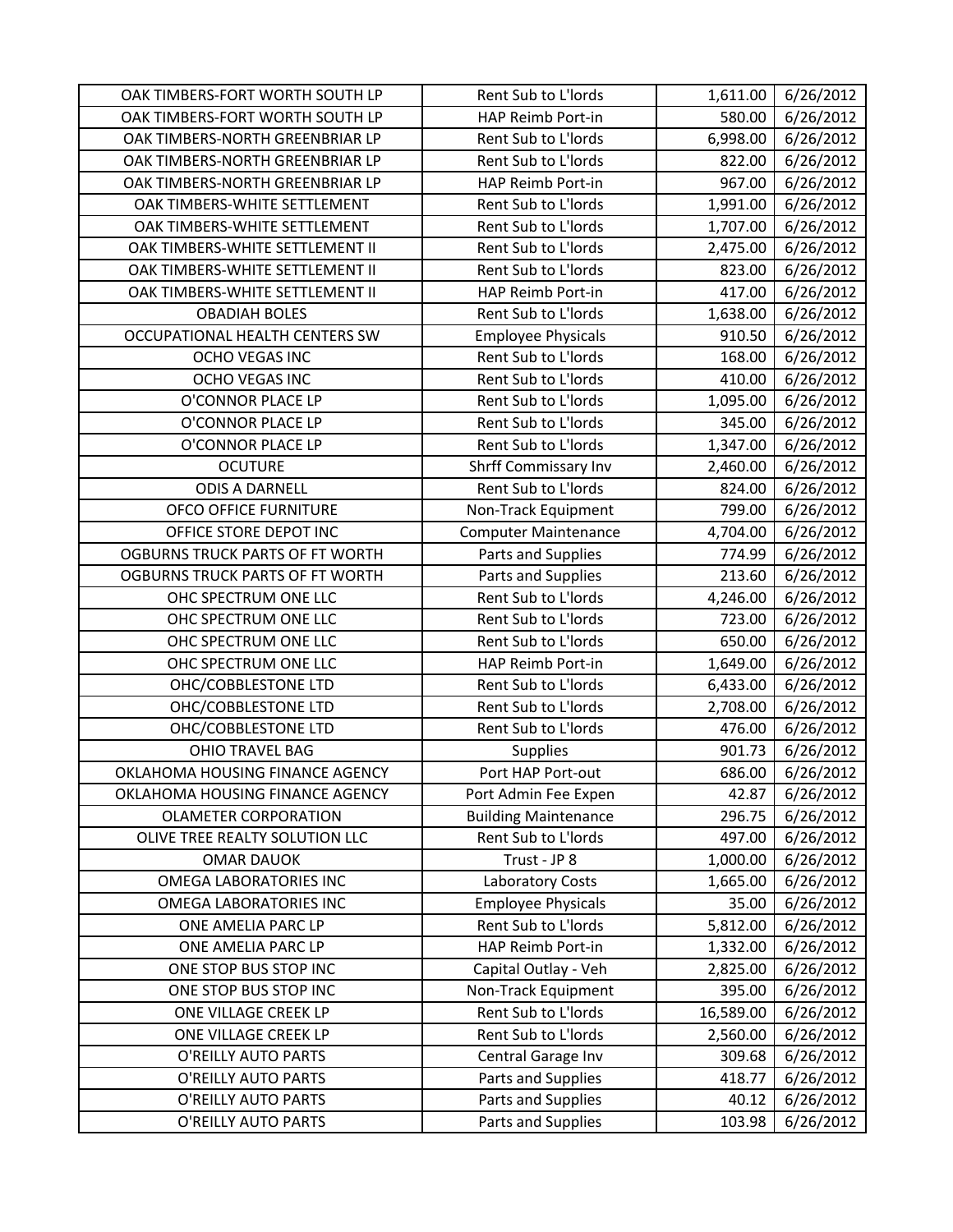| O'REILLY AUTO PARTS                       | Parts and Supplies          | 162.90     | 6/26/2012 |
|-------------------------------------------|-----------------------------|------------|-----------|
| O'REILLY AUTO PARTS                       | Parts and Supplies          | 93.66      | 6/26/2012 |
| O'REILLY AUTO PARTS                       | Parts and Supplies          | 19.96      | 6/26/2012 |
| O'REILLY AUTO PARTS                       | Grease and Oil              | 102.96     | 6/26/2012 |
| O'REILLY AUTO PARTS                       | Non-Track Equipment         | 1,095.00   | 6/26/2012 |
| <b>OSWALDO ZELAYA</b>                     | Rent Sub to L'Iords         | 429.00     | 6/26/2012 |
| <b>OVERTON FAMILY LIMITED PARTNERSHIP</b> | Rent Sub to L'Iords         | 866.00     | 6/26/2012 |
| <b>OVERTON SQUARE LP</b>                  | Rent Sub to L'Iords         | 4,359.00   | 6/26/2012 |
| <b>OVERTON SQUARE LP</b>                  | Rent Sub to L'Iords         | 717.00     | 6/26/2012 |
| <b>OVERTON SQUARE LP</b>                  | HAP Reimb Port-in           | 464.00     | 6/26/2012 |
| OWEN GROUP PROPERTY MANAGEMENT LLC        | Rent Sub to L'Iords         | 403.00     | 6/26/2012 |
| <b>OWENS &amp; OWENS</b>                  | <b>Counsel Fees-Courts</b>  | 730.00     | 6/26/2012 |
| <b>OWENS &amp; OWENS</b>                  | Counsel Fees - CPS          | 1,350.00   | 6/26/2012 |
| <b>OZARKA DRINKING WATER</b>              | Food                        | 325.09     | 6/26/2012 |
| <b>OZARKA DRINKING WATER</b>              | Water                       | 105.76     | 6/26/2012 |
| <b>OZARKA DRINKING WATER</b>              | Health Promo Pgrm           | 77.96      | 6/26/2012 |
| P MICHAEL SCHNEIDER LAW FIRM PC           | <b>Counsel Fees-Courts</b>  | 300.00     | 6/26/2012 |
| P MICHAEL SCHNEIDER LAW FIRM PC           | <b>Counsel Fees-Courts</b>  | 800.00     | 6/26/2012 |
| P.I.E. MANAGEMENT LLC                     | <b>Professional Service</b> | 1,300.00   | 6/26/2012 |
| P.I.E. MANAGEMENT LLC                     | <b>Professional Service</b> | 546.25     | 6/26/2012 |
| PACIFICARE OF TEXAS                       | <b>HMO Premiums</b>         | 230,783.23 | 6/26/2012 |
| PAMELA S FERNANDEZ                        | <b>Counsel Fees-Courts</b>  | 300.00     | 6/26/2012 |
| PAMELA S FERNANDEZ                        | <b>Counsel Fees-Courts</b>  | 550.00     | 6/26/2012 |
| PAMELA S FERNANDEZ                        | <b>Counsel Fees-Courts</b>  | 750.00     | 6/26/2012 |
| PAMELA TREST BERNARD                      | Rent Sub to L'Iords         | 316.00     | 6/26/2012 |
| PARK CITIES LIMITED PARTNERSHIP           | Central Garage Inv          | 156.70     | 6/26/2012 |
| PARK PLAZA SHOPPING CENTER                | Prepaid - Rent              | 4,250.00   | 6/26/2012 |
| PARK VISTA TOWNHOMES L P                  | Rent Sub to L'Iords         | 15,175.00  | 6/26/2012 |
| PARKER ELECTRIC                           | <b>Building Maintenance</b> | 1,204.42   | 6/26/2012 |
| PARKER ELECTRIC                           | <b>Building Maintenance</b> | 684.23     | 6/26/2012 |
| <b>PARKER ELECTRIC</b>                    | <b>Building Maintenance</b> | 377.01     | 6/26/2012 |
| <b>PARKER ELECTRIC</b>                    | <b>Building Maintenance</b> | 1,674.78   | 6/26/2012 |
| PARKER ELECTRIC                           | <b>Building Maintenance</b> | 157.00     | 6/26/2012 |
| PARKSIDE APARTMENTS LLC                   | Rent Sub to L'Iords         | 4,121.00   | 6/26/2012 |
| PARKSIDE PROPERTIES LP                    | Rent Sub to L'Iords         | 428.00     | 6/26/2012 |
| PARKSIDE PROPERTIES LP                    | HAP Reimb Port-in           | 354.00     | 6/26/2012 |
| PARNELL E RYAN                            | Psych Exam/Testimony        | 500.00     | 6/26/2012 |
| PARODI PROPERTY LTD                       | Rent Sub to L'Iords         | 13,370.00  | 6/26/2012 |
| PARODI PROPERTY LTD                       | Rent Sub to L'Iords         | 3,324.00   | 6/26/2012 |
| PARODI PROPERTY LTD                       | Rent Sub to L'Iords         | 357.00     | 6/26/2012 |
| PASADA PROPERTY INVESTMENTS LLC           | Rent Sub to L'Iords         | 433.00     | 6/26/2012 |
| PASCALE BARLATIER SURPRIS                 | HAP Reimb Port-in           | 700.00     | 6/26/2012 |
| PATHMARK TRAFFIC PRODUCTS INC             | <b>Road Signs</b>           | 1,164.50   | 6/26/2012 |
| PATHWAY BUILDERS LP                       | Rent Sub to L'Iords         | 950.00     | 6/26/2012 |
| PATRICIA MARGARET MCBRIDE                 | <b>Counsel Fees-Courts</b>  | 200.00     | 6/26/2012 |
| PATRICIA MARGARET MCBRIDE                 | <b>Counsel Fees-Courts</b>  | 100.00     | 6/26/2012 |
| PATRICIA MARGARET MCBRIDE                 | Cnsl Fees-Crim Appls        | 3,622.00   | 6/26/2012 |
| PATRICIA R POOL                           | Rent Sub to L'Iords         | 690.00     | 6/26/2012 |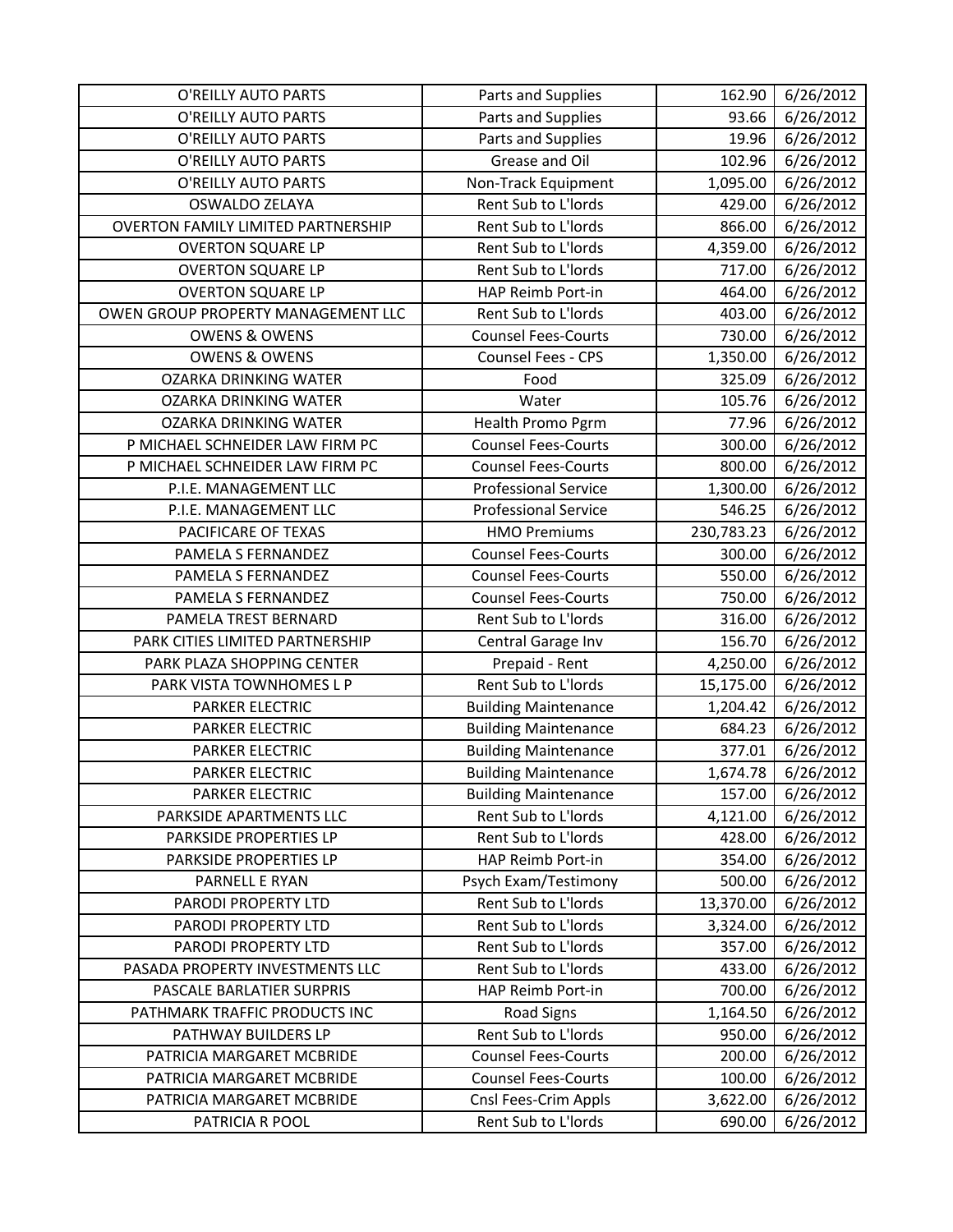| <b>PATRICK CURRAN</b>               | <b>Counsel Fees-Courts</b>  | 100.00    | 6/26/2012 |
|-------------------------------------|-----------------------------|-----------|-----------|
| <b>PATRICK CURRAN</b>               | <b>Counsel Fees-Courts</b>  | 130.00    | 6/26/2012 |
| <b>PATRICK CURRAN</b>               | <b>Counsel Fees-Courts</b>  | 230.00    | 6/26/2012 |
| PATRICK KEVLIN                      | Rent Sub to L'Iords         | 761.00    | 6/26/2012 |
| PATRICK R MCCARTY                   | <b>Counsel Fees-Courts</b>  | 930.00    | 6/26/2012 |
| PATRICK R MCCARTY                   | <b>Counsel Fees-Courts</b>  | 900.00    | 6/26/2012 |
| PATRICK S DOHONEY & ASSOCIATES PLLC | <b>Counsel Fees-Courts</b>  | 300.00    | 6/26/2012 |
| PATRICK S DOHONEY & ASSOCIATES PLLC | <b>Counsel Fees-Courts</b>  | 200.00    | 6/26/2012 |
| PATTY TILLMAN                       | <b>Counsel Fees-Courts</b>  | 100.00    | 6/26/2012 |
| PAUL E MAYS                         | Rent Sub to L'Iords         | 940.00    | 6/26/2012 |
| <b>PAUL MCGINNIS</b>                | Prepaid - Rent              | 3,075.00  | 6/26/2012 |
| PAUL MURRAY                         | Rent Sub to L'Iords         | 518.00    | 6/26/2012 |
| PAUL OKELLO                         | Rent Sub to L'Iords         | 837.00    | 6/26/2012 |
| PAUL V PREVITE                      | <b>Counsel Fees-Courts</b>  | 100.00    | 6/26/2012 |
| PAYFLEX SYSTEMS USA INC             | Administration              | 10,350.90 | 6/26/2012 |
| PECAN BEND APARTMENTS LTD           | Rent Sub to L'Iords         | 437.00    | 6/26/2012 |
| PECAN BEND APARTMENTS LTD           | HAP Reimb Port-in           | 357.00    | 6/26/2012 |
| PEDRO CISNEROS                      | Counsel Fees-Juv            | 550.00    | 6/26/2012 |
| PEGASUS SCHOOL INC                  | <b>Residential Servc</b>    | 17,281.25 | 6/26/2012 |
| PENNSYLVANIA PLACE APARTMENTS LP    | Rent Sub to L'Iords         | 2,729.00  | 6/26/2012 |
| PENNSYLVANIA PLACE APARTMENTS LP    | Rent Sub to L'Iords         | 1,899.00  | 6/26/2012 |
| PENNSYLVANIA PLACE APARTMENTS LP    | HAP Reimb Port-in           | 588.00    | 6/26/2012 |
| PENSTAR POWER LLC                   | <b>Utility Allowance</b>    | 220.00    | 6/26/2012 |
| PENTHOUSE CONDOMINIUM HOA           | Prepaid - Rent              | 265.00    | 6/26/2012 |
| PERRY BRIGHAM                       | Rent Sub to L'Iords         | 752.00    | 6/26/2012 |
| PERSONAL ACQUISITION MGMT & SALES I | Rent Sub to L'Iords         | 3,168.00  | 6/26/2012 |
| PERSONAL ACQUISITION MGMT & SALES I | Rent Sub to L'Iords         | 692.00    | 6/26/2012 |
| PERSONAL ACQUISITION MGMT & SALES I | Rent Sub to L'Iords         | (550.00)  | 6/26/2012 |
| PERSONAL ACQUISITION MGMT & SALES I | Rent Sub to L'Iords         | 336.00    | 6/26/2012 |
| PETER J WEBB                        | HAP Reimb Port-in           | 366.00    | 6/26/2012 |
| PETER SZWEDA                        | Rent Sub to L'Iords         | 355.00    | 6/26/2012 |
| PHAM HOANG LONG                     | Rent Sub to L'Iords         | 815.00    | 6/26/2012 |
| PHILIP J DAVIS                      | Psych Exam/Testimony        | 400.00    | 6/26/2012 |
| PHILLIP BARRON                      | Rent Sub to L'Iords         | 589.00    | 6/26/2012 |
| PHILLIP FEVANG                      | Rent Sub to L'Iords         | 667.00    | 6/26/2012 |
| PHILLIP TRINH                       | Rent Sub to L'Iords         | 3,257.00  | 6/26/2012 |
| PHOENIX ASSOCIATES COUNSELING       | O/P Group Counseling        | 3,757.50  | 6/26/2012 |
| PHOENIX HOUSE OF TEXAS INC          | <b>Residential Servc</b>    | 7,189.00  | 6/26/2012 |
| PHUONG PHAM                         | Rent Sub to L'Iords         | 1,153.00  | 6/26/2012 |
| PHYLLIS GAINES                      | Rent Sub to L'Iords         | 742.00    | 6/26/2012 |
| PIA R. RODRIGUEZ                    | <b>Counsel Fees-Courts</b>  | 400.00    | 6/26/2012 |
| PIA R. RODRIGUEZ                    | <b>Counsel Fees-Courts</b>  | 300.00    | 6/26/2012 |
| PIA R. RODRIGUEZ                    | <b>Counsel Fees-Courts</b>  | 450.00    | 6/26/2012 |
| PIA R. RODRIGUEZ                    | <b>Counsel Fees-Courts</b>  | 900.00    | 6/26/2012 |
| PIA R. RODRIGUEZ                    | <b>Counsel Fees-Courts</b>  | 100.00    | 6/26/2012 |
| PITNEY BOWES GLOBAL FINANCIAL       | <b>Equipment Maint</b>      | 486.00    | 6/26/2012 |
| PITNEY BOWES GLOBAL FINANCIAL       | <b>Equipment Rentals</b>    | 46.00     | 6/26/2012 |
| PLANNED PARENTHOOD OF               | <b>Professional Service</b> | 1,464.55  | 6/26/2012 |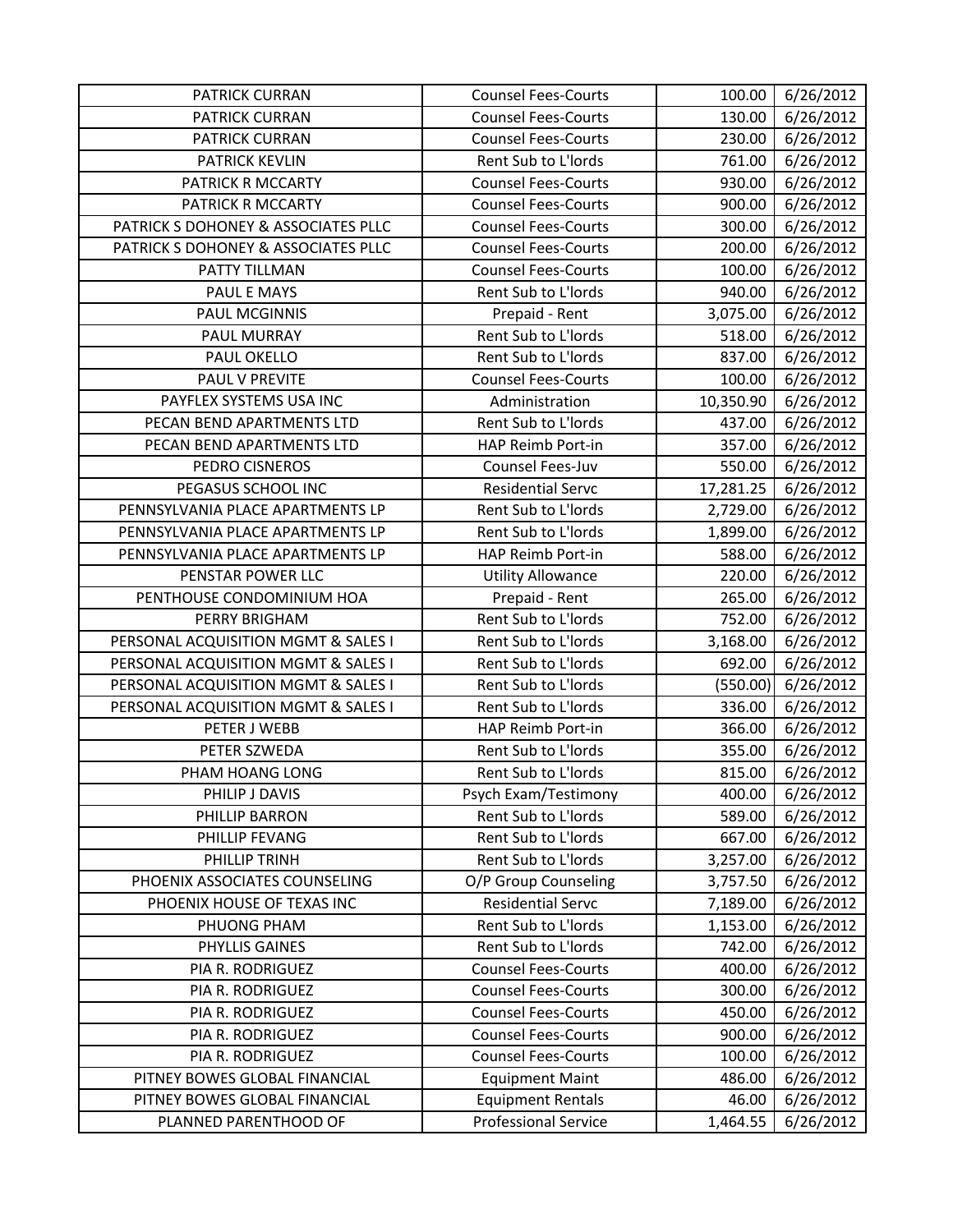| PLANO HOUSING AUTHORITY                | Port HAP Port-out           | 1,179.00  | 6/26/2012 |
|----------------------------------------|-----------------------------|-----------|-----------|
| PLANO HOUSING AUTHORITY                | Port Admin Fee Expen        | 85.74     | 6/26/2012 |
| PLANTATION WEST APARTMENTS             | <b>Utility Assistance</b>   | 49.29     | 6/26/2012 |
| PLANTATION WEST APARTMENTS             | Rent Sub to L'Iords         | 1,245.00  | 6/26/2012 |
| PLATINUM PROPERTY MANAGEMENT           | Rent Sub to L'Iords         | 1,224.00  | 6/26/2012 |
| POINT WEST ASSOCIATES LLC              | Rent Sub to L'Iords         | 678.00    | 6/26/2012 |
| POINT WEST ASSOCIATES LLC              | HAP Reimb Port-in           | 134.00    | 6/26/2012 |
| POLLOCK PAPER DISTRIBUTORS             | Sheriff Inventory           | 1,545.00  | 6/26/2012 |
| POLLOCK PAPER DISTRIBUTORS             | Supplies                    | 117.74    | 6/26/2012 |
| POLLOCK PAPER DISTRIBUTORS             | Kitchen Supplies            | 255.65    | 6/26/2012 |
| POLLOCK PAPER DISTRIBUTORS             | <b>Custodian Supplies</b>   | 309.00    | 6/26/2012 |
| POLLOCK PAPER DISTRIBUTORS             | Supplies                    | 58.87     | 6/26/2012 |
| POLLOCK PAPER DISTRIBUTORS             | <b>Custodian Supplies</b>   | 231.75    | 6/26/2012 |
| POLLOCK PAPER DISTRIBUTORS             | Lab Supplies                | 154.50    | 6/26/2012 |
| POLLOCK PAPER DISTRIBUTORS             | <b>Medical Supplies</b>     | 108.15    | 6/26/2012 |
| POLLOCK PAPER DISTRIBUTORS             | <b>Medical Supplies</b>     | 148.50    | 6/26/2012 |
| POLO CLUB MANAGEMENT INC               | Rent Sub to L'Iords         | 460.00    | 6/26/2012 |
| POST OAK EAST APARTMENTS LP            | Rent Sub to L'Iords         | 19,014.00 | 6/26/2012 |
| POST OAK EAST APARTMENTS LP            | Rent Sub to L'Iords         | 1,010.00  | 6/26/2012 |
| POST OAK EAST APARTMENTS LP            | Rent Sub to L'Iords         | 876.00    | 6/26/2012 |
| POST OAK EAST APARTMENTS LP            | HAP Reimb Port-in           | 1,937.00  | 6/26/2012 |
| PRACTICAL A/R SOLUTIONS INC            | <b>Medical Supplies</b>     | 136.80    | 6/26/2012 |
| PRAETORIAN OPERATING INC               | Kitchen Supplies            | 20.37     | 6/26/2012 |
| PRAETORIAN OPERATING INC               | Kitchen Supplies            | 174.28    | 6/26/2012 |
| PRICE CAROL OAKS LP                    | Rent Sub to L'Iords         | 2,347.00  | 6/26/2012 |
| PRICE CAROL OAKS LP                    | Rent Sub to L'Iords         | 446.00    | 6/26/2012 |
| PRODUCTS UNLIMITED INC                 | Non-Track Equipment         | 4,305.00  | 6/26/2012 |
| PROGRESSIVE CONCEPTS INC               | <b>Computer Maintenance</b> | 4,616.00  | 6/26/2012 |
| PRONTO COURIER SERVICE LLC             | <b>Professional Service</b> | 200.01    | 6/26/2012 |
| PROTECTIVE LIFE INSURANCE              | Rental Assistance           | 785.00    | 6/26/2012 |
| PROVIDENCE AT PRAIRIE OAKS             | <b>Restitution Payable</b>  | 150.00    | 6/26/2012 |
| PRUDENTIAL INSURANCE COMP OF AMERIC    | L T Health Care             | 5,569.08  | 6/26/2012 |
| PSYCHOTHERAPY SERVICES & YOKEFELLOW    | Psych Exam/Testimony        | 660.00    | 6/26/2012 |
| PUBLIC AGENCY TRAINING COUNCIL         | Education                   | 590.00    | 6/26/2012 |
| PUNDIT JEE LP                          | Rental Assistance           | 475.00    | 6/26/2012 |
| PUNDIT JEE LP                          | Rent Sub to L'Iords         | 1,204.00  | 6/26/2012 |
| <b>QUANG CHIEU BUDDIST</b>             | Rent Sub to L'Iords         | 400.00    | 6/26/2012 |
| <b>QUANG N M HUYNH</b>                 | Rent Sub to L'Iords         | 1,161.00  | 6/26/2012 |
| <b>QUANTUM MECHANICAL SERVICES INC</b> | A/C Maint Contract          | 957.50    | 6/26/2012 |
| <b>QUANTUM MERIT REALTY</b>            | Rental Assistance           | 788.00    | 6/26/2012 |
| <b>QUEST DIAGNOSTICS INC</b>           | <b>Professional Service</b> | 1,201.05  | 6/26/2012 |
| <b>QUEST IRA INC</b>                   | Rent Sub to L'Iords         | 621.00    | 6/26/2012 |
| QUICKSEARCH COM LLC                    | <b>Background Check</b>     | 327.00    | 6/26/2012 |
| QUICKSEARCH COM LLC                    | <b>Background Check</b>     | 936.00    | 6/26/2012 |
| QUICKSEARCH COM LLC                    | <b>Background Check</b>     | 867.00    | 6/26/2012 |
| <b>QUILL CORPORATION</b>               | <b>Supplies</b>             | 40.00     | 6/26/2012 |
| R B EVERETT AND COMPANY                | Parts and Supplies          | 1,412.94  | 6/26/2012 |
| R B EVERETT AND COMPANY                | Parts and Supplies          | 230.60    | 6/26/2012 |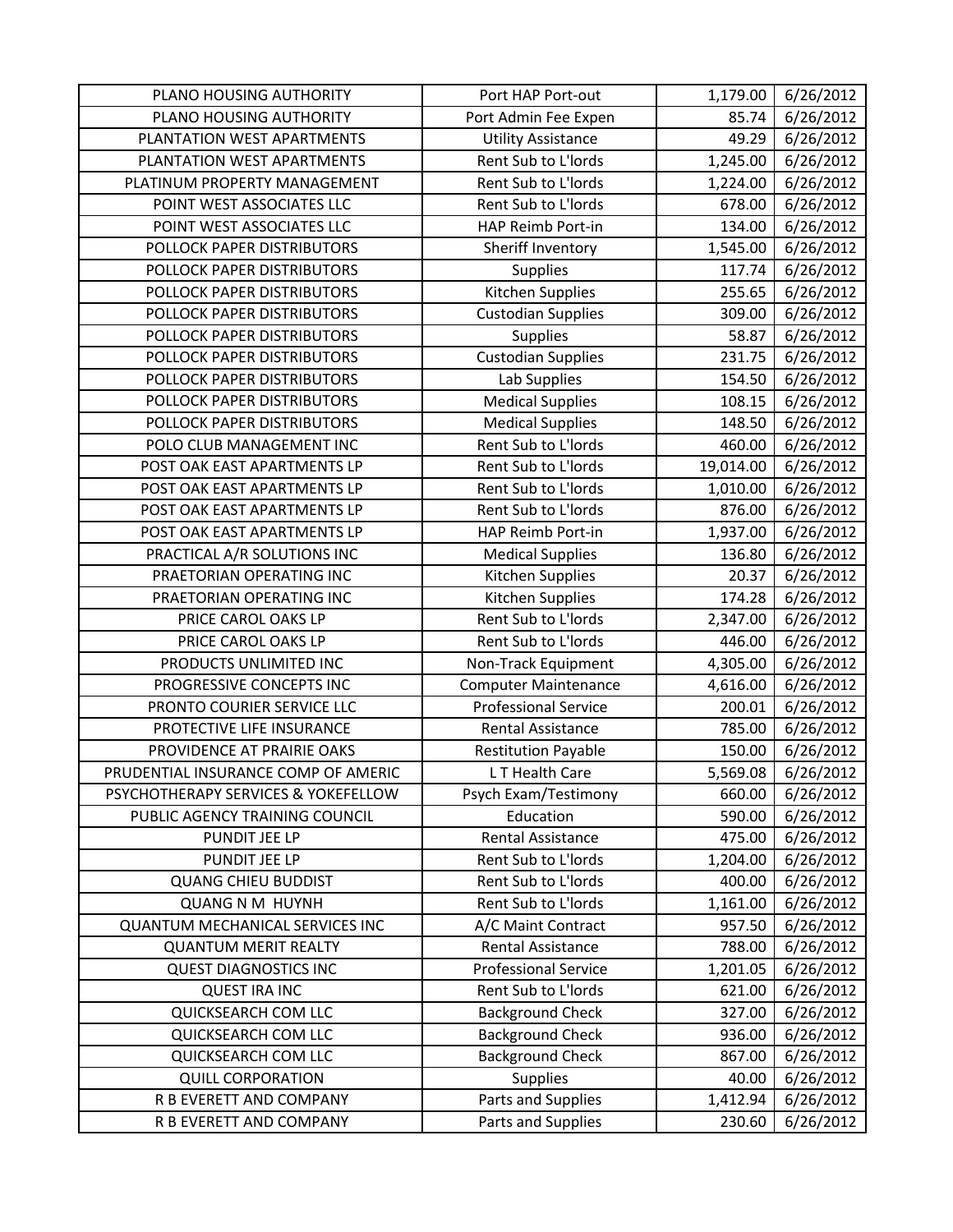| R B EVERETT AND COMPANY              | Parts and Supplies          | 74.36     | 6/26/2012 |
|--------------------------------------|-----------------------------|-----------|-----------|
| R D HOWARD LLC                       | <b>Cement and Concrete</b>  | 36,702.00 | 6/26/2012 |
| R D HOWARD LLC                       | <b>Cement and Concrete</b>  | 5,775.00  | 6/26/2012 |
| R MAUREEN TOLBERT                    | <b>Counsel Fees-Courts</b>  | 925.00    | 6/26/2012 |
| R MAUREEN TOLBERT                    | <b>Counsel Fees-Courts</b>  | 150.00    | 6/26/2012 |
| RACHAEL ANN BRUCKS                   | <b>Counsel Fees-Courts</b>  | 500.00    | 6/26/2012 |
| Rachel A Romano                      | Education                   | 178.00    | 6/26/2012 |
| RADIOLOGY ASSOCIATES OF TARRANT      | <b>Professional Service</b> | 294.59    | 6/26/2012 |
| RADIOLOGY ASSOCIATES OF TARRANT      | <b>Professional Service</b> | 71.11     | 6/26/2012 |
| <b>RADISSON HOTEL &amp; SUITES</b>   | Education                   | 511.75    | 6/26/2012 |
| <b>RADISSON HOTEL &amp; SUITES</b>   | Education                   | 511.75    | 6/26/2012 |
| <b>RADISSON HOTEL &amp; SUITES</b>   | Education                   | 511.75    | 6/26/2012 |
| RADWAN BEKOWICH                      | Rent Sub to L'Iords         | 728.00    | 6/26/2012 |
| <b>RAINA REALTY</b>                  | Rent Sub to L'Iords         | 144.00    | 6/26/2012 |
| RAJIV SHARMA                         | Rent Sub to L'Iords         | 513.00    | 6/26/2012 |
| Ralph D. Swearingin Jr               | Education                   | 132.00    | 6/26/2012 |
| <b>RAM P MALIK</b>                   | Rent Sub to L'Iords         | 678.00    | 6/26/2012 |
| <b>RAMON D STRIPLING</b>             | Rent Sub to L'Iords         | 925.00    | 6/26/2012 |
| RAMU K MYSORE                        | Rent Sub to L'Iords         | 1,007.00  | 6/26/2012 |
| <b>RAN SHNITZER</b>                  | Rent Sub to L'Iords         | 488.00    | 6/26/2012 |
| <b>RANDALL B MILLER</b>              | <b>Counsel Fees-Courts</b>  | 1,550.00  | 6/26/2012 |
| <b>RANDALL B MILLER</b>              | <b>Counsel Fees-Courts</b>  | 200.00    | 6/26/2012 |
| RANDALL PAT WOODS                    | <b>Equipment Maint</b>      | 299.99    | 6/26/2012 |
| RANDOL ASSET MANAGEMENT              | Prepaid - Rent              | 11,818.00 | 6/26/2012 |
| <b>RANDY W BOWERS</b>                | <b>Counsel Fees-Courts</b>  | 625.00    | 6/26/2012 |
| <b>RANDY W BOWERS</b>                | <b>Counsel Fees-Courts</b>  | 525.00    | 6/26/2012 |
| <b>RANDY W BOWERS</b>                | <b>Counsel Fees-Courts</b>  | 225.00    | 6/26/2012 |
| RASIX COMPUTER CENTER INC            | <b>Supplies</b>             | 289.50    | 6/26/2012 |
| RASIX COMPUTER CENTER INC            | Supplies                    | 55.00     | 6/26/2012 |
| <b>RAUL NEVAREZ</b>                  | Counsel Fees - CPS          | 100.00    | 6/26/2012 |
| <b>RAY ECKLUND</b>                   | Rent Sub to L'Iords         | 5,036.00  | 6/26/2012 |
| <b>RAY ECKLUND</b>                   | Rent Sub to L'Iords         | 645.00    | 6/26/2012 |
| RAY HALL JR                          | <b>Counsel Fees-Courts</b>  | 700.00    | 6/26/2012 |
| RAY HALL JR                          | <b>Counsel Fees-Courts</b>  | 600.00    | 6/26/2012 |
| <b>RAY HALL JR</b>                   | Cnsl Fees-Juv Det&Tr        | 390.00    | 6/26/2012 |
| RAYA ROSALVA                         | Rent Sub to L'Iords         | 627.00    | 6/26/2012 |
| <b>RAZA MIAN</b>                     | Rent Sub to L'Iords         | 898.00    | 6/26/2012 |
| <b>REACH ENERGY LLC</b>              | <b>Utility Allowance</b>    | 77.00     | 6/26/2012 |
| <b>READ'S AUTO COLLISION</b>         | Central Garage Inv          | 414.45    | 6/26/2012 |
| <b>READ'S AUTO COLLISION</b>         | Insurance Receivable        | 232.50    | 6/26/2012 |
| REAL PROPERTY MANAGEMENT             | Rent Sub to L'Iords         | 2,370.00  | 6/26/2012 |
| REAL SYNERGY INVESTMENTS INC         | Rent Sub to L'Iords         | 742.00    | 6/26/2012 |
| REBECCA WILLIAMS                     | Rent Sub to L'Iords         | 950.00    | 6/26/2012 |
| REDWOOD ESTATES MHC                  | Rental Assistance           | 283.00    | 6/26/2012 |
| REEDER DISTRIBUTORS INC              | Central Garage Inv          | 1,259.50  | 6/26/2012 |
| REEDER DISTRIBUTORS INC              | Grease and Oil              | 1,290.79  | 6/26/2012 |
| REGENCY IV APART & ART GENERAL PRTNR | Rent Sub to L'Iords         | 1,569.00  | 6/26/2012 |
| REGENCY IV APART & ART GENERAL PRTNR | Rent Sub to L'Iords         | (702.00)  | 6/26/2012 |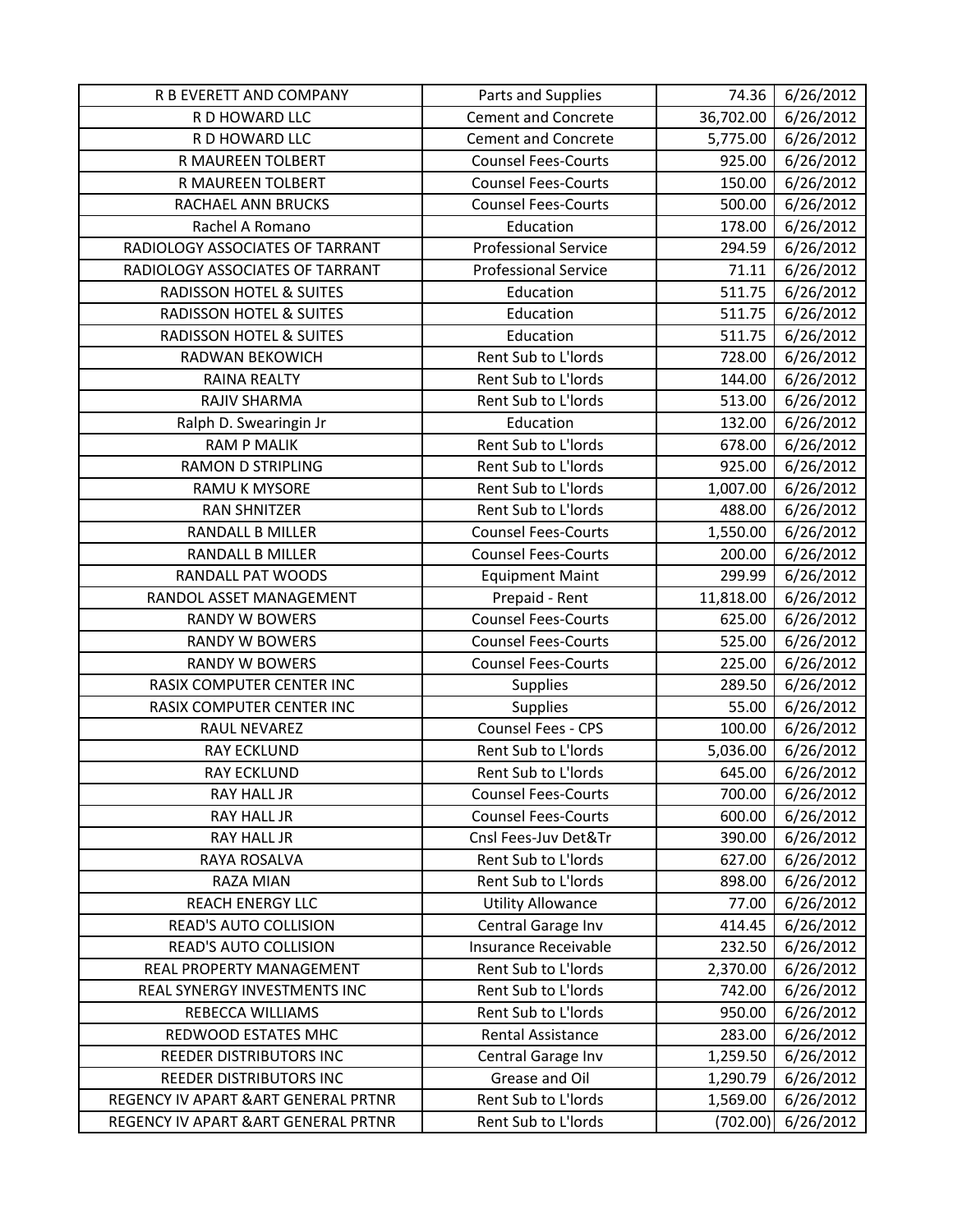| REGENCY RAINTREE LTD PARTNERSHIP   | Rent Sub to L'Iords         | 3,191.00  | 6/26/2012 |
|------------------------------------|-----------------------------|-----------|-----------|
| REGENCY RAINTREE LTD PARTNERSHIP   | Rent Sub to L'Iords         | 614.00    | 6/26/2012 |
| RELIABLE PAVING INC.               | Non-Track Const/Bldg        | 90,055.25 | 6/26/2012 |
| RELIANT ENERGY RETAIL SERVICES INC | <b>Utility Allowance</b>    | 4,141.00  | 6/26/2012 |
| RELIANT ENERGY RETAIL SERVICES INC | <b>Utility Allowance</b>    | 21.00     | 6/26/2012 |
| RELIANT ENERGY RETAIL SERVICES INC | <b>Utility Allowance</b>    | 302.00    | 6/26/2012 |
| RELIANT ENERGY RETAIL SERVICES INC | HAP Reimb Port-in           | 109.00    | 6/26/2012 |
| RELIANT ENERGY SERVICES            | <b>Utility Assistance</b>   | 2,624.65  | 6/26/2012 |
| <b>RELIANT ENERGY SERVICES</b>     | <b>Utility Assistance</b>   | 251.29    | 6/26/2012 |
| RELIANT ENERGY SERVICES            | <b>Utility Assistance</b>   | 717.41    | 6/26/2012 |
| RELIANT ENERGY SERVICES            | <b>Utility Assistance</b>   | 363.00    | 6/26/2012 |
| Reuben H Wallace                   | Dues                        | 105.00    | 6/26/2012 |
| <b>REXEL SUMMERS</b>               | <b>Building Maintenance</b> | 189.80    | 6/26/2012 |
| REYNOLDS ASPHALT                   | Asphalt-Rock/Hot Mix        | 2,141.40  | 6/26/2012 |
| RICHARD A HENDERSON PC             | Cnsl Fees-Crim Appls        | 2,530.00  | 6/26/2012 |
| RICHARD ALLEY                      | <b>Counsel Fees-Courts</b>  | 4,180.00  | 6/26/2012 |
| RICHARD E JOHNSON SR               | Rent Sub to L'Iords         | 1,320.00  | 6/26/2012 |
| RICHARD F HOLDER                   | Rent Sub to L'Iords         | 1,152.00  | 6/26/2012 |
| RICHARD GLADSTONE                  | Counsel Fees-Juv            | 200.00    | 6/26/2012 |
| RICHARD GLADSTONE                  | Cnsl Fees-Crim Appls        | 2,775.00  | 6/26/2012 |
| RICHARD HOLLIS                     | Rent Sub to L'Iords         | 667.00    | 6/26/2012 |
| RICHARD KLINE                      | <b>Counsel Fees-Courts</b>  | 275.00    | 6/26/2012 |
| RICHARD SCOTT WALKER               | <b>Counsel Fees-Courts</b>  | 275.00    | 6/26/2012 |
| RICHARD SCOTT WALKER               | <b>Counsel Fees-Courts</b>  | 200.00    | 6/26/2012 |
| RICHARD W DENNIS                   | Rent Sub to L'Iords         | 671.00    | 6/26/2012 |
| RICHLAND HILLS PARTNERS LTD        | Rent Sub to L'Iords         | 2,416.00  | 6/26/2012 |
| RICHLAND HILLS WATER DEPT          | <b>Utility Assistance</b>   | 133.00    | 6/26/2012 |
| RICHLAND PLACE APARTMENTS PARTNERS | Rent Sub to L'Iords         | 900.00    | 6/26/2012 |
| RICKIE W WALLACE                   | Rent Sub to L'Iords         | 700.00    | 6/26/2012 |
| RICKY JACKSON                      | Rent Sub to L'Iords         | 103.00    | 6/26/2012 |
| <b>RICKY VANHUSS</b>               | Rent Sub to L'Iords         | 562.00    | 6/26/2012 |
| RICOH CORPORATION                  | <b>Equipment Rentals</b>    | 376.08    | 6/26/2012 |
| RICOH CORPORATION                  | <b>Equipment Rentals</b>    | 376.08    | 6/26/2012 |
| RICOH USA INC                      | <b>Computer Maintenance</b> | 1,717.83  | 6/26/2012 |
| RIDGMAR SQUARE                     | Rent Sub to L'Iords         | 583.00    | 6/26/2012 |
| RIDGMAR SQUARE APARTMENTS          | Rent Sub to L'Iords         | 753.00    | 6/26/2012 |
| <b>RILEY L HAMPTON</b>             | <b>Professional Service</b> | 3,000.00  | 6/26/2012 |
| <b>RINKER MATERIAL</b>             | Culverts                    | 2,985.60  | 6/26/2012 |
| <b>RINKER MATERIAL</b>             | <b>Cement and Concrete</b>  | 561.00    | 6/26/2012 |
| RITA C. SIMMONS                    | Rent Sub to L'Iords         | 249.00    | 6/26/2012 |
| RITE OF PASSAGE                    | <b>Residential Servc</b>    | 4,562.25  | 6/26/2012 |
| RJD ASSOCIATES LTD                 | Rent Sub to L'Iords         | 573.00    | 6/26/2012 |
| <b>ROBBY SMITH</b>                 | Rent Sub to L'Iords         | 328.00    | 6/26/2012 |
| ROBERT A WIDMAN                    | HAP Reimb Port-in           | 589.00    | 6/26/2012 |
| <b>ROBERT B WALL</b>               | Investigative               | 500.00    | 6/26/2012 |
| <b>ROBERT C RIDDELL</b>            | <b>Counsel Fees-Courts</b>  | 515.00    | 6/26/2012 |
| <b>ROBERT GEORGE</b>               | Rent Sub to L'Iords         | 795.00    | 6/26/2012 |
| ROBERT L CROCHETT SR               | Rent Sub to L'Iords         | 211.00    | 6/26/2012 |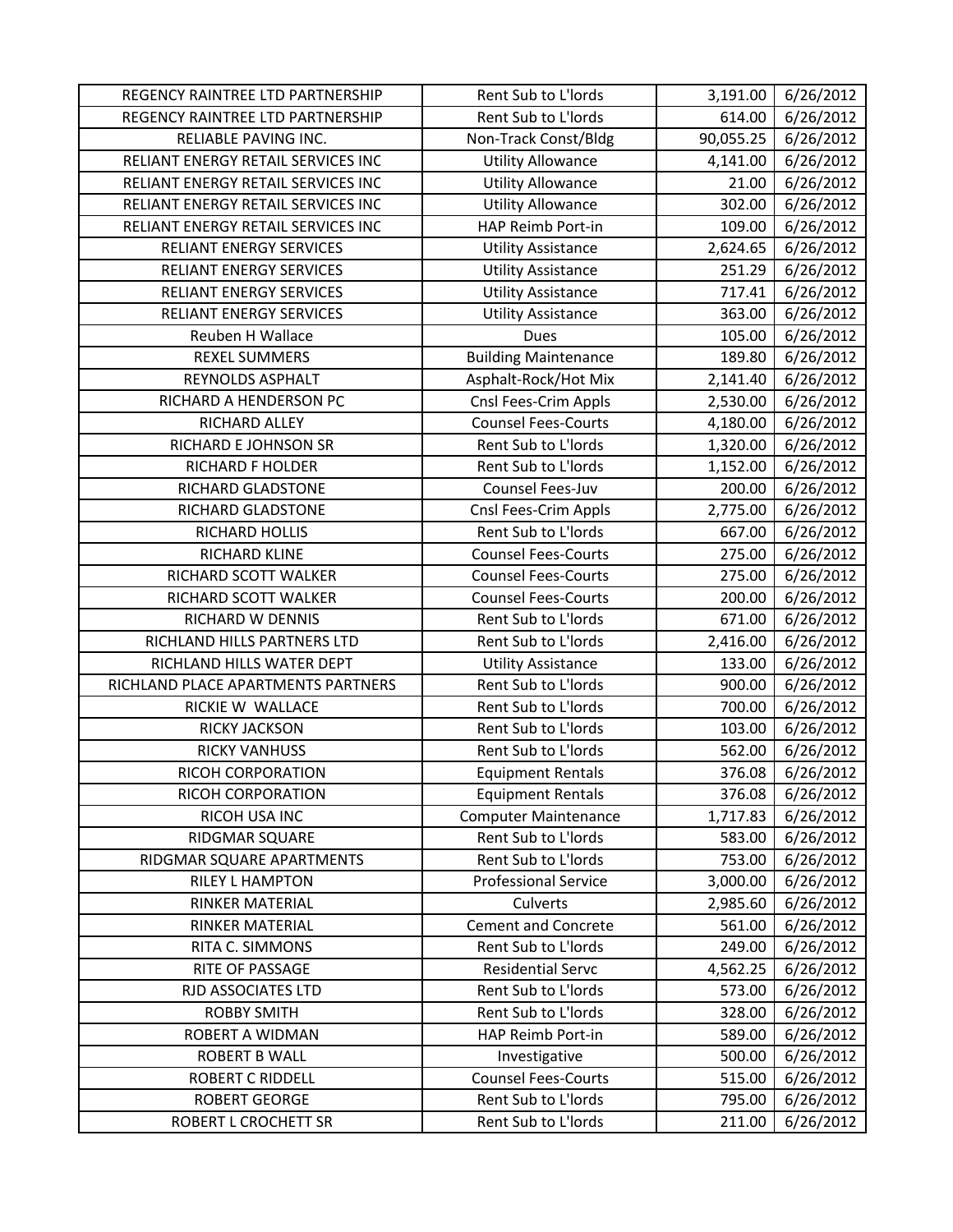| <b>ROBERT L EPPS SR</b>                | Rent Sub to L'Iords         | 990.00    | 6/26/2012 |
|----------------------------------------|-----------------------------|-----------|-----------|
| <b>ROBERT MOSES</b>                    | Rent Sub to L'Iords         | 639.00    | 6/26/2012 |
| <b>ROBERT P D'ANGELO</b>               | Rent Sub to L'Iords         | 850.00    | 6/26/2012 |
| ROBERT SEAN WEAR                       | Rent Sub to L'Iords         | 920.00    | 6/26/2012 |
| <b>ROBERT W WILLIAMS</b>               | Rent Sub to L'Iords         | 817.00    | 6/26/2012 |
| ROBERTA WALKER                         | <b>Counsel Fees-Courts</b>  | 200.00    | 6/26/2012 |
| ROBERTS REALTY ADVISORS INC            | Rent Sub to L'Iords         | 341.00    | 6/26/2012 |
| <b>ROBIN SMITH</b>                     | Subscriptions               | 36.00     | 6/26/2012 |
| <b>ROBINSON &amp; SMART PC</b>         | <b>Counsel Fees-Courts</b>  | 340.00    | 6/26/2012 |
| ROCK PROPERTIES LLC                    | Rent Sub to L'Iords         | 104.00    | 6/26/2012 |
| <b>RODNEY COLLIER</b>                  | Rent Sub to L'Iords         | 1,870.00  | 6/26/2012 |
| <b>RODNEY MCNEELY</b>                  | Rent Sub to L'Iords         | 1,380.00  | 6/26/2012 |
| <b>RODNEY PRINCE</b>                   | Rent Sub to L'Iords         | 295.00    | 6/26/2012 |
| <b>ROGER C GRAY</b>                    | Rent Sub to L'Iords         | 2,030.00  | 6/26/2012 |
| <b>ROGERS &amp; ROGERS INVESTMENTS</b> | Rent Sub to L'Iords         | 272.00    | 6/26/2012 |
| ROLLAND CADE CORNISH                   | Rent Sub to L'Iords         | 1,094.00  | 6/26/2012 |
| ROMULO L CASAQUITE                     | Rent Sub to L'Iords         | 925.00    | 6/26/2012 |
| RONALD BRUCALE                         | Rent Sub to L'Iords         | 505.00    | 6/26/2012 |
| RONALD COUCH                           | <b>Counsel Fees-Courts</b>  | 100.00    | 6/26/2012 |
| <b>RONALD DAY</b>                      | Rent Sub to L'Iords         | 594.00    | 6/26/2012 |
| RONNIE D SMITH                         | Rent Sub to L'Iords         | 260.00    | 6/26/2012 |
| RONNIE EUGENE THOMAS                   | Rent Sub to L'Iords         | 470.00    | 6/26/2012 |
| <b>RONNIE MOSLEY</b>                   | HAP Reimb Port-in           | 441.00    | 6/26/2012 |
| ROSA'S CAFE & TORTILLA FACTORY LTD     | Food                        | 219.90    | 6/26/2012 |
| ROSE ANNA SALINAS                      | <b>Counsel Fees-Courts</b>  | 3,070.00  | 6/26/2012 |
| ROSE ANNA SALINAS                      | <b>Counsel Fees-Courts</b>  | 450.00    | 6/26/2012 |
| ROSELIE BONES IJEOMA                   | Rent Sub to L'Iords         | 321.00    | 6/26/2012 |
| ROSS LAND & REAL ESTATE SERVICES IN    | Rent Sub to L'Iords         | 276.00    | 6/26/2012 |
| <b>ROXANNE ROBINSON</b>                | <b>Counsel Fees-Courts</b>  | 500.00    | 6/26/2012 |
| ROY MAAS YOUTH ALTERNATIVES INC        | <b>Residential Servc</b>    | 11,751.25 | 6/26/2012 |
| <b>ROY S SHARP</b>                     | HAP Reimb Port-in           | 655.00    | 6/26/2012 |
| ROY W FOSTER JR                        | Rent Sub to L'Iords         | 1,095.00  | 6/26/2012 |
| RUBEN JAMES EDWARDS SR                 | Rent Sub to L'Iords         | 913.00    | 6/26/2012 |
| <b>RUBI S SWEANEY</b>                  | Rent Sub to L'Iords         | 627.00    | 6/26/2012 |
| RUCHAN INVESTMENTS INC                 | Rent Sub to L'Iords         | 654.00    | 6/26/2012 |
| RUDY VELOZ                             | Rent Sub to L'Iords         | 913.00    | 6/26/2012 |
| <b>RUFUS L JEWELL</b>                  | HAP Reimb Port-in           | 154.00    | 6/26/2012 |
| RUIZ PROPERTY CONNECTION LLC           | Rent Sub to L'Iords         | 12,326.00 | 6/26/2012 |
| RUIZ PROPERTY CONNECTION LLC           | Rent Sub to L'Iords         | 1,190.00  | 6/26/2012 |
| RUIZ PROPERTY CONNECTION LLC           | Rent Sub to L'Iords         | 800.00    | 6/26/2012 |
| RUSSELL J GRIECO                       | Rent Sub to L'Iords         | 697.00    | 6/26/2012 |
| RYAN W HARDY                           | <b>Counsel Fees-Courts</b>  | 200.00    | 6/26/2012 |
| <b>S &amp; S FAITH FUND LLC</b>        | Rent Sub to L'Iords         | 730.00    | 6/26/2012 |
| SAFARILAND LLC                         | <b>Supplies</b>             | 228.69    | 6/26/2012 |
| SAFARILAND LLC                         | Supplies                    | 228.69    | 6/26/2012 |
| SAFEHAVEN OF TARRANT COUNTY            | <b>Subrecipient Service</b> | 8,065.00  | 6/26/2012 |
| SAFEHAVEN OF TARRANT COUNTY            | <b>Subrecipient Service</b> | 7,291.00  | 6/26/2012 |
| SAF-T-GLOVE INC                        | Field Equip&Supplies        | 22.96     | 6/26/2012 |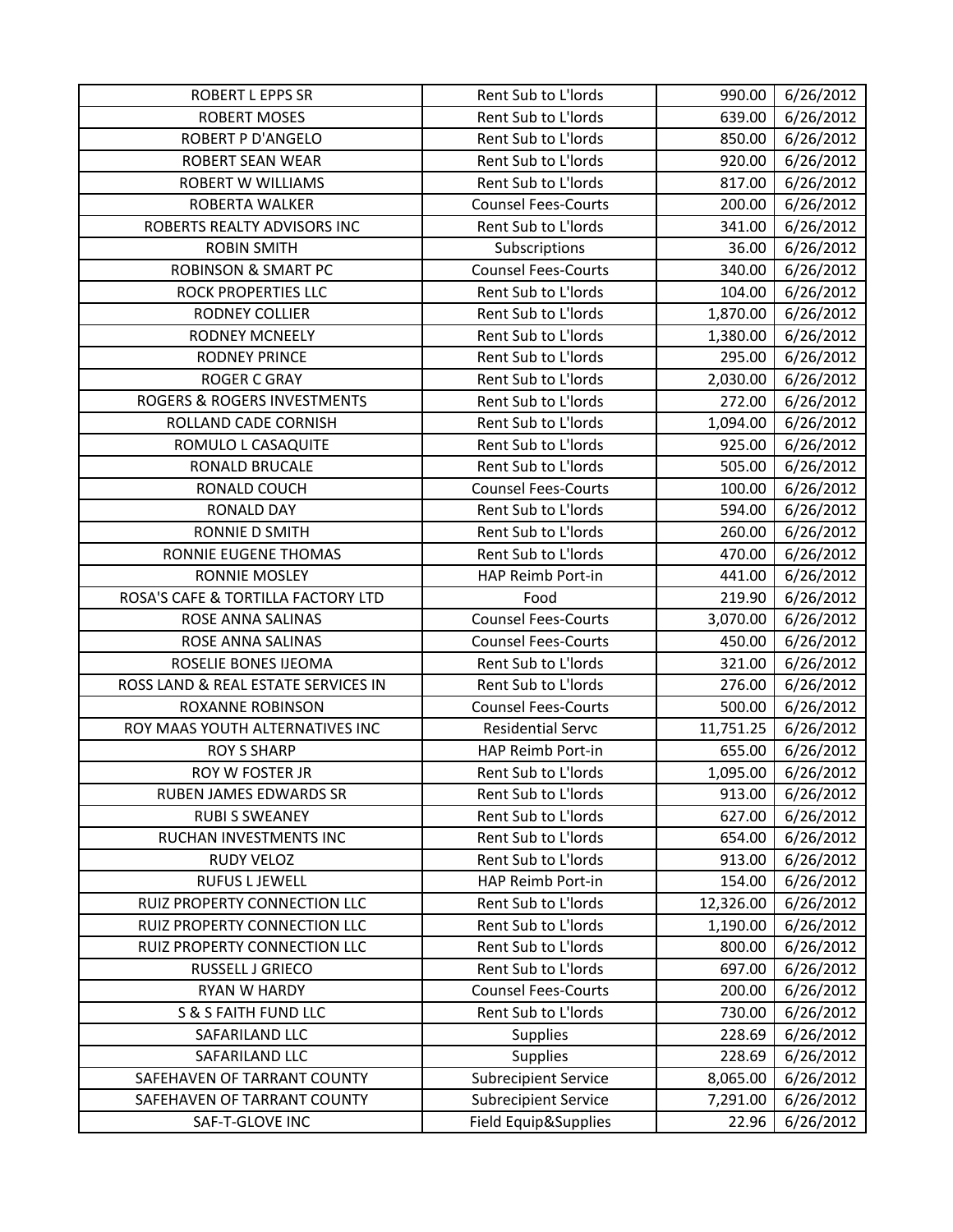| SAGINAW CROSSING LLC               | Rent Sub to L'Iords         | 1,785.00  | 6/26/2012 |
|------------------------------------|-----------------------------|-----------|-----------|
| SAGINAW CROSSING LLC               | Rent Sub to L'Iords         | 477.00    | 6/26/2012 |
| SAGINAW CROSSING LLC               | Rent Sub to L'Iords         | 2,708.00  | 6/26/2012 |
| SAGINAW CROSSING LLC               | Rent Sub to L'Iords         | 764.00    | 6/26/2012 |
| SAINT LEGAL PLLC                   | Counsel Fees-Juv            | 200.00    | 6/26/2012 |
| SAINT LEGAL PLLC                   | Counsel Fees - CPS          | 100.00    | 6/26/2012 |
| <b>SALVATION ARMY</b>              | <b>Subrecipient Service</b> | 1,090.78  | 6/26/2012 |
| <b>SALVATION ARMY</b>              | <b>Subrecipient Service</b> | 975.00    | 6/26/2012 |
| <b>SALVATION ARMY</b>              | <b>Subrecipient Service</b> | 5,486.35  | 6/26/2012 |
| <b>SALVATORE LAMENTI</b>           | Rent Sub to L'Iords         | 661.00    | 6/26/2012 |
| <b>SAM BONIFIELD</b>               | <b>Counsel Fees-Courts</b>  | 450.00    | 6/26/2012 |
| <b>SAM BONIFIELD</b>               | <b>Counsel Fees-Courts</b>  | 500.00    | 6/26/2012 |
| <b>SAM BONIFIELD</b>               | <b>Counsel Fees-Courts</b>  | 400.00    | 6/26/2012 |
| <b>SAM BONIFIELD</b>               | <b>Counsel Fees-Courts</b>  | 450.00    | 6/26/2012 |
| <b>SAM BONIFIELD</b>               | <b>Counsel Fees-Courts</b>  | 100.00    | 6/26/2012 |
| <b>SAM BONIFIELD</b>               | <b>Counsel Fees-Courts</b>  | 600.00    | 6/26/2012 |
| <b>SAM BONIFIELD</b>               | <b>Counsel Fees-Courts</b>  | 125.00    | 6/26/2012 |
| SAMANTHA K HILL                    | <b>Counsel Fees-Courts</b>  | 600.00    | 6/26/2012 |
| SAMANTHA K HILL                    | <b>Counsel Fees-Courts</b>  | 137.50    | 6/26/2012 |
| SAMANTHA K HILL                    | <b>Counsel Fees-Courts</b>  | 800.00    | 6/26/2012 |
| SAMUEL E EMUZE                     | Rent Sub to L'Iords         | 489.00    | 6/26/2012 |
| <b>SAMUEL R TERRY</b>              | <b>Counsel Fees-Courts</b>  | 212.50    | 6/26/2012 |
| SAMUELS AVENUE LP                  | Rent Sub to L'Iords         | 5,081.00  | 6/26/2012 |
| SANDOVAL & ASSOCIATES              | Interpreter Fees            | 260.00    | 6/26/2012 |
| <b>SANDRA G ILLELLI</b>            | Rent Sub to L'Iords         | 575.00    | 6/26/2012 |
| SANDRA PETRUSAITIS                 | Rent Sub to L'Iords         | 527.00    | 6/26/2012 |
| SANTIAGO SALINAS                   | <b>Counsel Fees-Courts</b>  | 100.00    | 6/26/2012 |
| SANTIAGO SALINAS                   | <b>Counsel Fees-Courts</b>  | 400.00    | 6/26/2012 |
| <b>SANTIAGO SALINAS</b>            | <b>Counsel Fees-Courts</b>  | 875.00    | 6/26/2012 |
| <b>SANTIAGO SALINAS</b>            | <b>Counsel Fees-Courts</b>  | 100.00    | 6/26/2012 |
| SARABETH MARIE GRAHAM              | <b>Professional Service</b> | 1,659.12  | 6/26/2012 |
| <b>SARAH CICCIA</b>                | <b>Court Visitor</b>        | 131.53    | 6/26/2012 |
| Sarah N Peerwani Farr              | Education                   | 178.00    | 6/26/2012 |
| SARATOGA MANAGEMENT GROUP LLC      | Rent Sub to L'Iords         | 5,440.00  | 6/26/2012 |
| SARATOGA MANAGEMENT GROUP LLC      | Rent Sub to L'Iords         | 1,140.00  | 6/26/2012 |
| SAVANT S CHAUHAN                   | Rent Sub to L'Iords         | 585.00    | 6/26/2012 |
| <b>SCOTT BROWN PROPERTIES INC</b>  | Rent Sub to L'Iords         | 1,079.00  | 6/26/2012 |
| <b>SCOTT C FACIANE</b>             | <b>Counsel Fees-Probate</b> | 2,200.00  | 6/26/2012 |
| SENTINEL OFFENDER SERVICES LLC     | Electronic Monitor'g        | 3,394.16  | 6/26/2012 |
| SEQUEL YOUTH AND FAMILY SERVICES   | <b>Residential Servc</b>    | 15,056.70 | 6/26/2012 |
| SHAMROCK CAMERON CREEK LLC         | Rent Sub to L'Iords         | 2,282.00  | 6/26/2012 |
| SHANNON, GRACEY, RATLIFF, & MILLER | Trust - Constable 7         | 10.00     | 6/26/2012 |
| <b>SHARON PATTERSON</b>            | Rent Sub to L'Iords         | 651.00    | 6/26/2012 |
| <b>SHAWN HIGHTOWER</b>             | <b>Restitution Payable</b>  | 3,603.54  | 6/26/2012 |
| <b>SHAWN M WORTHEY</b>             | Rent Sub to L'Iords         | 778.00    | 6/26/2012 |
| <b>SHAWN PASCHALL</b>              | <b>Counsel Fees-Courts</b>  | 220.00    | 6/26/2012 |
| <b>SHAWN PASCHALL</b>              | <b>Counsel Fees-Courts</b>  | 300.00    | 6/26/2012 |
| SHELL FLEET MANAGEMENT             | Fuel                        | 709.93    | 6/26/2012 |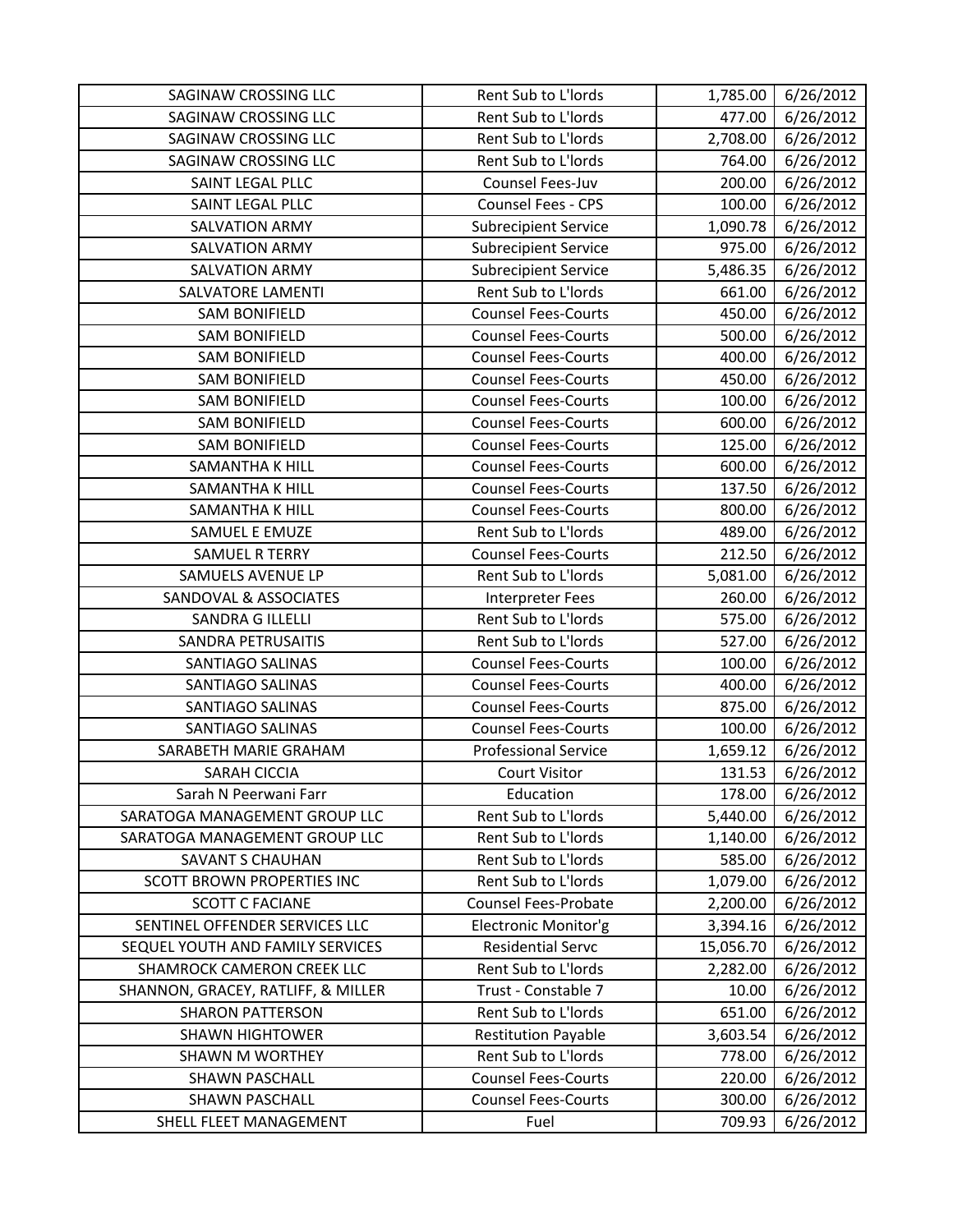| SHELL FLEET MANAGEMENT             | Education                   | 80.99      | 6/26/2012 |
|------------------------------------|-----------------------------|------------|-----------|
| SHELL FLEET MANAGEMENT             | Education                   | 44.08      | 6/26/2012 |
| SHELL FLEET MANAGEMENT             | Travel                      | 113.30     | 6/26/2012 |
| SHELL FLEET MANAGEMENT             | Travel                      | 63.61      | 6/26/2012 |
| SHENANDOAH TOWNHOMES LTD           | Rent Sub to L'Iords         | 6,302.00   | 6/26/2012 |
| SHENANDOAH VILLAGE APTS LP         | Rent Sub to L'Iords         | 945.00     | 6/26/2012 |
| SHENANDOAH VILLAGE APTS LP         | HAP Reimb Port-in           | 363.00     | 6/26/2012 |
| <b>SHERRY O'DOM</b>                | Rent Sub to L'Iords         | 373.00     | 6/26/2012 |
| <b>SHERWIN WILLIAMS PAINT</b>      | <b>Building Maintenance</b> | 500.79     | 6/26/2012 |
| SHERWIN WILLIAMS PAINT             | <b>Building Maintenance</b> | 2,328.55   | 6/26/2012 |
| <b>SHERYL BUCHANAN</b>             | Rent Sub to L'Iords         | 404.00     | 6/26/2012 |
| SHERYL WRIGHT                      | Rent Sub to L'Iords         | 750.00     | 6/26/2012 |
| <b>SHEVIA LTD</b>                  | Rent Sub to L'Iords         | 5,854.00   | 6/26/2012 |
| SHEVIA LTD                         | Rent Sub to L'Iords         | 3,224.00   | 6/26/2012 |
| SHI GOVERNMENT SOLUTIONS           | <b>Supplies</b>             | 902.00     | 6/26/2012 |
| SHI GOVERNMENT SOLUTIONS           | Supplies                    | 96.00      | 6/26/2012 |
| SHI GOVERNMENT SOLUTIONS           | Field Equip&Supplies        | 84.00      | 6/26/2012 |
| SHI GOVERNMENT SOLUTIONS           | Lab Supplies                | 151.00     | 6/26/2012 |
| SHI GOVERNMENT SOLUTIONS           | <b>Supplies</b>             | 50.00      | 6/26/2012 |
| SHI GOVERNMENT SOLUTIONS           | <b>Computer Supplies</b>    | 199.00     | 6/26/2012 |
| SHI GOVERNMENT SOLUTIONS           | Supplies                    | 18.00      | 6/26/2012 |
| Siddharth P Mody                   | Education                   | 178.00     | 6/26/2012 |
| SIERRA STRIPES OF TEXAS            | Non-Track Equipment         | 360.00     | 6/26/2012 |
| SIGNATURE LEASING & MANAGEMENT INC | Rent Sub to L'Iords         | 679.00     | 6/26/2012 |
| SILAS OTTONIEL ROSALES             | Rent Sub to L'Iords         | 320.00     | 6/26/2012 |
| SILBERRAD PROPERTIES LTD           | <b>Rental Assistance</b>    | 788.00     | 6/26/2012 |
| SILVER CREEK PH II                 | Rent Sub to L'Iords         | 691.00     | 6/26/2012 |
| <b>SKY GROUP LLC</b>               | Rent Sub to L'Iords         | 778.00     | 6/26/2012 |
| <b>SKY GROUP LLC</b>               | Rent Sub to L'Iords         | 512.00     | 6/26/2012 |
| <b>SKYVUE MEMORIAL GARDENS</b>     | <b>County Burials</b>       | 190.00     | 6/26/2012 |
| <b>SMITH TEMPORARIES INC</b>       | Contract Labor              | 928.33     | 6/26/2012 |
| <b>SMITH TEMPORARIES INC</b>       | Contract Labor              | 161,360.98 | 6/26/2012 |
| <b>SMITH TEMPORARIES INC</b>       | Contract Labor              | 282.72     | 6/26/2012 |
| <b>SMITH TEMPORARIES INC</b>       | <b>Elections- Contract</b>  | 3,147.93   | 6/26/2012 |
| <b>SMITH TEMPORARIES INC</b>       | Contract Labor              | 121.16     | 6/26/2012 |
| SMITH TEMPORARIES INC              | Contract Labor              | 41,522.16  | 6/26/2012 |
| SMITH TEMPORARIES INC              | <b>Elections- Contract</b>  | 109,605.18 | 6/26/2012 |
| SMITHFIELD MIDDLE SCHOOL           | <b>Restitution Payable</b>  | 750.00     | 6/26/2012 |
| SOE SOFTWARE CORPORATION           | <b>Professional Service</b> | 7,500.00   | 6/26/2012 |
| <b>SOIL EXPRESS</b>                | <b>Erosion Control</b>      | 13,587.20  | 6/26/2012 |
| <b>SOLAR SCAPE</b>                 | Parts and Supplies          | 85.00      | 6/26/2012 |
| <b>SOLOMON BRACKENS</b>            | Rent Sub to L'Iords         | 779.00     | 6/26/2012 |
| <b>SON V NGUYEN</b>                | HAP Reimb Port-in           | 819.00     | 6/26/2012 |
| SOUTH HULEN LP                     | Rent Sub to L'Iords         | 12,200.00  | 6/26/2012 |
| <b>SOUTH HULEN LP</b>              | Rent Sub to L'Iords         | 1,003.00   | 6/26/2012 |
| SOUTH HULEN LP                     | Rent Sub to L'Iords         | 725.00     | 6/26/2012 |
| SOUTH HULEN LP                     | HAP Reimb Port-in           | 1,110.00   | 6/26/2012 |
| SOUTHERN COMPUTER WAREHOUSE        | <b>Computer Maintenance</b> | 28.89      | 6/26/2012 |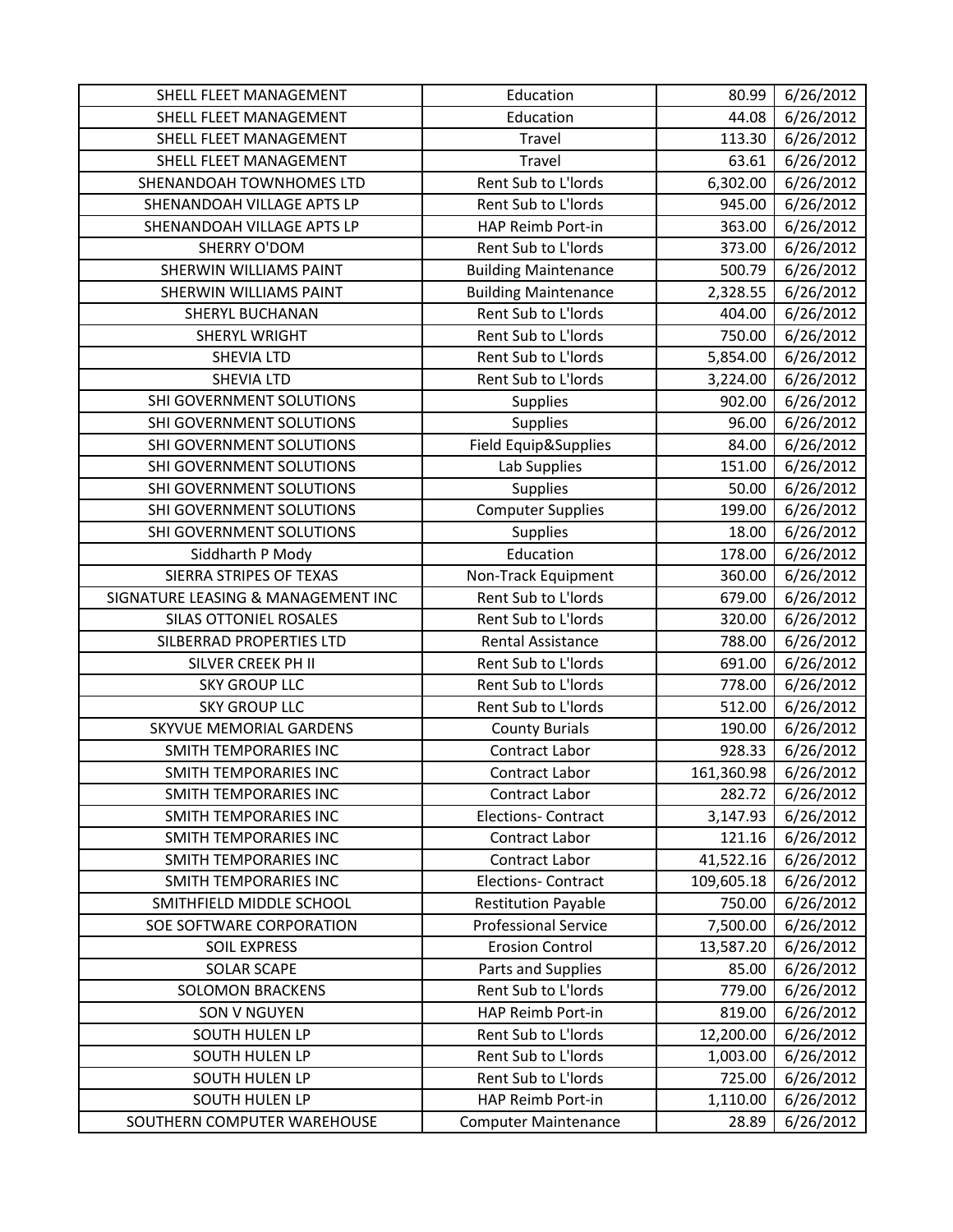| SOUTHERN EMERGENCY RESPONSE         | Dues                     | 300.00                   | 6/26/2012 |
|-------------------------------------|--------------------------|--------------------------|-----------|
| <b>SOUTHFORK MMLP</b>               | Rent Sub to L'Iords      | 690.00                   | 6/26/2012 |
| SOUTHWASTE DISPOSAL LLC             | Kitchen Maintenance      | 400.00                   | 6/26/2012 |
| SPANISH GARDENS HOA                 | Rent Sub to L'Iords      | 483.00                   | 6/26/2012 |
| <b>SPARK ENERGY LP</b>              | <b>Utility Allowance</b> | 131.00                   | 6/26/2012 |
| SPECIALIZED PROPERTY MANAGEMENT INC | Rent Sub to L'Iords      | 454.00                   | 6/26/2012 |
| SPRING OAK APARTMENTS               | Rent Sub to L'Iords      | 128.00                   | 6/26/2012 |
| <b>SPRING VALLEY LTD</b>            | Rent Sub to L'Iords      | 717.00                   | 6/26/2012 |
| SPRINT NEXTEL                       | Radio Serv-Contract      | 180.61                   | 6/26/2012 |
| ST BERNARD PARISH GOVERNMENT        | Port HAP Port-out        | 444.00                   | 6/26/2012 |
| ST BERNARD PARISH GOVERNMENT        | Port Admin Fee Expen     | 42.87                    | 6/26/2012 |
| ST FRANCIS VILLAGE, INC             | Rent Sub to L'Iords      | 650.00                   | 6/26/2012 |
| ST FRANCIS VILLAGE, INC             | Rent Sub to L'Iords      | 321.00                   | 6/26/2012 |
| ST FRANCIS VILLAGE, INC             | Rent Sub to L'Iords      | 629.00                   | 6/26/2012 |
| STABILE/WINN INC                    | Non-Track Const/Bldg     | 30,354.72                | 6/26/2012 |
| STABILE/WINN INC                    | Non-Track Const/Bldg     | 32,023.01                | 6/26/2012 |
| <b>STACY ALFORD</b>                 | Counsel Fees-Juv         | 300.00                   | 6/26/2012 |
| <b>STAPLES ADVANTAGE</b>            | Supplies                 | 97.28                    | 6/26/2012 |
| <b>STAPLES ADVANTAGE</b>            | Supplies                 | 7.38                     | 6/26/2012 |
| STAPLES ADVANTAGE                   | Supplies                 | 46.17                    | 6/26/2012 |
| <b>STAPLES ADVANTAGE</b>            | <b>Training Supplies</b> | 63.51                    | 6/26/2012 |
| <b>STAPLES ADVANTAGE</b>            | Supplies                 | 170.09                   | 6/26/2012 |
| <b>STAPLES ADVANTAGE</b>            | Supplies                 | 3.64                     | 6/26/2012 |
| <b>STAPLES ADVANTAGE</b>            | Supplies                 | 3.64                     | 6/26/2012 |
| <b>STAPLES ADVANTAGE</b>            | Supplies                 | 6.91                     | 6/26/2012 |
| STAPLES ADVANTAGE                   | Supplies                 | $\overline{\phantom{a}}$ | 6/26/2012 |
| <b>STAPLES ADVANTAGE</b>            | Supplies                 | 109.34                   | 6/26/2012 |
| <b>STAPLES ADVANTAGE</b>            | Supplies                 | 195.70                   | 6/26/2012 |
| STAPLES ADVANTAGE                   | Supplies                 | 631.52                   | 6/26/2012 |
| <b>STAPLES ADVANTAGE</b>            | Supplies                 | 103.52                   | 6/26/2012 |
| <b>STAPLES ADVANTAGE</b>            | Supplies                 | 458.79                   | 6/26/2012 |
| <b>STAPLES ADVANTAGE</b>            | Supplies                 | 124.59                   | 6/26/2012 |
| STAPLES ADVANTAGE                   | Supplies                 | 28.06                    | 6/26/2012 |
| <b>STAPLES ADVANTAGE</b>            | <b>Supplies</b>          | 1,258.52                 | 6/26/2012 |
| <b>STAPLES ADVANTAGE</b>            | <b>Supplies</b>          | 14.37                    | 6/26/2012 |
| <b>STAPLES ADVANTAGE</b>            | Supplies                 | 75.09                    | 6/26/2012 |
| <b>STAPLES ADVANTAGE</b>            | Supplies                 | 47.74                    | 6/26/2012 |
| STAPLES ADVANTAGE                   | Supplies                 | 22.56                    | 6/26/2012 |
| <b>STAPLES ADVANTAGE</b>            | Supplies                 |                          | 6/26/2012 |
| <b>STAPLES ADVANTAGE</b>            | <b>Supplies</b>          | 83.15                    | 6/26/2012 |
| STAPLES ADVANTAGE                   | Supplies                 | 68.27                    | 6/26/2012 |
| STAPLES ADVANTAGE                   | Supplies                 | 253.56                   | 6/26/2012 |
| <b>STAPLES ADVANTAGE</b>            | Supplies                 | 20.91                    | 6/26/2012 |
| <b>STAPLES ADVANTAGE</b>            | Supplies                 | (31.61)                  | 6/26/2012 |
| STAPLES ADVANTAGE                   | Supplies                 | 74.42                    | 6/26/2012 |
| <b>STAPLES ADVANTAGE</b>            | <b>Supplies</b>          | 46.70                    | 6/26/2012 |
| <b>STAPLES ADVANTAGE</b>            | <b>Supplies</b>          | 167.74                   | 6/26/2012 |
| STAPLES ADVANTAGE                   | Supplies                 | 336.75                   | 6/26/2012 |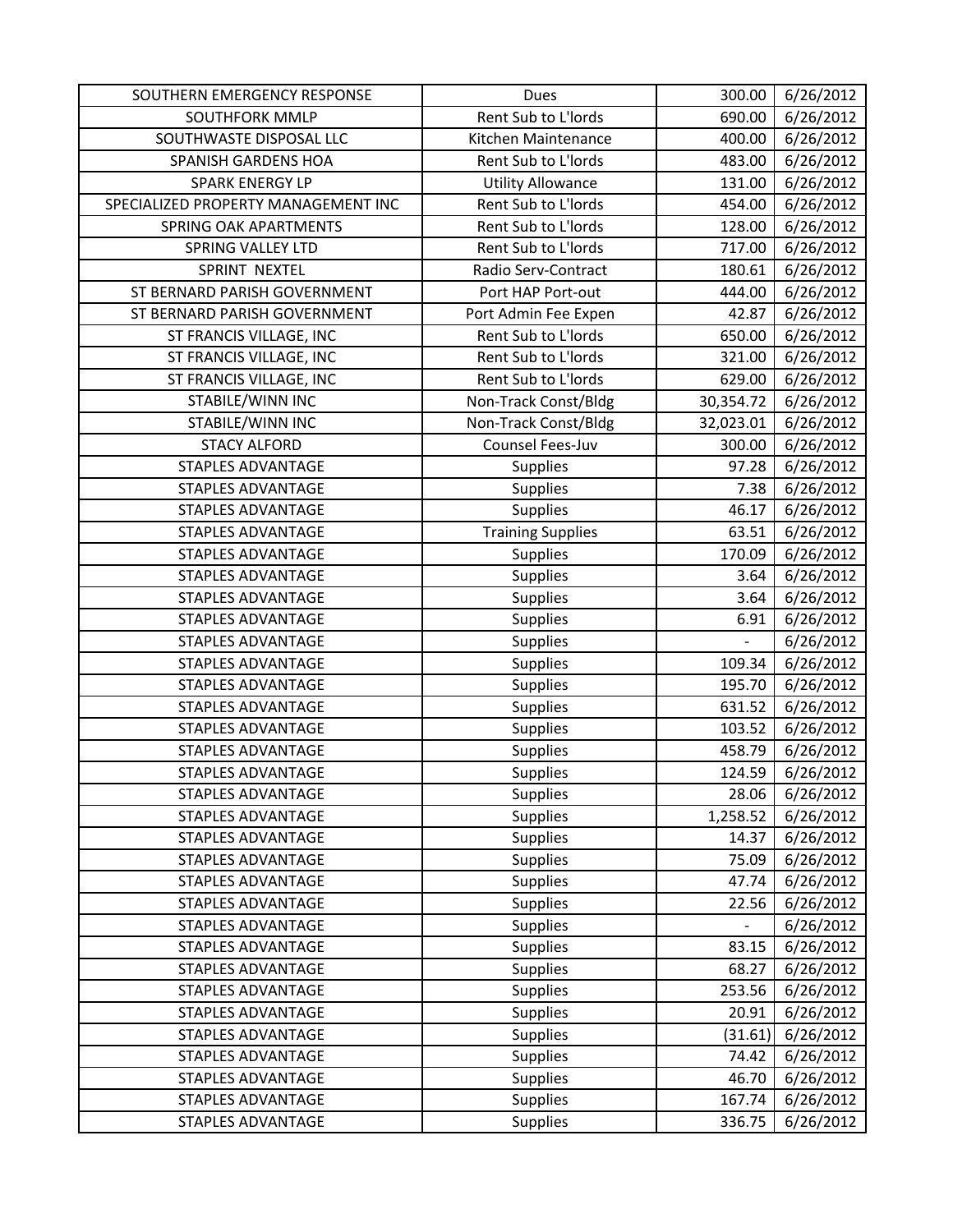| <b>STAPLES ADVANTAGE</b>       | <b>Supplies</b>             | 57.60                    | 6/26/2012 |
|--------------------------------|-----------------------------|--------------------------|-----------|
| <b>STAPLES ADVANTAGE</b>       | <b>Supplies</b>             |                          | 6/26/2012 |
| <b>STAPLES ADVANTAGE</b>       | <b>Supplies</b>             |                          | 6/26/2012 |
| STAPLES ADVANTAGE              | Supplies                    | 106.86                   | 6/26/2012 |
| <b>STAPLES ADVANTAGE</b>       | Supplies                    | 165.26                   | 6/26/2012 |
| <b>STAPLES ADVANTAGE</b>       | <b>Supplies</b>             |                          | 6/26/2012 |
| STAPLES ADVANTAGE              | Supplies                    | 130.11                   | 6/26/2012 |
| <b>STAPLES ADVANTAGE</b>       | Supplies                    | 42.38                    | 6/26/2012 |
| <b>STAPLES ADVANTAGE</b>       | Supplies                    | 49.58                    | 6/26/2012 |
| <b>STAPLES ADVANTAGE</b>       | Supplies                    | 641.16                   | 6/26/2012 |
| <b>STAPLES ADVANTAGE</b>       | Supplies                    | 18.56                    | 6/26/2012 |
| <b>STAPLES ADVANTAGE</b>       | Supplies                    | 54.15                    | 6/26/2012 |
| STAPLES ADVANTAGE              | <b>Supplies</b>             | 106.82                   | 6/26/2012 |
| <b>STAPLES ADVANTAGE</b>       | Supplies                    | 36.12                    | 6/26/2012 |
| <b>STAPLES ADVANTAGE</b>       | Supplies                    | 39.25                    | 6/26/2012 |
| <b>STAPLES ADVANTAGE</b>       | Supplies                    | 26.08                    | 6/26/2012 |
| <b>STAPLES ADVANTAGE</b>       | Supplies                    | 54.79                    | 6/26/2012 |
| <b>STAPLES ADVANTAGE</b>       | Supplies                    | 24.04                    | 6/26/2012 |
| <b>STAPLES ADVANTAGE</b>       | <b>Supplies</b>             | 42.98                    | 6/26/2012 |
| <b>STAPLES ADVANTAGE</b>       | Supplies                    | $\overline{\phantom{a}}$ | 6/26/2012 |
| <b>STAPLES ADVANTAGE</b>       | <b>Supplies</b>             | 112.43                   | 6/26/2012 |
| <b>STAPLES ADVANTAGE</b>       | Supplies                    | 11.76                    | 6/26/2012 |
| <b>STAPLES ADVANTAGE</b>       | Supplies                    | 303.26                   | 6/26/2012 |
| <b>STAPLES ADVANTAGE</b>       | <b>Supplies</b>             | 208.99                   | 6/26/2012 |
| <b>STAPLES ADVANTAGE</b>       | <b>Supplies</b>             | 54.94                    | 6/26/2012 |
| <b>STAPLES ADVANTAGE</b>       | Supplies                    | 59.24                    | 6/26/2012 |
| <b>STAPLES ADVANTAGE</b>       | Supplies                    | 2.01                     | 6/26/2012 |
| <b>STAPLES ADVANTAGE</b>       | Supplies                    | 27.76                    | 6/26/2012 |
| <b>STAPLES ADVANTAGE</b>       | Supplies                    | 121.69                   | 6/26/2012 |
| <b>STAPLES ADVANTAGE</b>       | <b>Supplies</b>             | 277.23                   | 6/26/2012 |
| STAPLES ADVANTAGE              | <b>Supplies</b>             | 16.25                    | 6/26/2012 |
| <b>STAPLES ADVANTAGE</b>       | <b>Supplies</b>             | 437.82                   | 6/26/2012 |
| STAPLES ADVANTAGE              | <b>Supplies</b>             | 498.52                   | 6/26/2012 |
| STAPLES ADVANTAGE              | Supplies                    | 58.12                    | 6/26/2012 |
| STAPLES ADVANTAGE              | <b>Supplies</b>             | 159.05                   | 6/26/2012 |
| STAPLES ADVANTAGE              | <b>Voting Supplies</b>      | 3,030.00                 | 6/26/2012 |
| <b>STAPLES ADVANTAGE</b>       | <b>Building Maintenance</b> | 143.98                   | 6/26/2012 |
| <b>STAPLES ADVANTAGE</b>       | Non-Track Equipment         | 608.32                   | 6/26/2012 |
| <b>STAPLES ADVANTAGE</b>       | Supplies                    | 83.49                    | 6/26/2012 |
| <b>STAPLES ADVANTAGE</b>       | Supplies                    | 8.45                     | 6/26/2012 |
| STAPLES ADVANTAGE              | <b>Supplies</b>             | 22.04                    | 6/26/2012 |
| STAPLES ADVANTAGE              | Shrff Commissary Inv        | 177.12                   | 6/26/2012 |
| <b>STAPLES ADVANTAGE</b>       | <b>Supplies</b>             | 72.27                    | 6/26/2012 |
| <b>STAPLES ADVANTAGE</b>       | Supplies                    | 62.39                    | 6/26/2012 |
| <b>STAR ELECTRICITY LLC</b>    | <b>Utility Allowance</b>    | 74.00                    | 6/26/2012 |
| <b>STARBUCK &amp; WISE INC</b> | Rent Sub to L'Iords         | 2,342.00                 | 6/26/2012 |
| <b>STARBUCK &amp; WISE INC</b> | HAP Reimb Port-in           | 900.00                   | 6/26/2012 |
| STATE BAR OF TEXAS             | Law Books                   | 5,235.00                 | 6/26/2012 |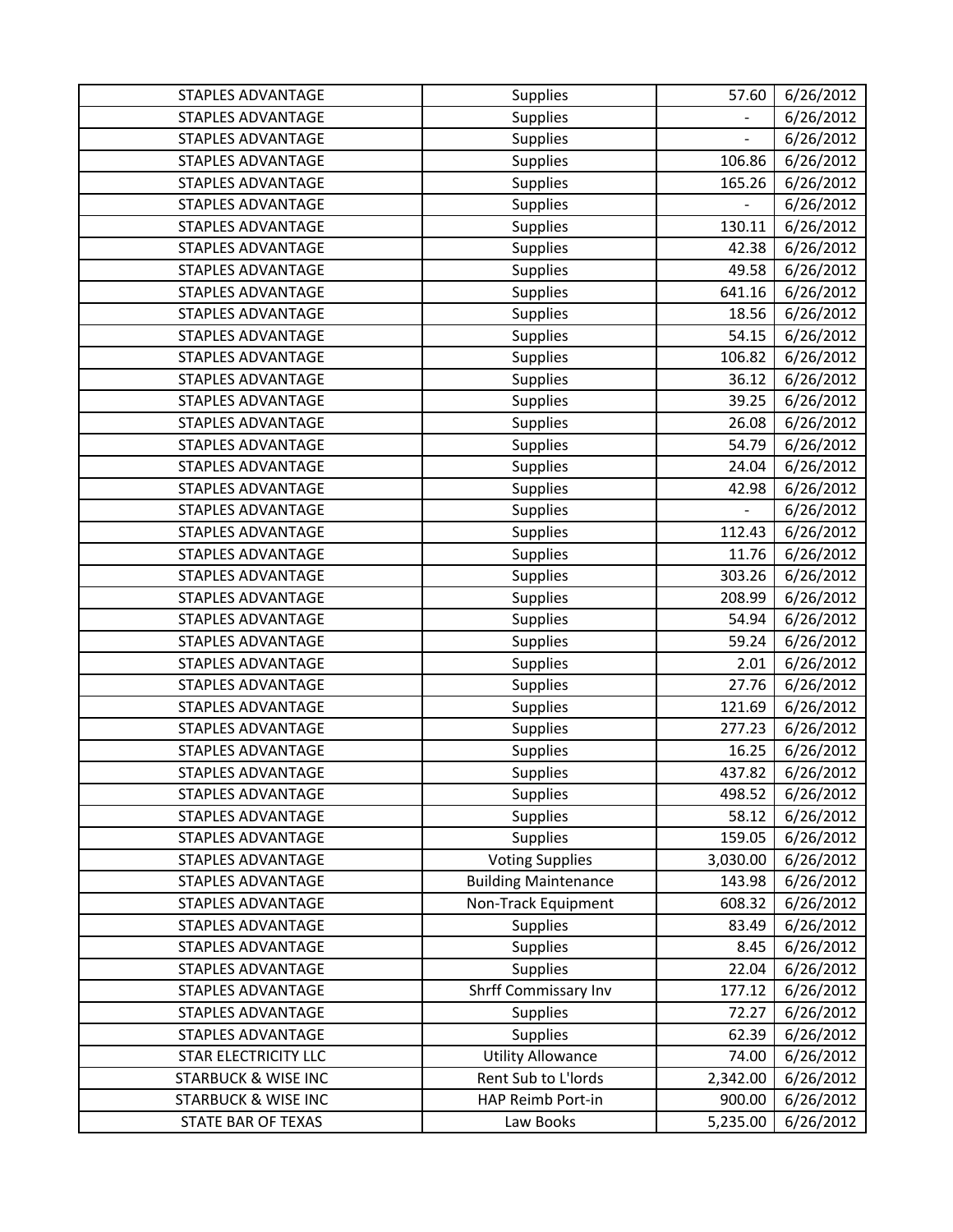| <b>STATE BAR OF TEXAS</b>            | Law Books                   | 372.00    | 6/26/2012 |
|--------------------------------------|-----------------------------|-----------|-----------|
| STATLAB MEDICAL PRODUCTS             | Lab Supplies                | 2,516.50  | 6/26/2012 |
| STATLAB MEDICAL PRODUCTS             | Lab Supplies                | 511.56    | 6/26/2012 |
| <b>STATON &amp; TAYLOR PC</b>        | <b>Counsel Fees-Courts</b>  | 950.00    | 6/26/2012 |
| <b>STATON &amp; TAYLOR PC</b>        | <b>Counsel Fees-Courts</b>  | 750.00    | 6/26/2012 |
| <b>STATON &amp; TAYLOR PC</b>        | Counsel Fees-Juv            | 300.00    | 6/26/2012 |
| STELLA NWANKWO                       | Rent Sub to L'Iords         | 850.00    | 6/26/2012 |
| STEPHAN R BLACK                      | Rent Sub to L'Iords         | 516.00    | 6/26/2012 |
| STEPHANIE GONZALEZ                   | <b>Counsel Fees-Courts</b>  | 700.00    | 6/26/2012 |
| <b>STEPHANIE GONZALEZ</b>            | <b>Counsel Fees-Courts</b>  | 875.00    | 6/26/2012 |
| <b>STEPHANIE PATTEN</b>              | Counsel Fees-Juv            | 200.00    | 6/26/2012 |
| STEPHEN D HANDY PLLC                 | <b>Counsel Fees-Courts</b>  | 287.50    | 6/26/2012 |
| STEPHEN M BURLINGAME                 | Rent Sub to L'Iords         | 181.00    | 6/26/2012 |
| <b>STEPHEN N WOOD</b>                | Rent Sub to L'Iords         | 776.00    | 6/26/2012 |
| Stephen R Turner                     | Travel                      | 579.17    | 6/26/2012 |
| Steve A Chaney                       | Education                   | 429.00    | 6/26/2012 |
| <b>STEVE GORDON &amp; ASSOCIATES</b> | <b>Counsel Fees-Courts</b>  | 300.00    | 6/26/2012 |
| <b>STEVE GORDON &amp; ASSOCIATES</b> | <b>Counsel Fees-Courts</b>  | 110.00    | 6/26/2012 |
| <b>STEVE HAMPTON</b>                 | Rent Sub to L'Iords         | 421.00    | 6/26/2012 |
| <b>STEVE JOSEPH</b>                  | Rent Sub to L'Iords         | 625.00    | 6/26/2012 |
| <b>STEVE JOSEPH</b>                  | HAP Reimb Port-in           | (173.00)  | 6/26/2012 |
| STEVEN ROBERT FROMM                  | Rent Sub to L'Iords         | 809.00    | 6/26/2012 |
| STILETTO SPY&COMPANY INVESTIGATIONS  | Investigative               | 174.00    | 6/26/2012 |
| <b>STRATUS TECHNOLOGIES INC</b>      | Capital Outlay-Compu        | 10,394.23 | 6/26/2012 |
| <b>STRATUS TECHNOLOGIES INC</b>      | Non-Track Equipment         | 4,822.21  | 6/26/2012 |
| STRATUS TECHNOLOGIES IRELAND LTD     | Non-Track Equipment         | 4,910.16  | 6/26/2012 |
| <b>STREAM ENERGY</b>                 | <b>Utility Assistance</b>   | 1,855.23  | 6/26/2012 |
| <b>STREAM ENERGY</b>                 | <b>Utility Allowance</b>    | 3,503.00  | 6/26/2012 |
| <b>STREAM ENERGY</b>                 | <b>Utility Allowance</b>    | 236.00    | 6/26/2012 |
| <b>STREAM ENERGY</b>                 | HAP Reimb Port-in           | 208.00    | 6/26/2012 |
| <b>STREET CAPITAL RENTALS I</b>      | Rent Sub to L'Iords         | 618.00    | 6/26/2012 |
| STREET CAPITAL RENTALS II LLC        | Rent Sub to L'Iords         | 5,220.00  | 6/26/2012 |
| SUBSTANCE ABUSE GUIDANCE             | O/P Group Counseling        | 2,953.00  | 6/26/2012 |
| <b>SUE S BROWNING</b>                | <b>Counsel Fees-Courts</b>  | 200.00    | 6/26/2012 |
| <b>SUNBELT RENTALS</b>               | <b>Building Maintenance</b> | 844.64    | 6/26/2012 |
| <b>SUNDOWN RANCH INC</b>             | <b>Residential Servc</b>    | 4,285.75  | 6/26/2012 |
| SUNSET POINTE HOUSING PARTNERSHIP    | Rent Sub to L'Iords         | 9,266.00  | 6/26/2012 |
| SUNSET POINTE HOUSING PARTNERSHIP    | HAP Reimb Port-in           | 875.00    | 6/26/2012 |
| <b>SUPERIOR SIGNAL CO</b>            | <b>Building Maintenance</b> | 1,953.23  | 6/26/2012 |
| <b>SUSAN HALFORD</b>                 | <b>Restitution Payable</b>  | 27.50     | 6/26/2012 |
| SUVINI SAGARIKA WICKRAMARATNE        | Rent Sub to L'Iords         | 990.00    | 6/26/2012 |
| <b>SUZANNE BENINATE</b>              | Rent Sub to L'Iords         | 965.00    | 6/26/2012 |
| <b>SWEET TALKING LLC</b>             | Prepaid - Rent              | 4,052.00  | 6/26/2012 |
| SYCAMORE CENTER VILLAS               | Rent Sub to L'Iords         | 10,411.00 | 6/26/2012 |
| SYCAMORE CENTER VILLAS               | Rent Sub to L'Iords         | 1,711.00  | 6/26/2012 |
| SYCAMORE POINTE TOWNHOMES            | Rent Sub to L'Iords         | 4,702.00  | 6/26/2012 |
| SYCAMORE POINTE TOWNHOMES            | Rent Sub to L'Iords         | 665.00    | 6/26/2012 |
| SYED AJAZ ANWAR                      | Rent Sub to L'Iords         | 823.00    | 6/26/2012 |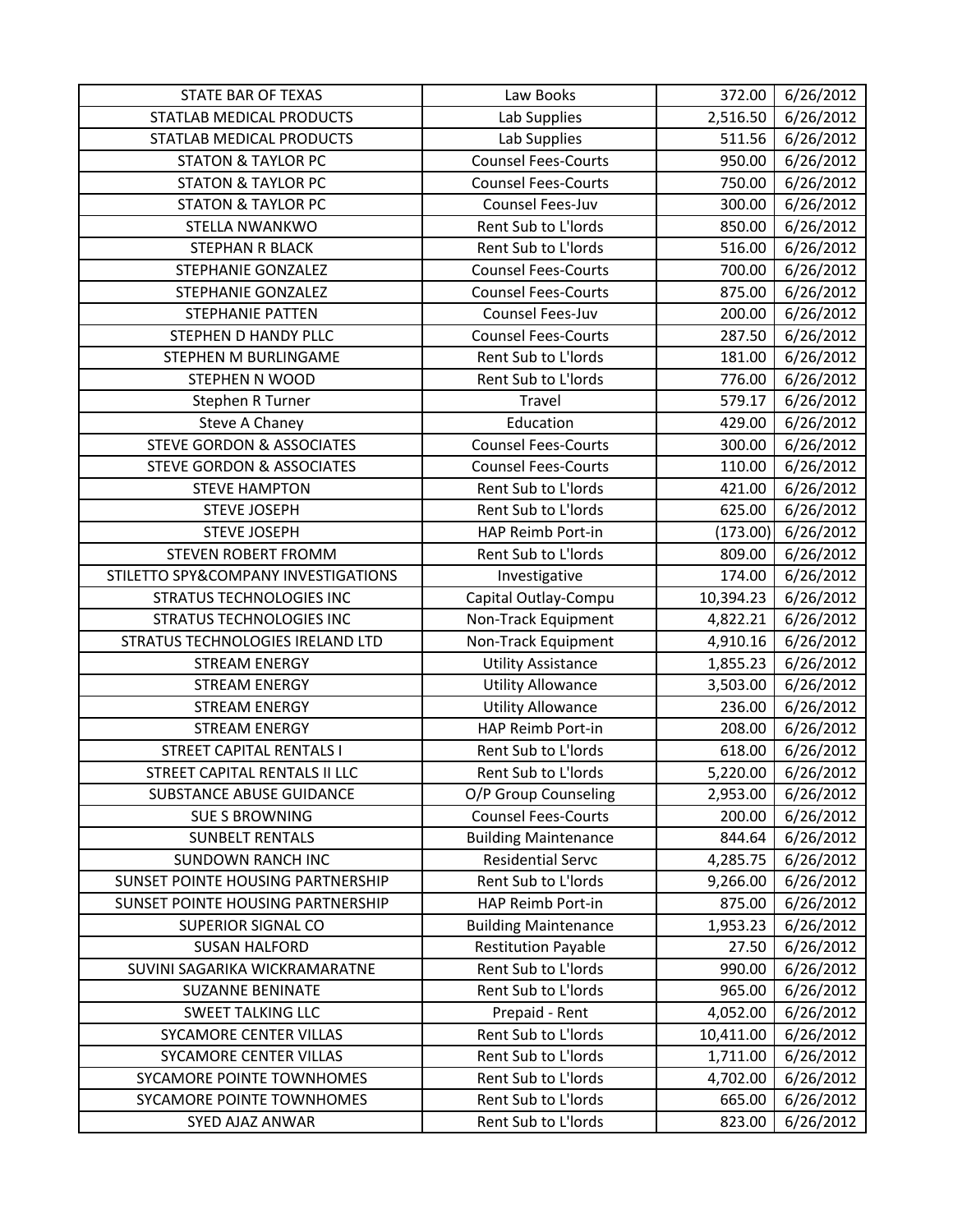| TU ELECTRIC                           | <b>Utility Allowance</b>    | 6,080.00   | 6/26/2012 |
|---------------------------------------|-----------------------------|------------|-----------|
| TU ELECTRIC                           | <b>Utility Allowance</b>    | 4.00       | 6/26/2012 |
| TU ELECTRIC                           | <b>Utility Allowance</b>    | 2.00       | 6/26/2012 |
| TU ELECTRIC                           | <b>Utility Allowance</b>    | 777.00     | 6/26/2012 |
| TU ELECTRIC                           | HAP Reimb Port-in           | 369.00     | 6/26/2012 |
| TAD - TARRANT APPRAISAL DISTRICT      | <b>Tarr Appraisal Dist</b>  | 166,122.80 | 6/26/2012 |
| TAE E MARKGRAF                        | Rent Sub to L'Iords         | 1,660.00   | 6/26/2012 |
| <b>TAHIRA MITHANI</b>                 | Rent Sub to L'Iords         | 725.00     | 6/26/2012 |
| <b>TAIHIRAH BREAUX</b>                | <b>Restitution Payable</b>  | 65.00      | 6/26/2012 |
| TANIA JACKSON WILLIAMS                | Rent Sub to L'Iords         | 793.00     | 6/26/2012 |
| TARA ENERGY INC                       | Utility Assistance          | 72.74      | 6/26/2012 |
| <b>TARA ENERGY LLC</b>                | <b>Utility Allowance</b>    | 16.00      | 6/26/2012 |
| <b>TARGET BANK</b>                    | Supplies                    | 60.35      | 6/26/2012 |
| <b>TARGET BANK</b>                    | Household Supp Asst         | 61.15      | 6/26/2012 |
| <b>TARGET BANK</b>                    | <b>Supplies</b>             | 131.02     | 6/26/2012 |
| <b>TARGET BANK</b>                    | Clothing                    | 142.43     | 6/26/2012 |
| <b>TARGET BANK</b>                    | Volunteer Program           | 24.72      | 6/26/2012 |
| <b>TARGET BANK</b>                    | <b>Promotional Expenses</b> | 49.06      | 6/26/2012 |
| <b>TARGET BANK</b>                    | <b>Meeting Expenses</b>     | 33.19      | 6/26/2012 |
| TARRANT CO CHALLENGE INC              | <b>Professional Service</b> | 855.03     | 6/26/2012 |
| TARRANT CO SAMARITAN HOUSE INC        | <b>Subrecipient Service</b> | 10,876.23  | 6/26/2012 |
| TARRANT CO SAMARITAN HOUSE INC        | <b>Subrecipient Service</b> | 16,024.08  | 6/26/2012 |
| TARRANT CO TAX ASSESSOR COLLECTOR     | Trust - Constable 4         | 72.90      | 6/26/2012 |
| TARRANT CO TAX ASSESSOR COLLECTOR     | Trust - Constable 4         | 14.50      | 6/26/2012 |
| TARRANT CO TAX ASSESSOR COLLECTOR     | Trust - Constable 7         | 270.75     | 6/26/2012 |
| TARRANT CO TAX ASSESSOR COLLECTOR     | Trust - Constable 7         | 936.00     | 6/26/2012 |
| TARRANT CO TAX ASSESSOR COLLECTOR     | Trust - Constable 7         | 112.75     | 6/26/2012 |
| TARRANT COUNTRY VILLA ASSOC           | Rent Sub to L'Iords         | 605.00     | 6/26/2012 |
| TARRANT COUNTY AUTO THEFT TASK        | Supplies                    | 307.22     | 6/26/2012 |
| TARRANT COUNTY AUTO THEFT TASK        | Postage                     | 7.47       | 6/26/2012 |
| TARRANT COUNTY AUTO THEFT TASK        | Vehicle Maintenance         | 6.00       | 6/26/2012 |
| TARRANT COUNTY AUTO THEFT TASK        | Fuel                        | 8.02       | 6/26/2012 |
| <b>TARRANT COUNTY AUTO THEFT TASK</b> | <b>Supplies</b>             | 61.80      | 6/26/2012 |
| TARRANT COUNTY BAR ASSOCIATION        | <b>Dues</b>                 | 105.00     | 6/26/2012 |
| TARRANT COUNTY CHALLENGE INC          | <b>Professional Service</b> | 14,814.09  | 6/26/2012 |
| <b>TARRANT COUNTY CLERK</b>           | CC Trust Fd Admn Fee        | 25.00      | 6/26/2012 |
| TARRANT COUNTY DISTRICT ATTORNEY      | <b>Counsel Fees-Courts</b>  | 150.00     | 6/26/2012 |
| TARRANT COUNTY HOSPITAL DISTRICT      | Prepaid - Rent              | 3,093.00   | 6/26/2012 |
| TARRANT COUNTY HOSPITAL DISTRICT      | Trust - JP 8                | 10.00      | 6/26/2012 |
| TARRANT COUNTY HOUSING PARTNERSHIP    | <b>Professional Service</b> | 59,065.86  | 6/26/2012 |
| TARRANT COUNTY HOUSING PARTNERSHIP    | Rent Sub to L'Iords         | 2,147.00   | 6/26/2012 |
| TARRANT COUNTY HOUSING PARTNERSHIP    | HAP Reimb Port-in           | 691.00     | 6/26/2012 |
| TARRANT COUNTY NARCOTICS UNIT         | <b>Confidential Funds</b>   | 705.00     | 6/26/2012 |
| <b>TARRANT COUNTY SAMARITAN</b>       | <b>Subrecipient Service</b> | 16,390.38  | 6/26/2012 |
| <b>TARRANT COUNTY SAMARITAN</b>       | <b>Subrecipient Service</b> | 15,868.05  | 6/26/2012 |
| <b>TARRANT COUNTY SAMARITAN</b>       | <b>Subrecipient Service</b> | 6,187.11   | 6/26/2012 |
| TARRANT COUNTY WORKFORCE DEVELOP      | Education                   | 99.00      | 6/26/2012 |
| TARRANT COUNTY WORKFORCE DEVELOP      | Education                   | 99.00      | 6/26/2012 |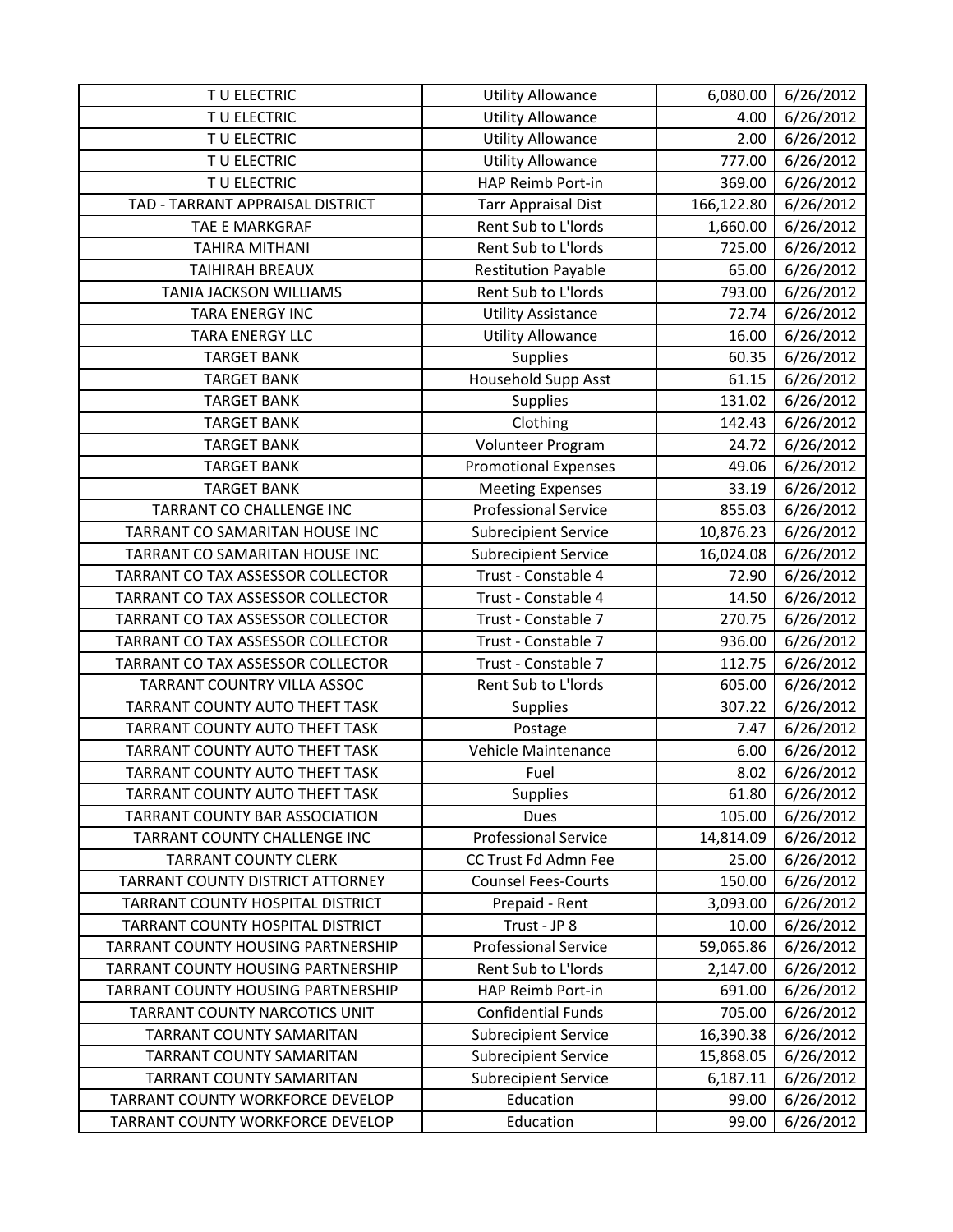| <b>TARRANT PARTNERS LP</b>           | Rent Sub to L'Iords         | (66.00)   | 6/26/2012              |
|--------------------------------------|-----------------------------|-----------|------------------------|
| <b>TARRANT PARTNERS LP</b>           | Rent Sub to L'Iords         | 12,828.00 | 6/26/2012              |
| <b>TARRANT PARTNERS LP</b>           | Rent Sub to L'Iords         | 863.00    | 6/26/2012              |
| <b>TARRANT PARTNERS LP</b>           | Rent Sub to L'Iords         | 1,222.00  | 6/26/2012              |
| <b>TARRANT PARTNERS LP</b>           | HAP Reimb Port-in           | 1,257.00  | 6/26/2012              |
| <b>TARRANT PROPERTIES INC</b>        | Rent Sub to L'Iords         | 488.00    | 6/26/2012              |
| <b>TAVEEWAN GURKIN</b>               | Rent Sub to L'Iords         | 342.00    | 6/26/2012              |
| TDI FLEET SERVICES                   | Central Garage Inv          | 556.72    | 6/26/2012              |
| <b>TEAGUE LUMBER</b>                 | Supplies                    | 133.93    | $\frac{1}{6}$ /26/2012 |
| <b>TEETOP PROPERTIES LLC</b>         | Rent Sub to L'Iords         | 437.00    | 6/26/2012              |
| <b>TEKSYSTEMS INC</b>                | <b>Professional Service</b> | 4,320.00  | 6/26/2012              |
| TELETOUCH COMMUNICATIONS INC         | Telephone - Mobile          | 533.16    | 6/26/2012              |
| TELETOUCH COMMUNICATIONS INC         | Telephone - Mobile          | 273.58    | 6/26/2012              |
| TELETOUCH COMMUNICATIONS INC         | Telephone - Mobile          | 3,841.98  | 6/26/2012              |
| <b>TERESA A LAWSON</b>               | Rent Sub to L'Iords         | 613.00    | 6/26/2012              |
| TERRA MANOR REAL ESTATE INC          | Rent Sub to L'Iords         | 290.00    | 6/26/2012              |
| <b>TERRY BARLOW</b>                  | <b>Counsel Fees-Courts</b>  | 300.00    | 6/26/2012              |
| <b>TERRY GIBBONS</b>                 | Rent Sub to L'Iords         | 7,947.00  | 6/26/2012              |
| <b>TERRY GIBBONS</b>                 | Rent Sub to L'Iords         | 1,090.00  | 6/26/2012              |
| <b>TERRY GIBBONS</b>                 | HAP Reimb Port-in           | 1,191.00  | 6/26/2012              |
| <b>TEXAS ASSOCIATION OF</b>          | Dues                        | 40.00     | 6/26/2012              |
| <b>TEXAS CORRECTIONS ASSOCIATION</b> | Dues                        | 500.00    | 6/26/2012              |
| TEXAS FIRE PROTECTION SPECL'ST       | <b>Building Maintenance</b> | 600.00    | 6/26/2012              |
| TEXAS FIRE PROTECTION SPECL'ST       | <b>Building Maintenance</b> | 170.00    | 6/26/2012              |
| TEXAS FIRE PROTECTION SPECL'ST       | <b>Building Maintenance</b> | 600.00    | 6/26/2012              |
| TEXAS HI-PORT PROPERTIES LTD         | Rent Sub to L'Iords         | 2,283.00  | 6/26/2012              |
| TEXAS HI-PORT PROPERTIES LTD         | Rent Sub to L'Iords         | 433.00    | 6/26/2012              |
| TEXAS HI-PORT PROPERTIES LTD         | Rent Sub to L'Iords         | 700.00    | 6/26/2012              |
| TEXAS INSURANCE GROUP INC            | Casualty Insurance          | 268.49    | 6/26/2012              |
| <b>TEXAS JAIL ASSOCIATION</b>        | Dues                        | 30.00     | 6/26/2012              |
| <b>TEXAS LAWYER</b>                  | Law Books                   | 47.96     | 6/26/2012              |
| <b>TEXAS LAWYER</b>                  | Law Books                   | 50.46     | 6/26/2012              |
| TEXAS LONGEVITY HOUSING, INC         | Rent Sub to L'Iords         | 4,654.00  | 6/26/2012              |
| TEXAS LONGEVITY HOUSING, INC         | Rent Sub to L'Iords         | 301.00    | 6/26/2012              |
| <b>TEXAS POLICE ASSOCIATION</b>      | Dues                        | 30.00     | 6/26/2012              |
| <b>TEXAS POWER LP</b>                | <b>Utility Allowance</b>    | 139.00    | 6/26/2012              |
| <b>TEXAS POWER LP</b>                | HAP Reimb Port-in           | 46.00     | 6/26/2012              |
| <b>TEXAS REAL ESTATE</b>             | Rent Sub to L'Iords         | 2,053.00  | 6/26/2012              |
| TEXAS STATE UNIVERSITY               | Education                   | 100.00    | 6/26/2012              |
| TEXCAN VENTURES II LTD               | Rent Sub to L'Iords         | 2,735.00  | 6/26/2012              |
| <b>TEXCAN VENTURES II LTD</b>        | Rent Sub to L'Iords         | 3,237.00  | 6/26/2012              |
| TEXCAN VENTURES II LTD               | Rent Sub to L'Iords         | 136.00    | 6/26/2012              |
| TEXCAN VENTURES II LTD               | <b>Utility Allowance</b>    | 21.00     | 6/26/2012              |
| <b>TEXCAN VENTURES III</b>           | Rent Sub to L'Iords         | 4,820.00  | 6/26/2012              |
| <b>TEXCAN VENTURES III</b>           | Rent Sub to L'Iords         | 669.00    | 6/26/2012              |
| <b>TEXCAN VENTURES III</b>           | HAP Reimb Port-in           | 796.00    | 6/26/2012              |
| TGM CAROL OAKS INC                   | <b>Utility Assistance</b>   | 18.19     | 6/26/2012              |
| <b>THANH LE</b>                      | Rent Sub to L'Iords         | 404.00    | 6/26/2012              |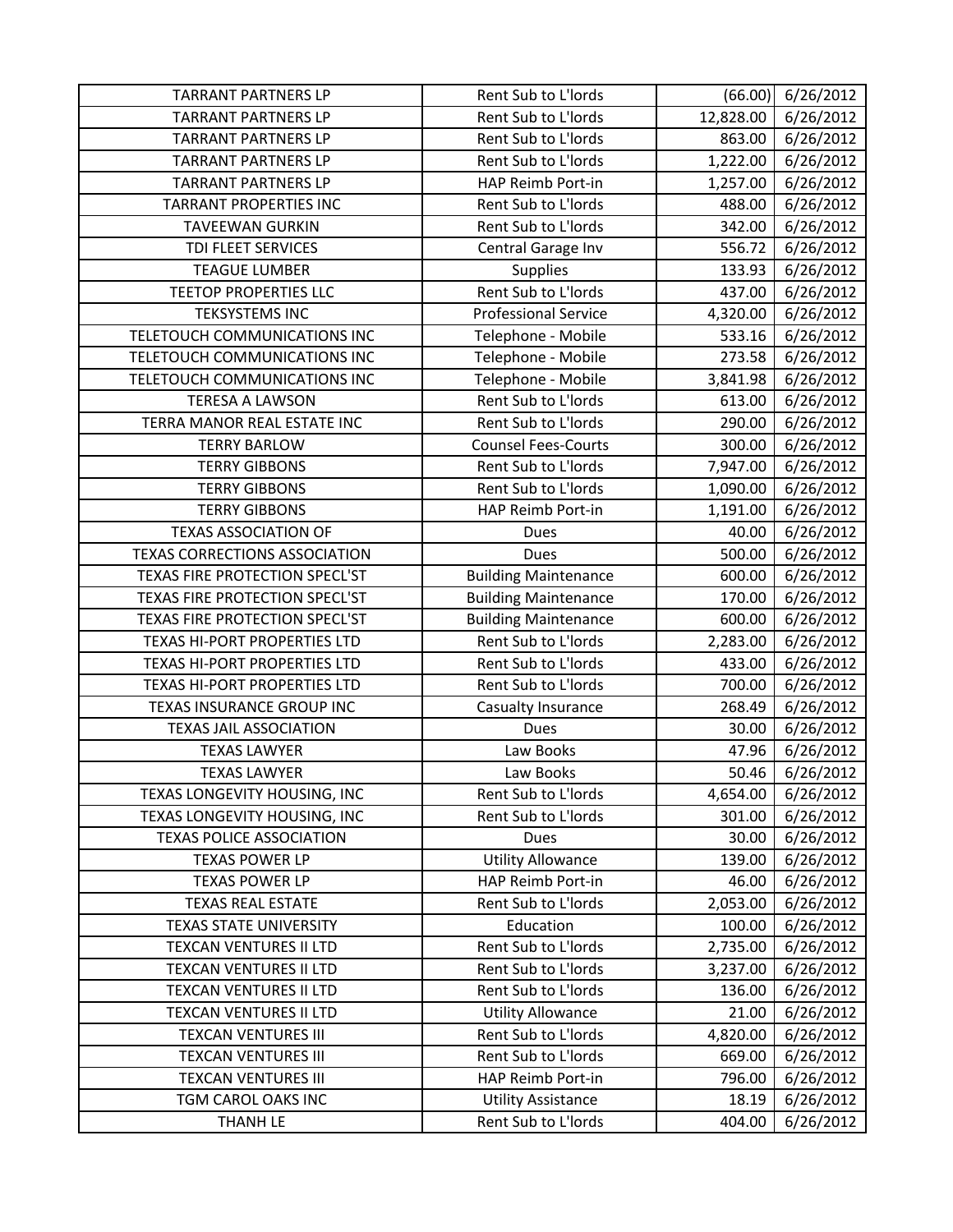| <b>THANH LE</b>                     | HAP Reimb Port-in           | 650.00    | 6/26/2012 |
|-------------------------------------|-----------------------------|-----------|-----------|
| THANKSGIVING REALTY INC             | Rent Sub to L'Iords         | 1,470.00  | 6/26/2012 |
| THE CENTER FOR SUCCESS & INDEPENDEN | <b>Residential Servc</b>    | 7,603.75  | 6/26/2012 |
| THE DECKER LAW FIRM PC              | Counsel Fees - CPS          | 100.00    | 6/26/2012 |
| THE FORTIS COMPANY LLC              | Rent Sub to L'Iords         | 2,490.00  | 6/26/2012 |
| THE FORTIS COMPANY LLC              | HAP Reimb Port-in           | 510.00    | 6/26/2012 |
| THE GLEN MILLS SCHOOL               | <b>Residential Servc</b>    | 8,017.84  | 6/26/2012 |
| THE HILLS APTS                      | <b>Utility Assistance</b>   | 36.43     | 6/26/2012 |
| THE HOUSING AUTHORITY OF MARICOPA   | Port HAP Port-out           | 792.00    | 6/26/2012 |
| THE HOUSING AUTHORITY OF MARICOPA   | Port Admin Fee Expen        | 42.87     | 6/26/2012 |
| THE HUSTON FIRM PC                  | <b>Counsel Fees-Courts</b>  | 900.00    | 6/26/2012 |
| THE HUSTON FIRM PC                  | <b>Counsel Fees-Courts</b>  | 2,870.00  | 6/26/2012 |
| THE HUSTON FIRM PC                  | <b>Counsel Fees-Courts</b>  | 350.00    | 6/26/2012 |
| THE HUSTON FIRM PC                  | <b>Counsel Fees-Courts</b>  | 780.00    | 6/26/2012 |
| THE HUSTON FIRM PC                  | <b>Counsel Fees-Courts</b>  | 150.00    | 6/26/2012 |
| THE HUSTON FIRM PC                  | Counsel Fees-Juv            | 1,775.00  | 6/26/2012 |
| THE LAKES OF WILLIAMSBERG           | Rent Sub to L'Iords         | 16,031.00 | 6/26/2012 |
| THE LAKES OF WILLIAMSBERG           | Rent Sub to L'Iords         | 970.00    | 6/26/2012 |
| THE LAKES OF WILLIAMSBERG           | HAP Reimb Port-in           | 2,276.00  | 6/26/2012 |
| THE LAW FIRM OF DAVID C JONES       | <b>Counsel Fees-Courts</b>  | 225.00    | 6/26/2012 |
| THE LAW OFFICES OF MICHAEL POOL PLL | <b>Counsel Fees-Courts</b>  | 800.00    | 6/26/2012 |
| THE LAW OFFICES OF MICHAEL POOL PLL | <b>Counsel Fees-Courts</b>  | 250.00    | 6/26/2012 |
| THE LAW OFFICES OF MICHAEL POOL PLL | <b>Counsel Fees-Courts</b>  | 350.00    | 6/26/2012 |
| THE LAW OFFICES OF MICHAEL POOL PLL | <b>Counsel Fees-Courts</b>  | 500.00    | 6/26/2012 |
| THE LAW OFFICES OF MICHAEL POOL PLL | <b>Counsel Fees-Courts</b>  | 325.00    | 6/26/2012 |
| THE M A DAVIDSON FAMILY LIMITED     | Rent Sub to L'Iords         | 889.00    | 6/26/2012 |
| THE MULHOLLAND CO                   | <b>Supplies</b>             | 16.00     | 6/26/2012 |
| THE MULHOLLAND CO                   | <b>Supplies</b>             | 6.75      | 6/26/2012 |
| THE MULHOLLAND CO                   | Supplies                    | 52.00     | 6/26/2012 |
| THE MULHOLLAND CO                   | <b>Building Maintenance</b> | 120.00    | 6/26/2012 |
| THE S R DAVIDSON FAMILY LIMITED     | Rent Sub to L'Iords         | 5,508.00  | 6/26/2012 |
| THE S R DAVIDSON FAMILY LIMITED     | Rent Sub to L'Iords         | 755.00    | 6/26/2012 |
| THE SCOTT R DAVIDSON INTEREST INC   | Rent Sub to L'Iords         | 3,593.00  | 6/26/2012 |
| THE SOURCE FOR PUBLICDATA LP        | On-Line Service             | 75.00     | 6/26/2012 |
| THE SPOKEN WORD LLC                 | <b>Interpreter Fees</b>     | 120.00    | 6/26/2012 |
| THE TEXAS OAKS APT                  | Rent Sub to L'Iords         | 6,005.00  | 6/26/2012 |
| THE TEXAS OAKS APT                  | <b>Utility Allowance</b>    | 36.00     | 6/26/2012 |
| THE TEXAS OAKS APT                  | HAP Reimb Port-in           | 515.00    | 6/26/2012 |
| THE VERDUN GROUP LP                 | Rent Sub to L'Iords         | 1,224.00  | 6/26/2012 |
| THE VILLAS OF EASTWOOD TERRACE LLC  | Rent Sub to L'Iords         | 3,449.00  | 6/26/2012 |
| THE WHAT TO EXPECT FOUNDATION       | <b>Educational Material</b> | 92.13     | 6/26/2012 |
| THE WYNNE LAW FIRM PC               | <b>Counsel Fees-Courts</b>  | 650.00    | 6/26/2012 |
| THEODORE YARIYEP LOT                | Rent Sub to L'Iords         | 1,469.00  | 6/26/2012 |
| THEODORE YARIYEP LOT                | HAP Reimb Port-in           | 865.00    | 6/26/2012 |
| THERESA YOKO COPELAND               | <b>Counsel Fees-Courts</b>  | 400.00    | 6/26/2012 |
| THERESA YOKO COPELAND               | Counsel Fees - CPS          | 1,480.00  | 6/26/2012 |
| THG ENERGY SOLUTIONS LLC            | <b>Energy Mgmt Maint</b>    | 2,275.00  | 6/26/2012 |
| THIEN LONG LP                       | Rent Sub to L'Iords         | 672.00    | 6/26/2012 |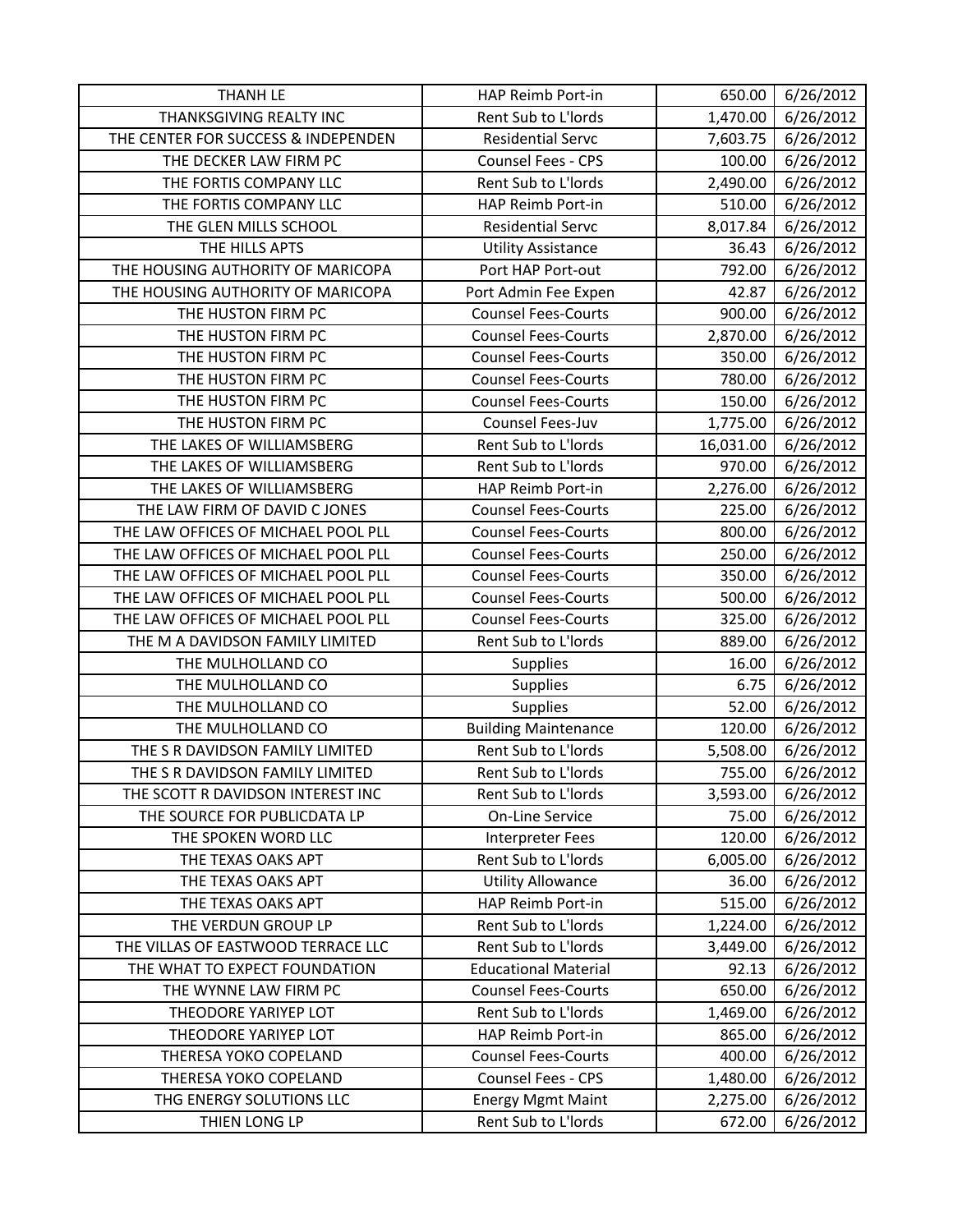| THOMAS BENJAMIN JR                  | Rent Sub to L'Iords        | 392.00    | 6/26/2012 |
|-------------------------------------|----------------------------|-----------|-----------|
| THOMAS J COBB                       | HAP Reimb Port-in          | 422.00    | 6/26/2012 |
| THOMAS JOHNSON                      | Rent Sub to L'Iords        | 520.00    | 6/26/2012 |
| THOMAS M HOLBROOK                   | Rent Sub to L'Iords        | 730.00    | 6/26/2012 |
| THOMAS W BALLANTYNE                 | <b>Rent Sub to L'Iords</b> | 1,149.00  | 6/26/2012 |
| THORLAUG DANIELSDOTTIR              | Rent Sub to L'Iords        | 715.00    | 6/26/2012 |
| <b>TIGER VALLEY LLC</b>             | Education                  | 375.00    | 6/26/2012 |
| <b>TIM MOORE</b>                    | <b>Counsel Fees-Courts</b> | 300.00    | 6/26/2012 |
| <b>TIM MOORE</b>                    | <b>Counsel Fees-Courts</b> | 2,500.00  | 6/26/2012 |
| <b>TIM MOORE</b>                    | <b>Counsel Fees-Courts</b> | 600.00    | 6/26/2012 |
| TIMBER CHASE APARTMENTS LLC         | Rent Sub to L'Iords        | 2,428.00  | 6/26/2012 |
| TIME WARNER CABLE MEDIA SALES       | Utilities                  | 81.00     | 6/26/2012 |
| <b>TIMOTHY J AYRES</b>              | Rent Sub to L'Iords        | 524.00    | 6/26/2012 |
| TIMOTHY J LEDOUX                    | Rent Sub to L'Iords        | 691.00    | 6/26/2012 |
| TINA D ROBINSON                     | Rent Sub to L'Iords        | 725.00    | 6/26/2012 |
| TLG LEGACY APARTMENTS LLC           | Rent Sub to L'Iords        | 4,128.00  | 6/26/2012 |
| TLG LEGACY APARTMENTS LLC           | Rent Sub to L'Iords        | 496.00    | 6/26/2012 |
| TOM MINH LE                         | Rent Sub to L'Iords        | 550.00    | 6/26/2012 |
| <b>TOM WHITE</b>                    | Rent Sub to L'Iords        | 1,447.00  | 6/26/2012 |
| <b>TOM WITTROCK</b>                 | Rent Sub to L'Iords        | 10,897.00 | 6/26/2012 |
| <b>TOM WITTROCK</b>                 | Rent Sub to L'Iords        | 745.00    | 6/26/2012 |
| <b>TOM WITTROCK</b>                 | Rent Sub to L'Iords        | 750.00    | 6/26/2012 |
| <b>TONY P HOLMES</b>                | Rent Sub to L'Iords        | 1,326.00  | 6/26/2012 |
| <b>TONY TRUONG</b>                  | Rent Sub to L'Iords        | 438.00    | 6/26/2012 |
| <b>TOOL TOWN</b>                    | Parts and Supplies         | 72.80     | 6/26/2012 |
| TOP NOTCH PROPERTY MANAGEMENT       | Rent Sub to L'Iords        | 837.00    | 6/26/2012 |
| TOWER ENGINEERING INC               | A/C Maint Contract         | 785.00    | 6/26/2012 |
| TOWN CENTER MALL LP                 | Prepaid - Rent             | 3,106.76  | 6/26/2012 |
| TOWN CENTER MALL LP                 | Prepaid - Rent             | 4,114.91  | 6/26/2012 |
| TOWN NORTH ASSOCIATION LTD.         | Prepaid - Rent             | 1,878.80  | 6/26/2012 |
| TOWN NORTH ASSOCIATION LTD.         | Prepaid - Rent             | 4,831.20  | 6/26/2012 |
| <b>TRACIE KENAN</b>                 | <b>Counsel Fees-Courts</b> | 350.00    | 6/26/2012 |
| <b>TRACY CRISMOND</b>               | Rent Sub to L'Iords        | 525.00    | 6/26/2012 |
| <b>TRAVIS YOUNG</b>                 | <b>Counsel Fees-Courts</b> | 1,400.00  | 6/26/2012 |
| <b>TRAVIS YOUNG</b>                 | <b>Counsel Fees-Courts</b> | 200.00    | 6/26/2012 |
| TRI COUNTY ELECTRIC COOPERATIVE INC | <b>Utility Assistance</b>  | 120.79    | 6/26/2012 |
| TRI COUNTY ELECTRIC COOPERATIVE INC | <b>Utility Allowance</b>   | 130.00    | 6/26/2012 |
| TRI COUNTY ELECTRIC COOPERATIVE INC | <b>Utility Allowance</b>   | 29.00     | 6/26/2012 |
| TRINITY QUALITY HOUSING LP          | Rent Sub to L'Iords        | 710.00    | 6/26/2012 |
| TRINITY QUALITY HOUSING LP          | Rent Sub to L'Iords        | 406.00    | 6/26/2012 |
| <b>TROY BETHLEY</b>                 | Rent Sub to L'Iords        | 517.00    | 6/26/2012 |
| TROY EUGENE THOMAS                  | Rent Sub to L'Iords        | 899.00    | 6/26/2012 |
| TRUGREEN CHEMLAWN                   | Landscaping Expense        | 135.00    | 6/26/2012 |
| <b>TRUGREEN CHEMLAWN</b>            | Landscaping Expense        | 83.00     | 6/26/2012 |
| TRUGREEN CHEMLAWN                   | Landscaping Expense        | 205.00    | 6/26/2012 |
| TRUGREEN CHEMLAWN                   | Landscaping Expense        | 63.00     | 6/26/2012 |
| TRUGREEN CHEMLAWN                   | Landscaping Expense        | 89.00     | 6/26/2012 |
| TRUGREEN CHEMLAWN                   | Landscaping Expense        | 109.00    | 6/26/2012 |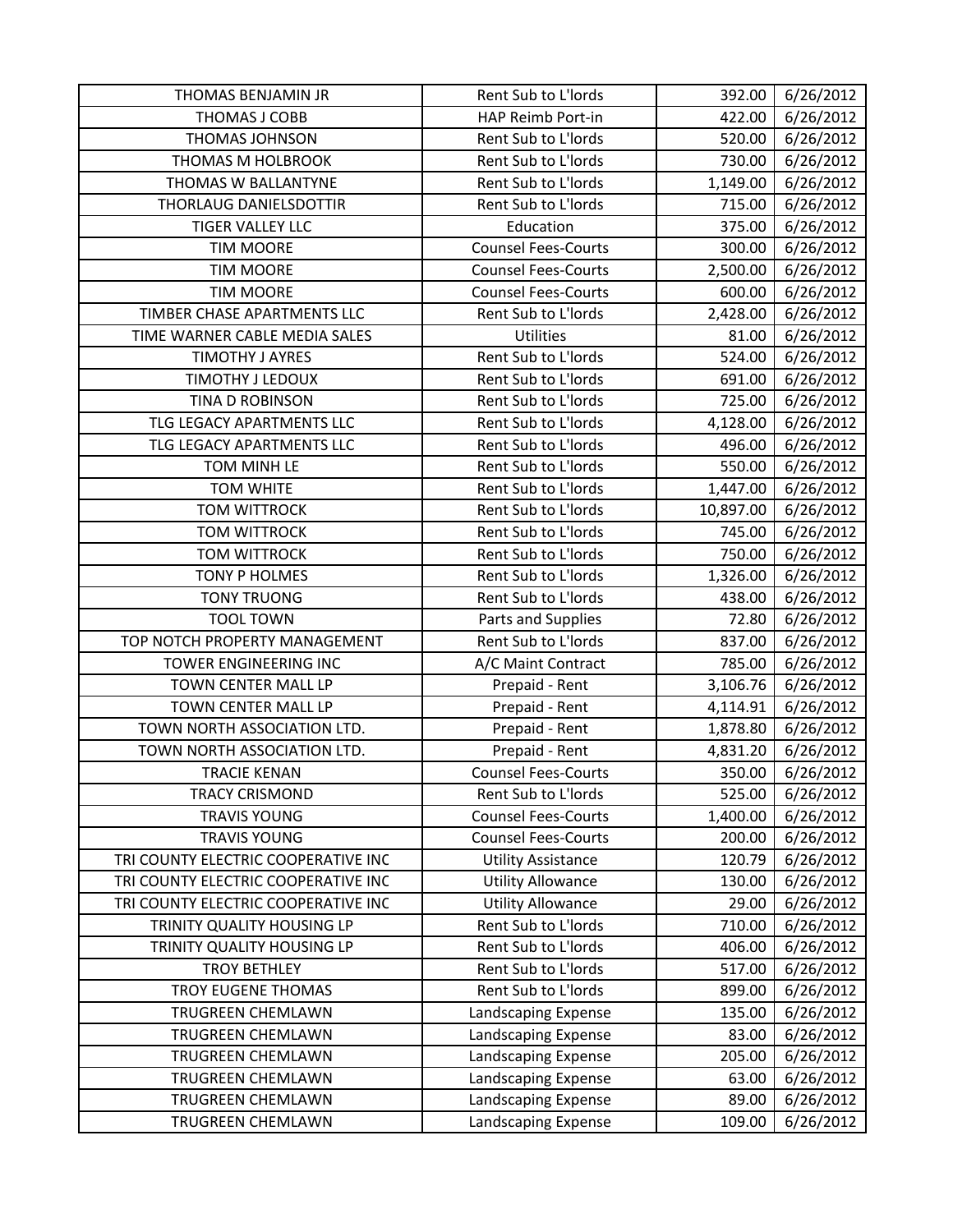| TRUGREEN LANDCARE LLC                 | Landscaping Expense         | 3,997.59   | 6/26/2012 |
|---------------------------------------|-----------------------------|------------|-----------|
| <b>TRUONG DAO</b>                     | Rent Sub to L'Iords         | 785.00     | 6/26/2012 |
| TRW ENTERPRISES II INC                | Rent Sub to L'Iords         | 683.00     | 6/26/2012 |
| <b>T-STAR PROPERTIES LLC</b>          | Rental Assistance           | 370.00     | 6/26/2012 |
| <b>TUAN Q TRAN</b>                    | Rent Sub to L'Iords         | 710.00     | 6/26/2012 |
| <b>T-UNIVERSAL CORP</b>               | Rent Sub to L'Iords         | 1,975.00   | 6/26/2012 |
| TURN KEY REAL ESTATE MANAGEMENT       | Rent Sub to L'Iords         | 871.00     | 6/26/2012 |
| TX DEPT OF FAMILY & PROTECTIVE SRVS   | TX Depart Reg Servc         | 421,802.00 | 6/26/2012 |
| TX SUPREME COURT JOURNAL              | Law Books                   | 790.00     | 6/26/2012 |
| <b>TXU ENERGY</b>                     | <b>Utility Assistance</b>   | 287.00     | 6/26/2012 |
| <b>TXU ENERGY</b>                     | <b>Utility Assistance</b>   | 8,035.00   | 6/26/2012 |
| <b>TXU ENERGY</b>                     | <b>Utility Assistance</b>   | 834.88     | 6/26/2012 |
| <b>TXU ENERGY</b>                     | <b>Utility Assistance</b>   | 822.27     | 6/26/2012 |
| <b>TXU ENERGY</b>                     | Electricity                 | 131.17     | 6/26/2012 |
| <b>TXU ENERGY</b>                     | Electricity                 | 57.67      | 6/26/2012 |
| <b>TXU ENERGY</b>                     | Electricity                 | 189.25     | 6/26/2012 |
| <b>TXU ENERGY</b>                     | <b>Utility Assistance</b>   | 4,377.61   | 6/26/2012 |
| <b>TXU ENERGY</b>                     | <b>Utility Assistance</b>   | 2,127.53   | 6/26/2012 |
| <b>TXU ENERGY</b>                     | <b>Utility Assistance</b>   | 1,562.39   | 6/26/2012 |
| <b>U S POSTMASTER</b>                 | Postage                     | 2,259.00   | 6/26/2012 |
| <b>U S POSTMASTER</b>                 | Postage                     | 1,125.00   | 6/26/2012 |
| <b>ULINE INC</b>                      | Supplies                    | 87.96      | 6/26/2012 |
| UNION GOSPEL MISSION                  | <b>Rental Assistance</b>    | 761.50     | 6/26/2012 |
| UNION PACIFIC RAILROAD COMPANY        | Rent                        | 2,468.71   | 6/26/2012 |
| UNITED DENTAL CARE OF TEXAS INC       | <b>DMO Premiums</b>         | 38,809.04  | 6/26/2012 |
| UNITED DENTAL CARE OF TEXAS INC       | <b>DMO Premiums</b>         | 5,191.78   | 6/26/2012 |
| UNITED PROCUREMENT                    | Supplies                    | 198.76     | 6/26/2012 |
| UNTHSC-UNIVERSITY OF NORTH TX HEALT   | Misc Payable                | 10.00      | 6/26/2012 |
| UNVERSITY OF CINCINNATI               | Tuition C/room Train        | 16,000.00  | 6/26/2012 |
| UPS/UNITED PARCEL SERVICE             | Postage                     | 91.14      | 6/26/2012 |
| UPS/UNITED PARCEL SERVICE             | Postage                     | 205.97     | 6/26/2012 |
| UPS/UNITED PARCEL SERVICE             | Postage                     | 3.02       | 6/26/2012 |
| USDA, APHIS, VS, NCIE PRODUCT PGM     | Lab Accreditation           | 94.00      | 6/26/2012 |
| V A DAVIS                             | Rent Sub to L'Iords         | 1,449.00   | 6/26/2012 |
| V A DAVIS                             | HAP Reimb Port-in           | 1,137.00   | 6/26/2012 |
| <b>VALLEY CREEK APARTMENTS</b>        | Rent Sub to L'Iords         | 4,085.00   | 6/26/2012 |
| <b>VALLEY CREEK APARTMENTS</b>        | Rent Sub to L'Iords         | 372.00     | 6/26/2012 |
| <b>VALLEY OAKS APARTMENTS</b>         | Rent Sub to L'Iords         | 1,098.00   | 6/26/2012 |
| <b>VAN T NGUYEN</b>                   | Rent Sub to L'Iords         | 1,927.00   | 6/26/2012 |
| <b>VANDERBILT APARTMENTS LLLP</b>     | Rent Sub to L'Iords         | 3,007.00   | 6/26/2012 |
| VENKATESWARA RAO B ADDEPALLI          | Rent Sub to L'Iords         | 235.00     | 6/26/2012 |
| VENTREX ENVIRONMENTAL SERVICES        | <b>Disposal Service</b>     | 37.98      | 6/26/2012 |
| <b>VENTREX ENVIRONMENTAL SERVICES</b> | <b>Environment Disposal</b> | 1,329.30   | 6/26/2012 |
| <b>VENTREX ENVIRONMENTAL SERVICES</b> | <b>Disposal Service</b>     | 930.51     | 6/26/2012 |
| <b>VENUS CONSTRUCTION COMPANY</b>     | Non-Track Const/Bldg        | 18,152.10  | 6/26/2012 |
| <b>VERIZON SOUTHWEST</b>              | Telephone-Basic             | 52.22      | 6/26/2012 |
| <b>VERNON RUDD</b>                    | Prepaid - Rent              | 2,775.00   | 6/26/2012 |
| <b>VERNON RUDD</b>                    | Electricity                 | 326.58     | 6/26/2012 |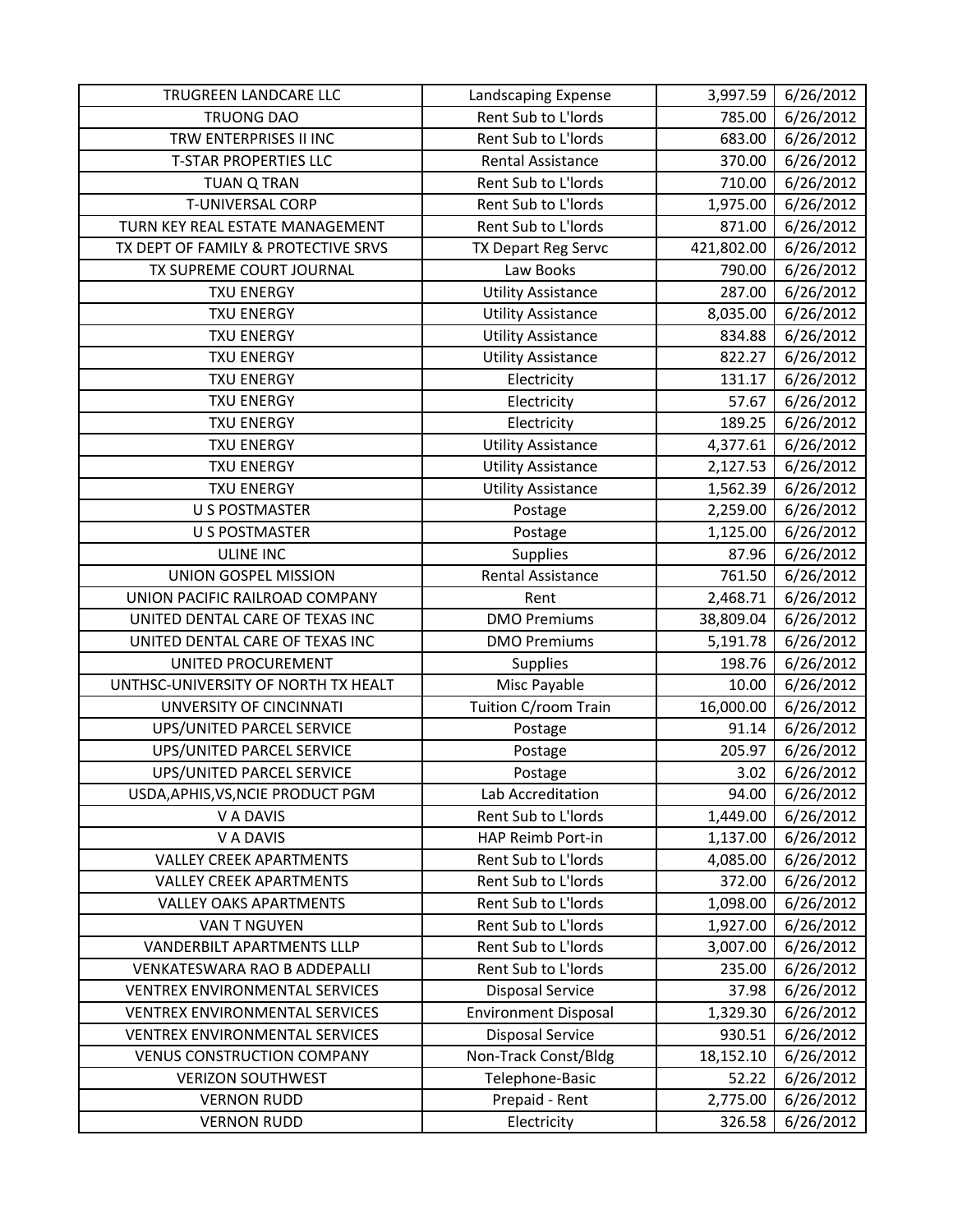| <b>VERNON RUDD</b>                        | Electricity                 | 256.59     | 6/26/2012 |
|-------------------------------------------|-----------------------------|------------|-----------|
| <b>VERNON RUDD</b>                        | Water                       | 213.15     | 6/26/2012 |
| <b>VERNON RUDD</b>                        | Water                       | 167.46     | 6/26/2012 |
| <b>VERNONA E CARTER</b>                   | Rent Sub to L'Iords         | 22.00      | 6/26/2012 |
| <b>VERONICA HULITT</b>                    | Rent Sub to L'Iords         | 692.00     | 6/26/2012 |
| VETERINARY CENTERS OF AMERICA LP          | Canine Expense              | 337.63     | 6/26/2012 |
| <b>VIC A AKERS</b>                        | Rent Sub to L'Iords         | 1,386.00   | 6/26/2012 |
| VICKERY RESIDENTIAL PROPERTIES LP         | Rent Sub to L'Iords         | 28.00      | 6/26/2012 |
| <b>VICKI E WILEY</b>                      | Counsel Fees-Juv            | 200.00     | 6/26/2012 |
| <b>VICTOR DAY</b>                         | Rent Sub to L'Iords         | 518.00     | 6/26/2012 |
| <b>VIJAY K CHAWLA</b>                     | <b>Rental Assistance</b>    | 650.00     | 6/26/2012 |
| <b>VIJAY K CHAWLA</b>                     | Rent Sub to L'Iords         | (3,749.00) | 6/26/2012 |
| <b>VIJAY K CHAWLA</b>                     | Rent Sub to L'Iords         | 17,640.00  | 6/26/2012 |
| <b>VIJAY K CHAWLA</b>                     | Rent Sub to L'Iords         | 954.00     | 6/26/2012 |
| <b>VIJAY K CHAWLA</b>                     | Rent Sub to L'Iords         | 983.00     | 6/26/2012 |
| <b>VILLAGE CREEK TOWNHOMES</b>            | Rent Sub to L'Iords         | 1,012.00   | 6/26/2012 |
| <b>VILLAGE CREEK TOWNHOMES</b>            | HAP Reimb Port-in           | 464.00     | 6/26/2012 |
| VILLAS OF MARINE CREEK LTD PARTNER        | Rent Sub to L'Iords         | 922.00     | 6/26/2012 |
| <b>VILLAS OF MARINE CREEK LTD PARTNER</b> | Rent Sub to L'Iords         | 313.00     | 6/26/2012 |
| <b>VINCENT GALLEGOS</b>                   | Rent Sub to L'Iords         | 948.00     | 6/26/2012 |
| <b>VINH HUYNH</b>                         | Rent Sub to L'Iords         | 1,010.00   | 6/26/2012 |
| <b>VIRGINIA CARTER</b>                    | <b>Counsel Fees-Courts</b>  | 2,650.00   | 6/26/2012 |
| <b>VIRGINIA CARTER</b>                    | Counsel Fees-Juv            | 100.00     | 6/26/2012 |
| VISIONS-MHMR                              | <b>Meeting Expenses</b>     | 75.00      | 6/26/2012 |
| <b>VWR SCIENTIFIC PRODUCTS</b>            | Lab Supplies                | 162.01     | 6/26/2012 |
| W R STARKEY MORTGAGE LLP                  | Rent Sub to L'Iords         | 842.00     | 6/26/2012 |
| <b>WAFAA ALI</b>                          | Rent Sub to L'Iords         | 381.00     | 6/26/2012 |
| WAK - FS LP                               | Rent Sub to L'Iords         | 1,714.00   | 6/26/2012 |
| WAK - FS LP                               | Rent Sub to L'Iords         | 2,130.00   | 6/26/2012 |
| <b>WAK FLP</b>                            | Rent Sub to L'Iords         | 767.00     | 6/26/2012 |
| WALGREENS #3878                           | Food/Hygiene Assist         | 20.00      | 6/26/2012 |
| WALMART #2980                             | Food/Hygiene Assist         | 20.00      | 6/26/2012 |
| WALMART #2981                             | Food/Hygiene Assist         | 20.00      | 6/26/2012 |
| WALMART #3773                             | Food/Hygiene Assist         | 40.00      | 6/26/2012 |
| WALMART #5312                             | Food/Hygiene Assist         | 39.98      | 6/26/2012 |
| WALMART NEIGHBORHOOD MARKET #3594         | Food/Hygiene Assist         | 100.00     | 6/26/2012 |
| <b>WALNUT CREEK COUNTRY CLUB</b>          | <b>Restitution Payable</b>  | 100.00     | 6/26/2012 |
| <b>WALT A CLEVELAND</b>                   | <b>Counsel Fees-Courts</b>  | 150.00     | 6/26/2012 |
| <b>WALT A CLEVELAND</b>                   | <b>Counsel Fees-Courts</b>  | 300.00     | 6/26/2012 |
| WARREN HOUSE FORT WORTH LP                | Rent Sub to L'Iords         | 549.00     | 6/26/2012 |
| <b>WARREN ST JOHN</b>                     | <b>Counsel Fees-Courts</b>  | 300.00     | 6/26/2012 |
| <b>WARREN ST JOHN</b>                     | <b>Counsel Fees-Courts</b>  | 14,650.00  | 6/26/2012 |
| WARREN WINSLOW WILSON                     | Rent Sub to L'Iords         | 967.00     | 6/26/2012 |
| WARREN-WARRICK APARTMENTS LLC             | Rent Sub to L'Iords         | 554.00     | 6/26/2012 |
| WASTE PARTNERS OF TEXAS INC               | <b>Disposal Service</b>     | 180.40     | 6/26/2012 |
| WASTE PARTNERS OF TEXAS INC               | <b>Building Maintenance</b> | 113.60     | 6/26/2012 |
| Wayne Pollard                             | Travel                      | 103.50     | 6/26/2012 |
| WDOP SUB 1 LP                             | Rent Sub to L'Iords         | 161.00     | 6/26/2012 |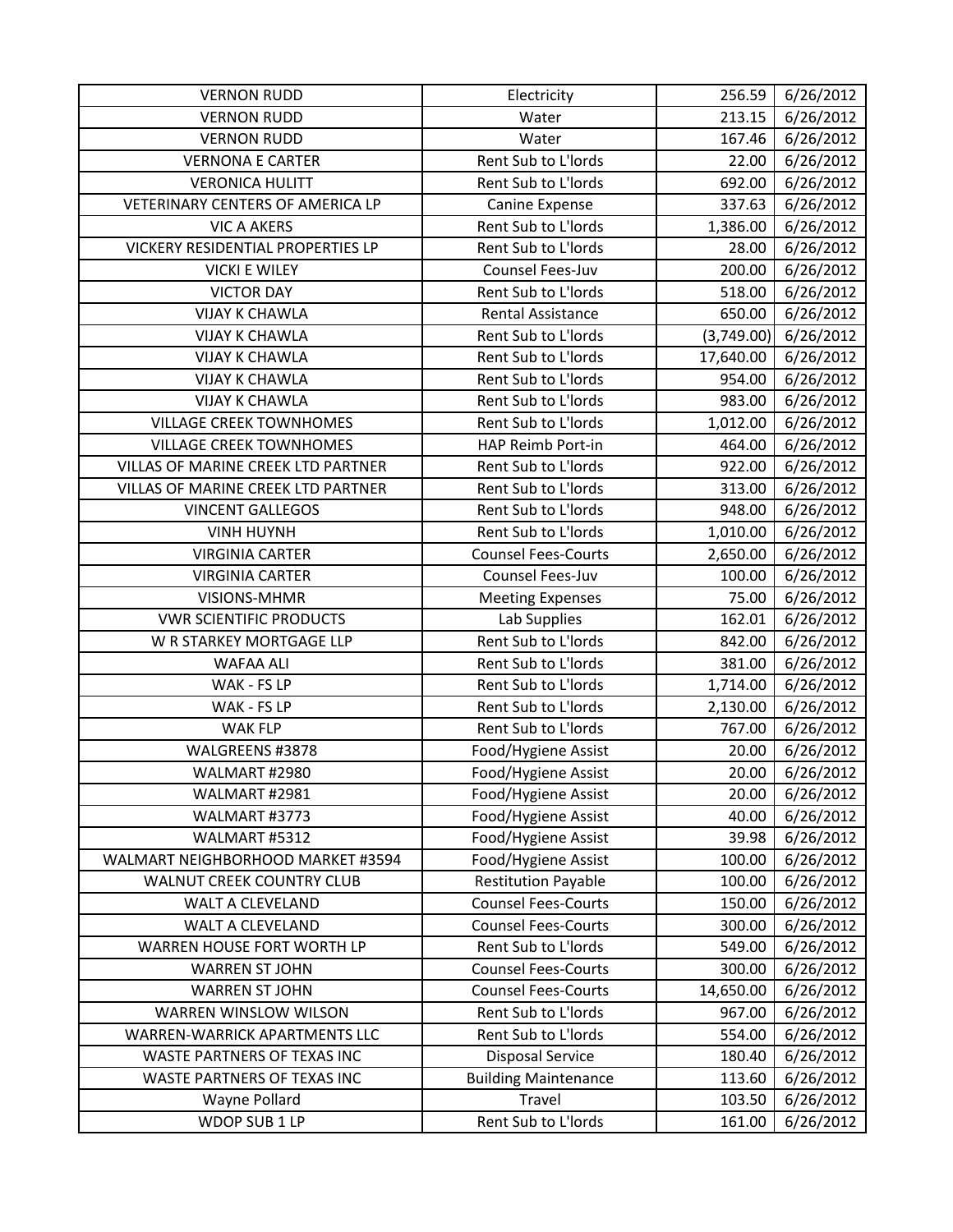| WDOP SUB II LP                       | Rent Sub to L'Iords        | 3,872.00  | 6/26/2012 |
|--------------------------------------|----------------------------|-----------|-----------|
| WDOP SUB II LP                       | Rent Sub to L'Iords        | 2,668.00  | 6/26/2012 |
| WDOP SUB II LP                       | Rent Sub to L'Iords        | 737.00    | 6/26/2012 |
| WEATHERFORD HOUSING AUTHORITY        | Port HAP Port-out          | 960.00    | 6/26/2012 |
| <b>WEATHERFORD HOUSING AUTHORITY</b> | Port Admin Fee Expen       | 171.48    | 6/26/2012 |
| <b>WEATHERS LAW FIRM PC</b>          | <b>Counsel Fees-Courts</b> | 450.00    | 6/26/2012 |
| <b>WEILUN WANG</b>                   | Rent Sub to L'Iords        | 550.00    | 6/26/2012 |
| WEIR INVESTMENTS FUND LLC            | <b>Utility Allowance</b>   | 80.00     | 6/26/2012 |
| <b>WELLINGTON ALLEN</b>              | Rent Sub to L'Iords        | 77.00     | 6/26/2012 |
| <b>WELLS FARGO HOME MORTGAGE</b>     | Rent Sub to L'Iords        | 471.00    | 6/26/2012 |
| WELLS FRAMING CONTRACTORS INC        | Rent Sub to L'Iords        | 2,611.00  | 6/26/2012 |
| WELLS FRAMING CONTRACTORS INC        | Rent Sub to L'Iords        | 1,810.00  | 6/26/2012 |
| <b>WENDY BOHANON</b>                 | Rent Sub to L'Iords        | 299.00    | 6/26/2012 |
| <b>WEST GROUP</b>                    | Law Books                  | 751.25    | 6/26/2012 |
| <b>WEST GROUP</b>                    | On-Line Service            | 13,560.00 | 6/26/2012 |
| <b>WEST GROUP</b>                    | On-Line Service            | 8,468.00  | 6/26/2012 |
| <b>WEST GROUP</b>                    | On-Line Service            | 260.00    | 6/26/2012 |
| WEST GROUP PAYMENT CENTER            | Law Books                  | 2,287.00  | 6/26/2012 |
| WESTDALE ASSET MANAGEMENT            | Rent Sub to L'Iords        | 279.00    | 6/26/2012 |
| WESTERN HILLS AFFORDABLE HOUSING LP  | Rent Sub to L'Iords        | 4,030.00  | 6/26/2012 |
| WESTERN HILLS AFFORDABLE HOUSING LP  | Rent Sub to L'Iords        | 867.00    | 6/26/2012 |
| <b>WESTERN RIM PROPERTIES</b>        | Rent Sub to L'Iords        | 2,560.00  | 6/26/2012 |
| <b>WESTERN RIM PROPERTIES</b>        | Rent Sub to L'Iords        | 510.00    | 6/26/2012 |
| <b>WESTERN RIM PROPERTIES</b>        | HAP Reimb Port-in          | 376.00    | 6/26/2012 |
| <b>WESTERN-BRW PAPER CO INC</b>      | <b>Supplies</b>            | 395.00    | 6/26/2012 |
| WESTERN-BRW PAPER CO INC             | Supplies                   | 134.00    | 6/26/2012 |
| WESTERN-BRW PAPER CO INC             | <b>Supplies</b>            | 592.50    | 6/26/2012 |
| <b>WHIGHAM FLP</b>                   | Rent Sub to L'Iords        | 646.00    | 6/26/2012 |
| <b>WHITNEY ILLIES</b>                | Rent Sub to L'Iords        | 847.00    | 6/26/2012 |
| WILC/MVL LLP                         | Rent Sub to L'Iords        | 905.00    | 6/26/2012 |
| WILDWOOD BRANCH TOWNHOMES LP         | Rent Sub to L'Iords        | 1,366.00  | 6/26/2012 |
| <b>WILLANDA GRIMES</b>               | Rent Sub to L'Iords        | 554.00    | 6/26/2012 |
| WILLARD ELDON WILLIAMS SR            | Rent Sub to L'Iords        | 725.00    | 6/26/2012 |
| <b>WILLIAM ALLEN SHEARER</b>         | Rent Sub to L'Iords        | 631.00    | 6/26/2012 |
| <b>WILLIAM BRIAN GOZA</b>            | <b>Counsel Fees-Courts</b> | 775.00    | 6/26/2012 |
| <b>WILLIAM BRIAN GOZA</b>            | <b>Counsel Fees-Courts</b> | 300.00    | 6/26/2012 |
| <b>WILLIAM BRIAN GOZA</b>            | <b>Counsel Fees-Courts</b> | 1,400.00  | 6/26/2012 |
| <b>WILLIAM BRIAN GOZA</b>            | <b>Counsel Fees-Courts</b> | 200.00    | 6/26/2012 |
| <b>WILLIAM BURK ROSENTHAL</b>        | Rent Sub to L'Iords        | 466.00    | 6/26/2012 |
| WILLIAM H BILL RAY PC                | <b>Counsel Fees-Courts</b> | 350.00    | 6/26/2012 |
| WILLIAM H BILL RAY PC                | <b>Counsel Fees-Courts</b> | 300.00    | 6/26/2012 |
| WILLIAM H BILL RAY PC                | <b>Counsel Fees-Courts</b> | 250.00    | 6/26/2012 |
| WILLIAM H BILL RAY PC                | <b>Counsel Fees-Courts</b> | 1,450.00  | 6/26/2012 |
| WILLIAM H BILL RAY PC                | <b>Counsel Fees-Courts</b> | 275.00    | 6/26/2012 |
| WILLIAM H BILL RAY PC                | <b>Counsel Fees-Courts</b> | 500.00    | 6/26/2012 |
| WILLIAM H MCDOWELL                   | Rent Sub to L'Iords        | 950.00    | 6/26/2012 |
| <b>WILLIAM H NORRIS</b>              | Rent Sub to L'Iords        | 448.00    | 6/26/2012 |
| WILLIAM MICHAEL HARBER JR            | <b>Counsel Fees-Courts</b> | 100.00    | 6/26/2012 |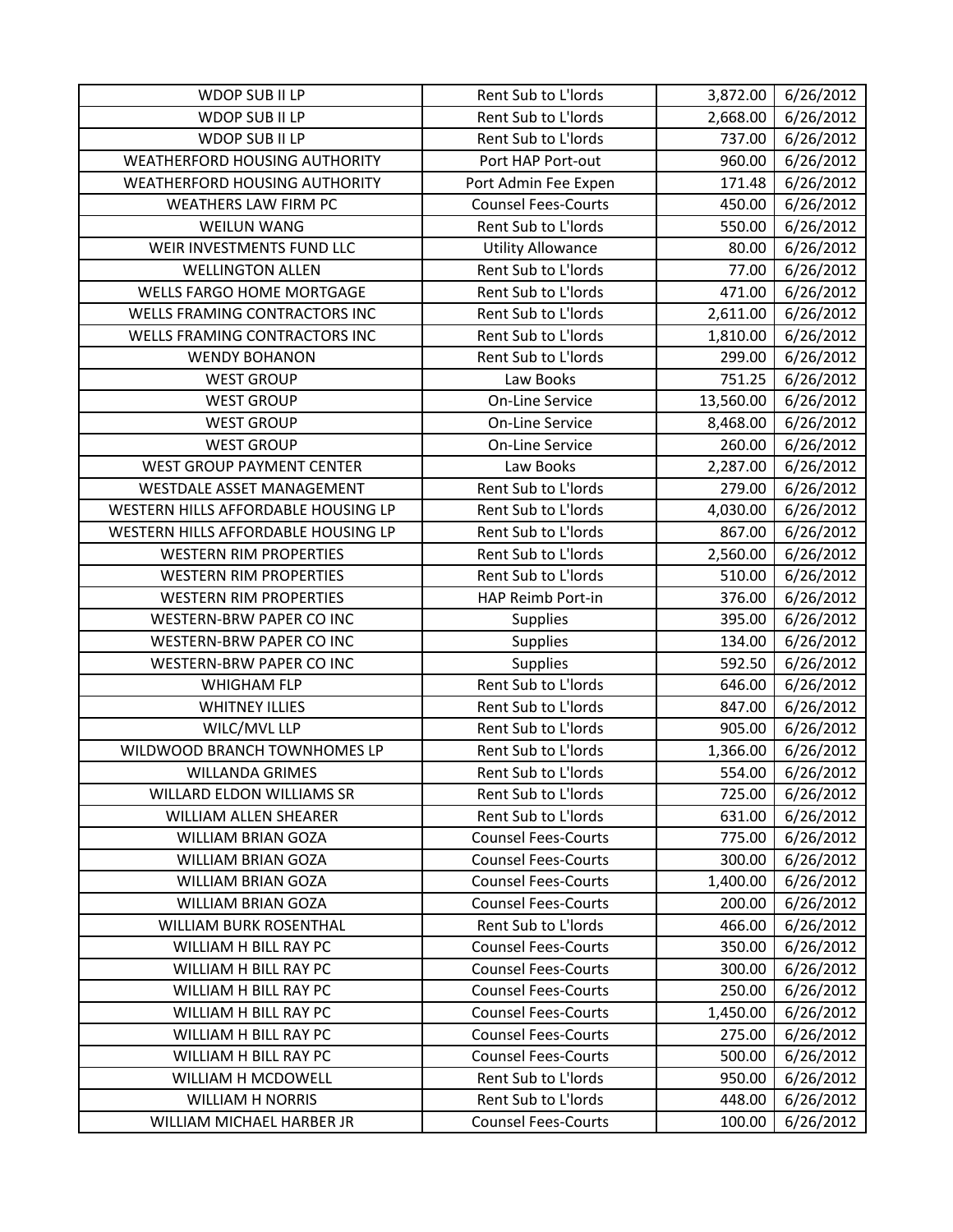| WILLIAM MICHAEL HARBER JR           | <b>Counsel Fees-Courts</b>  | 100.00    | 6/26/2012 |
|-------------------------------------|-----------------------------|-----------|-----------|
| WILLIAM MICHAEL HARBER JR           | <b>Counsel Fees-Courts</b>  | 100.00    | 6/26/2012 |
| <b>WILLIAM P BURCH</b>              | Rent Sub to L'Iords         | 712.00    | 6/26/2012 |
| <b>WILLIAM RUCKER</b>               | Rent Sub to L'Iords         | 1,650.00  | 6/26/2012 |
| <b>WILLIAM THOMAS</b>               | Rent Sub to L'Iords         | 1,090.00  | 6/26/2012 |
| <b>WILLIE F LESTER</b>              | Rent Sub to L'Iords         | 618.00    | 6/26/2012 |
| <b>WILLYE WILLIAMS ESTATE</b>       | Rent Sub to L'Iords         | 1,028.00  | 6/26/2012 |
| <b>WM BARRY NORMAN</b>              | Psych Exam/Testimony        | 400.00    | 6/26/2012 |
| WOOD & ASSOCIATES POLYGRAPH SERVICE | Polygraph                   | 650.00    | 6/26/2012 |
| WOODMONT APARTMENTS LP              | Rent Sub to L'Iords         | 11,639.00 | 6/26/2012 |
| WOODMONT APARTMENTS LP              | Rent Sub to L'Iords         | 489.00    | 6/26/2012 |
| WOODMONT APARTMENTS LP              | HAP Reimb Port-in           | 2,532.00  | 6/26/2012 |
| WOODWARD YOUTH CORPORATION          | <b>Residential Servc</b>    | 12,857.25 | 6/26/2012 |
| WOODWAY ON THE GREEN APTS INC       | Rent Sub to L'Iords         | 815.00    | 6/26/2012 |
| <b>WOOF BROTHERS LLC</b>            | Rent Sub to L'Iords         | 1,443.00  | 6/26/2012 |
| <b>WORLDPOINT ECC INC</b>           | <b>Educational Material</b> | 198.95    | 6/26/2012 |
| <b>WORTHINGTON POINT LP</b>         | Rent Sub to L'Iords         | 9,488.00  | 6/26/2012 |
| <b>WORTHINGTON POINT LP</b>         | Rent Sub to L'Iords         | 438.00    | 6/26/2012 |
| <b>WORTHINGTON POINT LP</b>         | Rent Sub to L'Iords         | 406.00    | 6/26/2012 |
| <b>WORTHINGTON POINT LP</b>         | HAP Reimb Port-in           | 1,796.00  | 6/26/2012 |
| WRBD LP                             | Rent Sub to L'Iords         | 3,281.00  | 6/26/2012 |
| <b>WRBD LP</b>                      | Rent Sub to L'Iords         | 2,221.00  | 6/26/2012 |
| <b>WRBD LP</b>                      | Rent Sub to L'Iords         | 594.00    | 6/26/2012 |
| <b>WRBD LP</b>                      | HAP Reimb Port-in           | 1,396.00  | 6/26/2012 |
| WS NRB INCORPORATED 80              | Rent Sub to L'Iords         | 593.00    | 6/26/2012 |
| WS NRB INCORPORATED 80              | HAP Reimb Port-in           | 522.00    | 6/26/2012 |
| WW SALEM PARK LP                    | Rent Sub to L'Iords         | 688.00    | 6/26/2012 |
| YMCA OF ARLINGTON                   | Space Lease Rental          | 200.00    | 6/26/2012 |
| YMCA OF METROPOLITAN FORT WORTH     | <b>Subrecipient Service</b> | 181.01    | 6/26/2012 |
| YMCA OF METROPOLITAN FORT WORTH     | Space Lease Rental          | 100.00    | 6/26/2012 |
| YMCA OF METROPOLITAN FORT WORTH     | Space Lease Rental          | 200.00    | 6/26/2012 |
| YOLANDA D WOODARD                   | Rent Sub to L'Iords         | 2,532.00  | 6/26/2012 |
| YOLANDA SMITH                       | Rent Sub to L'Iords         | 925.00    | 6/26/2012 |
| YOUNG ENERGY LLC                    | <b>Utility Allowance</b>    | 494.00    | 6/26/2012 |
| YOUNG ENERGY LLC                    | <b>Utility Allowance</b>    | 2.00      | 6/26/2012 |
| YOUNG WOMENS CHRISTIAN ASSOC        | <b>Subrecipient Service</b> | 4,578.54  | 6/26/2012 |
| YUEN LING LI                        | Rent Sub to L'Iords         | 821.00    | 6/26/2012 |
| YVONNE ELAINE ROSS                  | Rent Sub to L'Iords         | 585.00    | 6/26/2012 |
| <b>ZHIJIAN LI</b>                   | HAP Reimb Port-in           | 372.00    | 6/26/2012 |

| <b>COMMISSIONERS' REPORT OF CLAIMS - Addendum</b> |                            |             |                   |
|---------------------------------------------------|----------------------------|-------------|-------------------|
| FOR THE WEEK ENDING - June 26, 2012               |                            |             |                   |
|                                                   |                            |             |                   |
| <b>Vendor Name</b>                                | Item Description           | Paid Amount | <b>Check Date</b> |
| 4M Youth Services Inc                             | <b>Residential Servc</b>   | 8,502.00    | 6/26/2012         |
| AK Child Support Services                         | Child Support              | 251.75      | 6/26/2012         |
| Alice Whitten                                     | 5006 Chapter 13 Levy       | 4,448.43    | 6/26/2012         |
| Alpha Building Corporation                        | Non-tracked Const/Building | 67,914.00   | 6/26/2012         |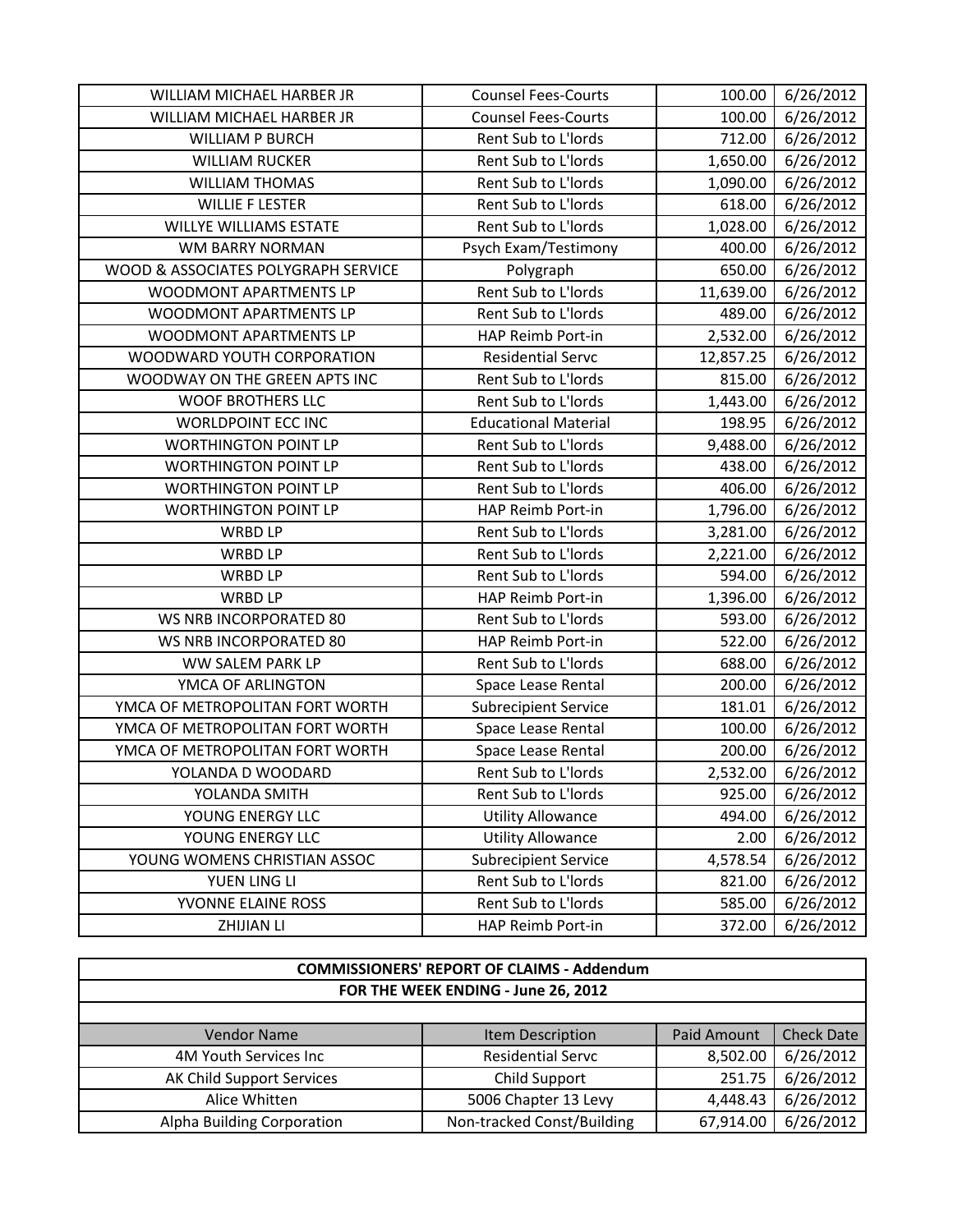| Alpha Building Corporation          | Retainage                   | (3,395.70)   | 6/26/2012 |
|-------------------------------------|-----------------------------|--------------|-----------|
| American Red Cross Ft Worth         | <b>Professional Service</b> | 43,774.62    | 6/26/2012 |
| ARC/ Austin Ribbon & Computer       | Supplies                    | 1,739.90     | 6/26/2012 |
| ARC/ Austin Ribbon & Computer       | Capital Outlay-Low V        | 815.59       | 6/26/2012 |
| Arkansas Office of Child            | Child Support               | 201.23       | 6/26/2012 |
| <b>Bank of America</b>              | Rent                        | 1,250.00     | 6/26/2012 |
| Bearden Investigative Agency        | Investigative               | 691.05       | 6/26/2012 |
| Bearden Investigative Agency        | Investigative               | 385.00       | 6/26/2012 |
| Brookhaven Youth Ranch              | <b>Residential Servc</b>    | 14,101.50    | 6/26/2012 |
| CLEAT                               | <b>Union Dues</b>           | 6,249.00     | 6/26/2012 |
| California Sdu                      | Child Support               | 119.07       | 6/26/2012 |
| Chadwell Group LP                   | <b>Professional Service</b> | 358.35       | 6/26/2012 |
| Chapter 13 Trustee                  | 5006 Chapter 13 Levy        | 534.25       | 6/26/2012 |
| <b>Choices Adolescent</b>           | <b>Residential Servc</b>    | 19,605.95    | 6/26/2012 |
| City of Arlington                   | <b>County Projects</b>      | 6,995.79     | 6/26/2012 |
| City of Arlington                   | <b>County Projects</b>      | 221,250.00   | 6/26/2012 |
| Clarinda Academy                    | <b>Residential Servc</b>    | 8,571.50     | 6/26/2012 |
| <b>Compliance Consortium Corp</b>   | Test/Civil Serv Exp         | 75.00        | 6/26/2012 |
| Concho Valley Home for Girls        | <b>Residential Servc</b>    | 2,981.27     | 6/26/2012 |
| <b>Cornell Corrections of Texas</b> | <b>Residential Servc</b>    | 12,857.25    | 6/26/2012 |
| Delta Dental                        | <b>Dental Claims</b>        | 17,251.95    | 6/26/2012 |
| Delta Dental                        | <b>Dental Claims</b>        | 4,116.00     | 6/26/2012 |
| Delta Management Associat           | 5002 Student Loan Levy      | 139.31       | 6/26/2012 |
| Directv Inc                         | Subscriptions               | 60.98        | 6/26/2012 |
| Every Day Life RTC                  | <b>Residential Servc</b>    | 14,203.63    | 6/26/2012 |
| <b>Express Scripts</b>              | <b>Prescription Claims</b>  | 263,097.54   | 6/26/2012 |
| <b>Express Scripts</b>              | <b>Prescription Claims</b>  | 34,448.41    | 6/26/2012 |
| Fort Worth Water Department         | <b>Professional Service</b> | 1,300.00     | 6/26/2012 |
| <b>Fraternal Order of Police</b>    | <b>Union Dues</b>           | 1,700.00     | 6/26/2012 |
| <b>GC Services LP</b>               | 5002 Student Loan Levy      | 212.94       | 6/26/2012 |
| <b>General Revenue Corporation</b>  | 5002 Student Loan Levy      | 221.54       | 6/26/2012 |
| Gilbane Building Co                 | Retainage                   | (18, 188.00) | 6/26/2012 |
| Gilbane Building Co                 | <b>Professional Service</b> | 438,443.00   | 6/26/2012 |
| <b>Gulf Coast Trades Center</b>     | <b>Residential Servc</b>    | 4,423.82     | 6/26/2012 |
| Hellmuth, Obata & Kassabaum LP      | <b>Professional Service</b> | 12,227.07    | 6/26/2012 |
| HUD, US Dept of                     | HUD 5007 Garnishment        | 75.00        | 6/26/2012 |
| Internal Revenue Service            | 5001 Tax Levy               | 1,736.80     | 6/26/2012 |
| <b>IRS FICA EE</b>                  | FICA-Employee               | 352,700.57   | 6/26/2012 |
| <b>IRS FICA ER</b>                  | FICA-Employer               | 520,653.03   | 6/26/2012 |
| <b>IRS FIT</b>                      | FIT Withholding             | 967,767.71   | 6/26/2012 |
| IRS MED EE                          | Medicare-Employee           | 121,765.50   | 6/26/2012 |
| IRS MED ER                          | Medicare-Employer           | 121,765.50   | 6/26/2012 |
| J A Sexauer                         | <b>Custodian Supplies</b>   | 554.50       | 6/26/2012 |
| JPMorgan Chase Bank NA              | <b>Medical Supplies</b>     | 11.13        | 6/26/2012 |
| JPMorgan Chase Bank NA              | <b>Witness Travel</b>       | 397.04       | 6/26/2012 |
| JPMorgan Chase Bank NA              | <b>Court Costs</b>          | 16.36        | 6/26/2012 |
| JPMorgan Chase Bank NA              | Education                   | 279.00       | 6/26/2012 |
| JPMorgan Chase Bank NA              | Parts and Supplies          | 1,296.50     | 6/26/2012 |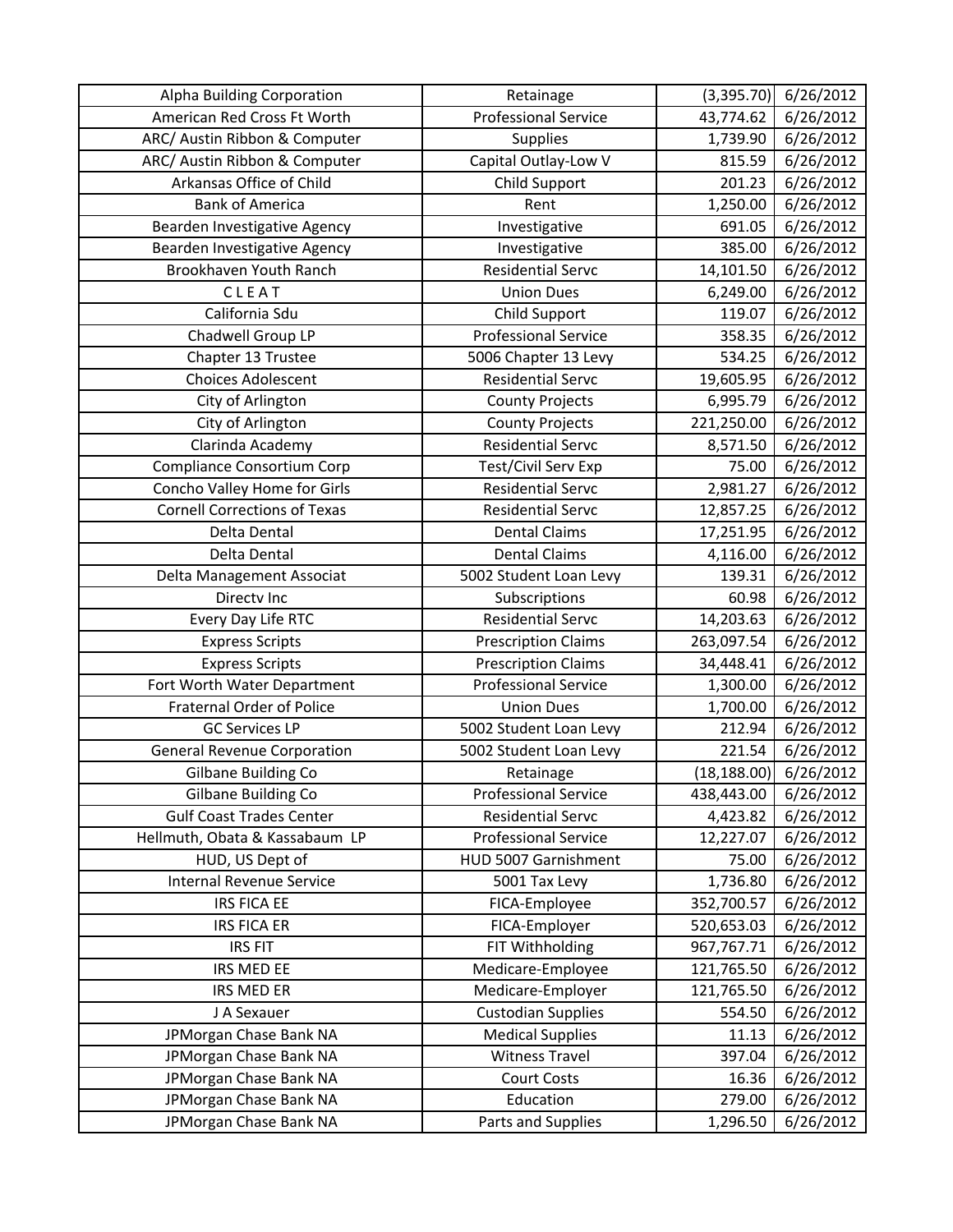| JPMorgan Chase Bank NA                | Education                    | 270.00       | 6/26/2012           |
|---------------------------------------|------------------------------|--------------|---------------------|
| JPMorgan Chase Bank NA                | Education                    | 179.00       | 6/26/2012           |
| <b>KPMG LLP</b>                       | <b>Financial Contracts</b>   | 4,000.00     | 6/26/2012           |
| <b>KPMG LLP</b>                       | Miscellaneous Payable        | 2,500.00     | 6/26/2012           |
| <b>KPMG LLP</b>                       | Miscellaneous Payable        | 2,500.00     | 6/26/2012           |
| <b>KPMG LLP</b>                       | Miscellaneous Receivable     | 2,500.00     | $\frac{6}{26}/2012$ |
| <b>KPMG LLP</b>                       | Miscellaneous Receivable     | 2,500.00     | 6/26/2012           |
| <b>KPMG LLP</b>                       | <b>Financial Contracts</b>   | 42,000.00    | 6/26/2012           |
| Lincoln Financial Group               | Deferred Comp                | 12,733.08    | 6/26/2012           |
| Lutheran Social Serv of the South     | <b>Residential Servc</b>     | 16,866.50    | 6/26/2012           |
| Mamie L Glover                        | Education                    | 1,421.72     | 6/26/2012           |
| Metropolitan Life                     | Metlife                      | 15,922.88    | 6/26/2012           |
| Michigan State Disburseme             | Child Support                | 201.61       | 6/26/2012           |
| Mingus Mountain Academy               | <b>Residential Servc</b>     | 4,371.30     | 6/26/2012           |
| Nationwide Retirement Sol             | Deferred Comp                | 91,283.06    | 6/26/2012           |
| NCO Financial Systems Inc             | 5002 Student Loan Levy       | 190.92       | 6/26/2012           |
| <b>New Encounters Residential</b>     | <b>Residential Servc</b>     | 2,212.00     | 6/26/2012           |
| New Jersey Support Paymen             | Child Support                | 222.00       | 6/26/2012           |
| North Dakota Sdu                      | Child Support                | 281.54       | 6/26/2012           |
| Oce Financial Services Inc (OFSI)     | <b>Equipment Maint</b>       | 5,433.00     | 6/26/2012           |
| Oce Financial Services Inc (OFSI)     | <b>Equipment Rentals</b>     | (815.00)     | 6/26/2012           |
| Oklahoma Guaranteed Stude             | 5002 Student Loan Levy       | 217.76       | 6/26/2012           |
| PayFlex                               | Section 125 Claims           | 4,718.69     | 6/26/2012           |
| PayFlex                               | <b>Dependent Care Claims</b> | 45,094.24    | 6/26/2012           |
| Pegasus School Inc                    | <b>Residential Servc</b>     | 17,281.25    | 6/26/2012           |
| Pennsylvania-HEAA                     | 5002 Student Loan Levy       | 516.33       | 6/26/2012           |
| Phoenix House of Texas Inc            | <b>Residential Servc</b>     | 7,189.00     | 6/26/2012           |
| Police & Firefighters Ins             | <b>Union Dues</b>            | 18,092.24    | 6/26/2012           |
| Pollock Paper Distributors            | Sheriff Inventory            | 657.00       | 6/26/2012           |
| Premiere Credit of North              | 5002 Student Loan Levy       | 248.47       | 6/26/2012           |
| <b>Prepaid Legal Services</b>         | Prepaid Attorney             | 3,500.00     | 6/26/2012           |
| Rite of Passage                       | <b>Residential Servc</b>     | 4,562.25     | 6/26/2012           |
| Roy Maas Youth Alternatives Inc       | <b>Residential Servc</b>     | 11,751.25    | 6/26/2012           |
| Sequel Youth and Family Services      | <b>Residential Servc</b>     | 15,056.70    | 6/26/2012           |
| <b>SIGMA Building Services</b>        | <b>Professional Service</b>  | 94,962.00    | 6/26/2012           |
| <b>SIGMA Building Services</b>        | Retainage                    | (4,748.10)   | 6/26/2012           |
| Social Security Admin Lev             | SSA 5007 Garnishment         | 25.00        | 6/26/2012           |
| Southwest X-Ray                       | Capital Outlay-Furni         | 86,478.00    | 6/26/2012           |
| <b>Standing Chapter 13 Trust</b>      | 5006 Chapter 13 Levy         | 121.00       | 6/26/2012           |
| State of Florida Disburse             | Child Support                | 64.38        | 6/26/2012           |
| <b>Summit Consultants</b>             | <b>Professional Service</b>  | 6,150.00     | 6/26/2012           |
| Sundown Ranch Inc                     | <b>Residential Servc</b>     | 4,285.75     | 6/26/2012           |
| Tarrant Co. P/R Acct                  | <b>Payroll Transfers</b>     | 6,125,702.76 | 6/26/2012           |
| <b>Tarrant County Bar Association</b> | <b>Dues</b>                  | 90.00        | 6/26/2012           |
| <b>Tarrant County Child Supp</b>      | Child Support                | 144.92       | 6/26/2012           |
| <b>Tarrant County Deputy She</b>      | <b>Union Dues</b>            | 1,540.50     | 6/26/2012           |
| Tennesse Child Support Re             | Child Support                | 212.30       | 6/26/2012           |
| Texas Child Support Disbu             | Child Support                | 41,001.33    | 6/26/2012           |